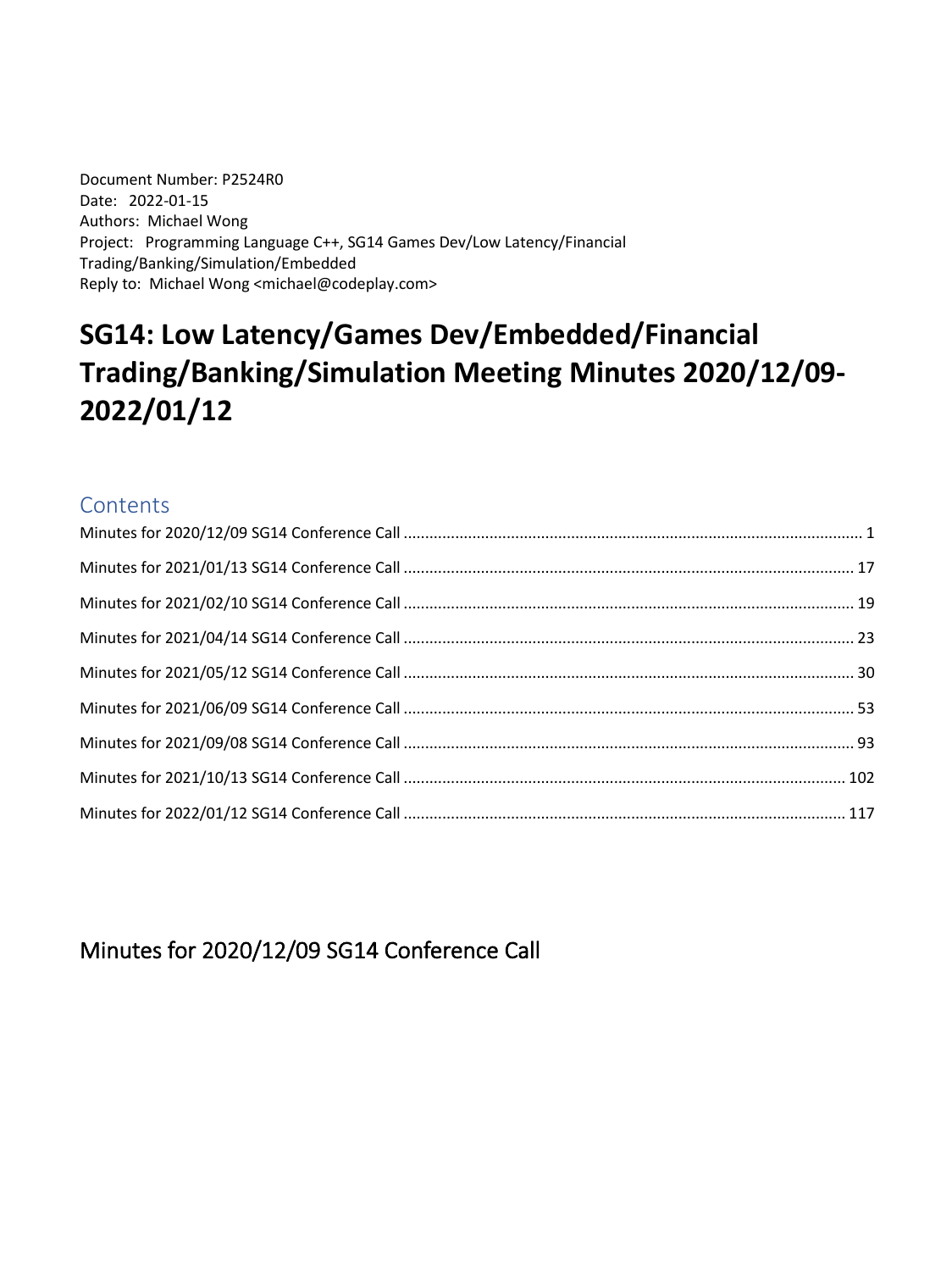On Wed, Dec 9, 2020 at 9:54 AM Michael Wong <fraggamuffin\_at\_[hidden]> wrote:

*> Thanks both, here is the adjusted agenda for today's call > > Topic: SG14 Low Latency Monthly > > This meeting is a special meeting to gather interest in Safety and > Security proposed by Matthew Butler in May 2020 Sg14 meeting. > > Hi, > > Michael Wong is inviting you to a scheduled Zoom meeting. > > Topic: SG14 monthly Dec 2020-Feb 2021 > Time: Dec 9, 2020 02:00 PM Eastern Time (US and Canada) > Every month on the Second Wed, until Feb 10, 2021, 3 occurrence(s) > Dec 9, 2020 02:00 PM > Jan 13, 2021 02:00 PM > Feb 10, 2021 02:00 PM > Please download and import the following iCalendar (.ics) files to > your calendar system. > Monthly: > [https://iso.zoom.us/meeting/tJcscuigqD8pHNESxi1bJ9ClURVqr\\_ZAvmv1/ics?icsTo](https://iso.zoom.us/meeting/tJcscuigqD8pHNESxi1bJ9ClURVqr_ZAvmv1/ics?icsToken=98tyKuCrrz4rEtKRsx-CRowqBY_4d_zwpilego14rwfsUiJ5OyD6A9B0I6BAKvnG) [ken=98tyKuCrrz4rEtKRsx-CRowqBY\\_4d\\_zwpilego14rwfsUiJ5OyD6A9B0I6BAKvnG](https://iso.zoom.us/meeting/tJcscuigqD8pHNESxi1bJ9ClURVqr_ZAvmv1/ics?icsToken=98tyKuCrrz4rEtKRsx-CRowqBY_4d_zwpilego14rwfsUiJ5OyD6A9B0I6BAKvnG) > > Join from PC, Mac, Linux, iOS or Android: > [https://iso.zoom.us/j/93151864365?pwd=aDhOcDNWd2NWdTJuT1loeXpKbTcydz0](https://iso.zoom.us/j/93151864365?pwd=aDhOcDNWd2NWdTJuT1loeXpKbTcydz09) [9](https://iso.zoom.us/j/93151864365?pwd=aDhOcDNWd2NWdTJuT1loeXpKbTcydz09) > Password: 789626 > > Or iPhone one-tap : > US: +12532158782,,93151864365# or +13017158592,,93151864365# > Or Telephone: > Dial(for higher quality, dial a number based on your current location): > US: +1 253 215 8782 or +1 301 715 8592 or +1 312 626 6799 or +1 > 346 248 7799 or +1 408 638 0968 or +1 646 876 9923 or +1 669 900 6833 > or 877 853 5247 (Toll Free) > Meeting ID: 931 5186 4365 > Password: 789626 > International numbers available: <https://iso.zoom.us/u/abRrVivZoD> >*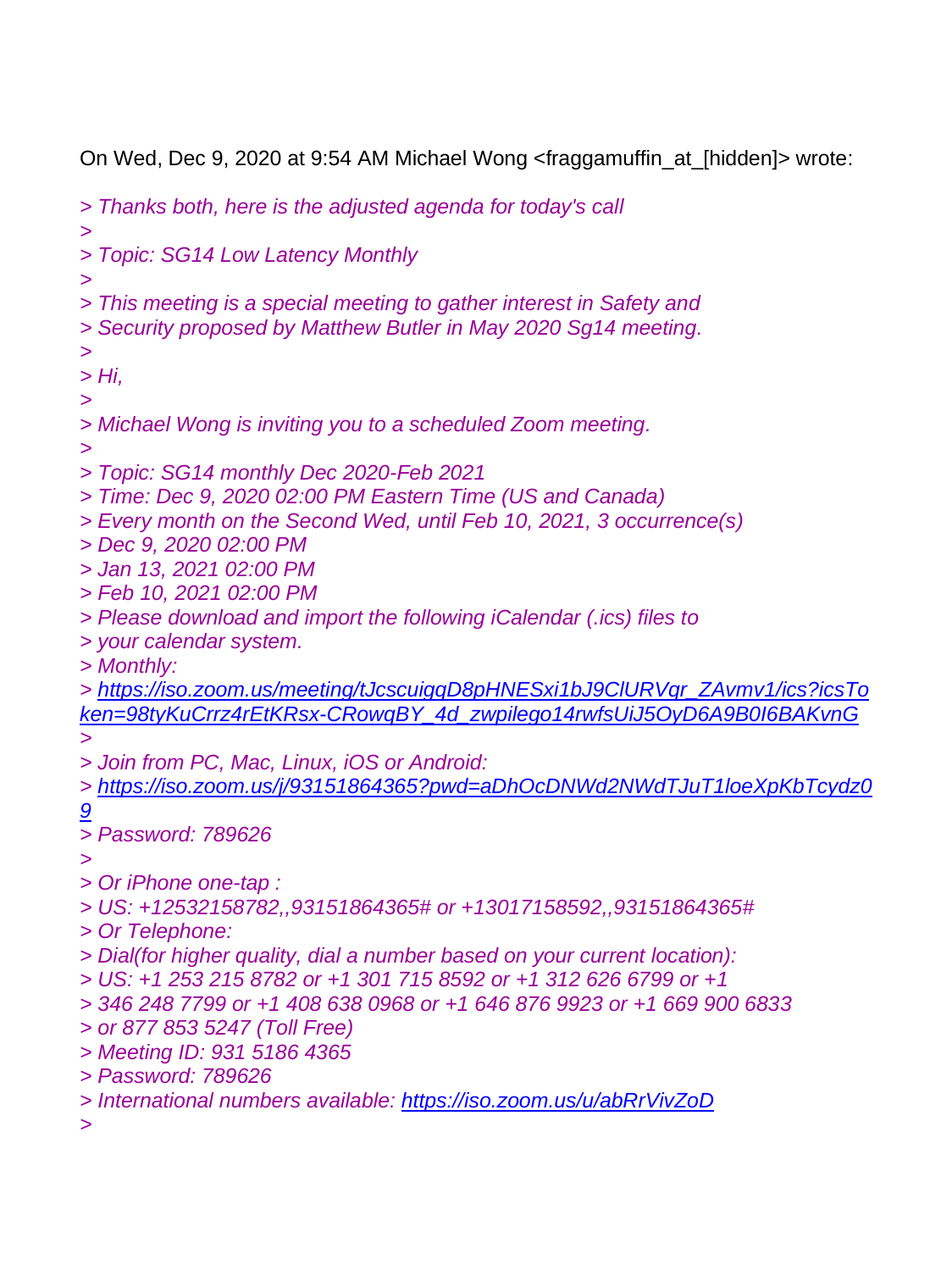*> Or Skype for Business (Lync): > <https://iso.zoom.us/skype/93151864365> > > Agenda: > > 1. Opening and introduction > > ISO Code of Conduct > [<https://isotc.iso.org/livelink/livelink?func=ll&objId=20882226&objAction=Open&nextu](https://isotc.iso.org/livelink/livelink?func=ll&objId=20882226&objAction=Open&nexturl=%2Flivelink%2Flivelink%3Ffunc%3Dll%26objId%3D20158641%26objAction%3Dbrowse%26viewType%3D1) [rl=%2Flivelink%2Flivelink%3Ffunc%3Dll%26objId%3D20158641%26objAction%3Dbr](https://isotc.iso.org/livelink/livelink?func=ll&objId=20882226&objAction=Open&nexturl=%2Flivelink%2Flivelink%3Ffunc%3Dll%26objId%3D20158641%26objAction%3Dbrowse%26viewType%3D1) [owse%26viewType%3D1>](https://isotc.iso.org/livelink/livelink?func=ll&objId=20882226&objAction=Open&nexturl=%2Flivelink%2Flivelink%3Ffunc%3Dll%26objId%3D20158641%26objAction%3Dbrowse%26viewType%3D1) > > ISO patent policy. > > [https://isotc.iso.org/livelink/livelink/fetch/2000/2122/3770791/Common\\_Policy.htm?](https://isotc.iso.org/livelink/livelink/fetch/2000/2122/3770791/Common_Policy.htm?nodeid=6344764&vernum=-2) [nodeid=6344764&vernum=-2](https://isotc.iso.org/livelink/livelink/fetch/2000/2122/3770791/Common_Policy.htm?nodeid=6344764&vernum=-2) > > > WG21 Code of COnduct: > > > <https://isocpp.org/std/standing-documents/sd-4-wg21-practices-and-procedures> > > 1.1 Roll call of participants >* John Macfarlane Gaby Dos Reis Matthew Butler Aaron Ballman Aleksandar Veselinovic Alex Christensen Anreas weisz Andrew Lumsdaine Antony Peacock Arthur O'Dwyer Ben Saks Conor Horman Daniel Papke Edward Catchpole erhard Ploederreder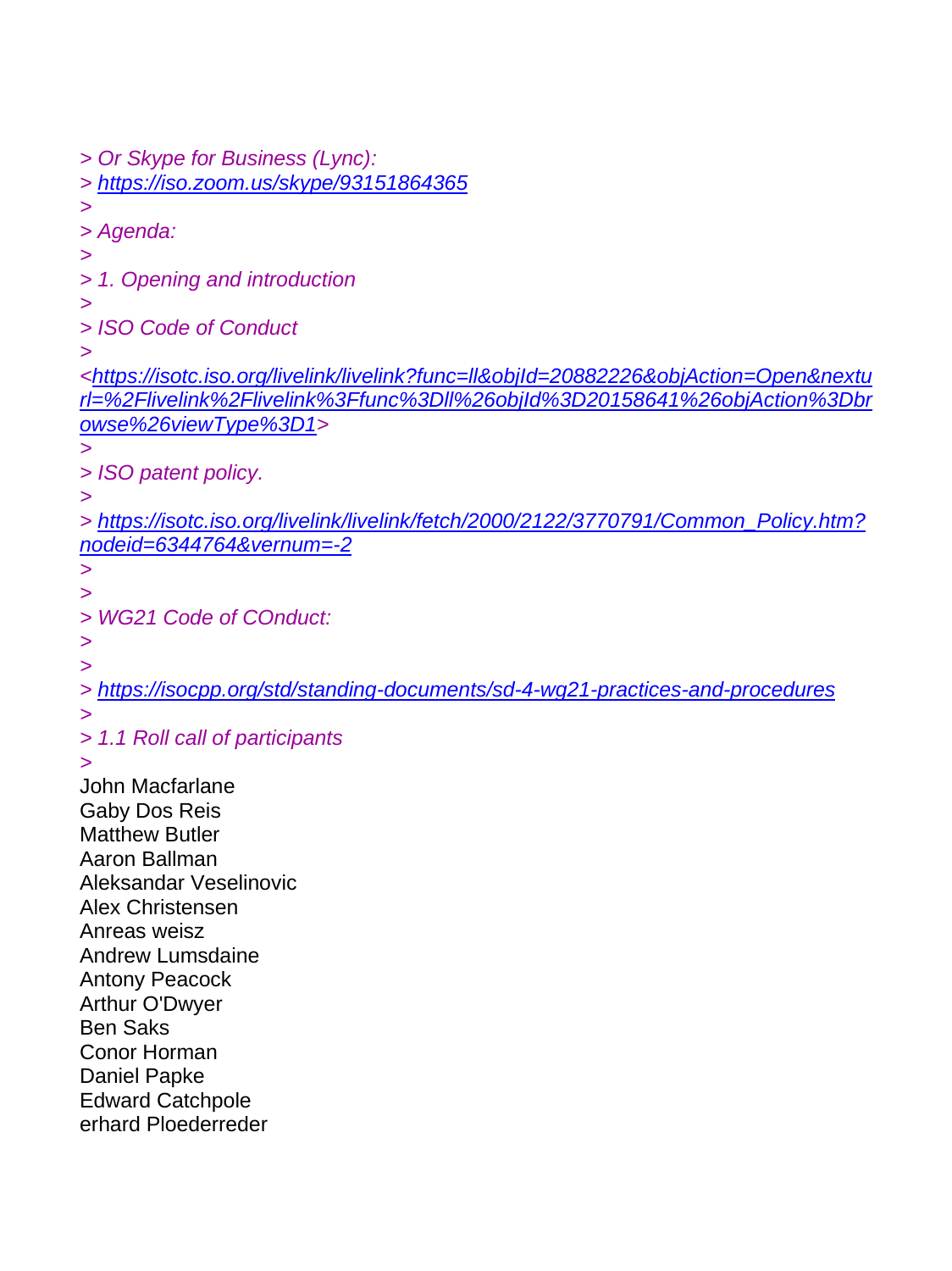Geoffrey Viola Guy Davidson Henry Miller Herb Sutter Inbal Levi Jan Babst JF Bastien Ken Dinne Kim Nillson Mateusz Pusz Matthew Bentley Miguel Ojeda Paul Bendixen Rene Ferdinand Rivera Morell Roberto Bagnara Ronan Keryell Roonen riedman Ryan McDougall Scott Schurr Sophia Poirier Staffan Tjernstrom Stephanie Even Michael Wong

#### *> 1.2 Adopt agenda*

*>*

#### Approved

*> 1.3 Approve minutes from previous meeting, and approve publishing > previously approved minutes to ISOCPP.org > > 1.4 Action items from previous meetings > > 2. Main issues (125 min) > > 2.1 General logistics > > Future meeting plans > > Dec 9, 2020 02:00 PM ET/1900 UTC: Safety Security*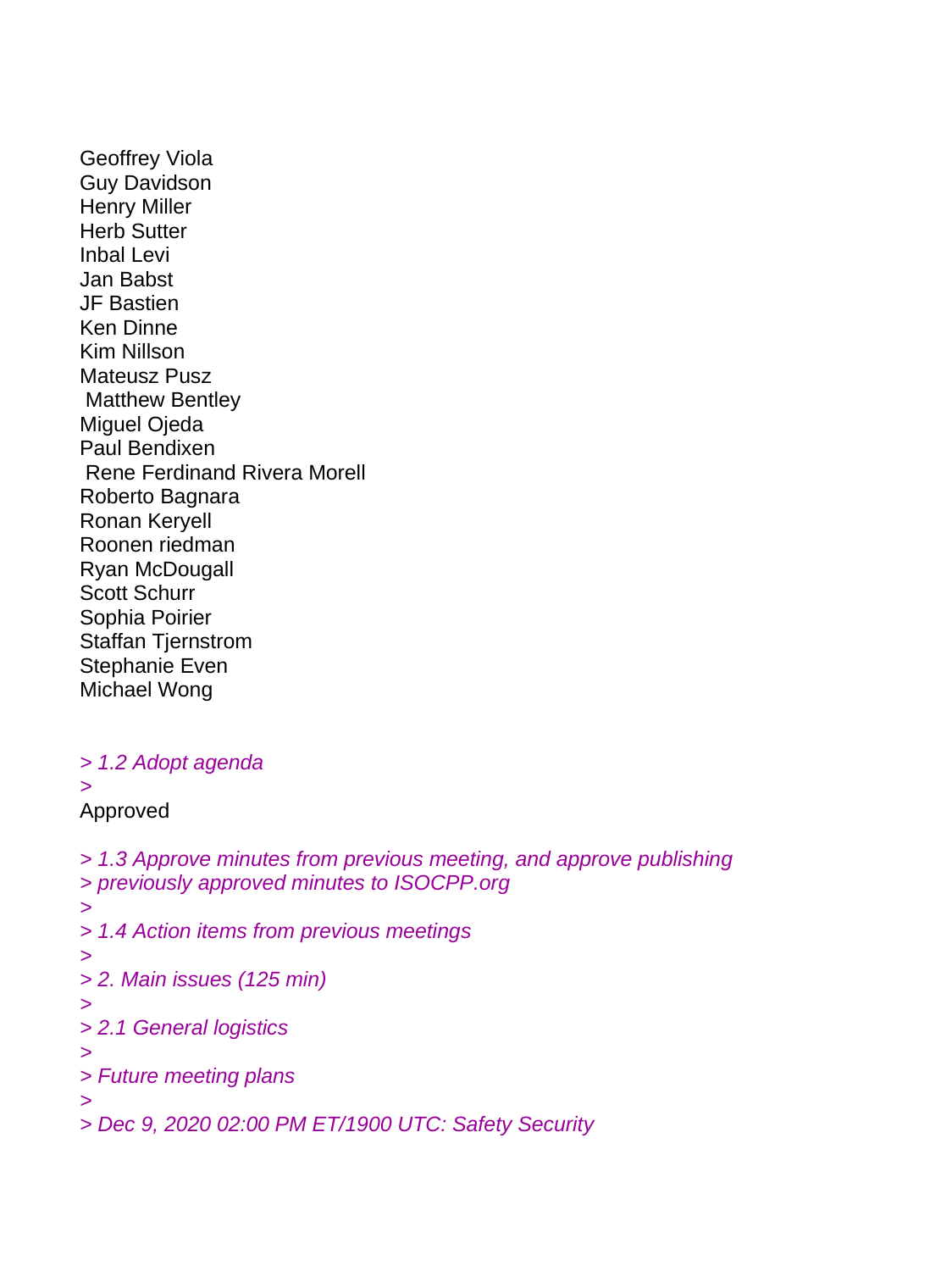*> Jan 13, 2021 02:00 PM ET/1900UTC: Games*

*> Feb 10, 2021 02:00 PM ET/1900 UTC: Embedded*

*> > 2.2 Paper reviews*

*>*

*> Matthew Butler to review Safety Security Proposal: Safety & Security*

*> Review Group proposal for tomorrow:*

*> [https://docs.google.com/document/d/e/2PACX-](https://docs.google.com/document/d/e/2PACX-1vQSH4wLATLo3bLHjU71v4GwB0Ztr0UScV_hEyTFYTFzo0vt7euXdDkrilI2W-EulNL8ATvhWKVl9Hvp/pub)*

*[1vQSH4wLATLo3bLHjU71v4GwB0Ztr0UScV\\_hEyTFYTFzo0vt7euXdDkrilI2W-](https://docs.google.com/document/d/e/2PACX-1vQSH4wLATLo3bLHjU71v4GwB0Ztr0UScV_hEyTFYTFzo0vt7euXdDkrilI2W-EulNL8ATvhWKVl9Hvp/pub)[EulNL8ATvhWKVl9Hvp/pub](https://docs.google.com/document/d/e/2PACX-1vQSH4wLATLo3bLHjU71v4GwB0Ztr0UScV_hEyTFYTFzo0vt7euXdDkrilI2W-EulNL8ATvhWKVl9Hvp/pub)*

*> .*

*>*

P2272 R1 SSRG proposal

perception problem

bloated code

they use smaller language, but they always grow

many moving parts

RG not an SG

like ABI RG

help language and library evolution

C++ experts who are also safe and secure and say I know how to exploit this define a language language subset and show you the technique for using them also covers education

all safety security systems have to address the same issues

memory, undefined, exception

should be D R0 paper

para for what is safety critical : any device with a human life attached to it

security issue with cloud download

safety can be confused memory safety. life critical use, safety is overloaded

C had a safety security in WG14, had very little consensus between security and safety practitioners: security want code that was defect code, safety need prove through analysis that it was correct, not as much overlap how to handle that set of requirements in a single language ? it is done through CERT C and MISRA C (which moves some to security space),

C standard has Annex K on Bounds checking, Annex L on analyzability related Annex K, overlap to SG12 SG14

SG would not be invitation only

and also be passive on demand

attract experts, and help committee understand concerns, committee may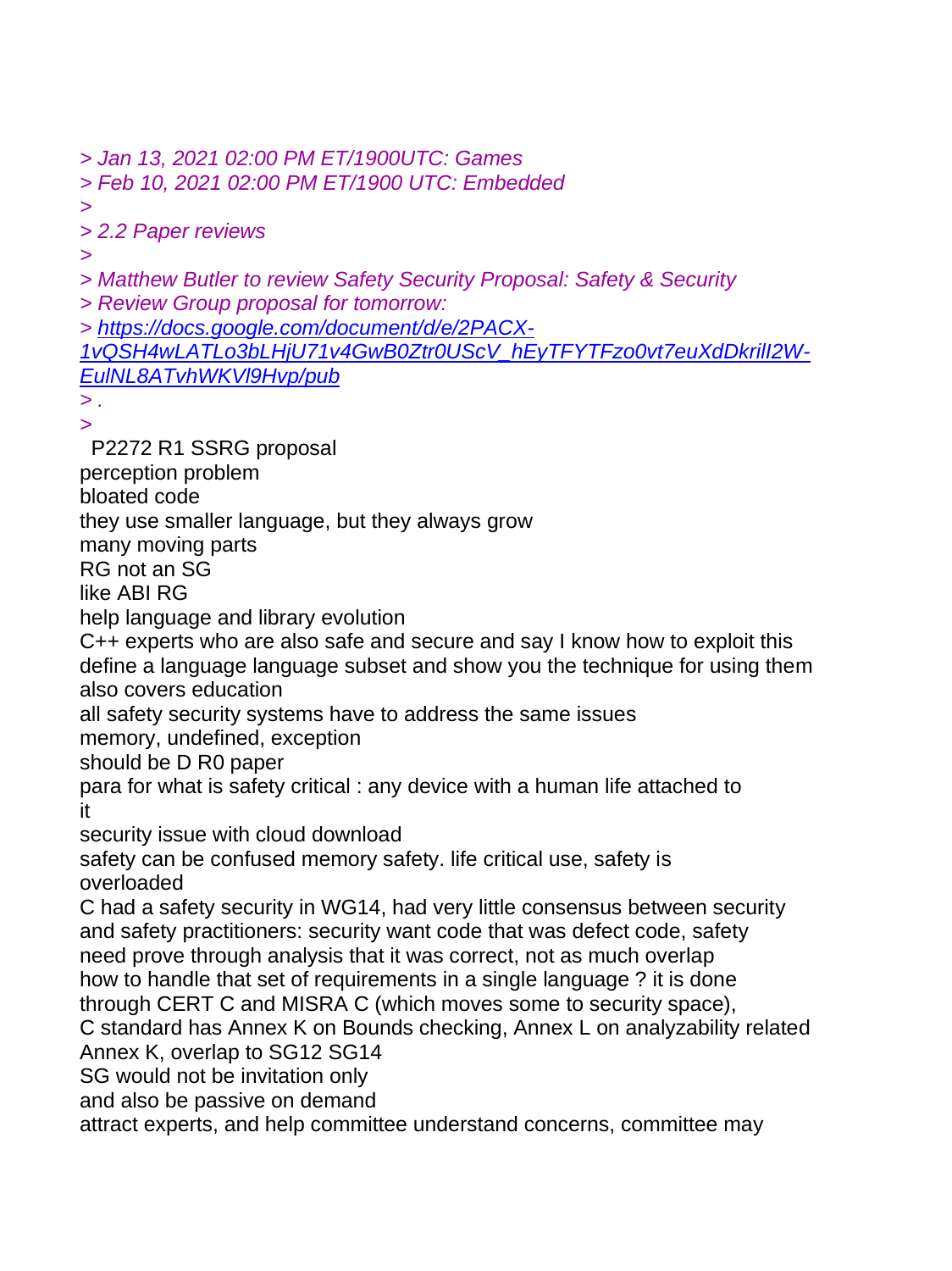ignore that feedback

SG12 does not overlap WG23, SG12 is a partner that works with these concerns, they have not address issues its more about enumerating vulnerabilities

Safety security world thinks the e committee is not helping them, mixin concerns by calling safety security, then split later

a list of security safety concerns, how to solve the is where WG14 ran into problems

concern should be not undefined behaviour, SSRG would modify it for expertise

SG12 questions? point out problem the nsolvin is easier

issues will go back and forth between EWG and SSRG: watch out for this APi

Safety Security is cross cutting, SG12 does not cover everything but combined with WG23 helps

we don't want SGs competing with each other, community is confused: Is C++ about performance, or security and safety

dynamic memory, and exception is very complicated and not a single SG can solve the problem

my users do not have the technical capacity the way WG21 works, they don't have the time to drive forward their own proposals and may not have the knowhow of WG21 processes

we can be proactive on reaching out, or papers to run through the SG

Tool developers: is there a disconnect with them? solution may be in tooling, and not just language, we need better tooling to help with safety and security

different industry have different needs, also approach OS and chip design, one that cannot be solved just by C++ language, library, or tools

who would reviewing papers with the ability to call the authors of those papers into the meeting, and security group could have that mandate to interview that mandate directly to reduce noise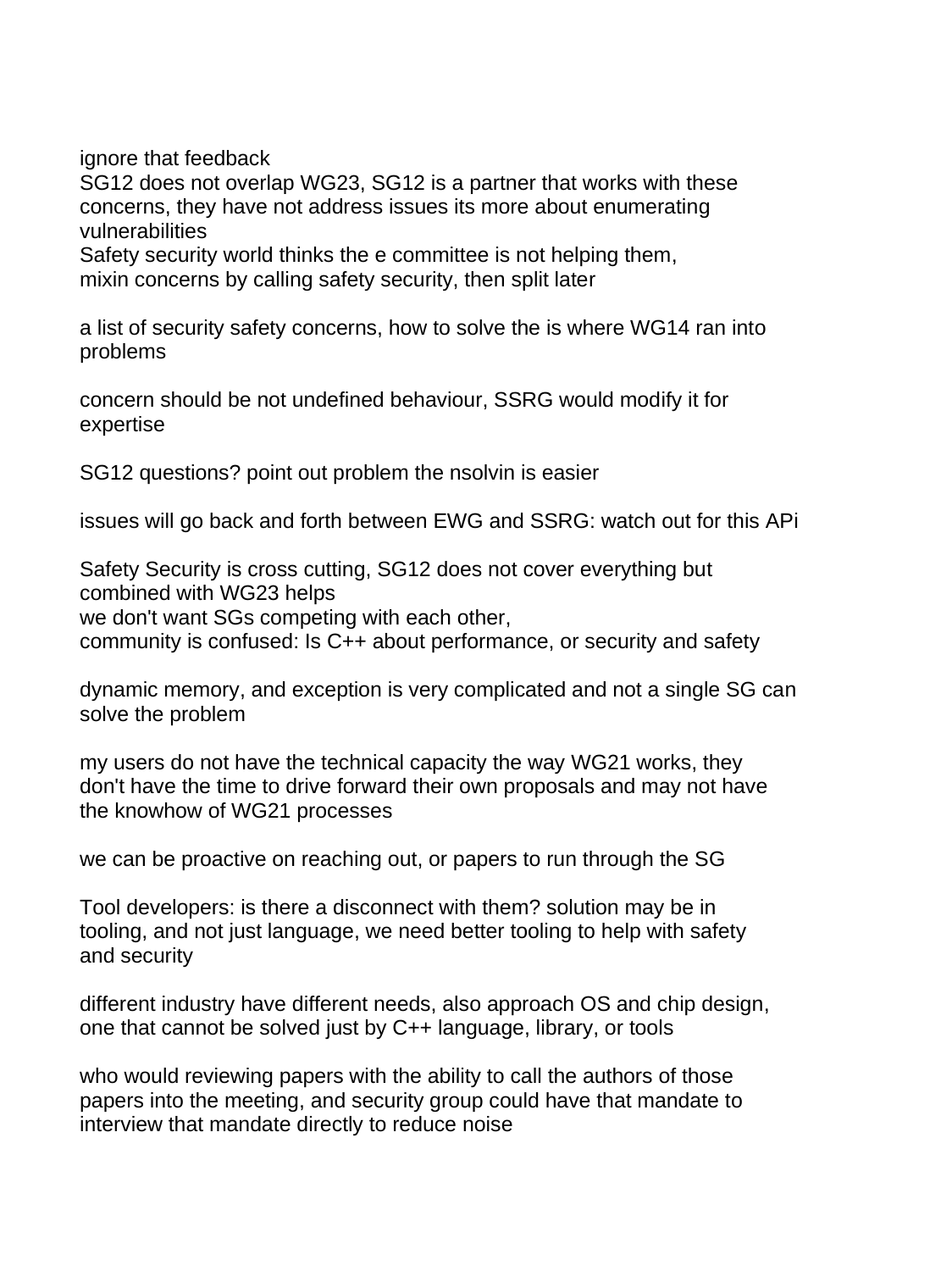scope and possible high workload, safety and security tends be slow, you do have to take your time, part of the load balancing is not have everyone review everything

do we have a critical mass of wg21 attendees who are familiar with our process and have domain expertise.

SG12: topic is fundamental, and lower the confusion

Wg21 people with expertize: Billy Baker Ben Saks Ryan MacDougal Mateusz Pusz John MacFarlane Stephanie Even Aaron Ballman Andreas Weisz Gaby Dos Reis JF Bastien Michael Wong Matthew Butler

Not WG21 but experts

Ken Dunne Jan Babst Staffan Tjerstrom:

P1315: Secure clear Miguel clear memory without optimizer removing the memory store

C has consensu that this can work will it be imported to C++, need a C++ expert SG22, SG12 saw it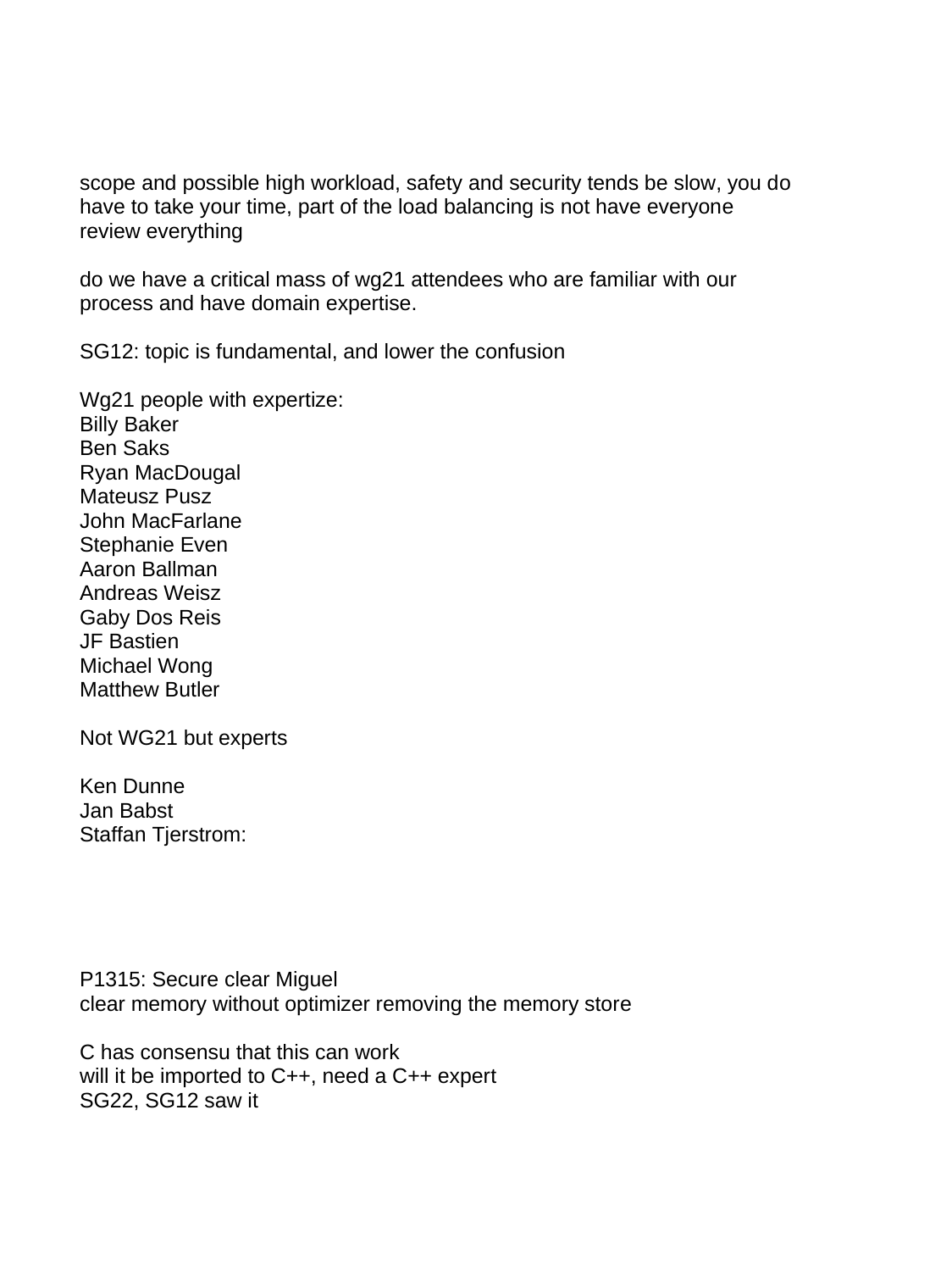optimizing away the call in C++ is the major problem, any efor to say something should not be removed.

### *> P1315R5 - Miguel Ojeda - secure\_clear*

#### *>*

*>*

P1315: Secure clear Miguel clear memory without optimizer removing the memory store

C has consensu that this can work will it be imported to C++, need a C++ expert to help WG142, SG12 saw it

*> P1705R1 - Shafik Yaghmour - Enumerating Core Undefined Behavior*

P1705: Shafik list each UB in the core behaviour reviewed by SG12: write a mock annex, 80% done SG12 has seen it from Michael Spencer presented to EWG practical goal, any proposal UB should be added to an annex

most people think UB that compiler to just translate C++ to assembly statements one by one, that is not the case

is it a defect report to highlight the omission if it is not there already? annex is nonnormative, then we just go to normal DR process

*> P1861R1 - Alex Christensen - Secure Networking in C++ > P2234 - Scott Schurr -"Consider a UB and IF-NDR Audit" >*

P2234 consider a UB and IF-NDR audit by Scott Shur

find UB very hard to reason about, been looking for leverage

illorm and no diagnostic required MDR, there are over 900 including whats in the library

examining the UB we have and how much we really need

if UB is non-essential can we re examine them and can we make it safer such an audit can be useful

UB makes the language hard to reason about,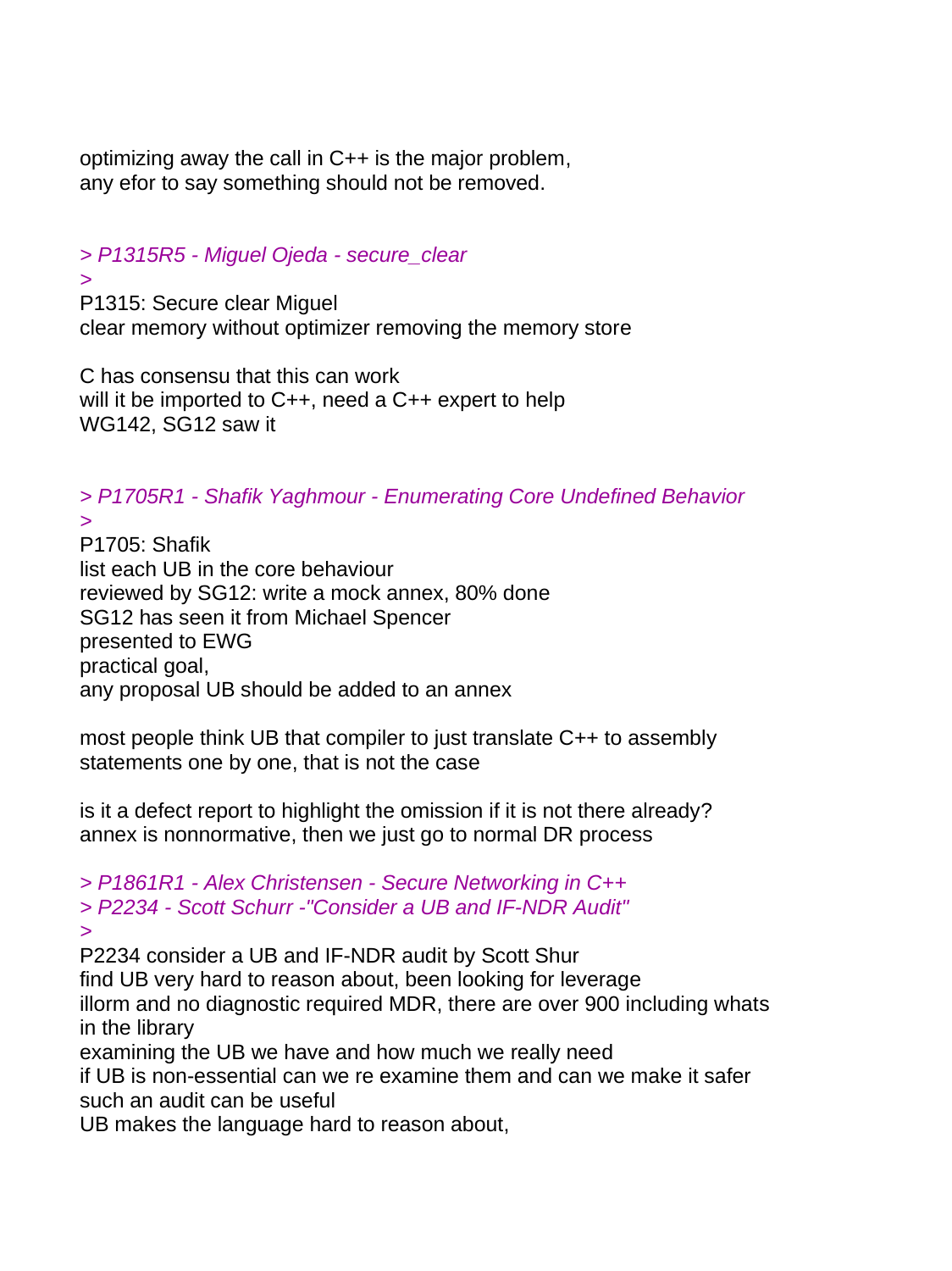will schedule SG 12 review or this,

been wanting this since 2014, like signed integer, but there could be contentions

if there are things that could be push back to the compilation stage then all for it but UB can be positive for safety and security

uninit variables is a source of security issues, but having all init var 0 init is not the best either as 0 could be bad,UB gives leeway for a number of things, can't really standardize that, Core of the problem is that there is bug in the language, how can we have a language without those pitfalls

signed integer arith overflow from lawrence Crowl is another similar example; because optimizer has become very aggressive

How do you reconcile the 2 things if goal is to reduce UB? we categorize UP and give rationale and can we achieve the same goal by down grading to impl specified , or impl defined

people equate UB with discoverability because it allows sanitizer to discover it,

ubsan can trap for overflow detections but these tools are hard to deploy e.g. Donald Knuth has an overflow in this book but not found for years

unsigned overflow, if you remove UB it removes the overflow detection; so can UB discussion be combined with contracts; these are things that optimizers are allowed to make assumptions about? right contracts want focus on safety

30 years of saying UB is bad and rebranding is hard

UB is not really for developers, its for implementers, yes agree

Scott will work on revision R1,

*> 2.2.1 any other proposal for reviews? > > SG14/SG19 features/issues/defects: > >*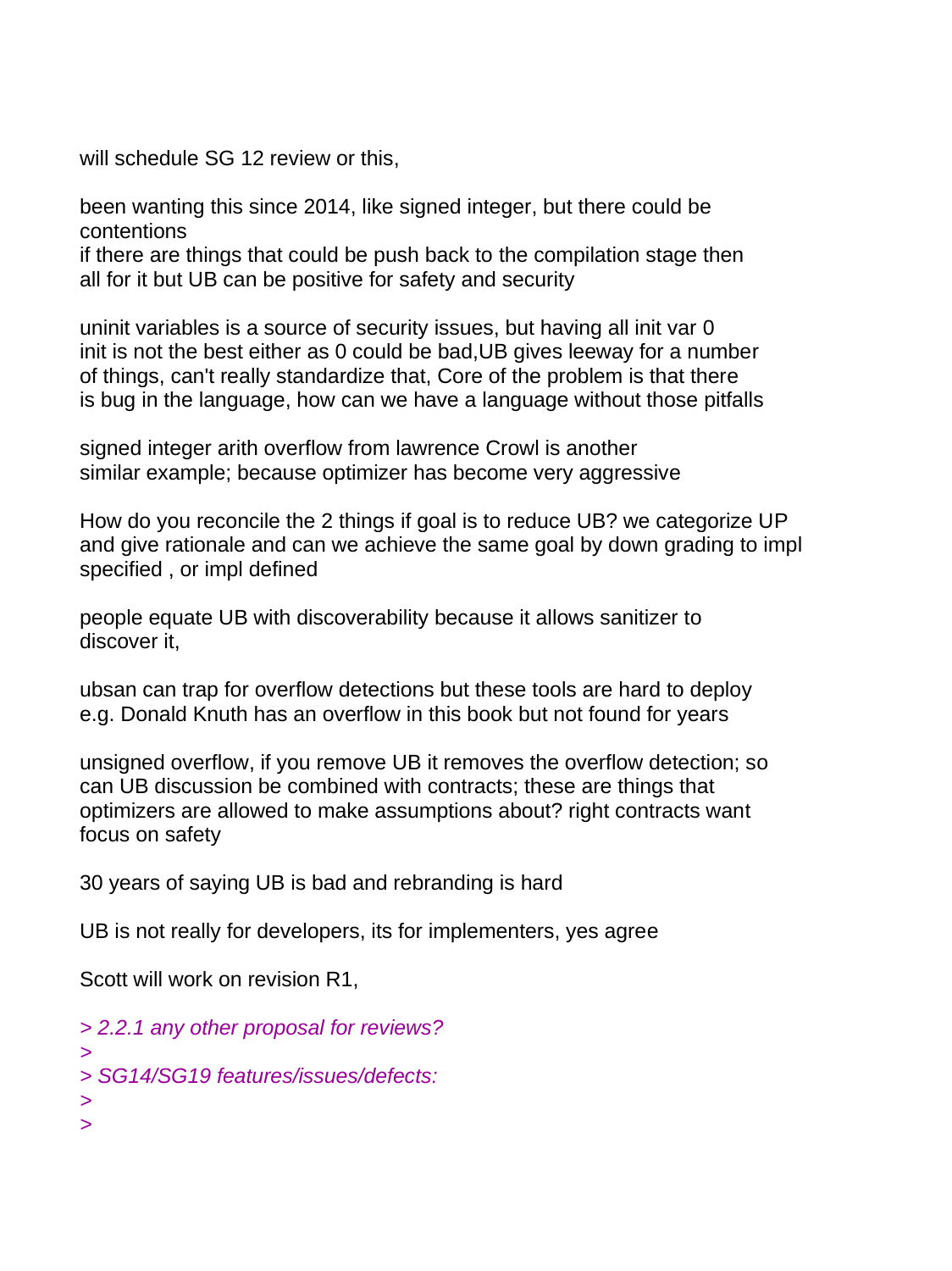*> [https://docs.google.com/spreadsheets/d/1JnUJBO72QVURttkKr7gn0\\_WjP--](https://docs.google.com/spreadsheets/d/1JnUJBO72QVURttkKr7gn0_WjP--P0vAne8JBfzbRiy0/edit#gid=0) [P0vAne8JBfzbRiy0/edit#gid=0](https://docs.google.com/spreadsheets/d/1JnUJBO72QVURttkKr7gn0_WjP--P0vAne8JBfzbRiy0/edit#gid=0) > > > 2.3 Domain-specific discussions > > 2.3.1 SIG chairs > > - Embedded Programming chairs: Ben Craig, Wouter van Ooijen and Odin > Holmes, John McFarlane > > - Financial/Trading chairs: Staffan Tjernström, Carl Cooke, Neal > Horlock, > Mateusz Pusz, Clay Trychta, > - Games chairs: Rene Riviera, Guy Davidson and Paul Hampson > - Linear Algebra chairs: Bob Steagall, Mark Hoemmen, Guy Davidson > > 2.4 Other Papers and proposals > > 2.5 Future F2F meetings: > > 2.6 future C++ Standard meetings: > <https://isocpp.org/std/meetings-and-participation/upcoming-meetings> > > - 2020-11: (New York, tentative) Cancelled. > - 2021-02-22 to 27: Kona, HI, USA Cancelled > > 3. Any other business > Reflector > <https://lists.isocpp.org/mailman/listinfo.cgi/sg14> > As well as look through papers marked "SG14" in recent standards committee > paper mailings: > <http://open-std.org/jtc1/sc22/wg21/docs/papers/2015/> > <http://open-std.org/jtc1/sc22/wg21/docs/papers/2016/> > > Code and proposal Staging area > <https://github.com/WG21-SG14/SG14> > 4. Review > > 4.1 Review and approve resolutions and issues [e.g., changes to SG's*

*> working draft]*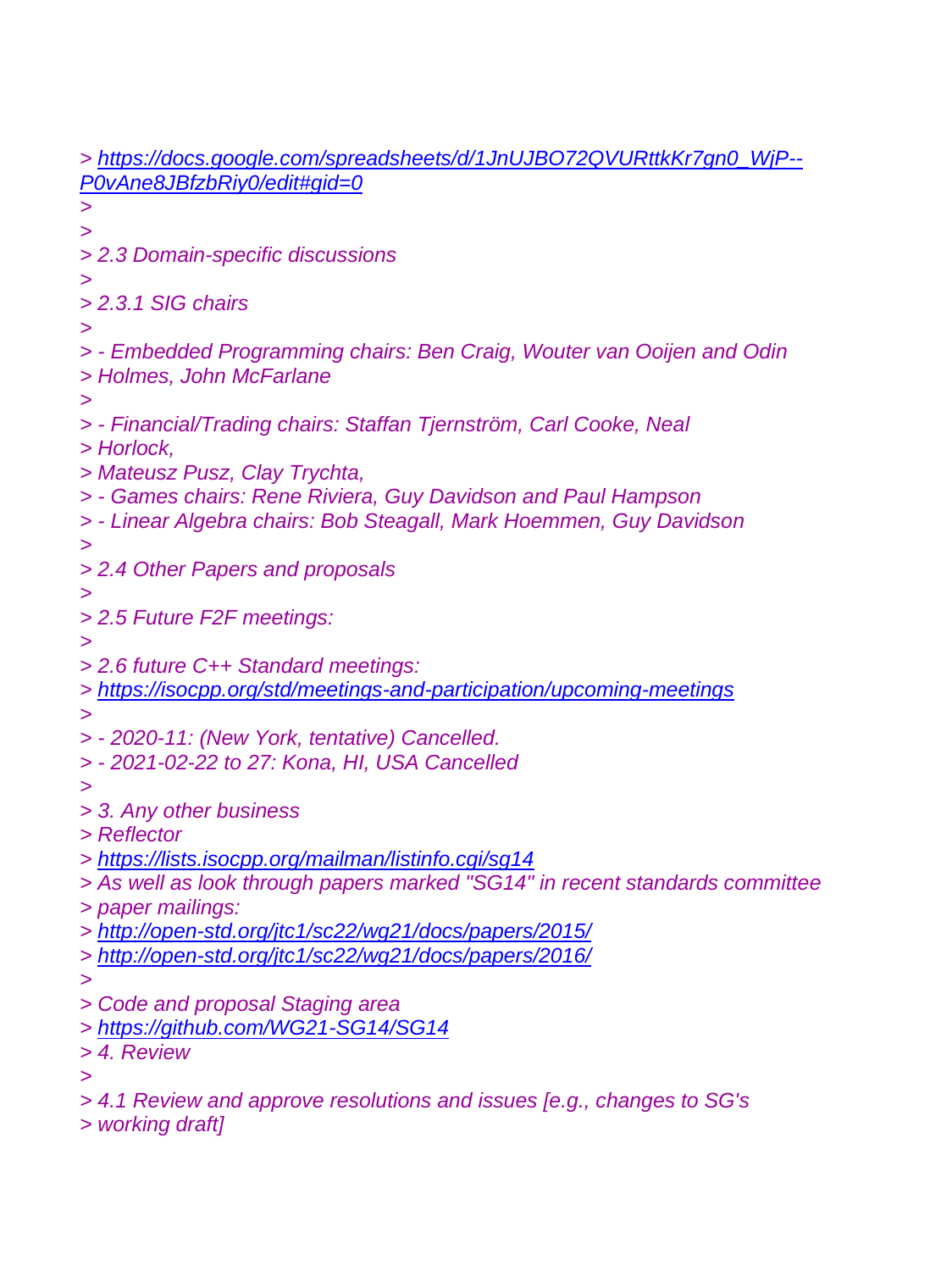*> > 4.2 Review action items (5 min) > > 5. Closing process > > 5.1 Establish next agenda > > 5.2 Future meeting > > Dec 9, 2020 02:00 PM Eastern Time (1900 UTC) : Security: Mathew > Butler > > Jan 13, 2021 02:00 PM Eastern Time ( 1900 UTC ): Games: Rene > > Feb 10, 2021 02:00 PM Eastern Time ( 1900 UTC ): Embedded : > > Kind Rgds > > On Tue, Dec 8, 2020 at 11:20 PM Matthew Butler via SG14 < > sg14\_at\_[hidden]> wrote: > >> Thanks, John. I will try to get this on the agenda for tomorrow if at all >> possible, >> >> All, here is the Safety & Security Review Group proposal for tomorrow: >> [https://docs.google.com/document/d/e/2PACX-](https://docs.google.com/document/d/e/2PACX-1vQSH4wLATLo3bLHjU71v4GwB0Ztr0UScV_hEyTFYTFzo0vt7euXdDkrilI2W-EulNL8ATvhWKVl9Hvp/pub)[1vQSH4wLATLo3bLHjU71v4GwB0Ztr0UScV\\_hEyTFYTFzo0vt7euXdDkrilI2W-](https://docs.google.com/document/d/e/2PACX-1vQSH4wLATLo3bLHjU71v4GwB0Ztr0UScV_hEyTFYTFzo0vt7euXdDkrilI2W-EulNL8ATvhWKVl9Hvp/pub)[EulNL8ATvhWKVl9Hvp/pub.](https://docs.google.com/document/d/e/2PACX-1vQSH4wLATLo3bLHjU71v4GwB0Ztr0UScV_hEyTFYTFzo0vt7euXdDkrilI2W-EulNL8ATvhWKVl9Hvp/pub) >> It's very short so I will put it last on the agenda for tomorrow. >> >> See you all then. >> >> Thanks, >> Matt >> >> On Tue, Dec 8, 2020 at 10:36 AM John McFarlane <john\_at\_[hidden]> >> wrote: >> >>> If we're looking at P1705, should we also review P2234 "Consider a UB >>> and IF-NDR Audit"? >>>*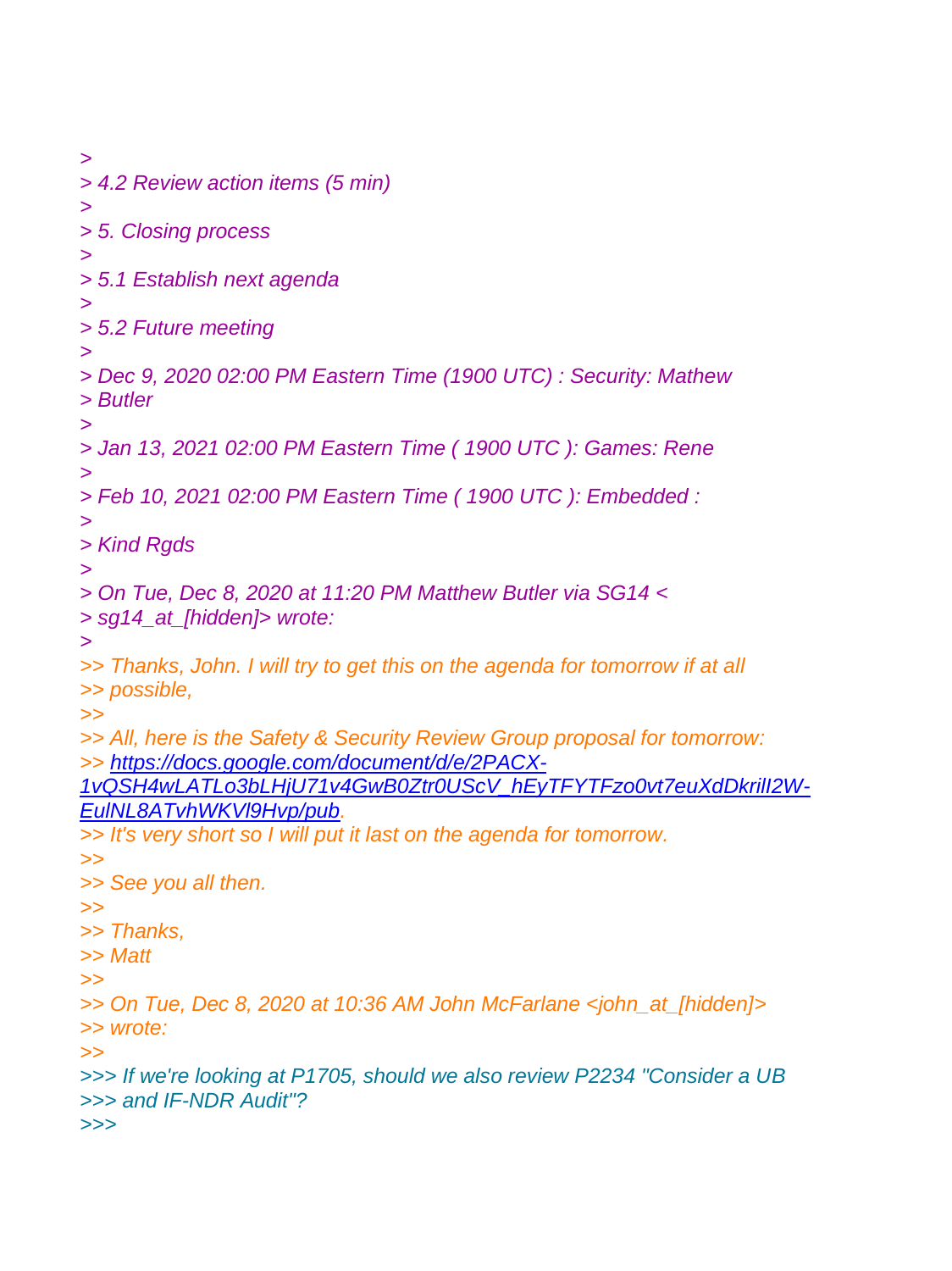```
>>> On Tue, 8 Dec 2020 at 03:56, Matthew Butler via SG14 <
>>> sg14_at_[hidden]> wrote:
>>>
>>>> We have 3 other papers to review as well:
>>>>
>>>> P1315R5 - Miguel Ojeda - secure_clear
>>>> P1705R1 - Shafik Yaghmour - Enumerating Core Undefined Behavior
>>>> P1861R1 - Alex Christensen - Secure Networking in C++
>>>>
>>>>
>>>>
>>>> On Mon, Dec 7, 2020 at 8:49 PM Michael Wong via SG14 <
>>>> sg14_at_[hidden]> wrote:
>>>>
>>>>> Topic: SG14 Low Latency Monthly
>>>>>
>>>>> This meeting is a special meeting to gather interest in Safety and
>>>>> Security proposed by Matthew Butler in May 2020 Sg14 meeting.
>>>>>
>>>>> Hi,
>>>>>
>>>>> Michael Wong is inviting you to a scheduled Zoom meeting.
>>>>>
>>>>> Topic: SG14 monthly Dec 2020-Feb 2021
>>>>> Time: Dec 9, 2020 02:00 PM Eastern Time (US and Canada)
>>>>> Every month on the Second Wed, until Feb 10, 2021, 3 occurrence(s)
>>>>> Dec 9, 2020 02:00 PM
>>>>> Jan 13, 2021 02:00 PM
>>>>> Feb 10, 2021 02:00 PM
>>>>> Please download and import the following iCalendar (.ics) files to
>>>>> your calendar system.
>>>>> Monthly:
>>>>> https://iso.zoom.us/meeting/tJcscuigqD8pHNESxi1bJ9ClURVqr_ZAvmv1/ics?i
csToken=98tyKuCrrz4rEtKRsx-
CRowqBY_4d_zwpilego14rwfsUiJ5OyD6A9B0I6BAKvnG
>>>>>
>>>>> Join from PC, Mac, Linux, iOS or Android:
>>>>> https://iso.zoom.us/j/93151864365?pwd=aDhOcDNWd2NWdTJuT1loeXpKbT
cydz09
>>>>> Password: 789626
>>>>>
```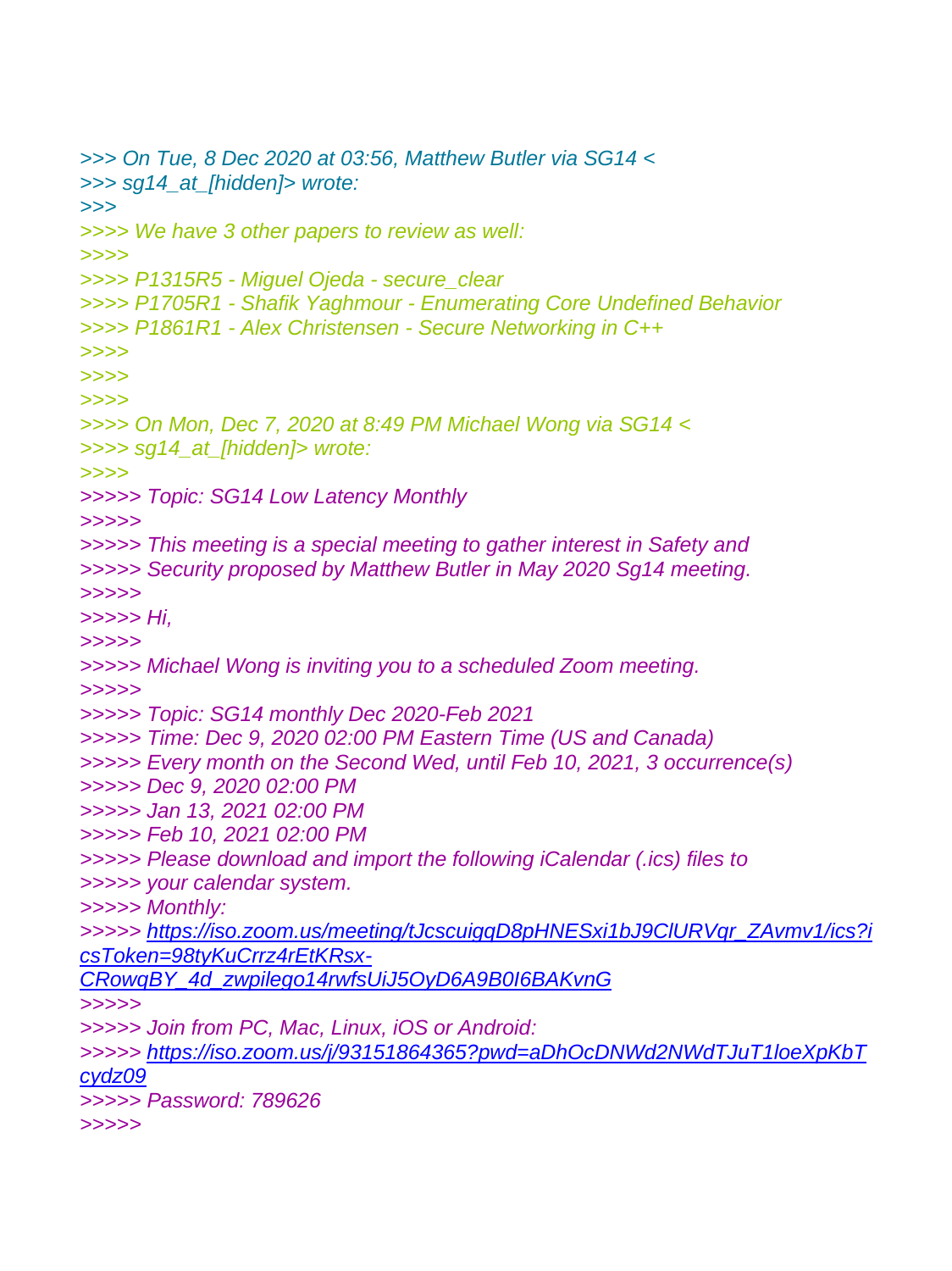```
>>>>> Or iPhone one-tap :
>>>>> US: +12532158782,,93151864365# or +13017158592,,93151864365#
>>>>> Or Telephone:
>>>>> Dial(for higher quality, dial a number based on your current
>>>>> location):
>>>>> US: +1 253 215 8782 or +1 301 715 8592 or +1 312 626 6799
>>>>> or +1 346 248 7799 or +1 408 638 0968 or +1 646 876 9923 or +1 669 900
>>>>> 6833 or 877 853 5247 (Toll Free)
>>>>> Meeting ID: 931 5186 4365
>>>>> Password: 789626
>>>>> International numbers available: https://iso.zoom.us/u/abRrVivZoD
>>>>>
>>>>> Or Skype for Business (Lync):
>>>>> https://iso.zoom.us/skype/93151864365
>>>>>
>>>>> Agenda:
>>>>>
>>>>> 1. Opening and introduction
>>>>>
>>>>> ISO Code of Conduct
>>>>> 
<https://isotc.iso.org/livelink/livelink?func=ll&objId=20882226&objAction=Open&nextu
rl=%2Flivelink%2Flivelink%3Ffunc%3Dll%26objId%3D20158641%26objAction%3Dbr
owse%26viewType%3D1>
>>>>>
>>>>> ISO patent policy.
>>>>>
>>>>> https://isotc.iso.org/livelink/livelink/fetch/2000/2122/3770791/Common_Policy.
htm?nodeid=6344764&vernum=-2
>>>>>
>>>>>
>>>>> WG21 Code of COnduct:
>>>>>
>>>>>
>>>>> https://isocpp.org/std/standing-documents/sd-4-wg21-practices-and-
procedures
>>>>>
>>>>> 1.1 Roll call of participants
>>>>>
>>>>> 1.2 Adopt agenda
>>>>>
```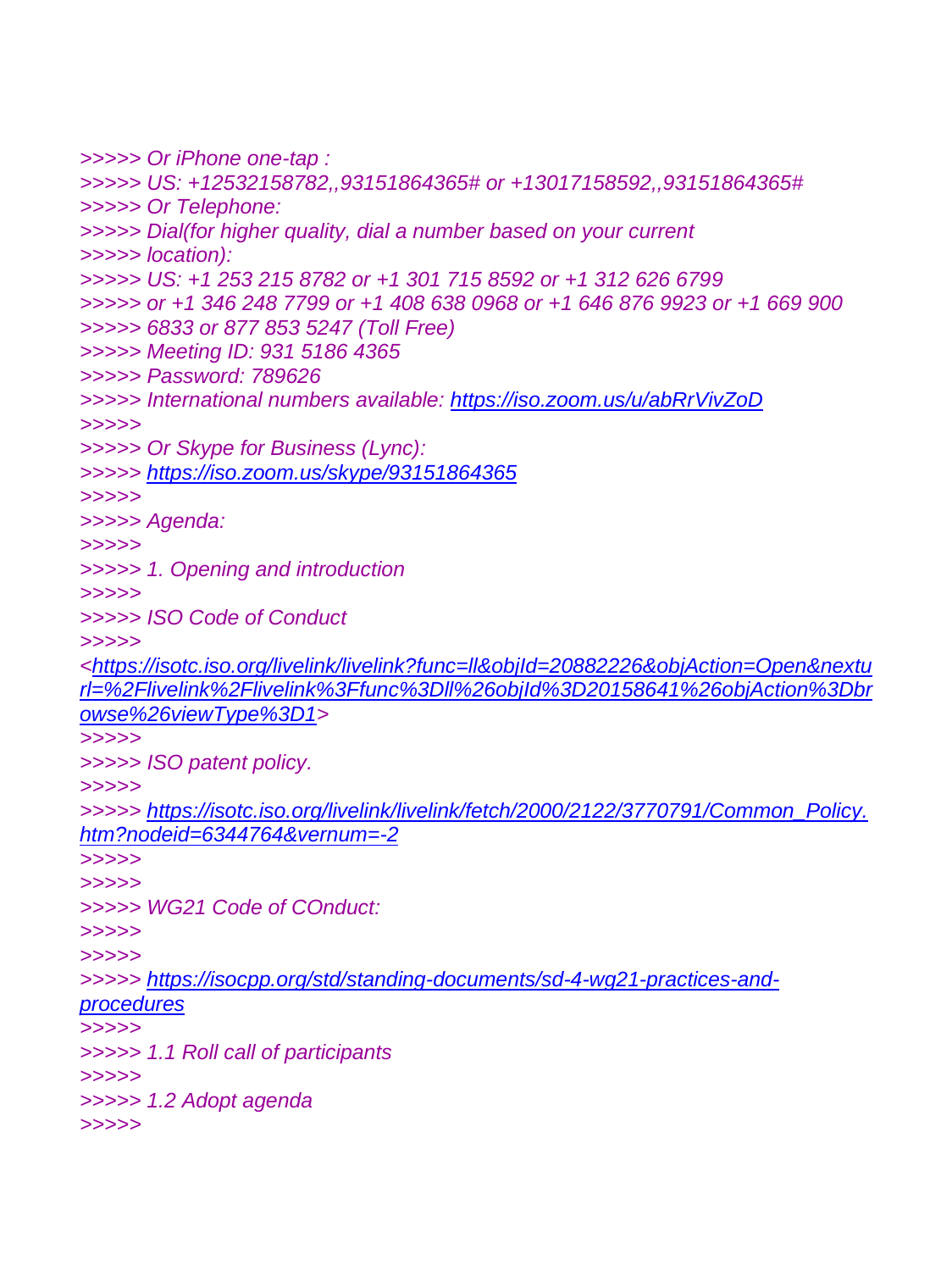*>>>>> 1.3 Approve minutes from previous meeting, and approve publishing >>>>> previously approved minutes to ISOCPP.org >>>>> >>>>> 1.4 Action items from previous meetings >>>>> >>>>> 2. Main issues (125 min) >>>>> >>>>> 2.1 General logistics >>>>> >>>>> Future meeting plans >>>>> >>>>> Dec 9, 2020 02:00 PM ET/1900 UTC: Safety Security >>>>> Jan 13, 2021 02:00 PM ET/1900UTC: Games >>>>> Feb 10, 2021 02:00 PM ET/1900 UTC: Embedded >>>>> >>>>> 2.2 Paper reviews >>>>> >>>>> Matthew BUtler to review Safety Security Proposal >>>>> >>>>> 2.2.1 any other proposal for reviews? >>>>> >>>>> SG14/SG19 features/issues/defects: >>>>> >>>>> >>>>> [https://docs.google.com/spreadsheets/d/1JnUJBO72QVURttkKr7gn0\\_WjP--](https://docs.google.com/spreadsheets/d/1JnUJBO72QVURttkKr7gn0_WjP--P0vAne8JBfzbRiy0/edit#gid=0) [P0vAne8JBfzbRiy0/edit#gid=0](https://docs.google.com/spreadsheets/d/1JnUJBO72QVURttkKr7gn0_WjP--P0vAne8JBfzbRiy0/edit#gid=0) >>>>> >>>>> >>>>> 2.3 Domain-specific discussions >>>>> >>>>> 2.3.1 SIG chairs >>>>> >>>>> - Embedded Programming chairs: Ben Craig, Wouter van Ooijen and Odin >>>>> Holmes, John McFarlane >>>>> >>>>> - Financial/Trading chairs: Staffan Tjernström, Carl Cooke, Neal >>>>> Horlock, >>>>> Mateusz Pusz, Clay Trychta, >>>>> - Games chairs: Rene Riviera, Guy Davidson and Paul Hampson >>>>> - Linear Algebra chairs: Bob Steagall, Mark Hoemmen, Guy Davidson >>>>>*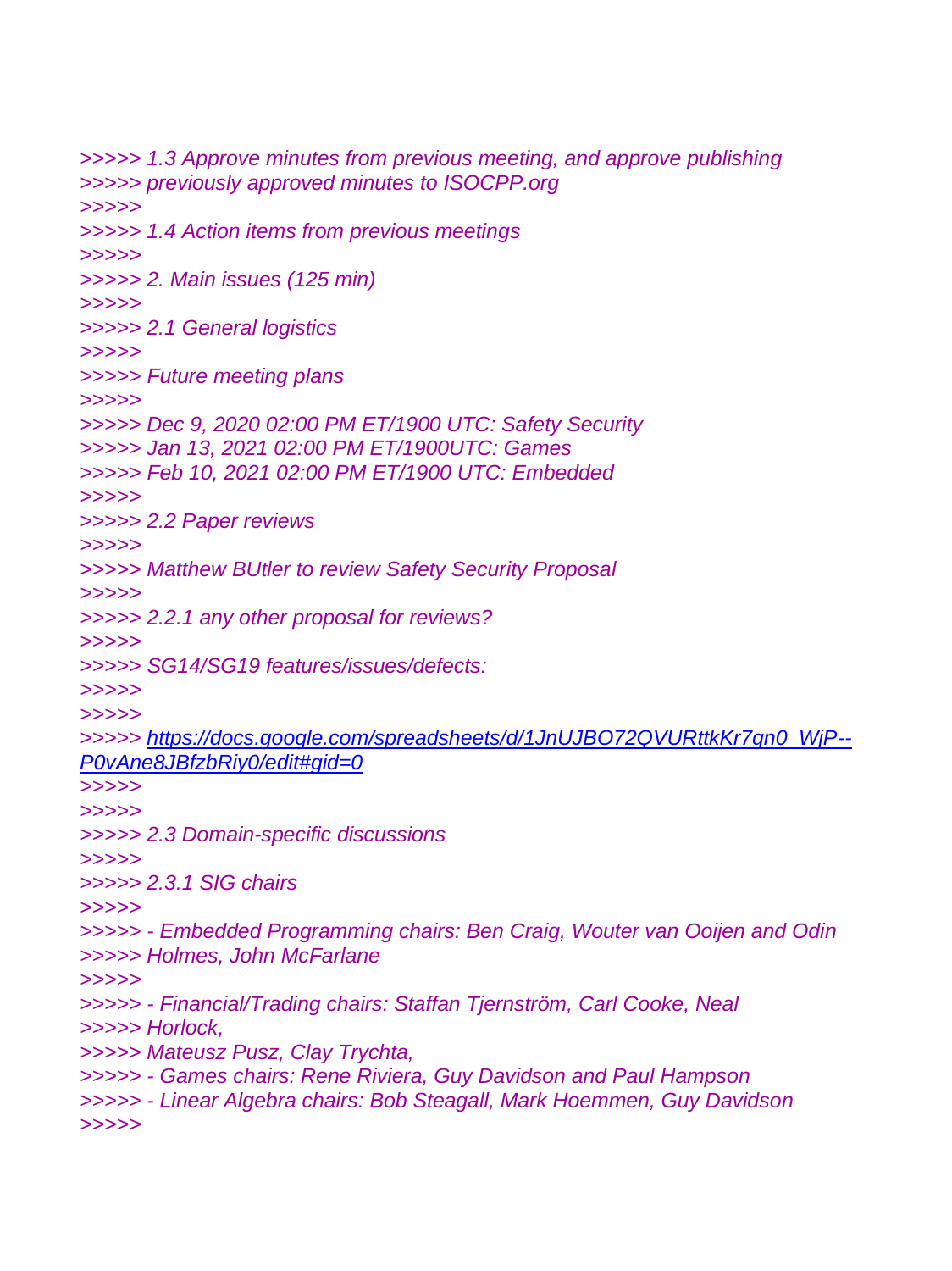*>>>>> 2.4 Other Papers and proposals >>>>> >>>>> 2.5 Future F2F meetings: >>>>> >>>>> 2.6 future C++ Standard meetings: >>>>> <https://isocpp.org/std/meetings-and-participation/upcoming-meetings> >>>>> >>>>> - 2020-11: (New York, tentative) Cancelled. >>>>> - 2021-02-22 to 27: Kona, HI, USA Cancelled >>>>> >>>>> 3. Any other business >>>>> Reflector >>>>> <https://lists.isocpp.org/mailman/listinfo.cgi/sg14> >>>>> As well as look through papers marked "SG14" in recent standards >>>>> committee >>>>> paper mailings: >>>>> <http://open-std.org/jtc1/sc22/wg21/docs/papers/2015/> >>>>> <http://open-std.org/jtc1/sc22/wg21/docs/papers/2016/> >>>>> >>>>> Code and proposal Staging area >>>>> <https://github.com/WG21-SG14/SG14> >>>>> 4. Review >>>>> >>>>> 4.1 Review and approve resolutions and issues [e.g., changes to SG's >>>>> working draft] >>>>> >>>>> 4.2 Review action items (5 min) >>>>> >>>>> 5. Closing process >>>>> >>>>> 5.1 Establish next agenda >>>>> >>>>> 5.2 Future meeting >>>>> >>>>> Dec 9, 2020 02:00 PM Eastern Time (1900 UTC) : Security: Mathew >>>>> Butler >>>>> >>>>> Jan 13, 2021 02:00 PM Eastern Time ( 1900 UTC ): Games: Rene >>>>> >>>>> Feb 10, 2021 02:00 PM Eastern Time ( 1900 UTC ): Embedded : >>>>>*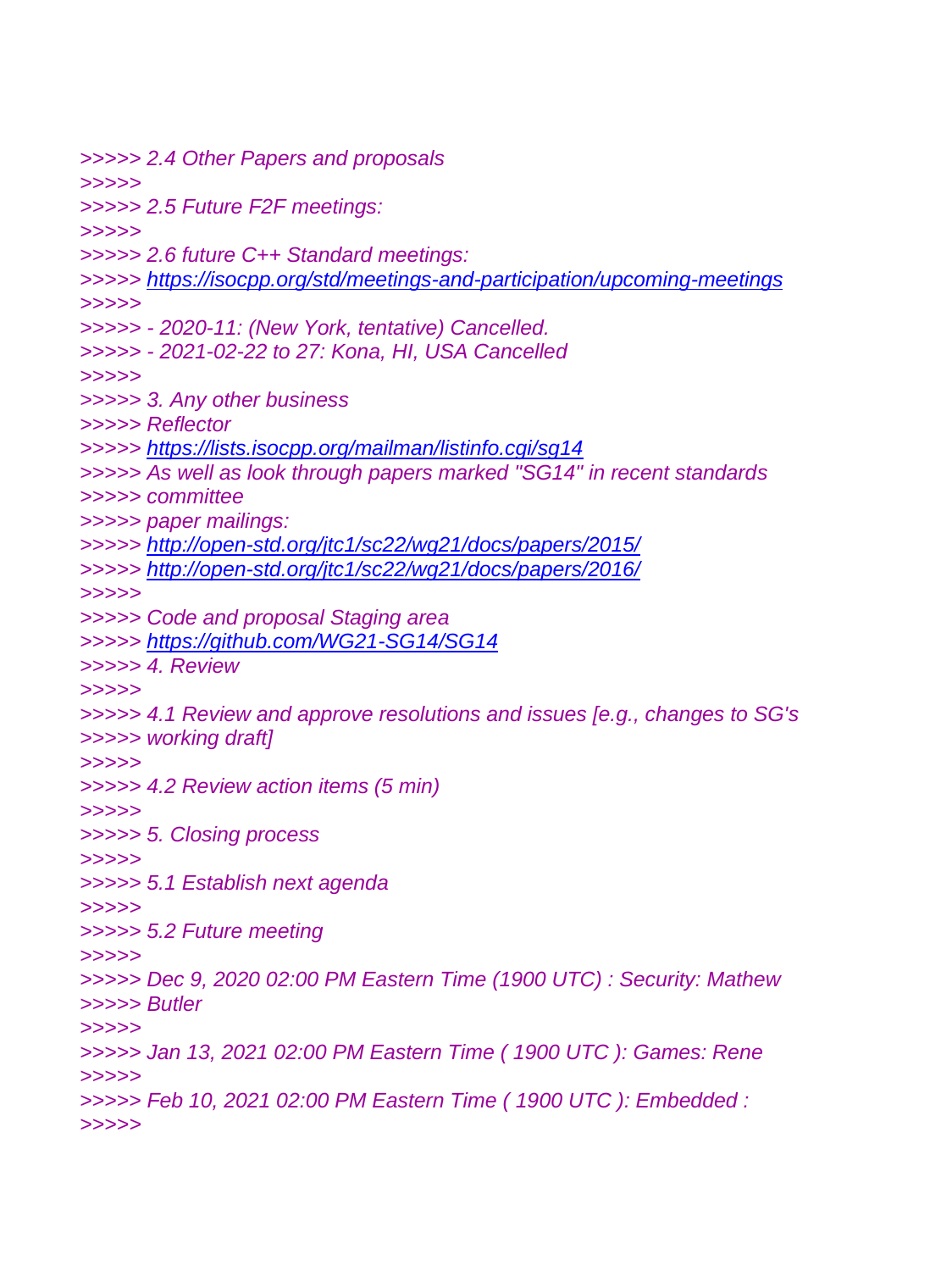```
>>>>> Kind Rgds
>>>>> _______________________________________________
>>>>> SG14 mailing list
>>>>> SG14_at_[hidden]
>>>>> https://lists.isocpp.org/mailman/listinfo.cgi/sg14
>>>>>
>>>> _______________________________________________
>>>> SG14 mailing list
>>>> SG14_at_[hidden]
>>>> https://lists.isocpp.org/mailman/listinfo.cgi/sg14
>>>>
>>> _______________________________________________
>> SG14 mailing list
>> SG14_at_[hidden]
>> https://lists.isocpp.org/mailman/listinfo.cgi/sg14
>>
>
```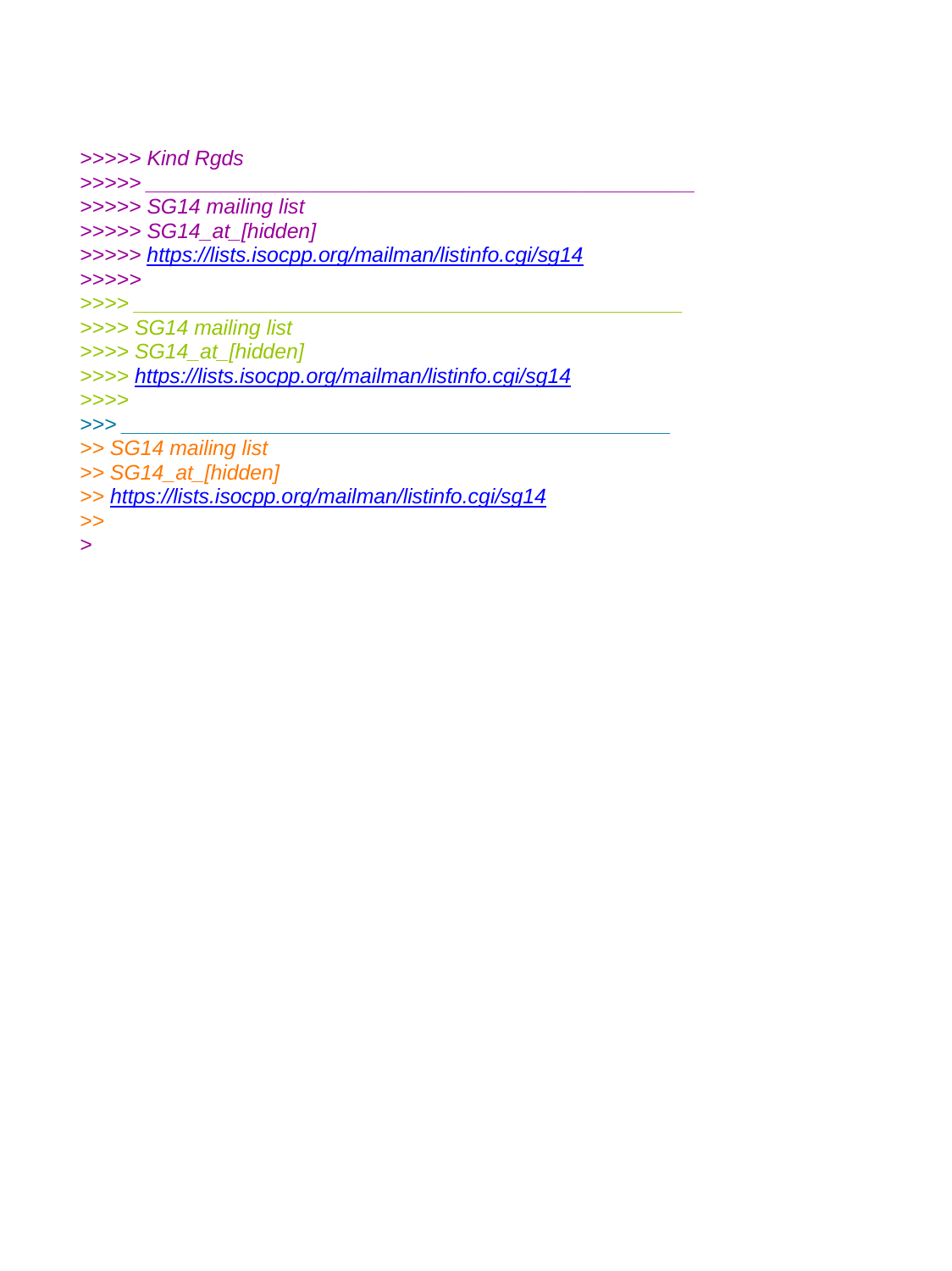### <span id="page-16-0"></span>Minutes for 2021/01/13 SG14 Conference Call

Thanks to Rene Ferdinand Riviera Morell for chairing.

Matthew Bentley, Maxime Laine, patch cam, Paul Bauman, Paul bendixen, Pedro Oliveira, Roberto Bagnara, Ronen Friedman, Staffan Tjernstrom

Jonas Jensen, John Mcfarlaine, JF Basttien, Jeffrey Mendelsohn, Jan Babst, Inbal Levi, Henry Miller, Edward Catchpole, Dave Bartolomeo, Conor Horman, Charles Bay , Carlos Chacon, Billy Baker, Ben Saks, Ben Craig, Andrew Lumsdaine, Andreas Vaselinovic, Guy Davidson, Rene Riviera, Michael Wong, Emmanuel, Damon McDougall, Sophia Poirier

Matthew Bentley presenting been forwared to LEWG, after SG14 LEWG review Feb 2nd general purpose unordered insertion container Matt has worked with Jens to address wording, hard to get through 23 now, due to ipeline being full similar to flat containers and that is already in the pipeline any wording review done early will help LWG any perception this has no impl experience then people will be mre conservative, needs broad impl expereince, Billy Baker LEWGI Ben Craig, Vice chair Library Evolution Inbal Library evolution JF Language Evolution

proxy=Guy Davidson

2.2.1 any other proposal for reviews?

SG14/SG19 features/issues/defects:

[https://docs.google.com/spreadsheets/d/1JnUJBO72QVURttkKr7gn0\\_WjP--P0vAne8JBfzbRiy0/edit#gid=0](https://docs.google.com/spreadsheets/d/1JnUJBO72QVURttkKr7gn0_WjP--P0vAne8JBfzbRiy0/edit#gid=0)

LA syntax: Klaus implementing LA BLAS: in LEWG intrusive containers: Isabella may restart, Hal's paper is similar Ring buffer: dont wait for Lawrence, get a list of differences Trivially relocatable connect with gaspar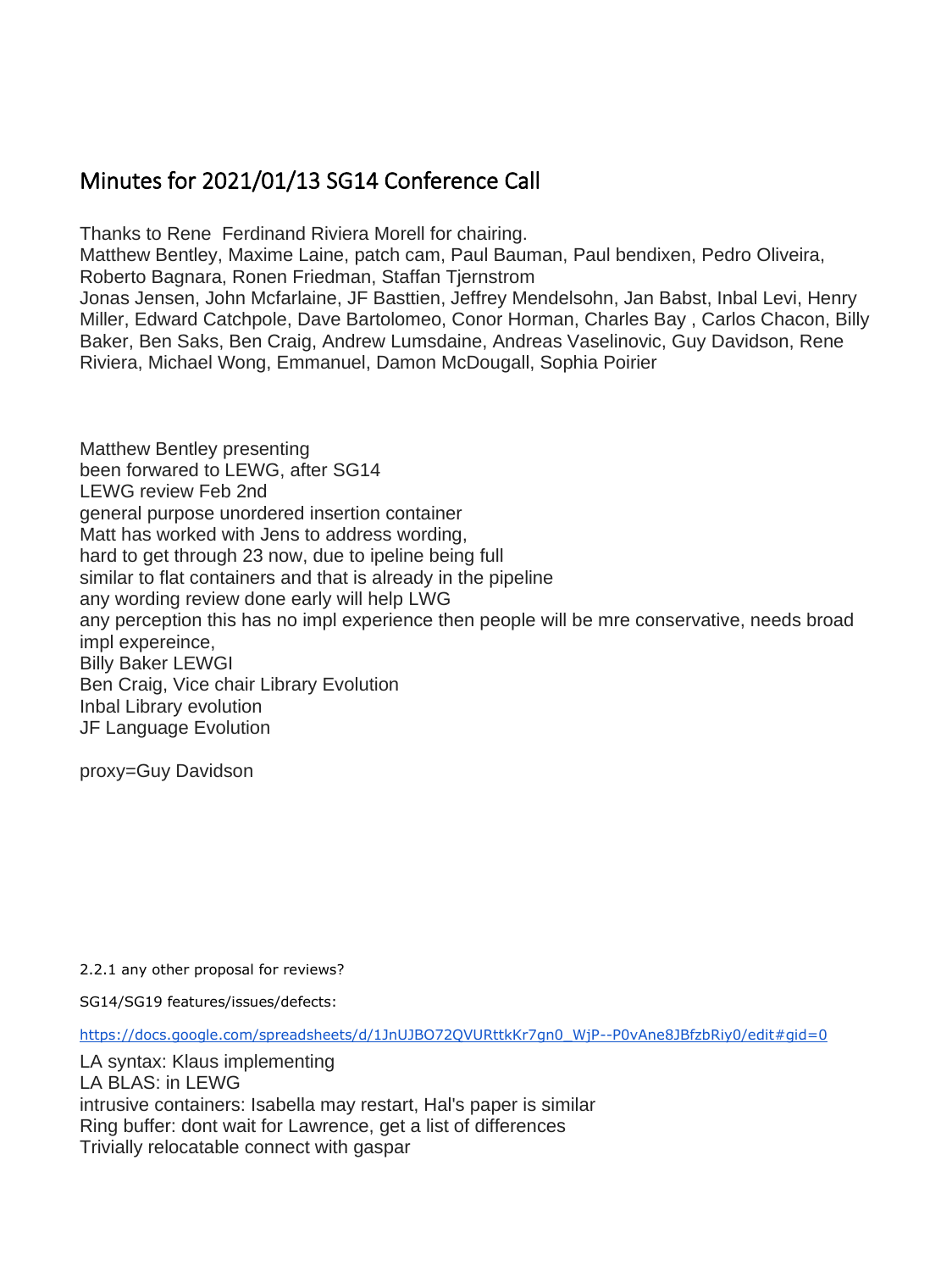member layout control: similar to Hal using attributes, reflection related

2.3 Domain-specific discussions

2.3.1 SIG chairs

 - Embedded Programming chairs: Ben Craig, Wouter van Ooijen and Odin Holmes, John McFarlane

Wouter's concern on atomics with , Paul Bendixen may collaborate on this a third party macro, not controlled or discussed in committee, not to be done on reddit write down the concern, may not need a paper

- Financial/Trading chairs: Staffan Tjernstr $\tilde{A}$ ¶m, Carl Cooke, Neal Horlock, Mateusz Pusz, Clay Trychta,

paper on ring buffer use case not just games any messaging ,or network card is a ring buffer

- Games chairs: Rene Riviera, Guy Davidson and Paul Hampson

No Games meeting in December in future!

- Linear Algebra chairs: Bob Steagall, Mark Hoemmen, Guy Davidson

2.4 Other Papers and proposals

Security has a paper submitted by Matthew, and now there will be a discussion by the chairs suggestion is through reflector, mail.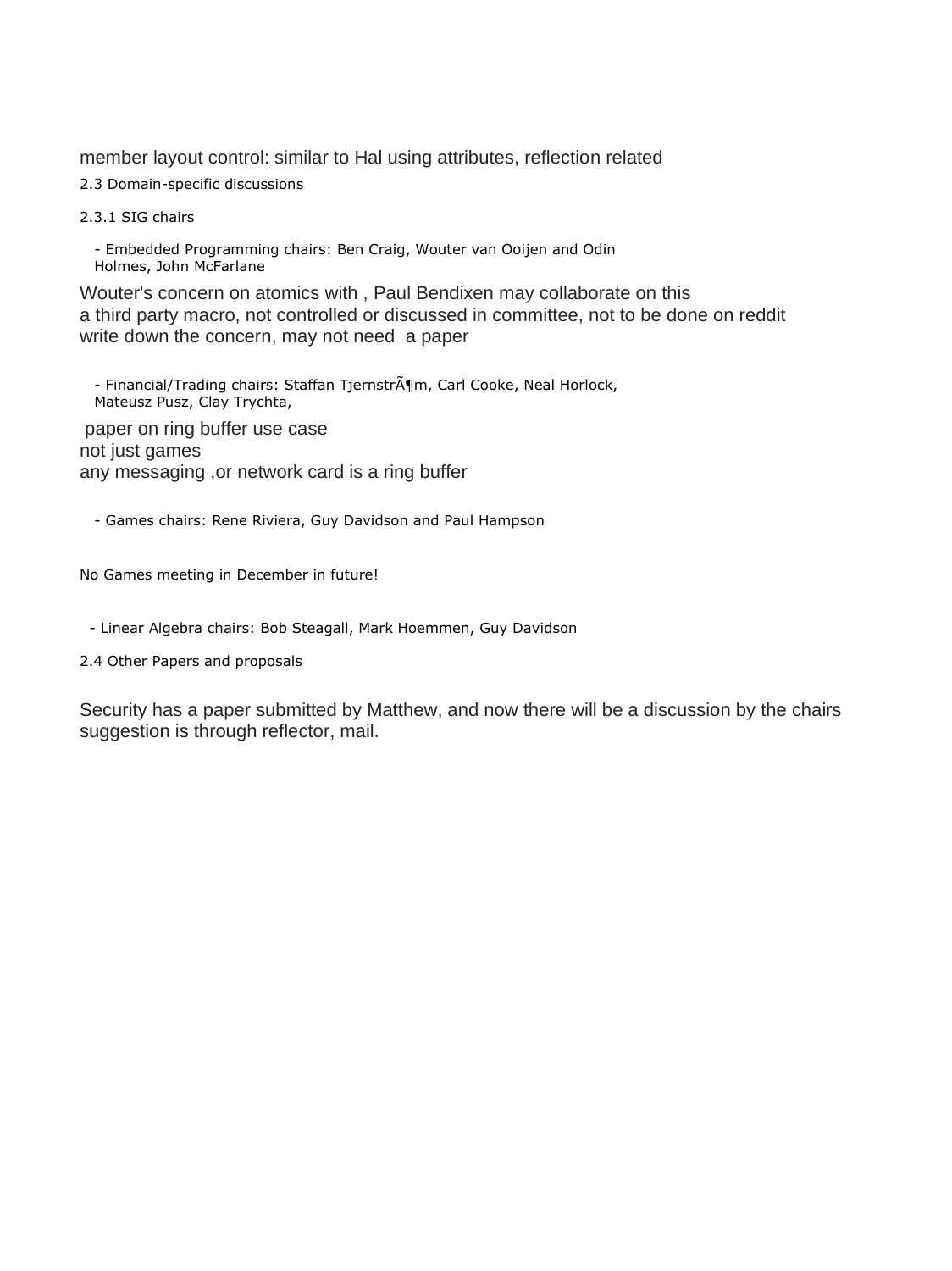### <span id="page-18-0"></span>Minutes for 2021/02/10 SG14 Conference Call

On Tue, Feb 9, 2021 at 5:55 PM Michael Wong [<fraggamuffin@gmail.com>](mailto:fraggamuffin@gmail.com) wrote:

Topic: SG14 Low Latency Monthly

This meeting is focused on Embedded. It will be chaired by John MacFarlane.

Hi,

Michael Wong is inviting you to a scheduled Zoom meeting.

Topic: SG14 monthly Dec 2020-Feb 2021 Time: Jan 13, 2020 02:00 PM Eastern Time (US and Canada) Every month on the Second Wed, until Feb 10, 2021, 3 occurrence(s) Dec 9, 2020 02:00 PM Jan 13, 2021 02:00 PM Feb 10, 2021 02:00 PM Please download and import the following iCalendar (.ics) files to your calendar system. Monthly:

[https://iso.zoom.us/meeting/tJcscuigqD8pHNESxi1bJ9ClURVqr\\_ZAvmv1/ics?icsToken=98tyKuCrrz4rEtKRsx-](https://iso.zoom.us/meeting/tJcscuigqD8pHNESxi1bJ9ClURVqr_ZAvmv1/ics?icsToken=98tyKuCrrz4rEtKRsx-CRowqBY_4d_zwpilego14rwfsUiJ5OyD6A9B0I6BAKvnG)[CRowqBY\\_4d\\_zwpilego14rwfsUiJ5OyD6A9B0I6BAKvnG](https://iso.zoom.us/meeting/tJcscuigqD8pHNESxi1bJ9ClURVqr_ZAvmv1/ics?icsToken=98tyKuCrrz4rEtKRsx-CRowqBY_4d_zwpilego14rwfsUiJ5OyD6A9B0I6BAKvnG)

Join from PC, Mac, Linux, iOS or Android:

<https://iso.zoom.us/j/93151864365?pwd=aDhOcDNWd2NWdTJuT1loeXpKbTcydz09> Password: 789626

Or iPhone one-tap : US: +12532158782,,93151864365# or +13017158592,,93151864365# Or Telephone: Dial(for higher quality, dial a number based on your current location): US: +1 253 215 8782 or +1 301 715 8592 or +1 312 626 6799 or +1 346 248 7799 or +1 408 638 0968 or +1 646 876 9923 or +1 669 900 6833 or 877 853 5247 (Toll Free) Meeting ID: 931 5186 4365 Password: 789626 International numbers available: <https://iso.zoom.us/u/abRrVivZoD>

Or Skype for Business (Lync): <https://iso.zoom.us/skype/93151864365>

Agenda:

1. Opening and introduction

ISO Code of Conduct

 $\epsilon$ 

[https://isotc.iso.org/livelink/livelink?func=ll&objId=20882226&objAction=Open&nexturl=%2Flivelink%2Flivelink](https://isotc.iso.org/livelink/livelink?func=ll&objId=20882226&objAction=Open&nexturl=%2Flivelink%2Flivelink%3Ffunc%3Dll%26objId%3D20158641%26objAction%3Dbrowse%26viewType%3D1) [%3Ffunc%3Dll%26objId%3D20158641%26objAction%3Dbrowse%26viewType%3D1](https://isotc.iso.org/livelink/livelink?func=ll&objId=20882226&objAction=Open&nexturl=%2Flivelink%2Flivelink%3Ffunc%3Dll%26objId%3D20158641%26objAction%3Dbrowse%26viewType%3D1)

>

ISO patent policy.

[https://isotc.iso.org/livelink/livelink/fetch/2000/2122/3770791/Common\\_Policy.htm?nodeid=6344764&vernum](https://isotc.iso.org/livelink/livelink/fetch/2000/2122/3770791/Common_Policy.htm?nodeid=6344764&vernum=-2)  $=-2$ 

WG21 Code of COnduct:

<https://isocpp.org/std/standing-documents/sd-4-wg21-practices-and-procedures>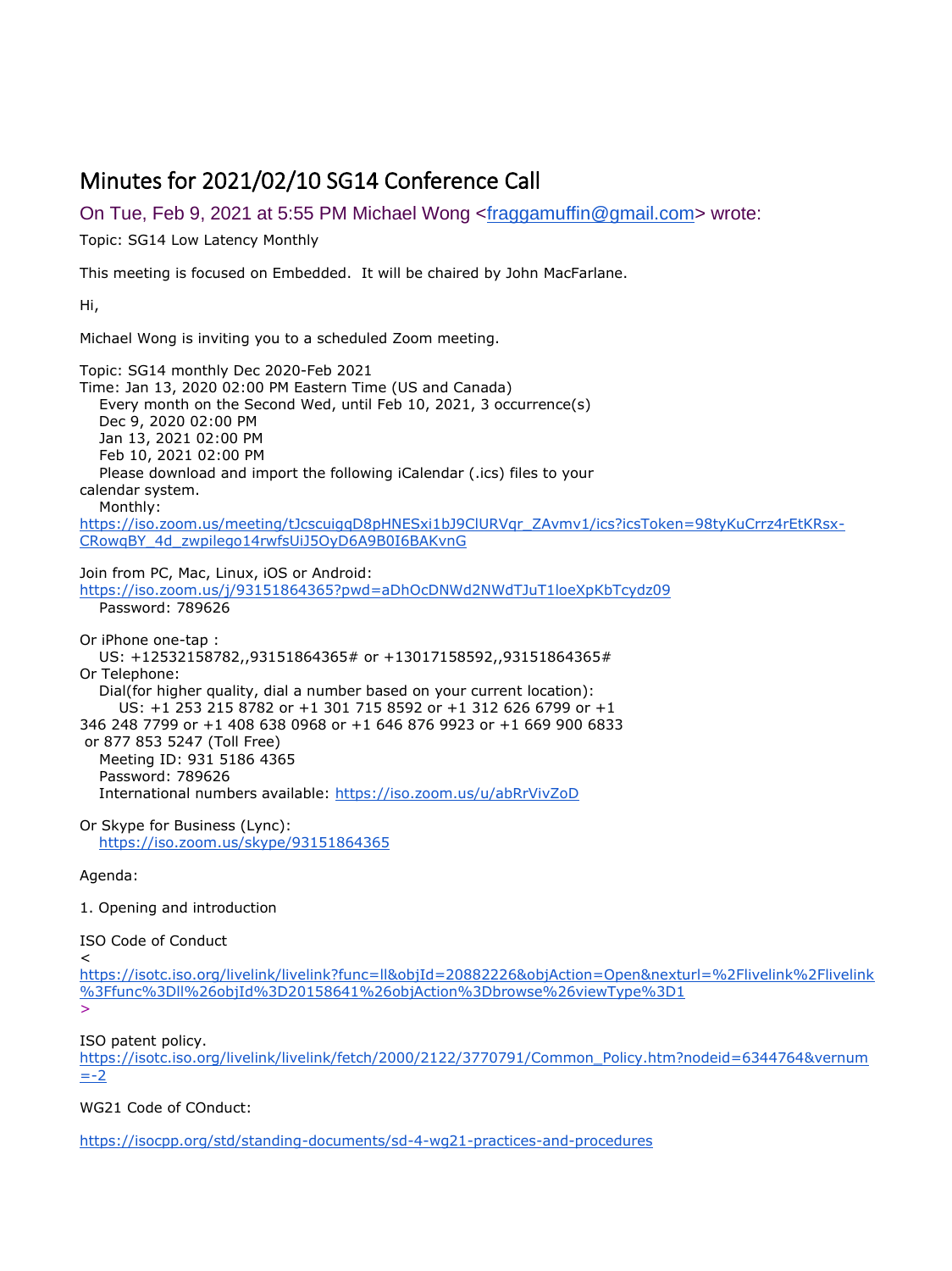#### 1.1 Roll call of participants

1.2 Adopt agenda

1.3 Approve minutes from previous meeting, and approve publishing previously approved minutes to ISOCPP.org

- 1.4 Action items from previous meetings
- 2. Main issues (125 min)
- 2.1 General logistics

Future meeting plans

Apr 14, 2020 02:00 PM ET/1800 UTC: Finance focus on low latency May 12, 2021 02:00 PM ET/1800UTC: Games June 9, 2021 02:00 PM ET/1800 UTC: Embedded

2.2 Paper reviews

Compound assignment

C++ 20 deprecates compound assignment to volatile memory map devices is common and uses this and create larger rift between C and C++ world harder to get c project to just recompile in C++, now you have to replace compound assignment header files also contain macros like this its only deprecation but it is an intent to remove difficult to pinpoint semantics problems, one read, one writeback

code that he does not control, and vendor headers in macros is the problme the semantics of solution in paeper are the same

can we get C to deprecate this ?

most of volatile is unspecified what it means we do a read of register and or it with something reading a device register dont give you any sensible value back for some HW it might work or not work if deprecation is not good, and attach proper semantics, then write a paper

main way for a bit set

impedance mismatch of the fundamental unit of byte hard to read  $|=$  in a data race the scenario can exasperate it during times when no memory order

C/C++ liasion group to deprecate this in C fix with replacing compound with non-compound, this just impose a style from C++ without benefit, so may not want to deprecate compound ops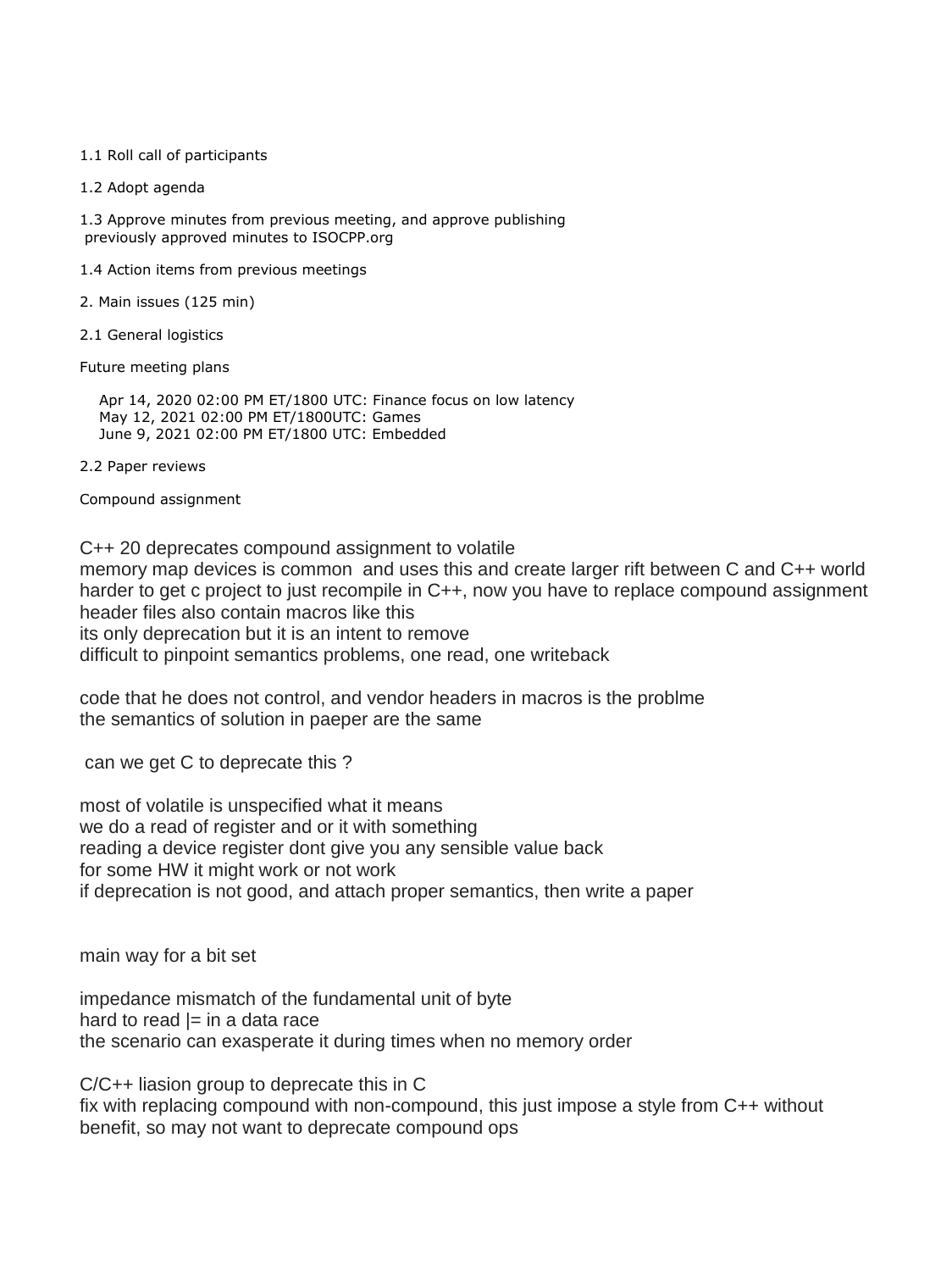this is a well known idiom on some embedded HW fix in embedded world with a style guide with MISRA changes a lot of old code prevents moving to C++ in embedded, so recommend style guide to fix this

might not be funneling people down a path at all, but using operation provided to them by HW vendor

here is a piece of code that works in C and now they want me to try C++ ; now this make people move back to C

a|=b a=a|b

volatile atomics that can give slightly better semantics in some use case, but it is implementation specific

so specific semantics=volatile is used when using HW or signal, these need specific instructions compiler might only honor the size, and not CAS

could this be a compiler warning? could be lots of false positive, what used to be there is fine

looks annoying to have this deprecation, will be no go for C++ in our tools what are instructions emitted by volatile access, we sue C++ on CPU side and in FPGA, and replace C++ program with equivalent, and is volatile is emitting memory access need to keep this as it is simpler for end user

support the other which is we see so many time in our code, assume that when you write compound that you are doing RMW , was always a bug so obviously misleading and hard t keep safeguard

what would be good outcome here, easiest is to undeprecate, but what do you say? you dont say what they do and it is implementiaton specified, valid syntax, but you dont know what it means

std should define semantics of compound operation but that might make it worst

counter argument is it also has no defined semantcis in C either, C does not warn you but C++ does, so we make it appear to have different behavior when there is no difference

define volatile? yes there is another paper that is trying to define meaning of volatile load and store, and atomic volatile

ask C/C++ liasion about deprecatign for C23, if NO then we know we have input

JF to email aaron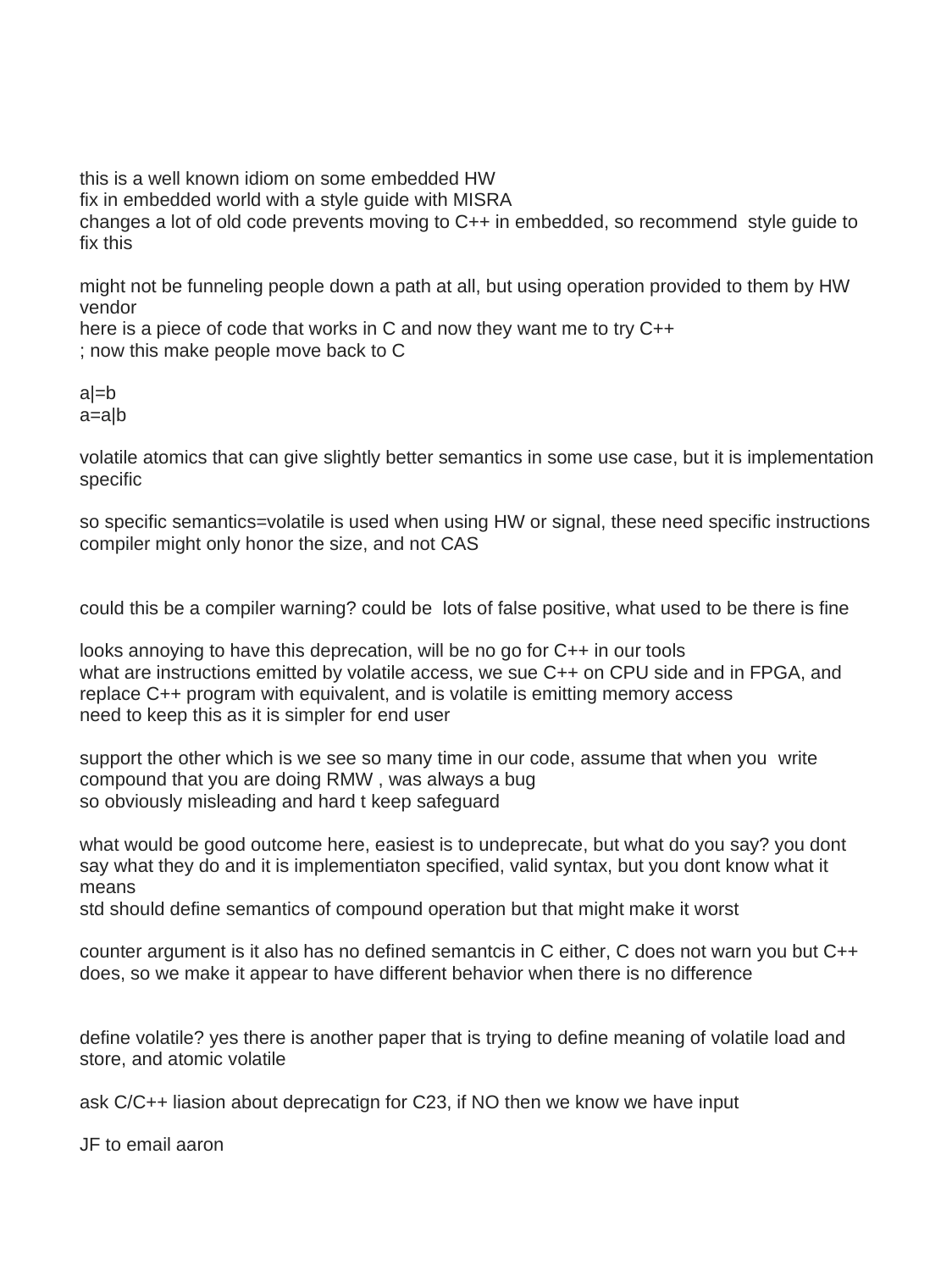hard to get a good feelign about each other's interest; see no consensus from the discussion, mixed on both sides

Freestanding? P2268R0 is a roadmap

P2013 Language optional on EWG EP P1642 Easy utilities in LEWG EP

Low cost deterministic exception for next Embedded call

P0829 is Std lib omnibus

beyond are still being discussed and needs implementation experience

Asking for volunteers

This is a future directions paper on embedded which is more then most desktops

PB has a fork of this paper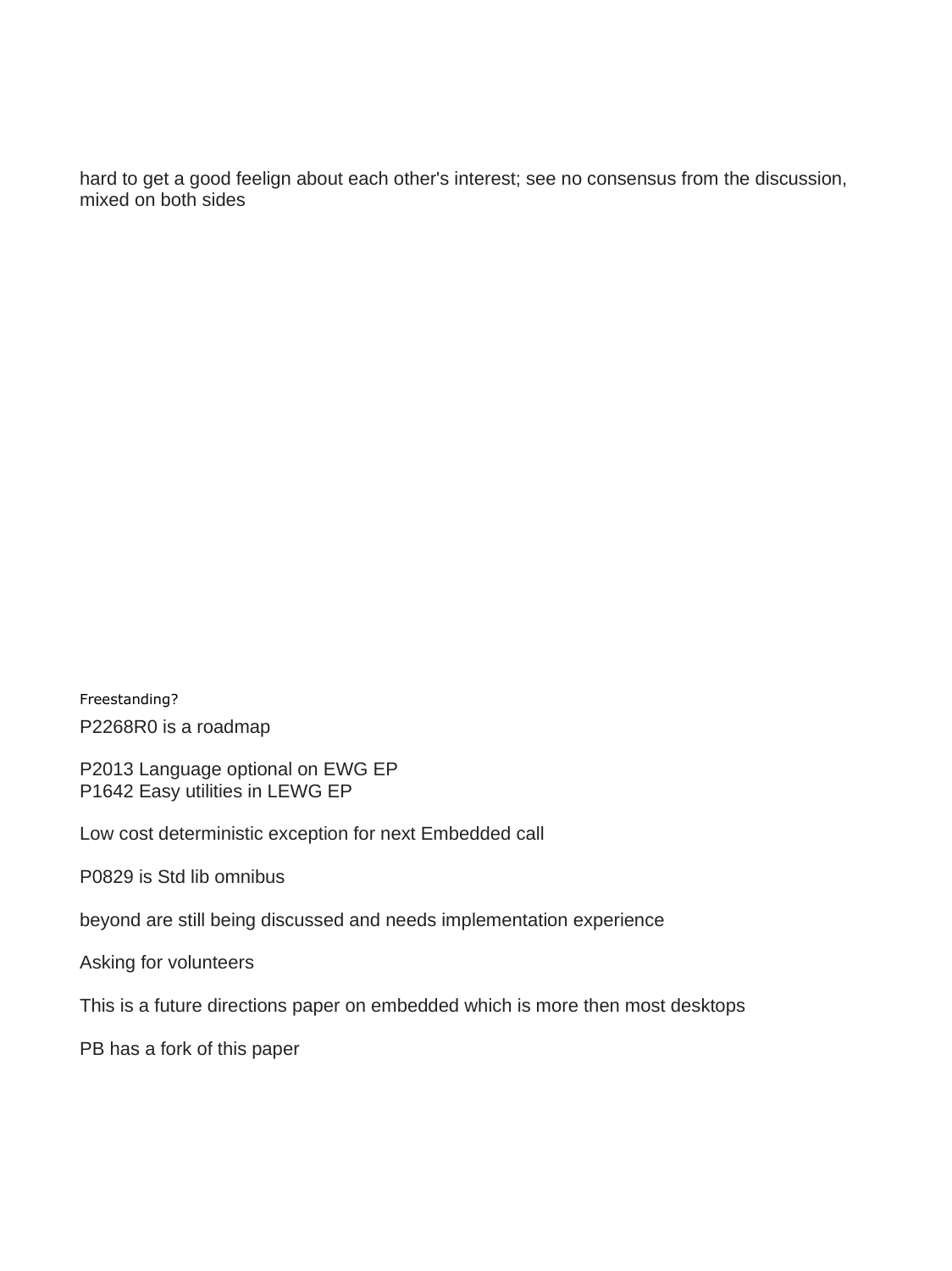## <span id="page-22-0"></span>Minutes for 2021/04/14 SG14 Conference Call

Meeting notes.

On Tue, Apr 13, 2021 at 10:53 AM Michael Wong <fraggamuffin\_at\_[hidden]> wrote:

```
> Topic: SG14 Low Latency Monthly
>
> This meeting is focused on Finance/Low latency.
>
> Hi,
>
> Michael Wong is inviting you to a scheduled Zoom meeting.
>
> Topic: SG14 monthly
> Time: 2nd Wednesdays 02:00 PM Eastern Time 1800 UTC (US and Canada)
> Every month on the Second Wed,
> Apr 14, 2020 02:00 PM 1800 UTC
> May 12, 2021 02:00 PM 1800 UTC
> June 9, 2021 02:00 PM 1800 UTC
>
>
> Join from PC, Mac, Linux, iOS or Android:
> https://iso.zoom.us/j/93151864365?pwd=3DaDhOcDNWd2NWdTJuT1loeXpKbTcy
dz09
> Password: 789626
>
> Or iPhone one-tap :
> US: +12532158782,,93151864365# or +13017158592,,93151864365#
> Or Telephone:
> Dial(for higher quality, dial a number based on your current location=
):
> US: +1 253 215 8782 or +1 301 715 8592 or +1 312 626 6799 or +1
> 346 248 7799 or +1 408 638 0968 or +1 646 876 9923 or +1 669 900 6833
> or 877 853 5247 (Toll Free)
> Meeting ID: 931 5186 4365
> Password: 789626
```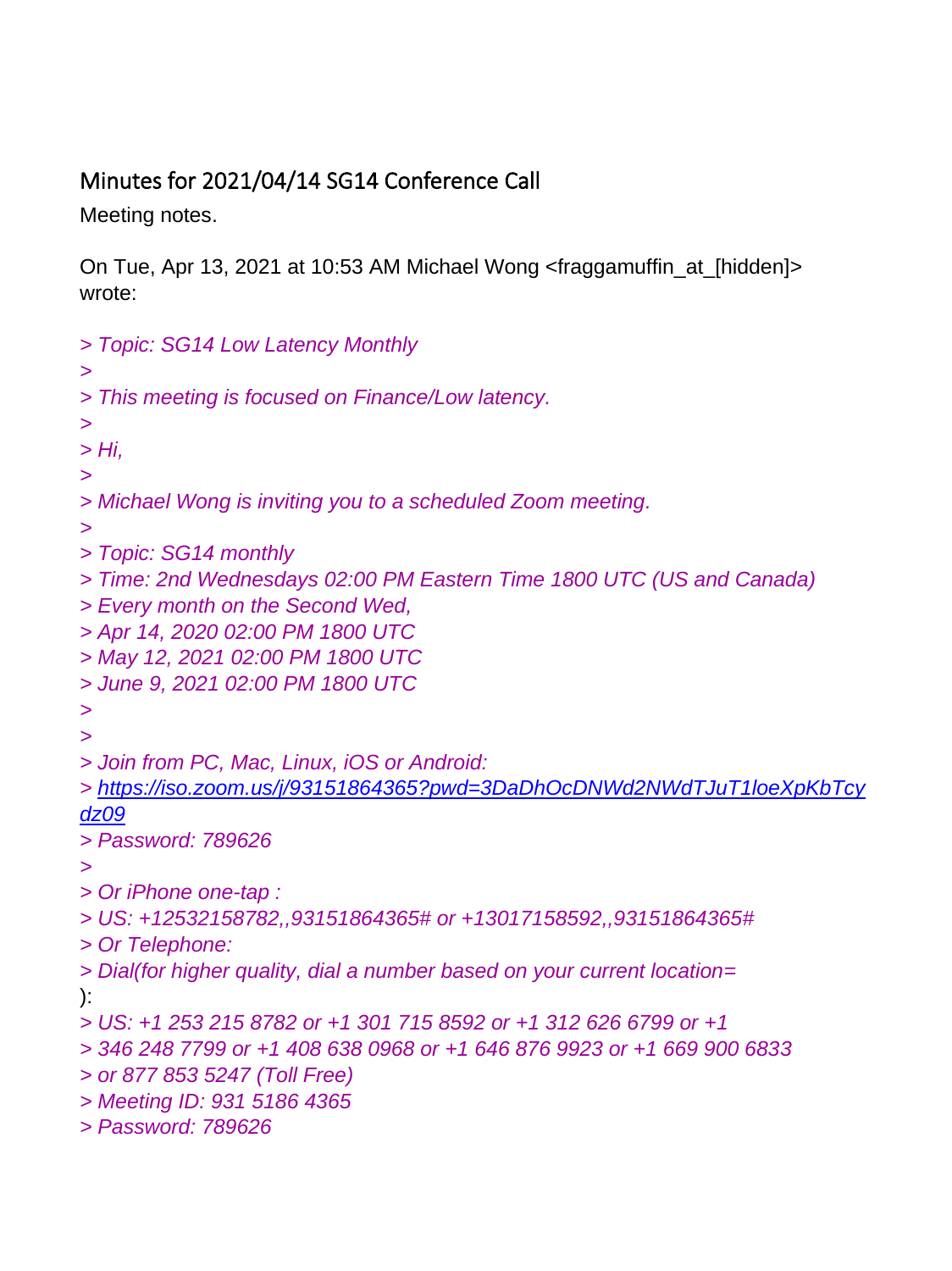```
> International numbers available: https://iso.zoom.us/u/abRrVivZoD
>
> Or Skype for Business (Lync):
> https://iso.zoom.us/skype/93151864365
>
> Agenda:
>
> 1. Opening and introduction
>
> ISO Code of Conduct
> <
>
> https://isotc.iso.org/livelink/livelink?func=3Dll&objId=3D20882226&objAct=
ion=3DOpen&nexturl=3D%2Flivelink%2Flivelink%3Ffunc%3Dll%26objId%3D201586
41% =26objAction%3Dbrowse%26viewType%3D1
> >
>
> ISO patent policy.
>
> https://isotc.iso.org/livelink/livelink/fetch/2000/2122/3770791/Common_Po=
licy.htm?nodeid=3D6344764&vernum=3D-2
>
> WG21 Code of COnduct:
>
>
> https://isocpp.org/std/standing-documents/sd-4-wg21-practices-and-procedu=
res
>
> 1.1 Roll call of participants
>
```
Andreas Weis, Ben Saks, Billy Baker, Conor Horman, Henry Miller, Jakob Lovhall, Michael Adams, Piotr Grygorczuk, Puya Daravi, Rene Ferdinand Rivera Morell, Ronan Keryell, Sean Middleditch, Sophia Porier, Jeffrey Olkin, Matthew Butler, Michael Wong, Jens Maurer , Guy Davidson, Max Gardner, John McFarlane

*> 1.2 Adopt agenda*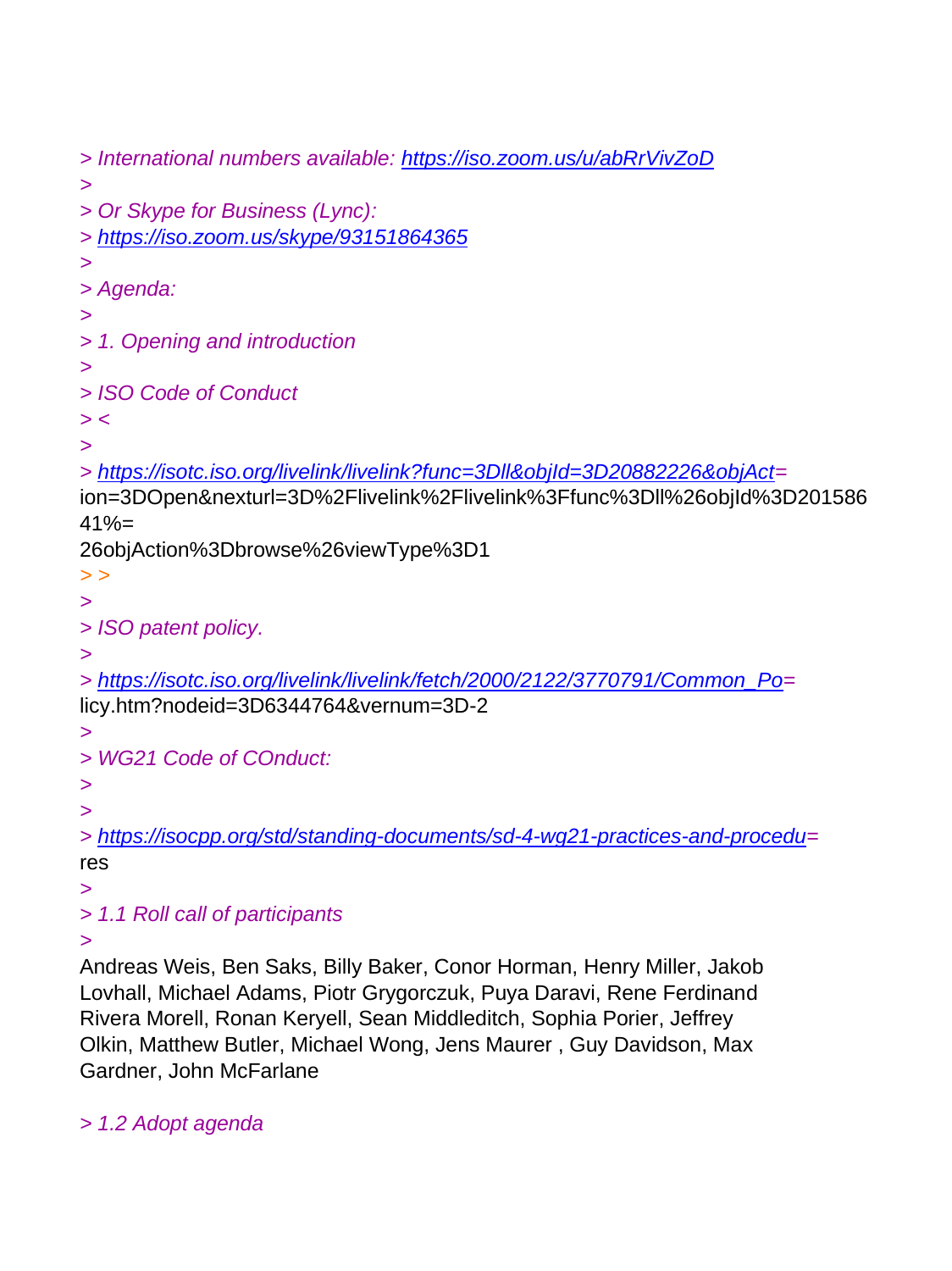```
>
> 1.3 Approve minutes from previous meeting, and approve publishing
> previously approved minutes to ISOCPP.org
>
> 1.4 Action items from previous meetings
>
> 2. Main issues (125 min)
>
> 2.1 General logistics
>
> Future meeting plans
>
> Apr 14, 2020 02:00 PM ET/1800 UTC: Finance focus on low latency
>
> May 12, 2021 02:00 PM ET/1800UTC: Games
> June 9, 2021 02:00 PM ET/1800 UTC: Embedded
>
> 2.2 Paper reviews
>
> Compound assignment review
>
```
thank Wouter and SG14 in acknowledgment

intro should say embedded community (who never update their 3rd party header) that was overlooked in initial review which focused on SG1 so a different interface will not fix the problem for future some compatibility layer from vendors for future? that is a future proposal

make sure +=3D does not appear from header analysis

```
mixed C and C++ impact: add SG22 lukewam reception
also porting of C to C++ impact
```
restore status quo in existence for 30 years

[depr.volatile.type] annex might need to be updated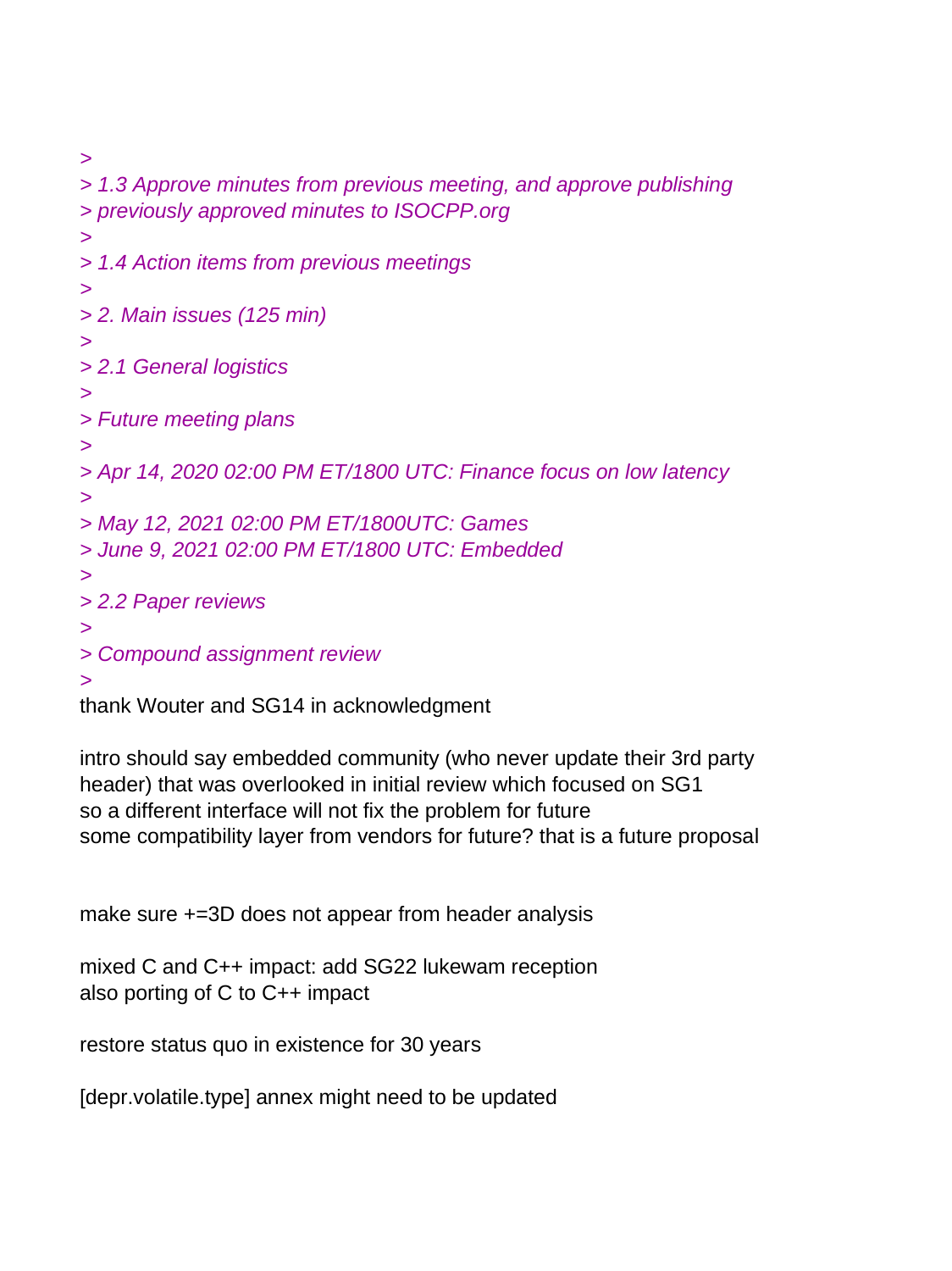de-deprecate is split in 3.2 make it a newline

#### *> Low Latency topic brainstorm*

*>*

fpga offload computation suing VHDL/verilog nanosecond resolution, lock free programming low latency, control of generated assembly can I access hardware features, memory card, C like subset of C++ for this, memory barriers no support for I/O control, DMA memory, whether device is there, but these may be out of scope

what does low latency mean? is it an upper bound? is it determinism?

also need thread priorities Patrice roy also need cache controlling also needing scheduling periodic thread intervals, by some deadline (flagging a real-time thread, deal with conflicts) get a processor onto a cpu when its idle we also need cpu pinning, like madvise also mange memory mapped files carefully, but most of these are owned by the OS

standardize filesystem, but many freestanding systems that don't have this, offer standard cross platform apis for this, is there standard policy for this

support some real time thread with a deadline, allows you to associate n-number of threads as working on same real time constraint, grouping api should we add threading attribute that support this

Vulkan has a capability model, standard model, but capability fits specific hardware

standard api to query capability

use encoding like unicode api

what about Os vs bare metal / library only profiles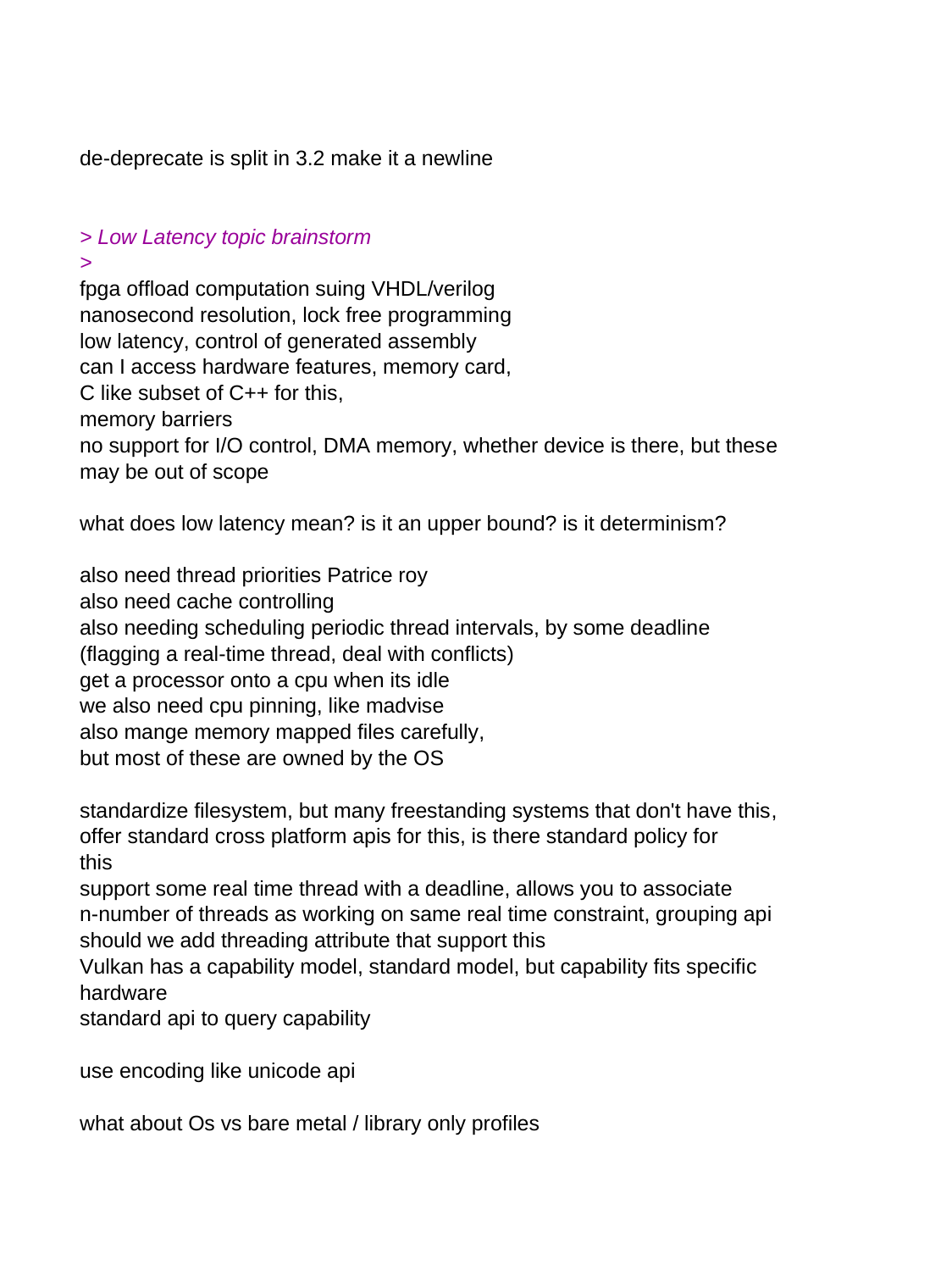conditionally support is a kind of segmentation already concern about SQL profiles which seem to fail features with non-local vft, I asked for it so thats ok embedded small devices stuck with C89,

similar for templates which don't generate object code

we have compilers that have flags to subset; this leaves people out in the cold and segmented language, hwo to help a single C++ instead of subset dialects

floating point hardware is not needed for floating point, avoid use at runtime with a lookup table

annotate and enforce real-time constraint on a call path to say a function needs real-time, or trap at runtime if unable to satisfy; say threads is allowed or not allowed to call synchronous apis but aim to fail early

Freestanding? *> > 2.2.1 any other proposal for reviews? > > SG14/SG19 features/issues/defects: > > > [https://docs.google.com/spreadsheets/d/1JnUJBO72QVURttkKr7gn0\\_WjP--](https://docs.google.com/spreadsheets/d/1JnUJBO72QVURttkKr7gn0_WjP--P0vAne) [P0vAne=](https://docs.google.com/spreadsheets/d/1JnUJBO72QVURttkKr7gn0_WjP--P0vAne)* 8JBfzbRiy0/edit#gid=3D0 *> > 2.3 Domain-specific discussions > > 2.3.1 SIG chairs > > - Embedded Programming chairs: Ben Craig, Wouter van Ooijen and Odin > Holmes, John McFarlane*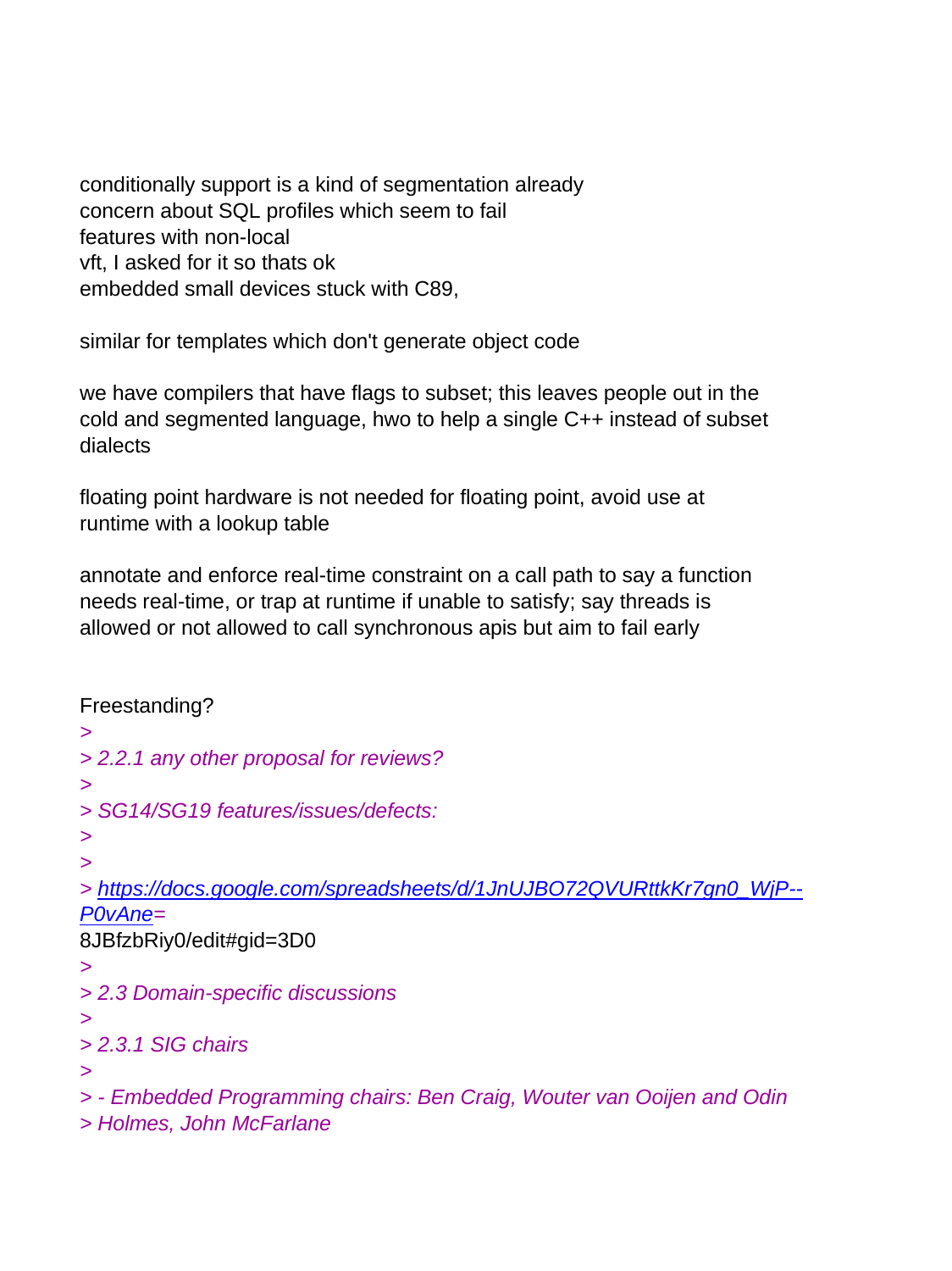*>*

*> - Financial/Trading chairs: Staffan Tjernstr=C3=83=C6=92=C3=86=E2=80=* =99=C3=83=E2=80=9A=C3=82=C2=B6m, Carl Cooke, Neal *> Horlock, > Mateusz Pusz, Clay Trychta, > - Games chairs: Rene Riviera, Guy Davidson and Paul Hampson > - Linear Algebra chairs: Bob Steagall, Mark Hoemmen, Guy Davidson > > 2.4 Other Papers and proposals > > 2.5 Future F2F meetings: > > 2.6 future C++ Standard meetings: > <https://isocpp.org/std/meetings-and-participation/upcoming-meetings> > > - > > 3. Any other business > Reflector > <https://lists.isocpp.org/mailman/listinfo.cgi/sg14> > As well as look through papers marked "SG14" in recent standards committe=* e *> paper mailings: > <http://open-std.org/jtc1/sc22/wg21/docs/papers/2015/> > <http://open-std.org/jtc1/sc22/wg21/docs/papers/2016/> > > Code and proposal Staging area > <https://github.com/WG21-SG14/SG14> > 4. Review > > 4.1 Review and approve resolutions and issues [e.g., changes to SG's > working draft] > > 4.2 Review action items (5 min) > > 5. Closing process > > 5.1 Establish next agenda*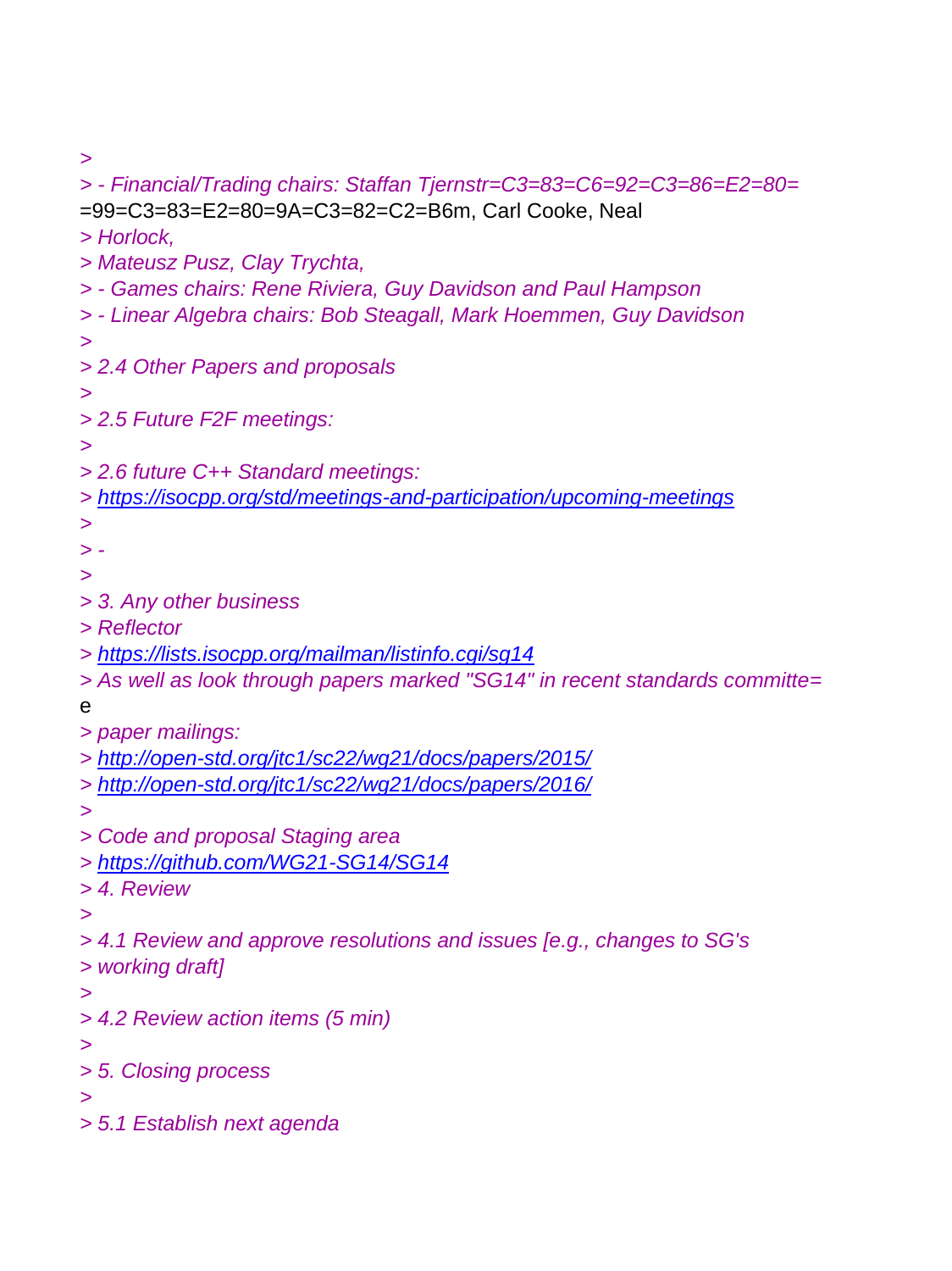*> > 5.2 Future meeting > > Apr 14, 2020 02:00 PM 1800 UTC > May 12, 2021 02:00 PM 1800 UTC > June 9, 2021 02:00 PM 1800 UTC >*

*>*

*> Kind Rgds*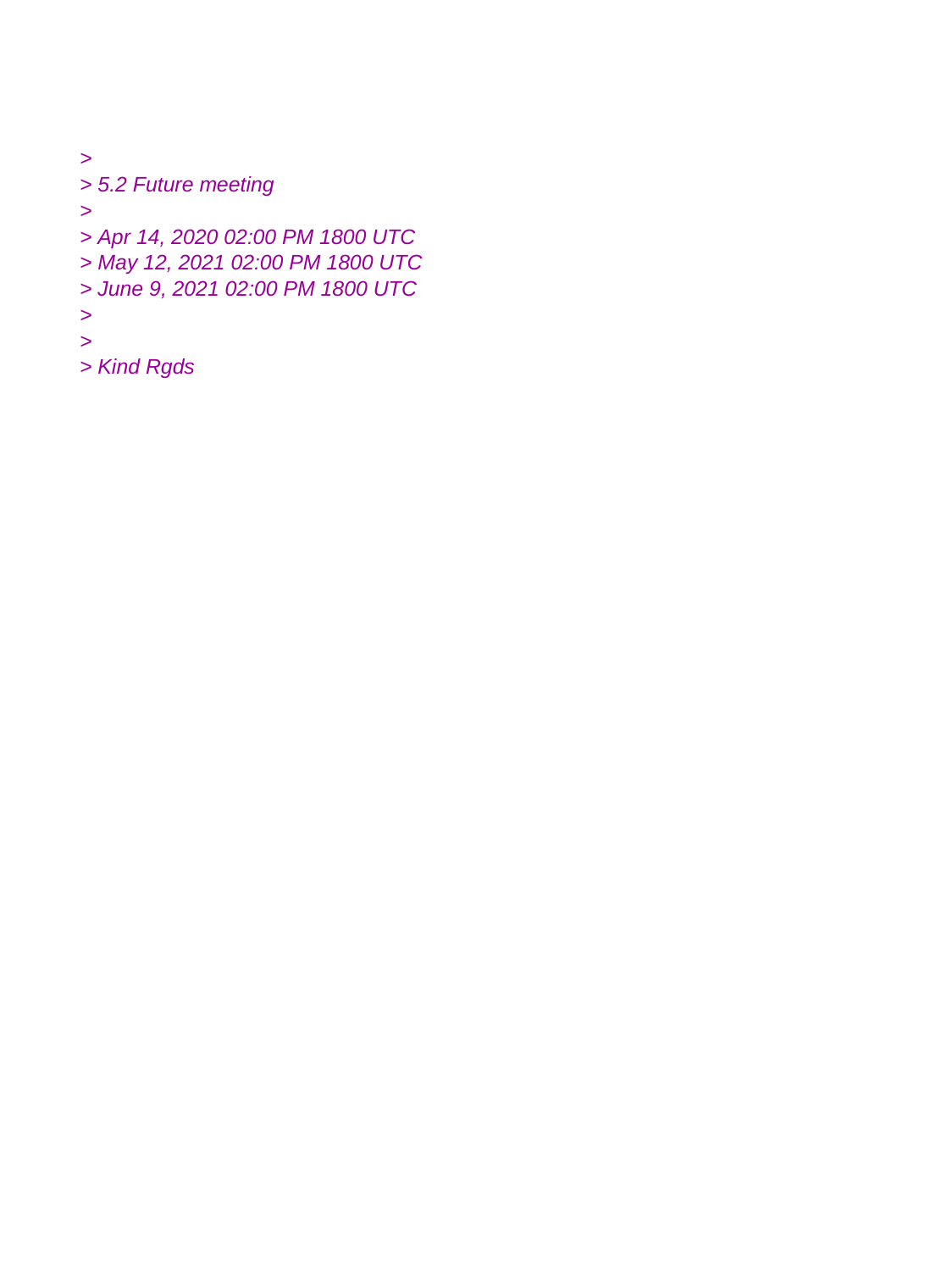### <span id="page-29-0"></span>Minutes for 2021/05/12 SG14 Conference Call

HI all here is the attendance and notes from the call: Sophia Poirier {she} Michael Wong connor horman 16175122142 Billy Baker Jeffrey Olkin René Ferdinand Rivera Morell Derek Haines Ronan Keryell Brett Searles Matthew Butler Izzy Muerte Staffan Tjernström Daniel Papke Sean Middleditch Lee Mracek Andrew Lumsdaine Damon McDougall Sophia Poirier {she} (Sophia) Henry Miller Guy Davidson Ronen Friedman Piotr Grygorczuk Kim Nilsson John McFarlane Paul M. Bendixen Matheus Izvekov Inbal Levi Marco Foco Tristan Sizemore John Law Lucas

And the notes which are partial as I had a machine crash in the middle: 15:14:12 Yep. So, what I'm trying to say is that, if anyone wants to like make sure that these will reach the library, etc. So please, you know,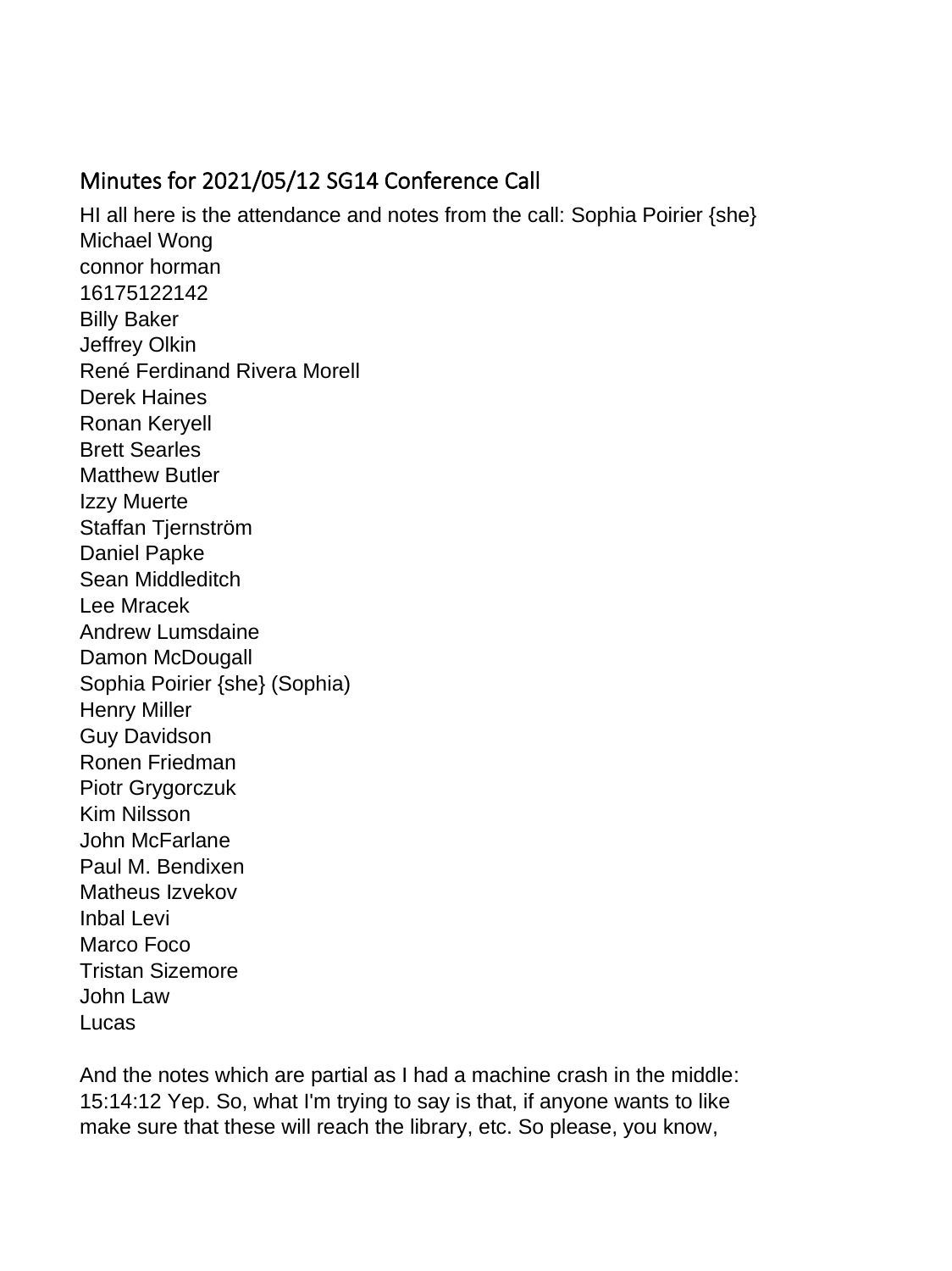contact us and tell us this one's important currently there's sort of in

the end of the queue, because no one's like

15:14:12 insistent on them.

15:14:15 Right.

15:14:17 Yeah, I think.

15:14:18 Su Su six is quite relaxed. This approach to getting players into the library. Yeah, absolutely fine.

15:14:29 Football pornos is a new idea. We don't even have a paper here, and meals not hearing me.

15:14:34 Okay.

15:14:35 Jon Jon's away improving debug builds.

15:14:40 Is this maybe I mean it kind of gets

15:14:46 brought brought up in relation to the slow builds as well. I think can be some fundraising it also relate to anything that has a lot of enlightening.

15:14:57 A lot of deep Call, call trees.

15:14:59 Yeah, now it's just one thing that I tried floating in.

15:15:08 the then sweep didn't proceed with it from there. There was some work to try and prototype some of this in clang briefly.

15:15:17 But I sort of didn't, I didn't chase up with that.

15:15:20 But, I mean, we were looking at different features, things that we can get in but then we also some of the things we're talking about our sort of broader topics and I error handling bill times and stuff like that.

15:15:34 I wonder if we want to have a list of, you know, broad topics,

alongside a list of individual features and and papers that we have,

because you know like shoulder, shoulder some mentioning earlier, take a lot of people will have still put off by slow

15:15:51 template code.

15:15:54 No. Read people are finding ranges, is another good example of something that just makes compiles slow, the, you know, and exhaust some memory as well.

15:16:21 Yes, I'm very sad about ranges looks great but I can't offending you're doing better with the language between the library features Sure.

15:16:17 Yeah that's hard to re mentioned I mentioned the paper earlier cargo regard to debugging but I think there's also an effect here author and chat it's p 1221 the parametric expressions proposal by Jason rice. 15:16:33 He has a demo of it on DOD bolt and I think a client branch, I don't know that here else has ever done like a deep performance analysis to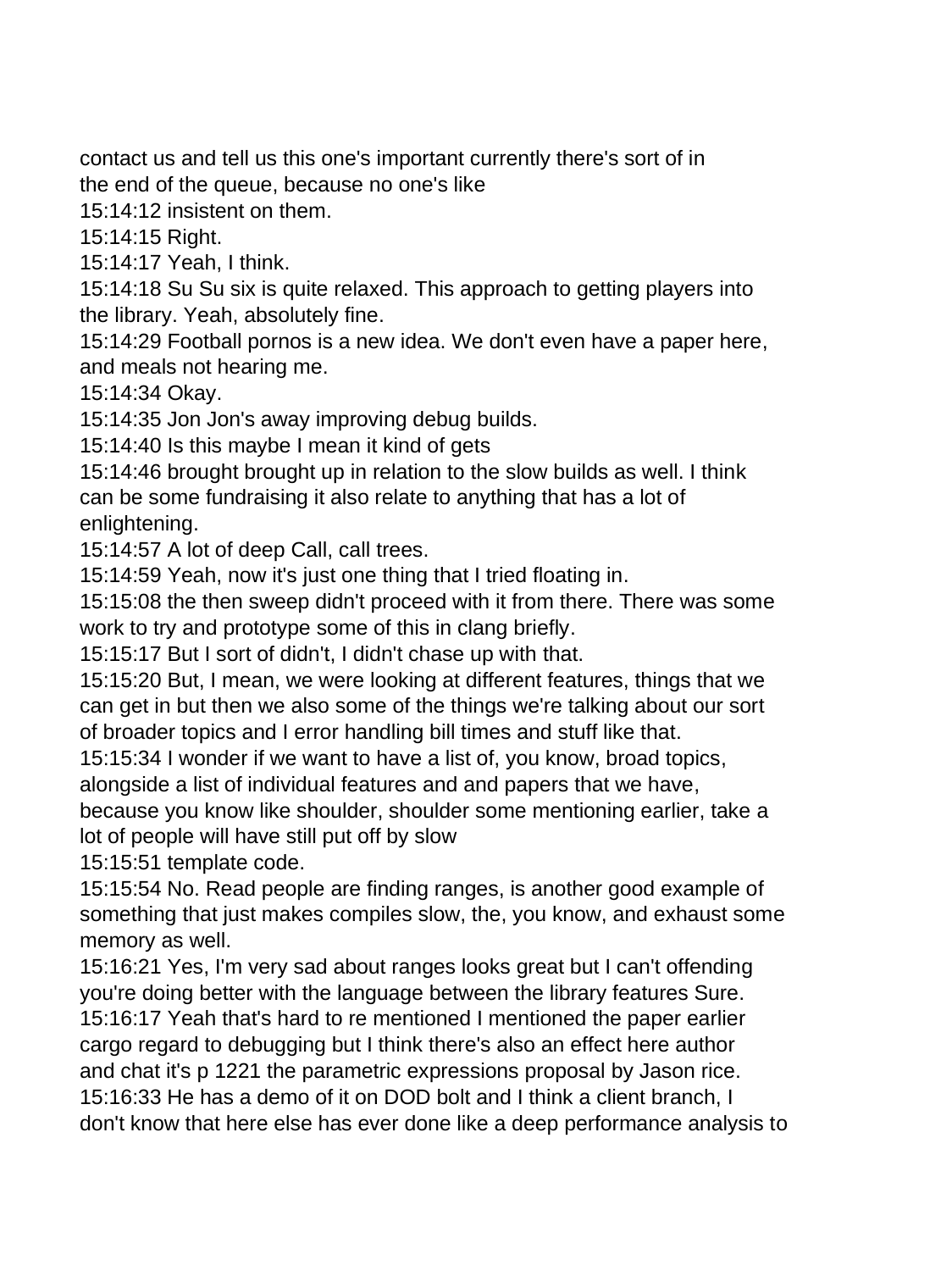see how much this type of approach would actually help things like debug bills and iterations.

15:16:48 Like, conceptually in my head, it sounds like a good help but obviously that needs to be tested verified.

15:16:53 So I just wanted to like pass it out there and say, hey thing to consider putting the putting it in chat, but I just want to mention it.

15:17:01 Okay, yeah, that didn't occur to me that that that work might have a benefit there. So that's good to know. Thanks.

15:17:10 Yeah, I mean, it sounds, it sounds like, I mean, this is the topics that are raising a feeler.

15:17:17 Yeah, definitely not just mean they're a pain point for game developers, in particular, perhaps, but I think just generally for the, for the health of the language.

15:17:29 We can't just keep sort of leading hit more and more every on enlightening.

15:17:35 I mean I maybe want to see how how things are affected by modules, because you know I think everybody's in a holding pattern to see how they affect build times.

15:17:47 Nobody sounds particularly optimistic that you get anything other than that, you know, you know, why having a bell times that kind of thing. 15:18:04 But yeah, I mean ranges that the linear algebra, the and the, the proposals that I put forward, which, you know, required rapping types and types and types know a lot of angle brackets there when I when I took any of that to committee and say, and was

15:18:17 you know tentative tentatively saying you know is this too complex is this, I mean that it makes you It makes your eyes, boggle the, the, the amount of nesting going on there.

15:18:27 And I was getting, you know, encouragement to just go full steam ahead and, you know, increase that

15:18:35 without really any concern for you know Bill times, or complexity. 15:18:40 So, yeah, I just wonder if there's going to be a general solution. Anything library specific I feel.

15:18:49 Okay. Izzy.

15:18:51 I just wanted to comment that both the SIG and rust have adopted. 15:18:59 You know, an intermediate format to classical to more easily get metadata, and to bug, but would have been enlightened on like a per function basis like the Bitcoin support isn't entirely there because they do have to interact with c++, you know based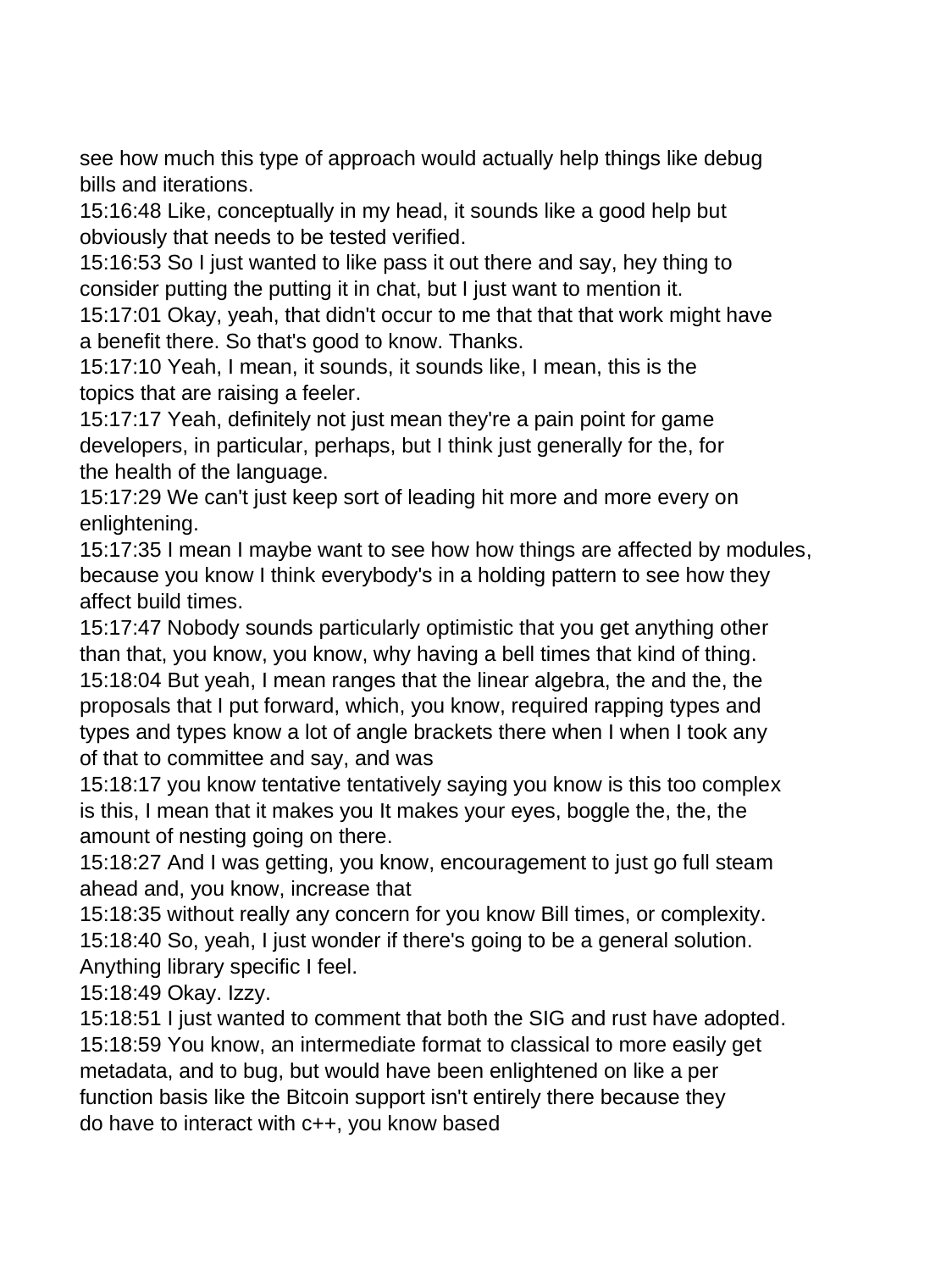15:19:18 tools like GDP lol to be.

15:19:21 But there are now two buggers being written in rust that support, talking to Mary, for instance, directly, which is the, the interpreter for the intermediate format that Russ uses.

15:19:39 Whereas like right now, you know, lol VM, and clang have a byte code interpreter for constant mountain concepts for stuff but there's no way to debug that.

15:19:49 And I think that anything that like could be checked at compile time should also be the bubble right now that's not really an option.

15:19:59 Yeah, I just wanted to comment on them.

15:20:04 Right. Well, the other direction stuff that we, we might want to debug but can't, which is another thing that causes difficulty. 15:20:15 Yeah.

15:20:18 Okay, we have Ben's pledges next on Exception Handling size and

speed.

15:20:25 With any luck hubs papers will

15:20:31 render these interesting historical artifacts, rather than critical point is to the pain of using exceptions.

15:20:40 Statistical functions I'm actually on this one myself.

15:20:45 I don't know that it's necessarily an sg 14 related paper, but it is a it is a 19 but does it have. Yeah, he was usage.

15:20:56 It is a test in 19 but does it have us usage. So it does is, it, it, it now enables things like means, median, mode variance and deviation

and ketosis. Yes, I'm sure.

15:21:09 Yes, certainly, we use. Well, certainly the meeting.

15:21:13 Meeting men mean mode and medium, all the time.

15:21:22 Yes, it's not, it's nice to have an establishment, because then we don't end up writing our own incorrectly, which is what many people do with love and mid points.

15:21:28 I've noticed job.

15:21:31 Yes, guess what I'm going to talk about.

15:21:34 So, so this is this is the example I didn't actually mention it, but this was what I was thinking about earlier.

15:21:41 When I said a lot of some of these some functions, they will take two ranges, a little bit like for examples to transform can.

15:21:50 And if, if the ranges don't match in certain ways. Exceptions are thrown.

15:21:55 Yeah, I think somebody has actually, possibly even written a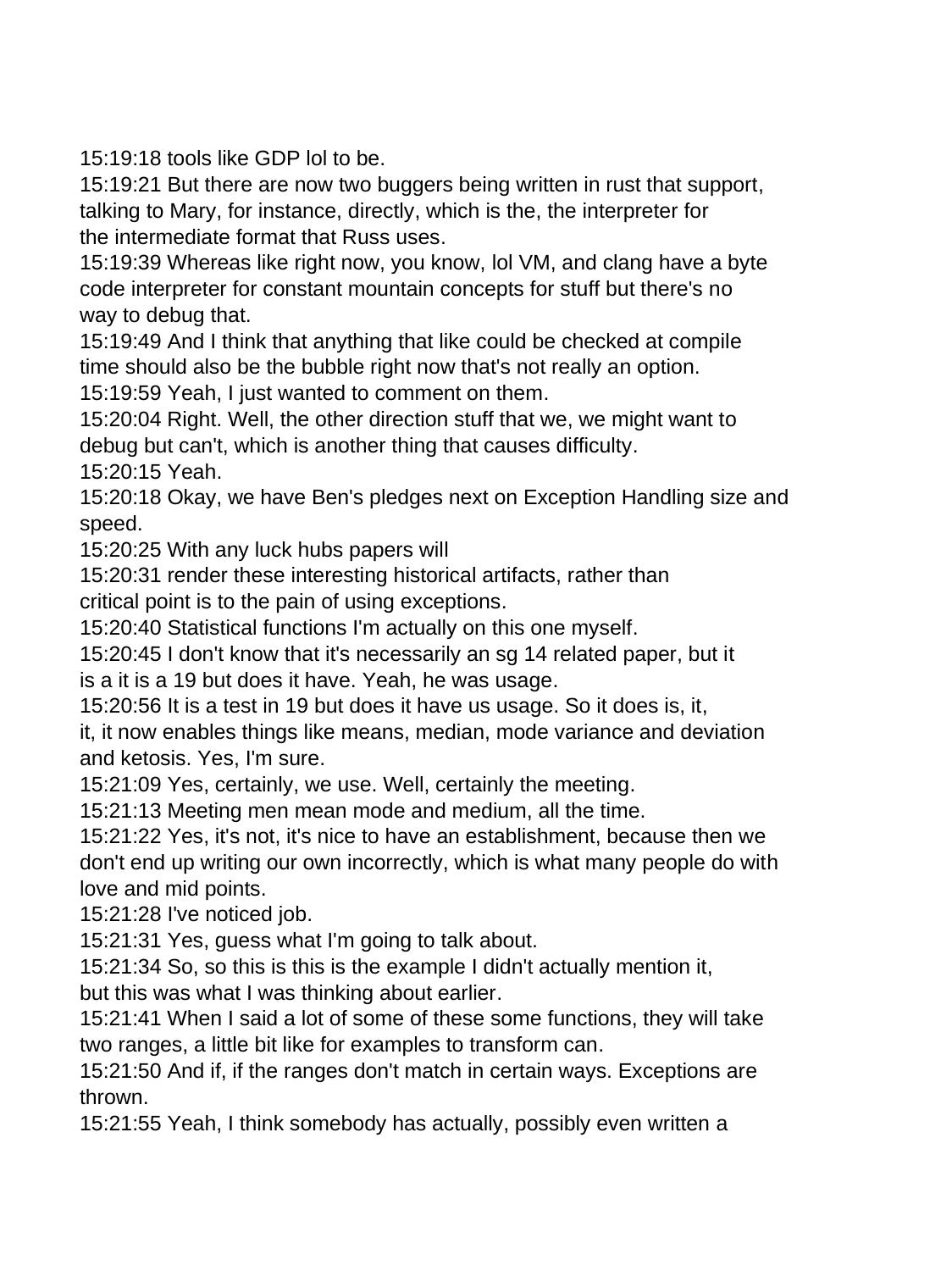paper, sort of question this was certainly got got in touch with the the authors to say Do you really want to be thrown sections for something that usually if you're using this right this simply

15:22:12 isn't going to happen.

15:22:14 And if it does, if it does happen then then presumably it's a bug, it's not the sort of thing that might happen and then you want to catch it and continue the best an energy

15:22:28 correcting each of these things on a per paper basis, basically following some advice from I think it's chapter three of the sections paper. 15:22:40 I mean it just seems a bit wasteful for, for people to have to repeat themselves, so often.

15:22:51 I,

15:22:51 Michael.

15:22:57 What was I gonna say okay yeah you're right there. That is that that objection has been raised and we're going to address that in

tomorrow's meeting at this exact same time in SG 19, but thank you. 15:23:07 Yeah.

15:23:09 Yeah. I'll be as to 19 tomorrow as well.

15:23:15 differentiable programming that's also SG 19.

15:23:29 we can skip these if they don't, we don't think they're valuable This is essentially giving people a way of doing different differentiation. Oh Michaels here goes there. Yeah, Monica.

15:23:33 Please take the floor. No, no, oh yeah it's automatic differentiation paper. The first one, the second one we abandoned the idea, because we don't have the time to follow that that numeric differentiation part.

15:23:44 So if someone wants to pick it up. Yeah. You're welcome. But for me, kid. Right. Okay.

15:23:52 And for the financial world programming, so we we changed one of the others because now we have two implementations. So, one is at higher level, and one is at a higher level.

15:24:06 So that's called transformational level, it's quite interesting but I don't know if it's related to see 14 now so it's back to what I had on other things because I wanted to ask a question.

15:24:21 I don't think it wasn't bad festering Prague, we had a presentation of someone I don't remember who doing presenting a faster way of doing exceptions.

15:24:33 But I couldn't see anything here. It was not a p Baker that's why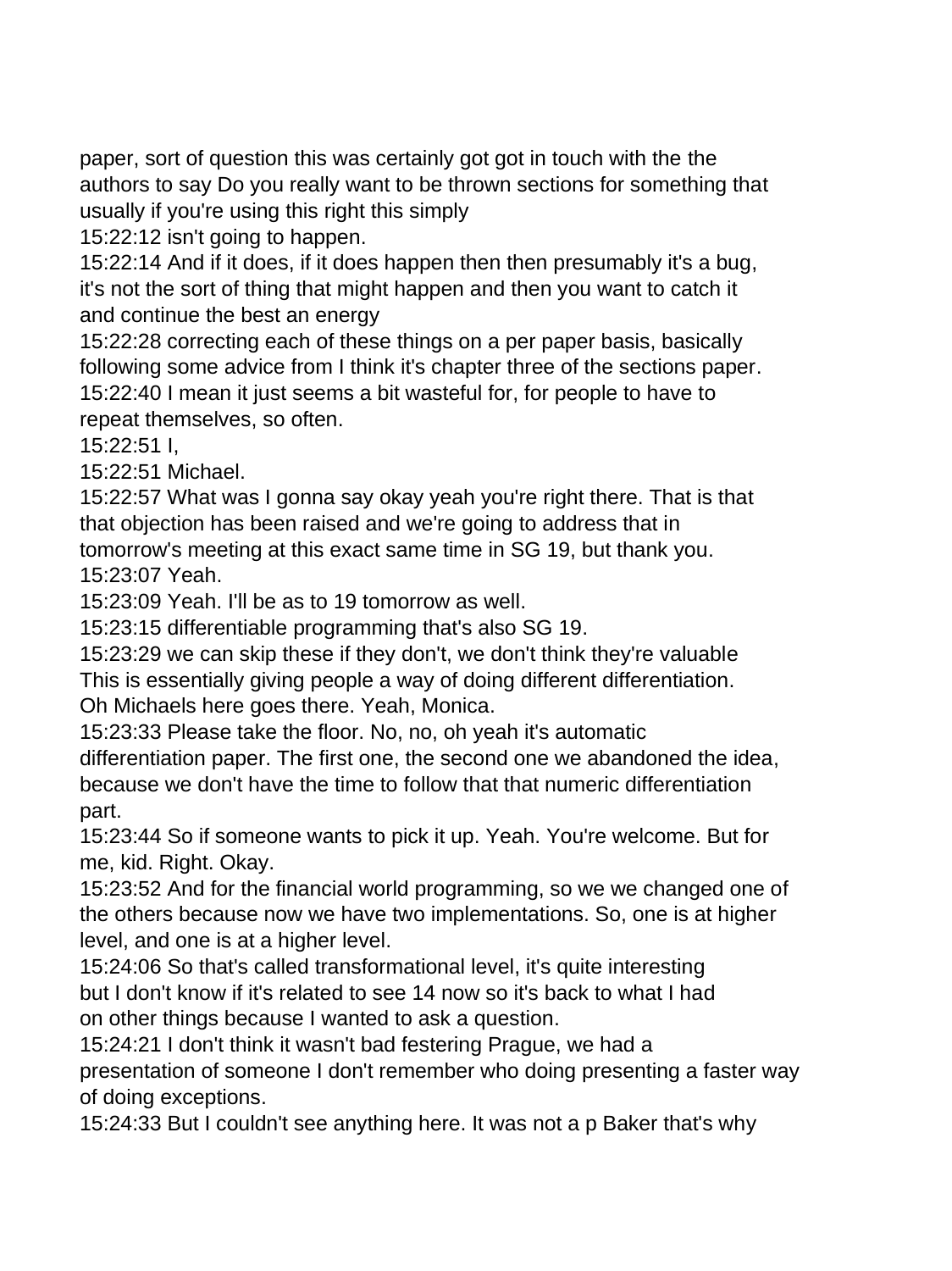I kind of find it.

15:24:42 Michael, you 21. Yes.

15:24:46 Yes. So that was a paper by a student, a PhD student who now works at on.

15:24:53 And it what there was no p paper and I still have to ask him to submit it as a piece of paper, but it was called.

15:25:00 It's called them determine is the exception for embedded devices, and it's built on work from hopes paper but extends it in a way that I think could work better for this community, it's still on my to do list.

15:25:16 And sorry I haven't done it but that is potentially another thing that we, we need to do for us to 14, and I was going to do that in the next call because the next call is embedded.

15:25:25 So I'm just going to get James, what's it was, I can't remember his last name. Yeah. But now I've got it right yeah it's a guy from arm, I don't know if you remember his name but yeah, I will do that.

15:25:39 No, I can't remember.

15:25:42 Okay.

15:25:44 If you can send me his name I can get in touch with him because I'm also interested in that.

15:25:48 Yeah, quite a few people were interested in. Okay, because he has a good help of this proposal and.

15:25:57 And he was hoping to get people to help them experiment with it. So I think that's, I know it's been over a year but that's what the pandemic busy. Yeah, exactly.

15:26:07 Sorry about that.

15:26:11 Thank you. Okay, thank you. But James Randi okay yeah someone like Michael I presume that's an old hand.

15:26:22 Michael I presume that's an old hand. But I was going to say for the next one also SG 19, but gradually lung stain i think is on and he might be able to say something about it.

15:26:30 Yes.

15:26:37 He has under is no longer in the meeting with us, I think, is supposed to be to gain coin.

15:26:43 And I'll say something about it. It's essentially a paper to do to build a standardized graph data structure would have Jason see nodes and vertices.

15:26:54 And that way, it can give you a path towards graph execution, which is something we've been talking about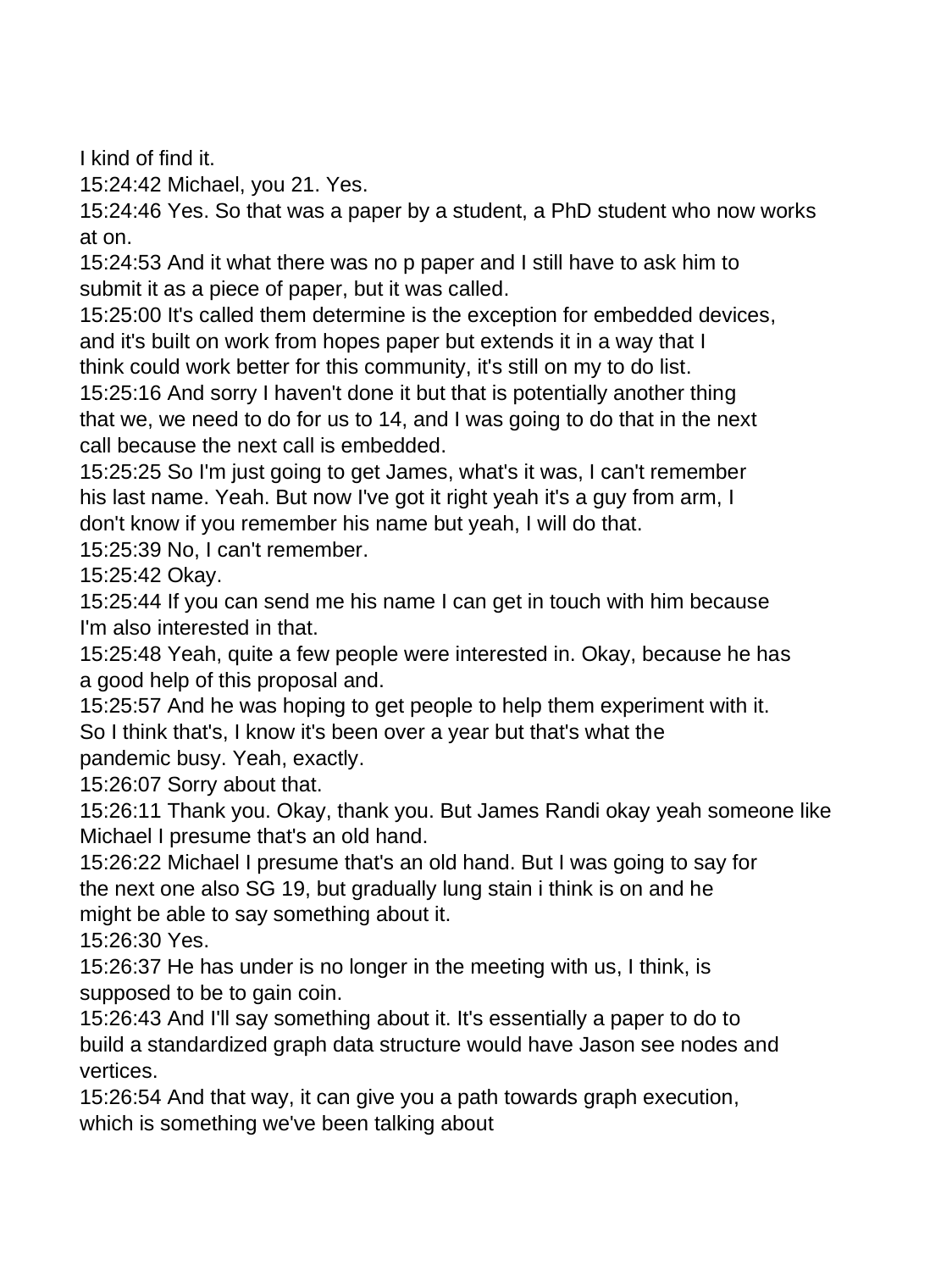15:27:03 building call graph executions.

15:27:05 It's, it's, it's a very nice piece of work I think and I think we should be able to leverage off of that, for people who are deeply involved or interested in building grass grass, it builds off the boost graph library, which you guys all know from BTL,

15:27:21 but now Andrew has like the fifth iteration of that bill and it's much improved, and he's been working with people from SAS, who are also involved as you know in them in machine learning, that's just everything there is it's all about graphs, it's about

15:27:37 convolution grass. So, as a result, it's a very very useful piece of work, but it's got more than most of the night, people are looking at it to use it for things like call graph building a called Building a car graph, like what we talked about.

15:27:55 Splendid.

15:27:59 Yeah, Yeah.

15:28:01 The comments show I'm saying 90% of my job is rising graph so you can be quite useful. Yep. Graph crop up a lot reverberations are assuming it's one game programming, whether it's a messenger application or logic. 15:28:14 Sounds great to me as a hobbyist Yeah, I'm looking forward to this paper and looking forward to this proposal.

15:28:17 So anyone wants to discuss it. Su 19 calls tomorrow.

15:28:22 And you can find out from the VSG 19 reflector of the call in number, same same same time as this one.

15:28:29 I like to get both both things done within one week. Yeah, I would command the su 90 meetings in general, I've been to a few now, and I'm finally quite stimulating exhilarating and refreshing, they appeal to different ways the SDR team meetings.

15:28:46 Right physical units British

15:28:51 six and 16.

15:28:57 Does anybody want to speak to this paper.

15:28:59 It's quite a simple paper simply as propose it proposing

15:29:04 unit three on two seconds, Michael, please save me. okay yeah sure so I'll talk about it.

15:29:11 I've had contact with Matusow about this and his paper is good, it's proposing something I've been talking about since I helped create user defined liberals, and the idea.

15:29:22 The idea of using some kind of user defined literal to create a first class citizen for unit physical unit programming, so that you can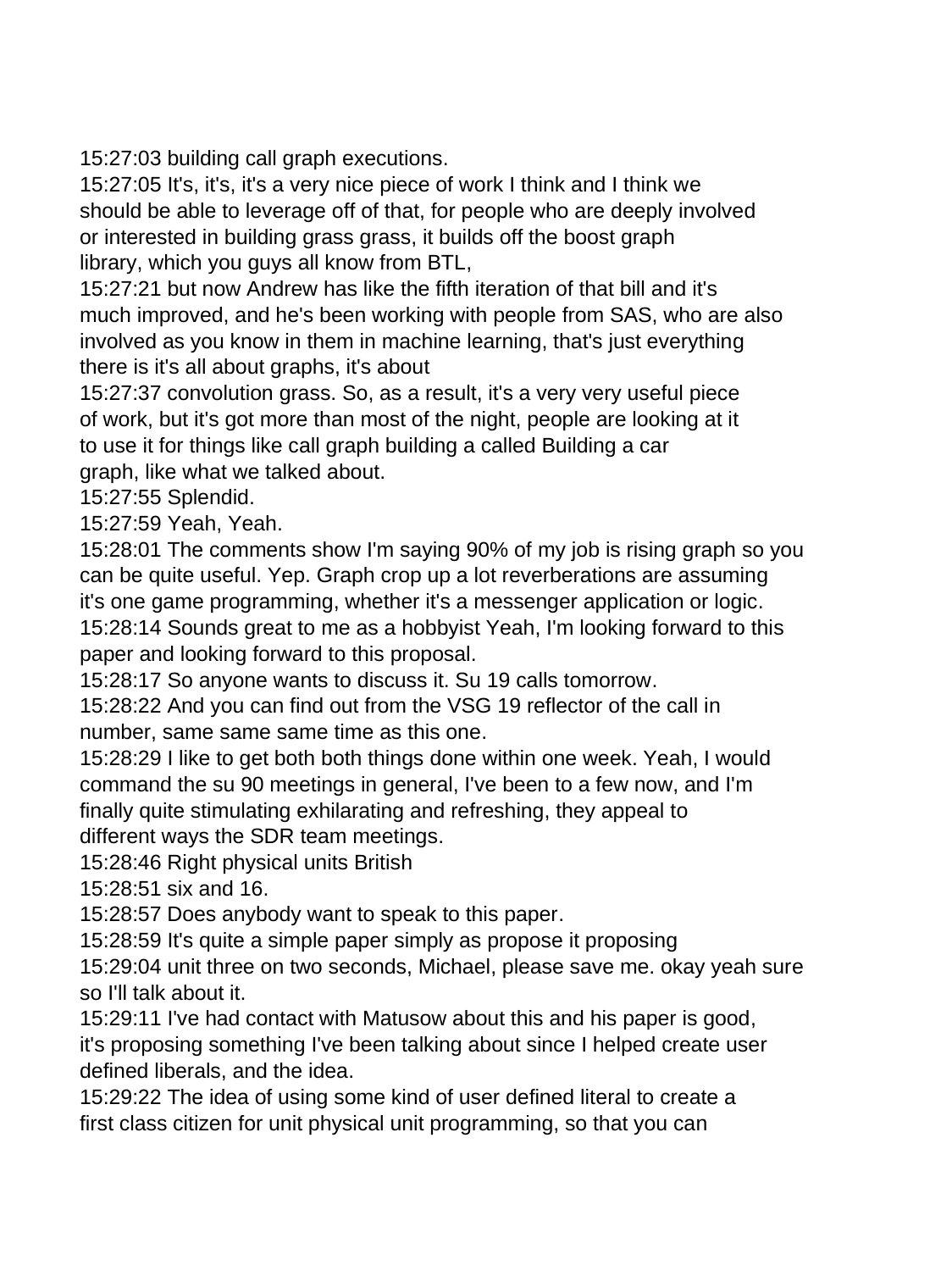mess up units and cause like the Mars lander incident.

15:29:36 The Air Canada game league lie to incident so many incidents in the past, it's great for security and safety of course. And I think the newspaper is stalled because he's been asked to survey every buddy else's techniques which are like template techniques

15:29:52 runtime techniques.

15:29:54 And he's just kind of getting stuck. So, the directions good actually talked a little bit about this too because we kind of really want this, and we wanted to progress, but he, but it's, but he matures, it is getting overwhelmed by by people asking him

15:30:08 to to get a state of the art so

15:30:15 I wonder if he just needs more.

15:30:18 If he needs more bodies. I think he should just ignore the request for the state of the art survey and just get down to designing his paper I entire paper, and I couldn't figure out what he was proposing even though I knew exactly what he was proposing,

15:30:33 so they can tell from the paperwork this joint, because he had 20 pages, talking about other people's proposals, which was we've already decided we're not going to do units as a template.

15:30:43 Because that's too hard to read. Right.

15:30:57 Do it as a runtime quantity, because that's really hard to detect trap at compile time, we already know the problem of all these other techniques now. Yeah, just in literature literature review the same unnecessary certainly. He's some his implementation

15:31:04 i think is maybe where he's putting some effort, and he certainly getting some help there as well.

15:31:11 There may be a bit a little bit of a bubble there in terms of designing it might be worth him you know coming with something preliminary, just to sort of test the water in the committee again but yeah.

15:31:24 Well, we can always invite him to present.

15:31:28 Right. I mean he wouldn't have been able to present to present. 15:31:32 He probably needs. I mean, it was more of a let's let's do units was that paper. He probably now needs to adhere my units, paper, I think, maybe that would be breaking the rule of separating the design rationale but that that paper.

15:31:51 I don't think it seen any any activity for purity now.

15:31:55 Okay.

15:31:58 Michael, would you like to give them a nudge.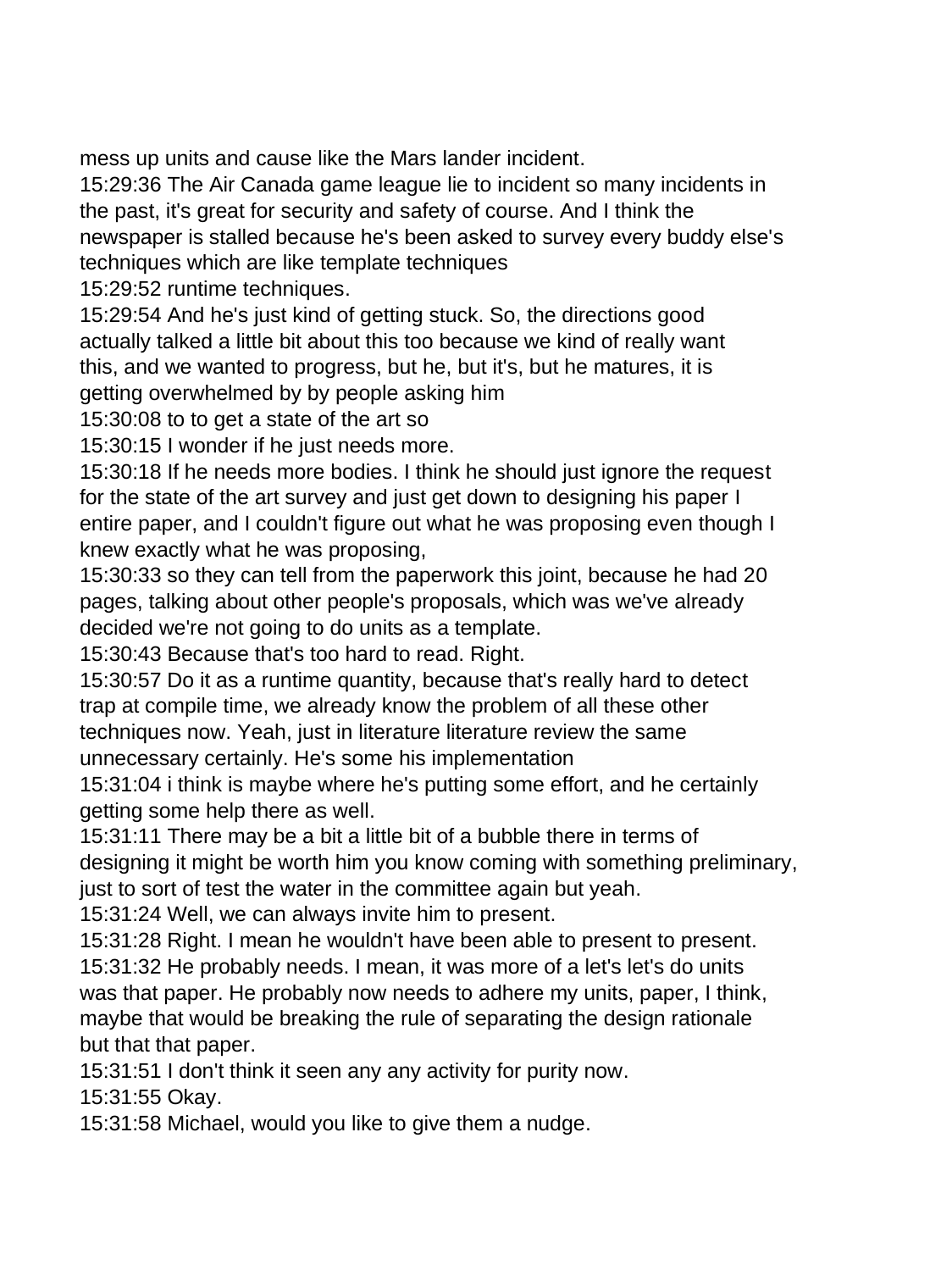15:32:03 Oh, yeah.

15:32:09 talking about flights.

15:32:06 Sorry, Michael.

15:32:09 Yeah, but if you give me too much and see if he wants to see if there's any help that we can offer or if, see what see what the state of the art is sorry the stage of the paper is on the side to the other side of town is Kim.

15:32:26 Hello, can you hear me. Yeah.

15:32:28 All right. Just a quick comment on that, I think, whatever implementation he goes for it has to be faster compile. Otherwise, I don't think, at least, the things I've seen won't be using it.

15:32:42 The, the class of bugs that catches is not that big.

15:32:45 And if it explodes or compile times it's really going down the drain.

15:32:50 Yeah.

15:32:51 Yes, I'm already composing a tweets for Twitter after this.

15:32:56 I'll be sending out after this meeting about compile times because I think it's still overlooked by large swathes of the committee.

15:33:03 So, if, if this some library was just doing the checking just constraining what was done with the, the calculations, you could you could type it all out for instance floats.

15:33:16 You know, for general development.

15:33:19 If these things were women to operate exactly like the the fundamental types that they were wrapping that that's something that that I was thinking we should aim for if we have ever safe type of traps overflow.

15:33:35 Just be able to swap that out for a for a regular integer type, and then you get really fast builds but with no checking. And then you sort of maybe change the change the type def one of these super expensive steadily checked unit types.

15:33:51 And then suddenly you have just a slow build it says oh no overhead, you've made. You've gotta go to your units and interest.

15:33:58 Yeah. That's one of his design considerations.

15:34:01 Okay.

15:34:02 It's interesting.

15:34:07 Um, okay. So Michael, oh no, sorry not Michael beyond has a paper on c++ exceptions alternatives. I haven't read this paper.

15:34:18 It's yeah it's actually, it's an old paper. I right, it's, it's

really him justify why exceptions still exists.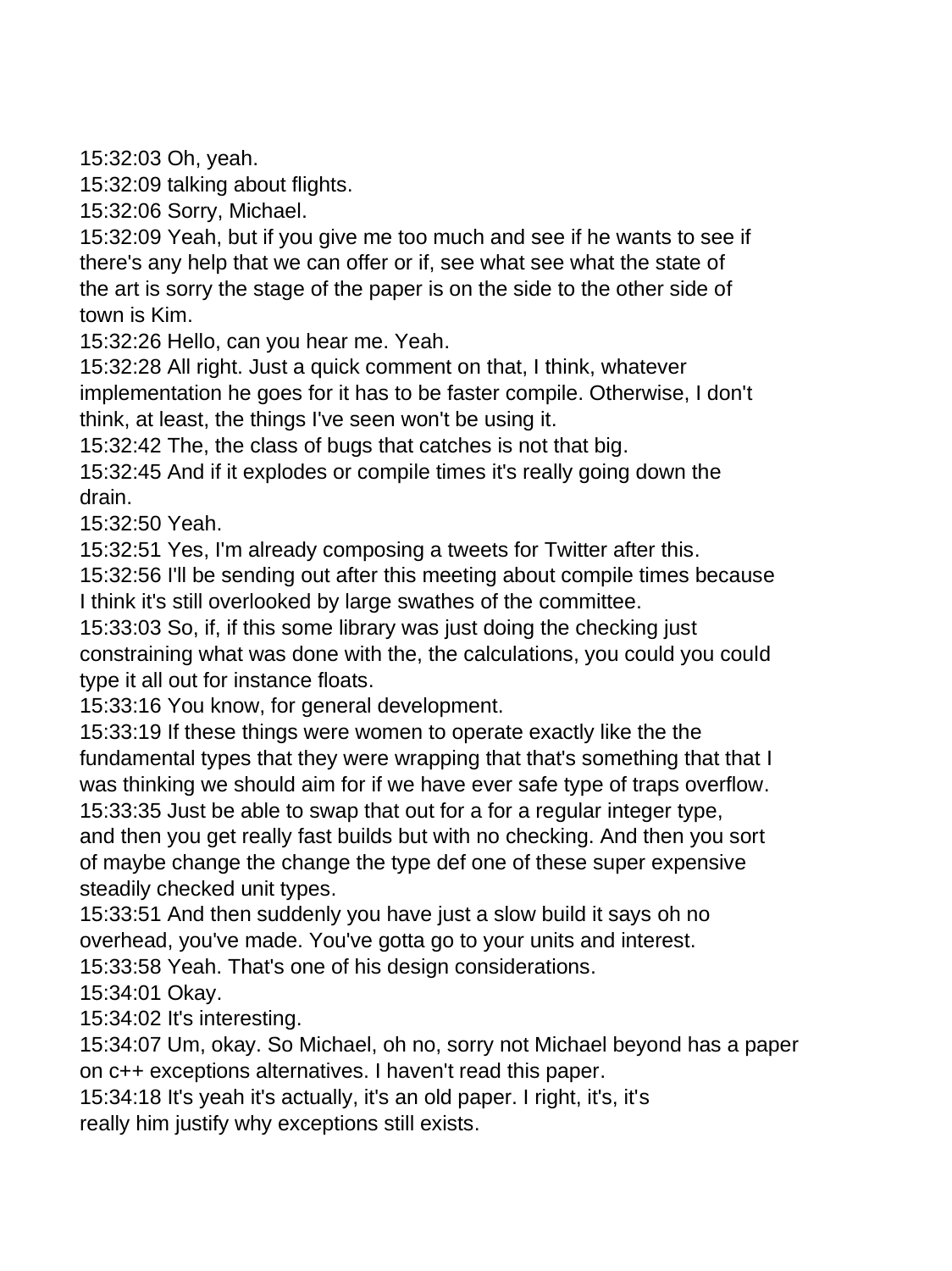15:34:29 And it's worth a read, it's not really a proposal because he and I was talking in the direction group and we're kind of tired of the fact that there's all this proposal for, you know, there are many proposals will alternate exceptions like error and I'm

15:34:46 not blaming anybody but we are now. And the question the thing that he was trying to say was, people have potentially have forgotten why we needed exceptions.

15:34:57 And that's because you can't throw an error code in a constructor. 15:35:03 You can't throw an error code in an assignment, operate at low any operators.

15:35:08 Right.

15:35:10 And so, and there are other reasons why and it explains the in depth back history of why he designed exceptions. He's trying to say that he's seen all of these other techniques and methods before and he discussed them with Bell Labs.

15:35:27 And we're just rediscovering all the same reasons, and he's trying to point out that exception is really only useful when you have, I think, You talked about this.

15:35:39 So, correct me my numbers are he says it's like is it that if you have 1010 levels or is that 100 levels of a function call.

15:35:49 Sorry, sorry, the frequency of it coming up. Yeah, I think inbound will will be able to correct me on this one is a 10 or 100 frequencies will do you remember which one it is.

15:36:02 No, sorry.

15:36:03 Yeah. So you try to say that you were supposed to use exceptions. If you Eric and Eric happens like less than 10 times.

15:36:11 Right, right. Yeah, something like that you know I'm trying to say right and but, yeah, yeah, yeah. You shouldn't. It's really related to what are we saying not to use exceptions for, you know, things that are.

15:36:23 Yeah.

15:36:25 Sorry.

15:36:27 Yeah, cuz he did the the mechanism would overwhelm your error. Right.

15:36:32 Yeah.

15:36:33 So, so he was just mostly complaining, not complaining but trying to re inject into the world what people forgotten about why exception was an important design.

15:36:45 And I really should put in James some paper now as well to his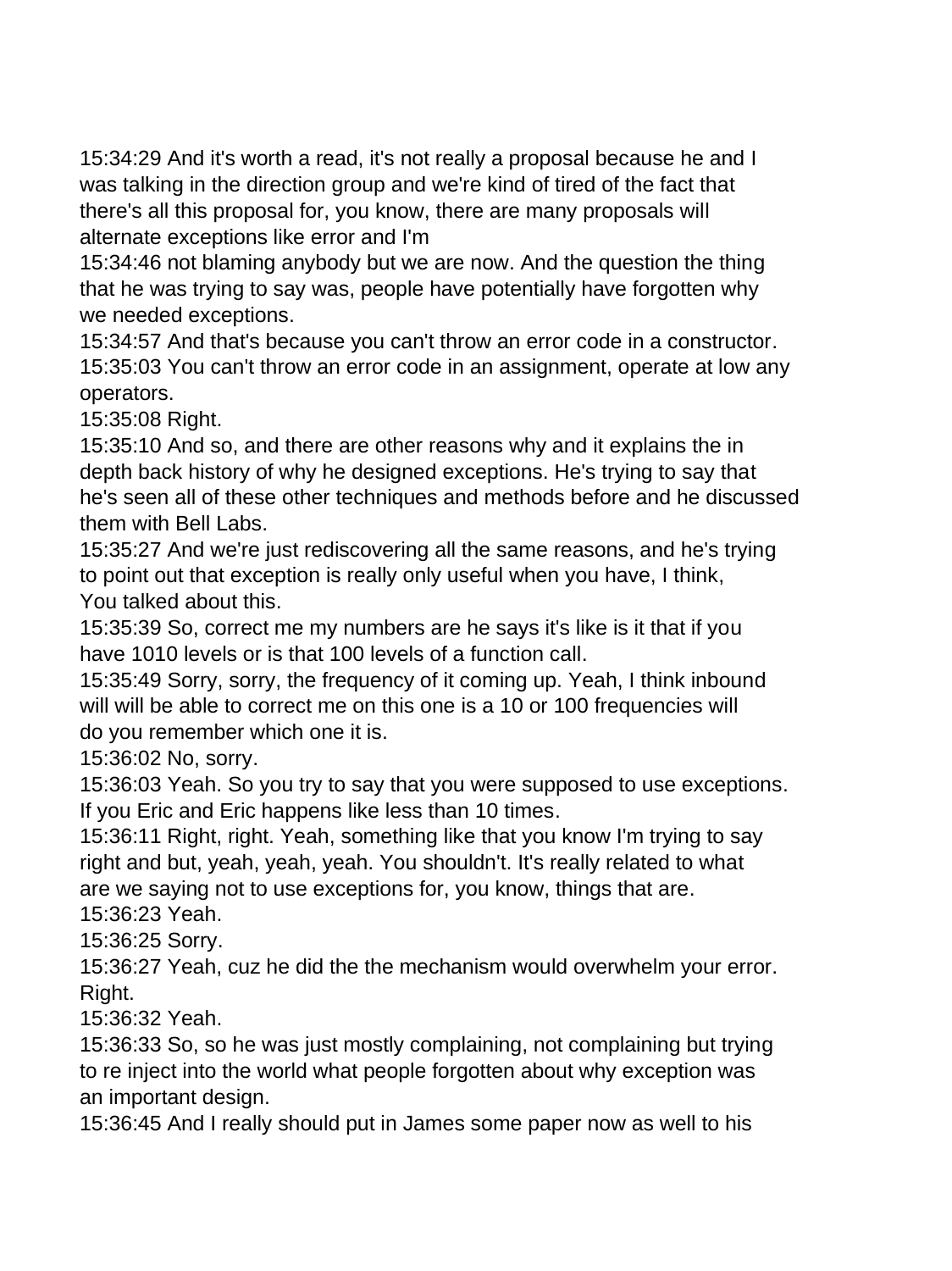paper on deterministic exception for embedded systems. If people who are looking for it you can just Google that paint that name.

15:36:58 c++ deterministic exception for embedded systems, and you'll find James's paper, and I'm going to put that on this list as soon as I get off the phone right now.

15:37:10 Right. Thank you, Michael.

15:37:15 A lot of assumptions tonight isn't here.

15:37:20 I have no idea what this one's about. No, I'm not sure why this is my related to us.

15:37:28 Right. This yes so sorry for that.

15:37:33 That's a pre WG 21 kind of contracts related thing there.

15:37:39 This would you be able to inject assumptions into the code that can maybe help you optimize it produce faster code.

15:37:49 And that's probably why it's with us. Right, right.

15:37:52 Thank you.

15:37:55 Mr.

15:37:57 Thank you. I just wanted to add a small thing regarding the exceptions and error mechanisms, just that, as Michael said that it's true that are like, few different error handling mechanisms which are, which, which, at least to my opinion is good, we might

15:38:14 want to address the multiple ways of handling errors or, if we want multiple ways in which ways of handling error in the library so that would be an interesting topic to explore, regardless of adding the mechanism so so like JS proposal is moving forward.

15:38:34 First is expected, etc.

15:38:37 You might want to address that. Regardless of the of the mechanisms that exist. So if anyone wants to know, I'd love to corporate and that as well.

15:38:50 Okay.

15:38:51 I'm sure next.

15:38:54 Sure. Next, I just wanted to add for the portable assumptions, like john said I mean, once we have contracts that removes like 9095 99% of the uses for these like what you currently use the built in assume or assume macros for or up.

15:39:09 Yeah, intrinsic sport.

15:39:22 There's still a handful of cases you might use them in the middle of a function that I don't know contracts would be the right fit for that at all.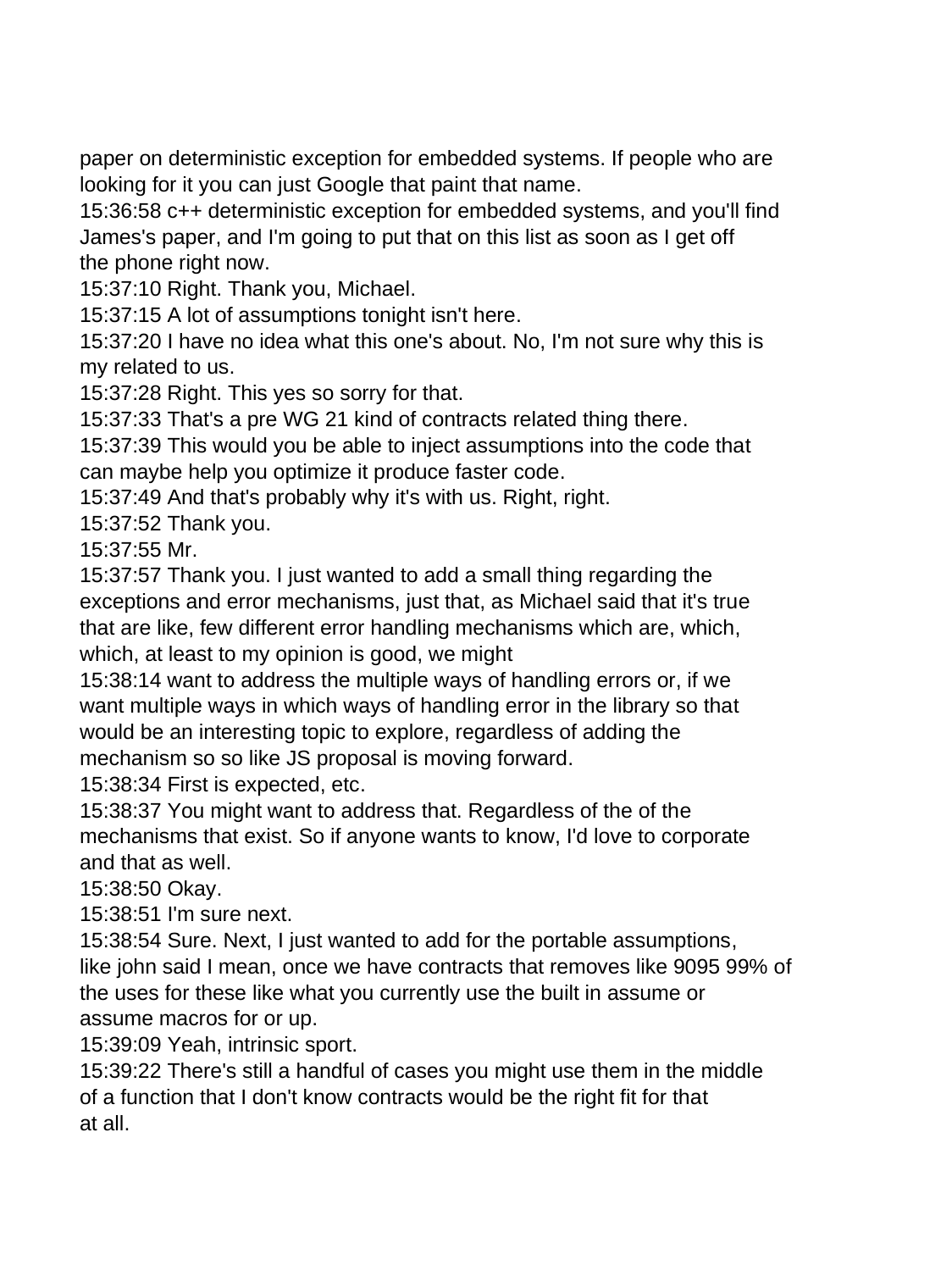15:39:22 Sorry, sorry to interrupt you, but assumptions and assumptions. 15:39:26 I think there's

15:39:28 another paper by have actually saying that that assertion search should not be assumptions.

15:39:36 And so that's kind of like a hot topic again in, in the contract study group.

15:39:43 Yeah, I guess I was like I was like I think a lot of the uses for for assume would would be very related to contracts, but I think there's independent of that discussion I think there's still some corner cases where it can be independently useful but

15:39:58 I would assume that if we have contracts and if they do have that having all that conversation goes I guess it's one another assumptions that would really, really decrease the pressure on meeting portable assumptions and think.

15:40:10 Right. Yes, and I'd really like to see. Contrast be assumed report. 15:40:15 But I think there's there's a lot of fear around, you know, time travel up,

15:40:21 type, type concerns people that you bring up.

15:40:27 People get instantly quite concerned that lots of terrible things are going to happen to their programs and so it's quite difficult to get a, like a calm stream of thought into some of those conversations.

15:40:53 We have 20 minutes left, and there are still other things to do after this I'm going to rattle through these may return value coffee, religion,

15:41:01 No patriots but obviously that sounds magical math word from the lovely yes thunder, Sean little bit absolutely need to

15:41:13 threats constructor attributes,

15:41:17 can be changed our creation is a stack size. Do you have anyone here, Billy, you're on this one.

15:41:24 Oh, but he's left.

15:41:27 Okay,

15:41:34 high

15:41:38 priority inheritance.

15:41:41 And we have no paper for this.

15:41:48 Another new idea. Right now we have artist. Yes, it's a question,

raise your data structures.

15:42:01 And

15:42:01 I don't know about these I think we start I think we're going on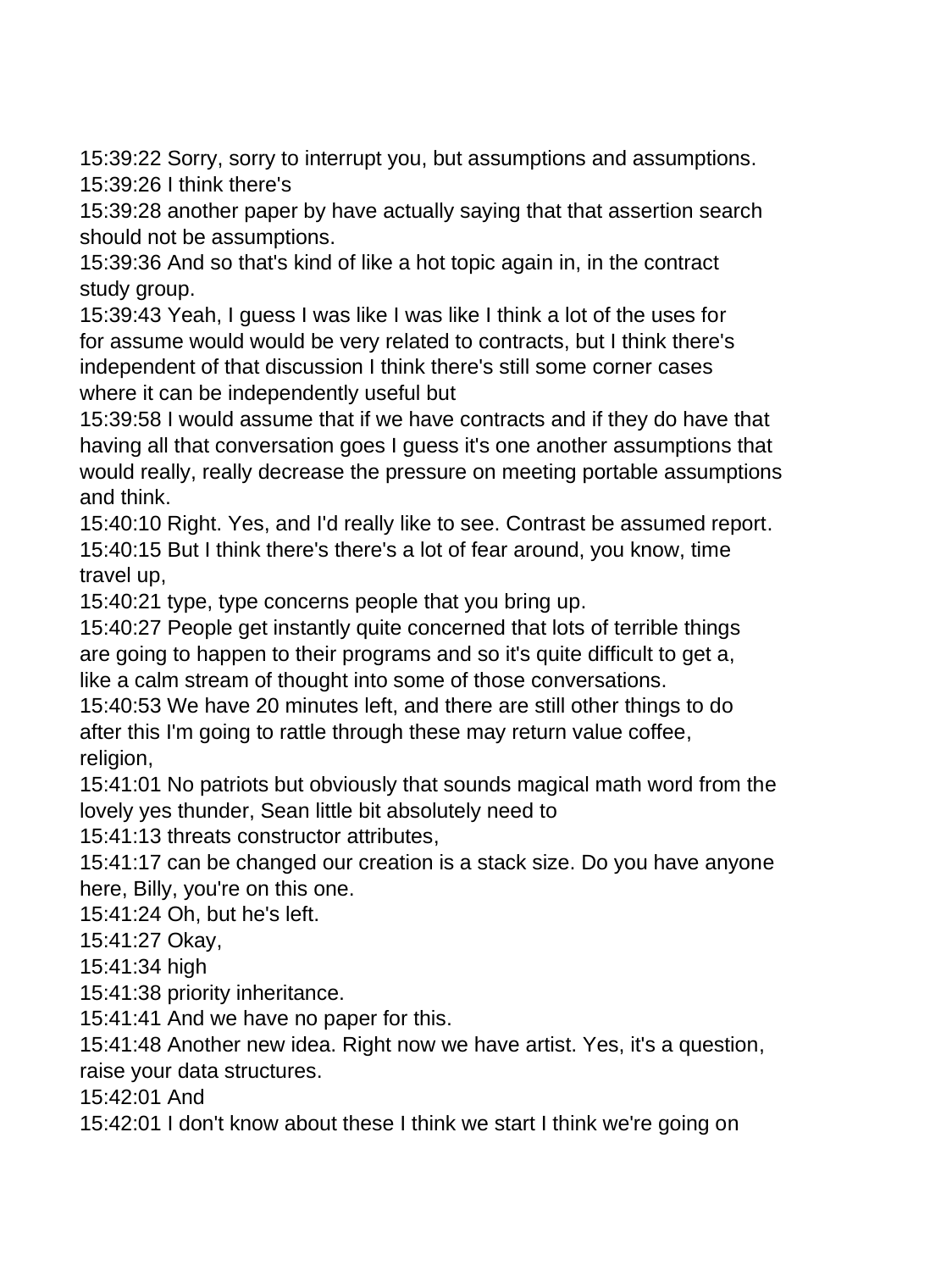to more recent papers now I can easily excited here let's.

15:42:12 Okay.

15:42:15 Yes, not strictly game or related but I can definitely see its application in our low latency projects we have stumbled upon this problem where we want to take a ratio, but the performance is way, way too large. 15:42:29 So if we could have some sort of fixed time that we pass by copying instead of by application or something like that. That wouldn't be very nice.

15:42:38 Yeah. Okay,

15:42:43 new random number generator.

15:42:44 That's just, that is the God, the random number generation is not portable across platforms.

15:42:55 Ah, involves something in the chats to find a coach when a simple performance test to go and levels deep into a call sequence and then it was an error.

15:43:04 If the air is rare say one 2001 to 10,000 and the cornerstone is deep say 100 or 1000 exception handling is much faster than explicit tests. 15:43:15 Yeah.

15:43:18 Izzy.

15:43:20 I would just like to point out that in languages like rust. The compiler is actually able to signal bubbling up between the two locations, if necessary, of like where, you know, the error state of a result is first try and found, and it will automatically

15:43:39 propagate up.

15:43:42 And using relocation it does not actually have to do any checks in between that, it may, you know, have to unwind or, you know, I'm sorry, drop lifetimes of objects and whatnot but in terms of speed it is as fast if not faster than an exception in the

15:44:03 same case that was stated by that statement.

15:44:07 Because you're not having to do a test at every level inside of every function, because every single crate is compiled against each other, and one Craig is one translation unit so even if you have 300 files with 1000 calls deep, that's all one translation

15:44:24 unit, the compiler can see that.

15:44:26 Right.

15:44:28 I've had learning rust near the top of most do this for about five years now.

15:44:32 Every time I hear something about get more interesting.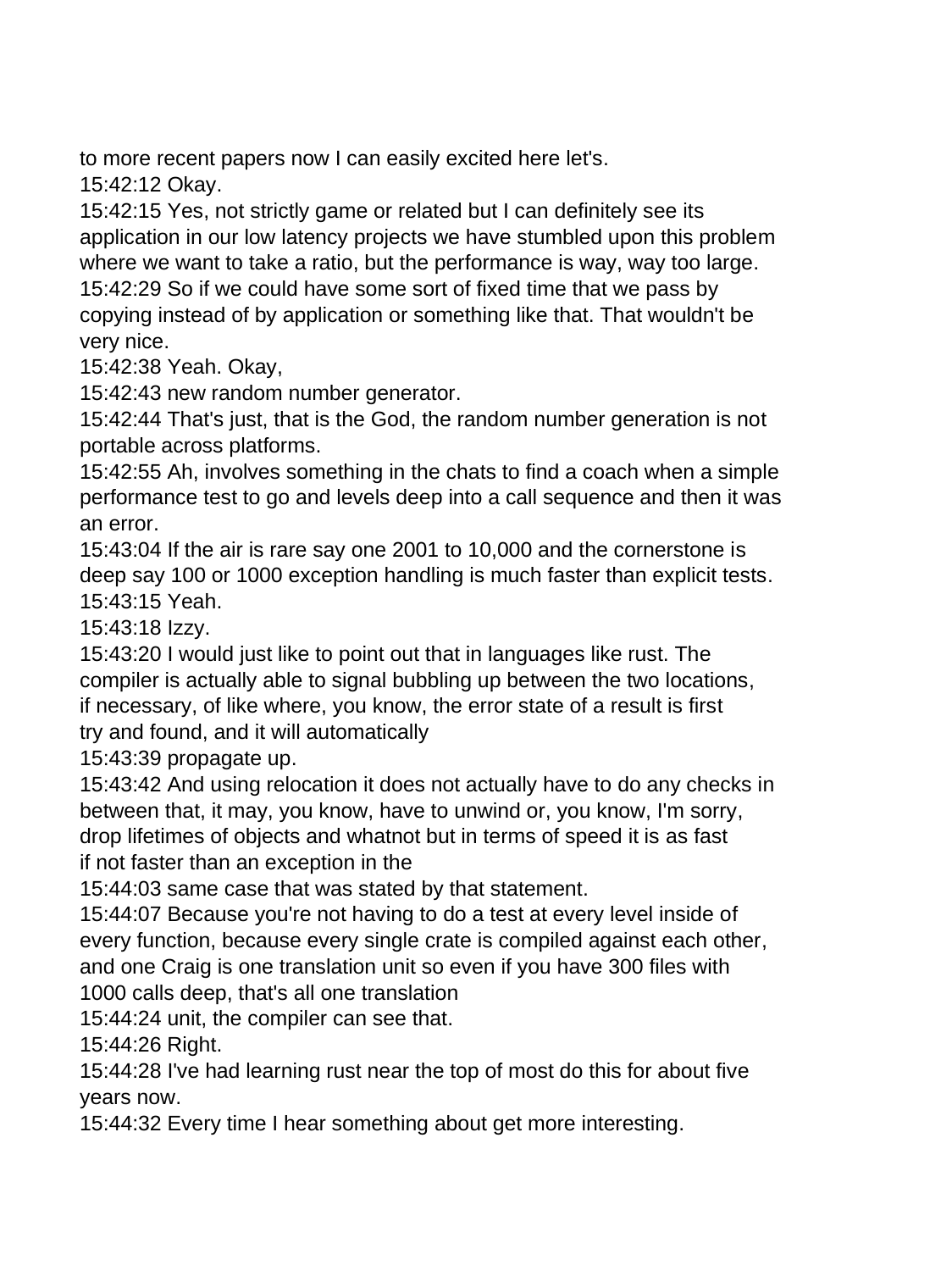15:44:35 Maybe one day I'll be tipped over the edge.

15:44:39 I must points verification explicit so now even to chocolate yes that is nice. Yes, please.

15:44:45 Okay.

15:44:47 Rodney random number generator I don't know anything about this time.

15:44:51 Can anybody lightness.

15:44:54 We certainly need the random number generators that affordable 15:45:00 is a whole bunch of proposed.

15:45:04 Sorry john is he was first sorry No I put the hand up from earlier, thank you john.

15:45:11 Yeah, I mean I can pick up a number of some.

15:45:18 I don't know if they were generators or not but yeah there was a paper proposing things. Some generators that maybe had appealing performance characteristics.

15:45:30 Yeah.

15:45:31 Okay.

15:45:33 to. to st six.

15:45:35 The year before last.

15:45:37 Right.

15:45:39 Sure.

15:45:45 Just since there's no details here I was just wondering if they would do or to just plant the seed, like it might be useful to have noise generation, rather than just r&g in a standard release generation.

15:45:53 Yes.

15:45:55 Yeah.

15:45:57 Speaking mostly Nice, nice segue into audio. So this is my paper.

15:46:02 So, myself.

15:46:16 We just don't have the time to finish it, and the problem has become larger, more complex and more subtle than me than we ever realized. 15:46:27 So, unless somebody else wants to take us out. We are moving on to other projects.

15:46:33 Was this is disappointing.

15:46:35 It's, It's clearly just too much for us. And there are too many.

15:46:40 I think the problem possibly these businesses, specifying better.

15:46:44 As I say what all three of us are too busy to take this on into our other word.

15:46:50 There was, we're so busy that the paper that we were planning to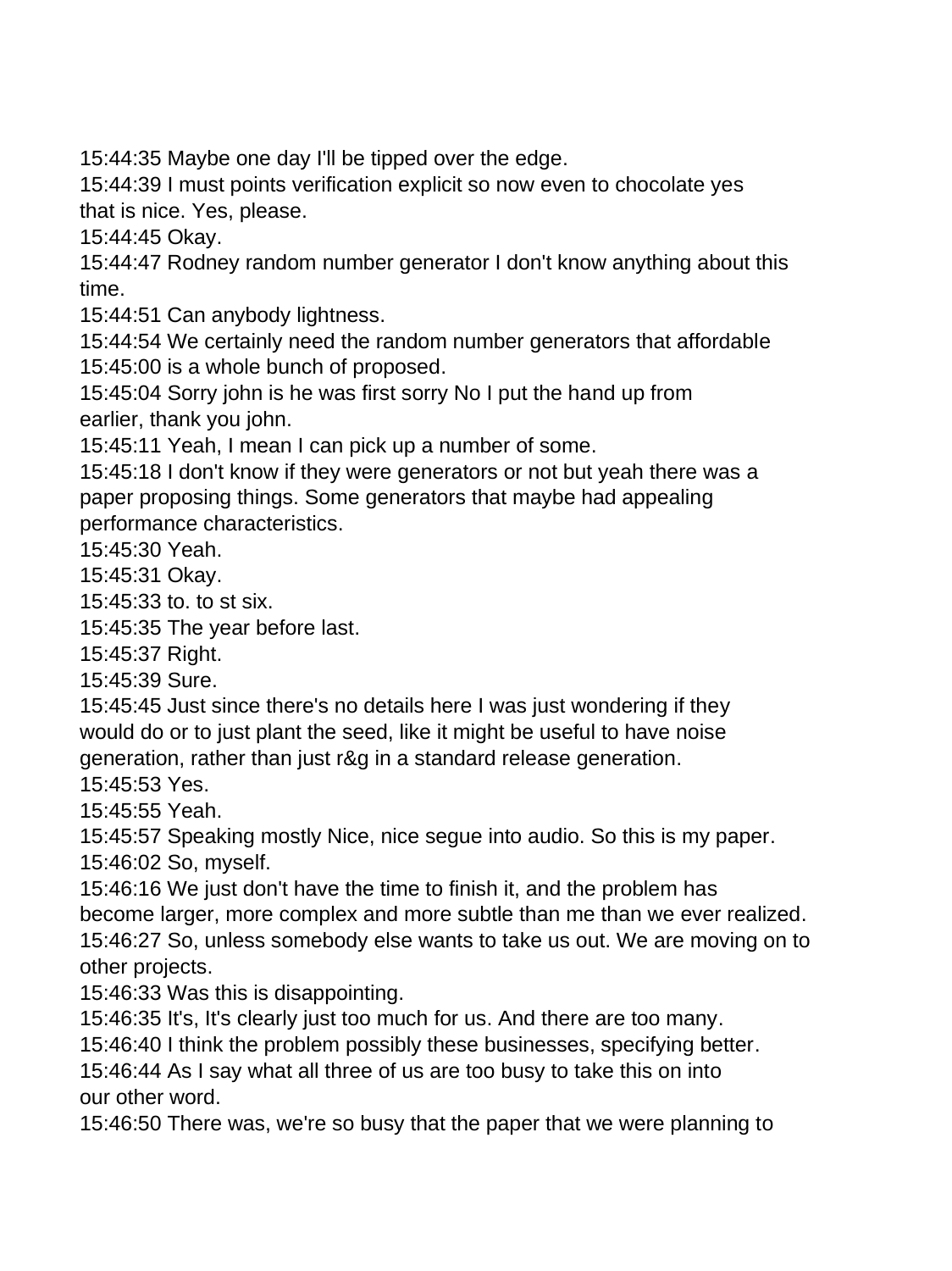rise to explain why we're not doing this is not 15 months overdue.

15:46:59 So, it's.

15:47:02 Many apologies.

15:47:04 Execute executor moving forward is moving toward pipeline channels off.

15:47:16 CMOS points elastic numbers

15:47:21 like Mathias I'm so deep in the.

15:47:26 I'm, and also I think you said there with their matrices as well.

I'm now going to come to terms with the c++ 20 Well, having to rethink an awful lot of the decisions that I came up with.

15:47:37 Yes, yes it was 20 really has got very big stone into a very large, very large pool.

15:47:45 And this is generally paper so that takes us to our list, and we have 13 minutes.

15:47:51 Yeah, that's the paper that people asked about, which is the one that we lost reviewed in StG 14 in in Prague.

15:47:59 So yeah, thank you for going through all this I've been making notes along the way and and updating it, so we needed that. So I'm afraid so maybe in the last five minutes we can now talk about, you know, what we what people want that they don't see on

15:48:13 this list.

15:48:15 Renee your hand.

15:48:18 Right, so I promised something earlier on about something that not on this list.

15:48:24 So I actually got this one from Twitter since I asked publicly says if anyone had any ideas, and the one thing that came up with a better support for that oriented structures.

15:48:36 You know, goes along with the layout stuff but repacking that a structure so that they, you know, but the one of the other some other languages repacking the data structure so that the members are individually members are in segment that buffers as opposed

15:48:50 to, you know, each object on next to each other.

15:48:56 Yeah.

15:48:59 Okay john. So well just in response to that that any mentioned that usually is created by reflection will so fat or two,

15:49:13 which makes sense.

15:49:21 Well, we're hoping that reflection, you know, addresses that but we won't really know. Because, I mean how far along is the generative side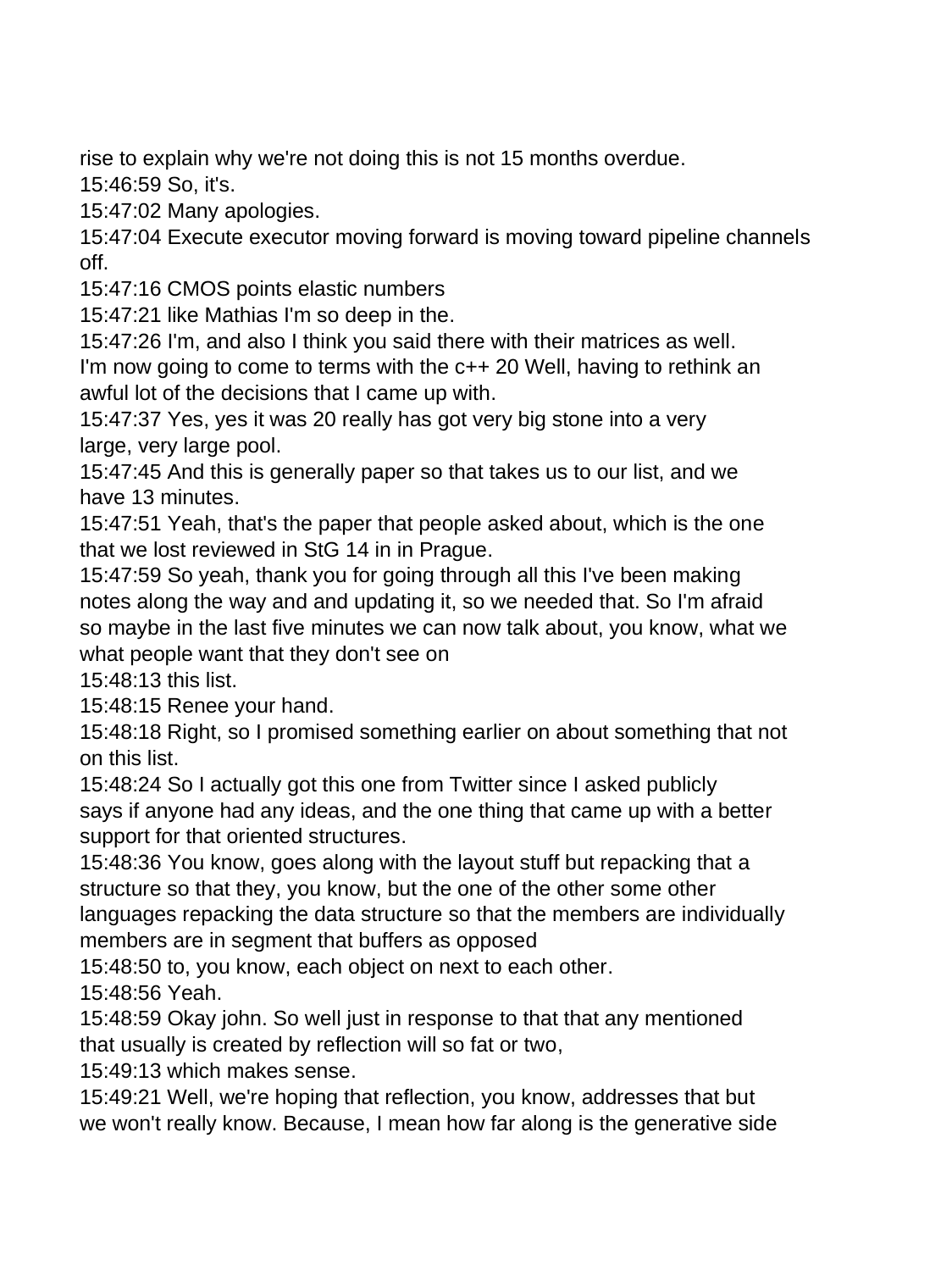of reflection going.

15:49:27 Well, I mean, yeah, I don't know what the progress is, I think, but stately described things being things are being prototype, the moment. Yes.

15:49:39 You know this stuff in compilers that you can play around with. But, as well as the, the data oriented thing.

15:49:48 Just reflection in, in game engines generally serialization and tools to allow game designers to manipulate game objects that kind of thing is traditionally somewhere where reflection solutions have been reinvented many times by different game companies,

15:50:08 often using macros.

15:50:12 And again reflection is the hope would be that reflection caters for those needs.

15:50:20 I can see how it might, but I wouldn't like to lay money on guaranteeing that it will.

15:50:27 Well, you really ought to. I mean, yeah, it's it's reflection I mean it's pretty. I think even the same word is used it, we want to, we want to know about different types, but in a, in a general way so that we can, we can present that information sterilize

15:50:43 it decentralize it expose it and graphical editors, the missing thing you need to be able to do that is to be able to talk about the shape of types.

15:50:57 Yes.

15:50:57 Yes, about that.

15:51:08 I'm sure.

15:51:02 Yes, your next couple different things about what is that I, I love the idea of reflection like exactly like john said like we implement all this from scratch and almost every game engine as I'm sure you're aware. 15:51:26 We actually do a code generation approach on the current project I'm working on and part of that is managing reflection will handle which is that we want to Koh Gen language bindings for some of these data structures similar to like when you're generating

15:51:29 Protocol Buffers or something like that, like we want a single definition of a single source of truth. That's going to spit out the c++ code all of the metadata that we use for like the editor and all that, and spit out you know bindings to other languages

15:51:42 so there's.

15:51:45 I'm a little concerned that reflections not going to solve, as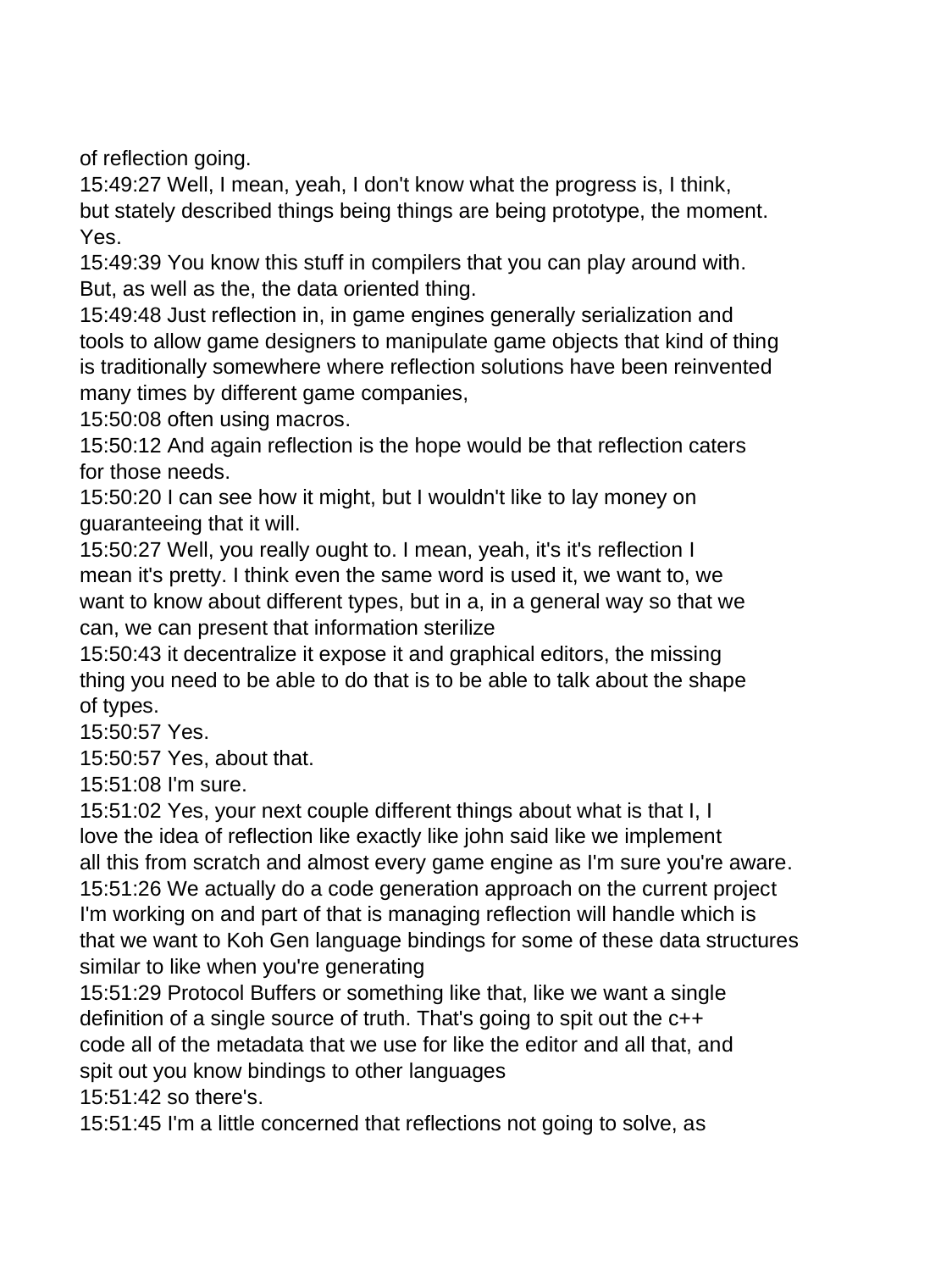many of the things as some people think it will, especially for studios that care about multi language interoperability.

15:51:54 But the other part that I wanted to note about reflection is that just like ranges I'm really scared about the idea that we're using heavy weight libraries that have to be quote unquote interpreted by the compiler to do, potentially very simple transformations

15:52:08 like we're talking about the data oriented stuff.

15:52:11 I have as yet unfounded. But deep seated fear that reflection is going to end up being too costly, have a mechanism to use for some of the things that people are saying to use it for like the data oriented approach in time to share your concerns.

15:52:32 Great Marco

15:52:36 about the layout, I think that is be 1112 still on the table.

15:52:42 So I don't know if you want to have a look at it is that has to seven.

15:52:49 Okay.

15:52:51 We have eight minutes before we before the meeting expires.

15:52:58 So I'm going to return to the minutes, unless anybody wants to make any more points about any of these papers.

15:53:08 No.

15:53:12 I was gonna say, looking at beyond spade wrong exceptions, this looks to me like a 2530 minute readings. And I think I want to commend you all to give it a moment.

15:53:25 If you would send to these minutes you'll see where we do it, that's the that's the spreadsheet that we've been ever since this is, you can get it from the agenda today.

15:53:37 Let's tattoo the rest of these segments specific discussions, jazz, well, this is what we're doing today.

15:53:44 Next, next time it's going to be embedded programming is it Michael.

15:53:49 Yes, it is. Okay.

15:53:56 So these are always the second Tuesday. Second Wednesday, so that will be tonight. And I'm going to ask one of the embedded chairs to to chair and that might be the time to talk about the deterministic.

15:54:09 The low cost you two minutes exception for embedded systems that James right and in fact I'll try to invite James Renwick to come on and talk about that.

15:54:18 Come on. Last year in April. So, and we parked it for the whole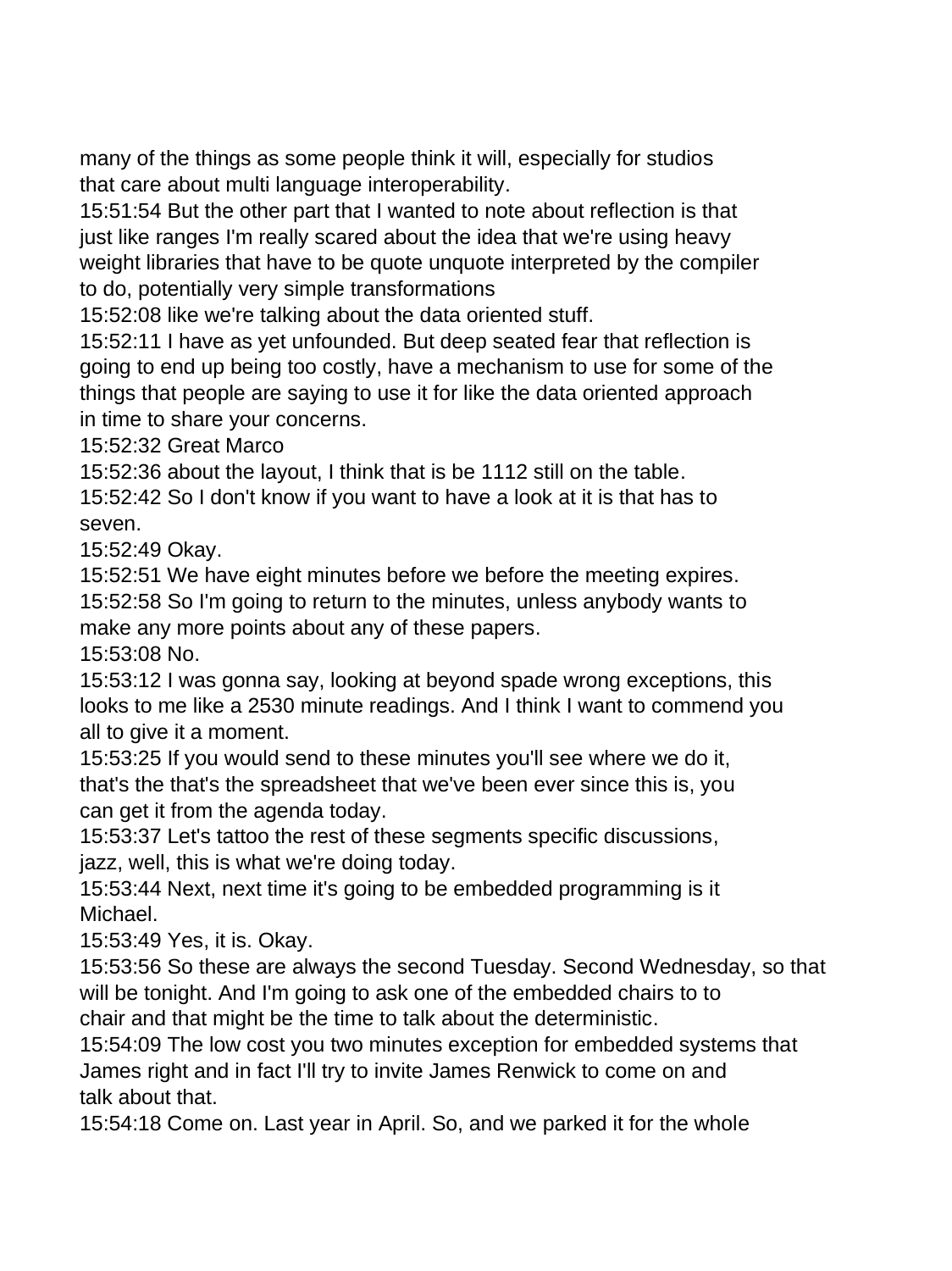year so it's probably time to get him to come on again.

15:54:26 Yeah.

15:54:27 Okay, um, other proposals, no future face to face meetings we are still

15:54:35 obviously all suspended according to our parent organizations, Portland, Oregon, I believe is our next tentative meeting, or is it New

York, I think, is it important to New York.

15:54:54 Portland. It is Portland. Yeah.

15:54:54 Yeah.

15:54:56 So upcoming meetings Well, Yes, for New York right any other business.

15:55:06 I don't understand why these are here, Michael, could you these stale.

15:55:13 Those are all GitHub links. I remember, so don't worry about those those are just places where people have put code.

15:55:20 So maybe you're right I should probably remove them, but that's okay.

15:55:24 We can probably just close the meeting and but thank you very much to guy Davidson for chairing a masterful job. That was very, very, it's what it was fun, and it was really informative to.

15:55:36 And I hope I've been watching the translation. They are actually particularly good, they haven't been, it actually goes back and change the words. Once it understands what you were saying, so I'm pretty impressed with it I hope, I hope we were allowed

15:55:51 to keep using this. Yeah, so so that's. This isn't a list of actions, I will. I'll contact her sequel Africa clarification. Yeah.

15:55:59 But yes, this is a great improvement.

On Fri, May 14, 2021 at 10:01 AM Michael Wong <fraggamuffin\_at\_[hidden]> wrote:

*> HI all, if anyone saved any notes from Wednesday's call from the*

*> transcript, would you please forward it to me? I am trying to evaluate the > quality. Thank you.*

*>*

*> On Wed, May 12, 2021 at 9:41 AM Michael Wong <fraggamuffin\_at\_[hidden]>*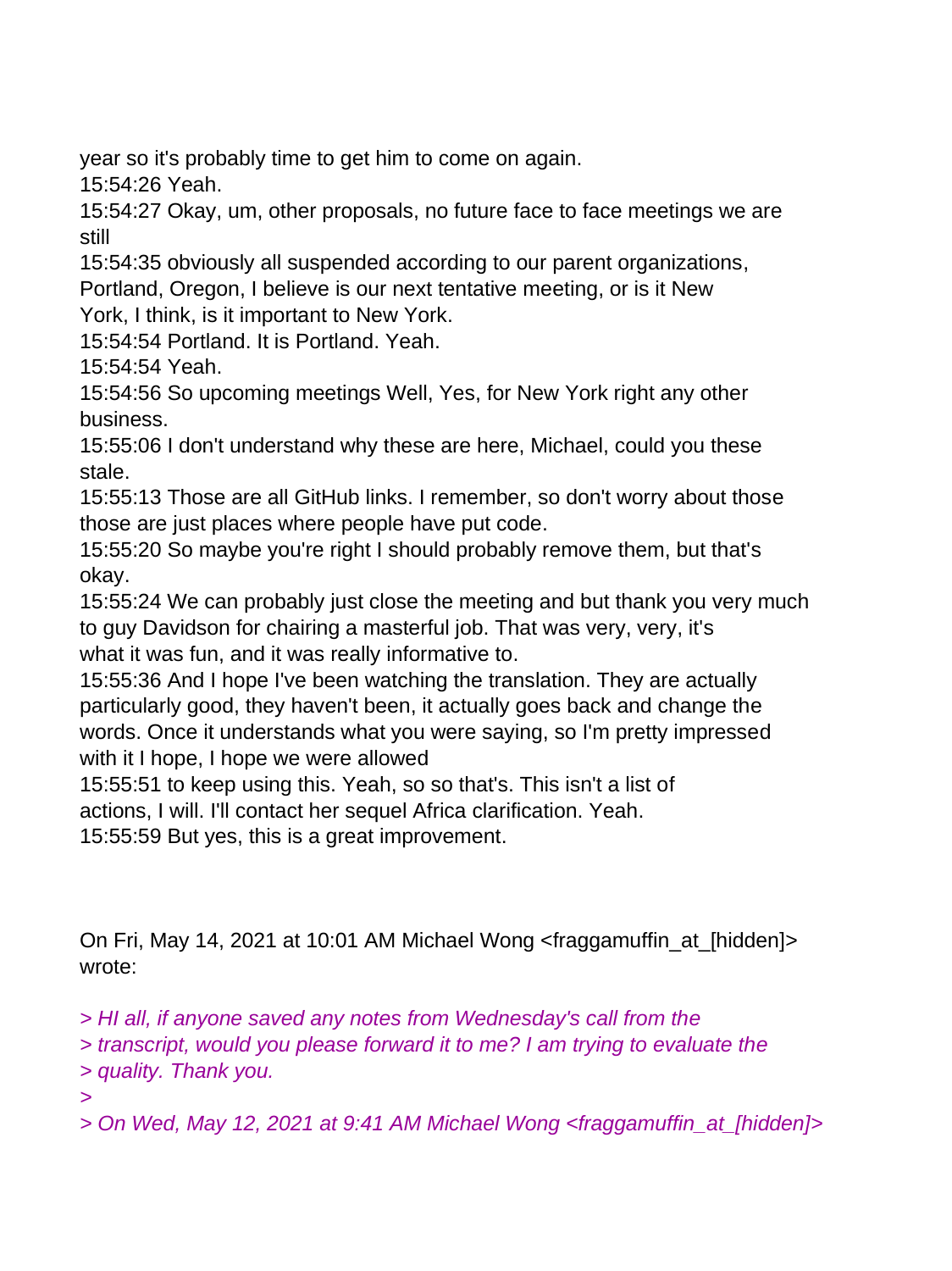*> wrote: > >> HI all, today's SG14 session will be chaired by Guy Davidson. Unless >> there are specific papers, Guy will lead a discussion into what Games needs >> from C++ , as we did last month on Low Latency. >> >> Thanks Guy. >> >> On Tue, May 11, 2021 at 10:48 AM Michael Wong <fraggamuffin\_at\_[hidden]> >> wrote: >> >>> Topic: SG14 Low Latency Monthly >>> >>> This meeting is focused on Games. >>> >>> Hi, >>> >>> Michael Wong is inviting you to a scheduled Zoom meeting. >>> >>> Topic: SG14 monthly >>> Time: 2nd Wednesdays 02:00 PM Eastern Time 1800 UTC (US and Canada) >>> Every month on the Second Wed, >>> >>> June 9, 2021 02:00 PM 1900 UTC >>> >>> Join from PC, Mac, Linux, iOS or Android: >>> [https://iso.zoom.us/j/93151864365?pwd=aDhOcDNWd2NWdTJuT1loeXpKbTcyd](https://iso.zoom.us/j/93151864365?pwd=aDhOcDNWd2NWdTJuT1loeXpKbTcydz09) [z09](https://iso.zoom.us/j/93151864365?pwd=aDhOcDNWd2NWdTJuT1loeXpKbTcydz09) >>> Password: 789626 >>> >>> Or iPhone one-tap : >>> US: +12532158782,,93151864365# or +13017158592,,93151864365# >>> Or Telephone: >>> Dial(for higher quality, dial a number based on your current >>> location): >>> US: +1 253 215 8782 or +1 301 715 8592 or +1 312 626 6799 or +1 >>> 346 248 7799 or +1 408 638 0968 or +1 646 876 9923 or +1 669 900 6833 >>> or 877 853 5247 (Toll Free)*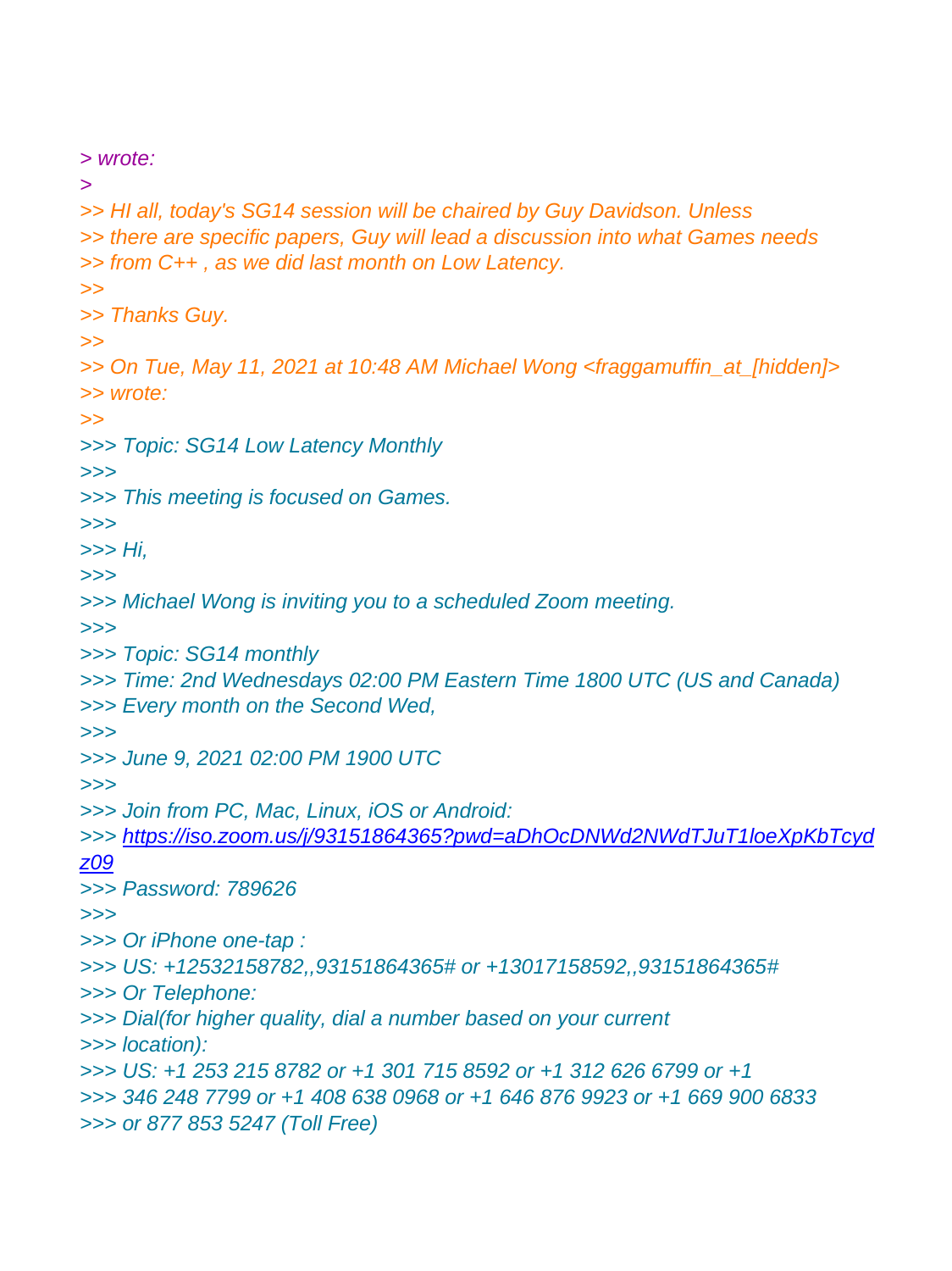```
>>> Meeting ID: 931 5186 4365
>>> Password: 789626
>>> International numbers available: https://iso.zoom.us/u/abRrVivZoD
>>>
>>> Or Skype for Business (Lync):
>>> https://iso.zoom.us/skype/93151864365
>>>
>>> Agenda:
>>>
>>> 1. Opening and introduction
>>>
>>> ISO Code of Conduct
>>> <
>>>
>>> https://isotc.iso.org/livelink/livelink?func=ll&objId=20882226&objAction=Open&ne
xturl=%2Flivelink%2Flivelink%3Ffunc%3Dll%26objId%3D20158641%26objAction%3
Dbrowse%26viewType%3D1
>>> >
>>>
>>> ISO patent policy.
>>>
>>> https://isotc.iso.org/livelink/livelink/fetch/2000/2122/3770791/Common_Policy.ht
m?nodeid=6344764&vernum=-2
>>>
>>> WG21 Code of COnduct:
>>>
>>>
>>> https://isocpp.org/std/standing-documents/sd-4-wg21-practices-and-procedures
>>>
>>> 1.1 Roll call of participants
>>>
>> from Zoom report
>
>> 1.2 Adopt agenda
>>>
>>> 1.3 Approve minutes from previous meeting, and approve publishing
>>> previously approved minutes to ISOCPP.org
>>>
```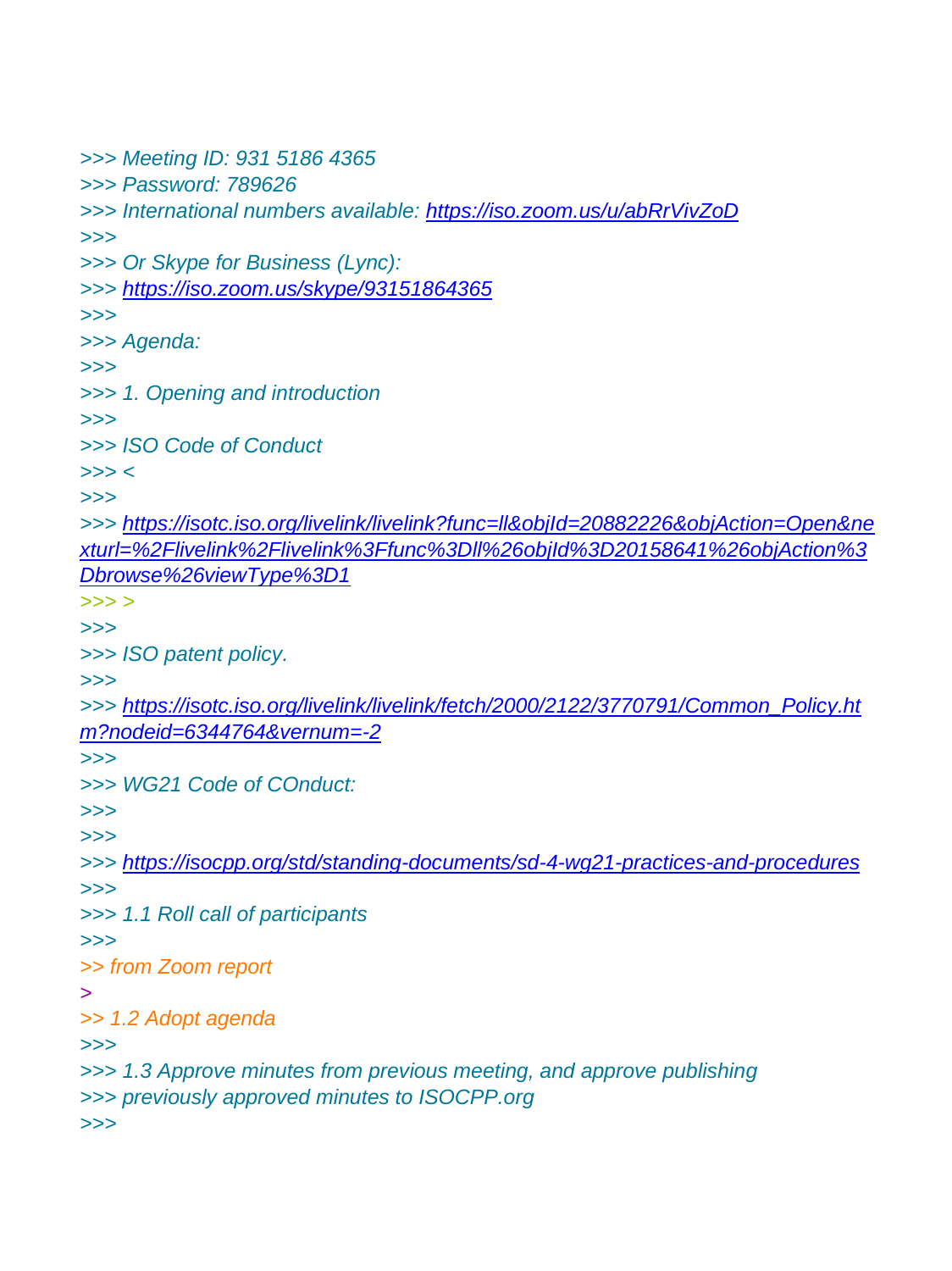```
>>> 1.4 Action items from previous meetings
>>>
>>> 2. Main issues (125 min)
>>>
>>> 2.1 General logistics
>>>
>>> Future meeting plans
>>>
>>> Apr 14, 2020 02:00 PM ET/1900 UTC: Finance focus on low latency
>>>
>>> May 12, 2021 02:00 PM ET/1900UTC: Games
>>> June 9, 2021 02:00 PM ET/1900 UTC: Embedded
>>>
>>> 2.2 Paper reviews
>>>
>>> Compound assignment review
>>>
>>> Low Latency topic brainstorm
>>>
>>> Freestanding?
>>>
>>> 2.2.1 any other proposal for reviews?
>>>
>>> SG14/SG19 features/issues/defects:
>>>
>>>
>>> https://docs.google.com/spreadsheets/d/1JnUJBO72QVURttkKr7gn0_WjP--
P0vAne8JBfzbRiy0/edit#gid=0
>>>
>>> 2.3 Domain-specific discussions
>>>
>>> 2.3.1 SIG chairs
>>>
>>> - Embedded Programming chairs: Ben Craig, Wouter van Ooijen and Odin
>>> Holmes, John McFarlane
>>>
>>> - Financial/Trading chairs: Staffan TjernstrÃfÆ'Æâ€™Ãf'Ã,¶m, Carl
>>> Cooke, Neal
```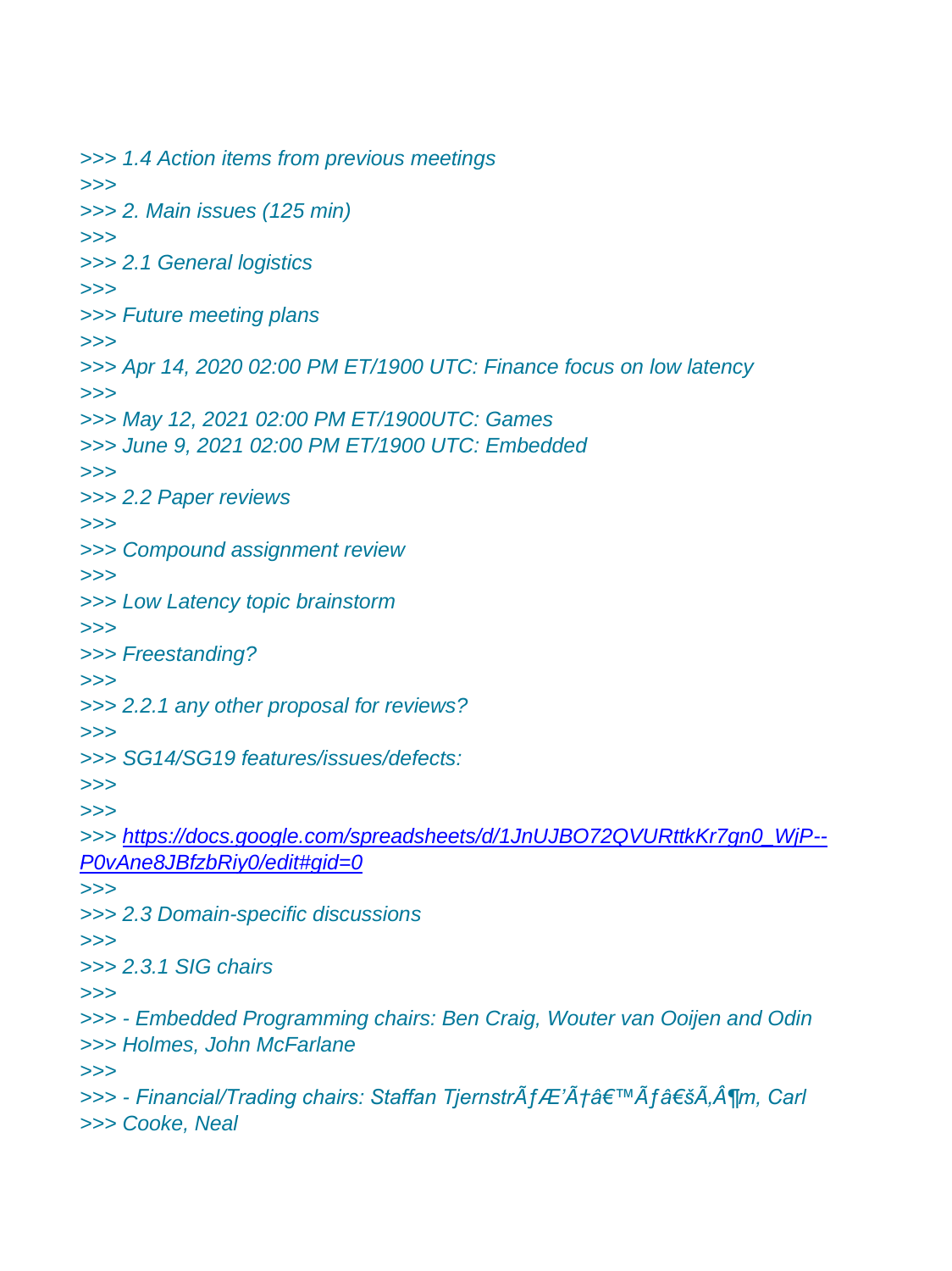*>>> Horlock, >>> Mateusz Pusz, Clay Trychta, >>> - Games chairs: Rene Riviera, Guy Davidson and Paul Hampson >>> - Linear Algebra chairs: Bob Steagall, Mark Hoemmen, Guy Davidson >>> >>> 2.4 Other Papers and proposals >>> >>> 2.5 Future F2F meetings: >>> >>> 2.6 future C++ Standard meetings: >>> <https://isocpp.org/std/meetings-and-participation/upcoming-meetings> >>> >>> - >>> >>> 3. Any other business >>> Reflector >>> <https://lists.isocpp.org/mailman/listinfo.cgi/sg14> >>> As well as look through papers marked "SG14" in recent standards >>> committee >>> paper mailings: >>> <http://open-std.org/jtc1/sc22/wg21/docs/papers/2015/> >>> <http://open-std.org/jtc1/sc22/wg21/docs/papers/2016/> >>> >>> Code and proposal Staging area >>> <https://github.com/WG21-SG14/SG14> >>> 4. Review >>> >>> 4.1 Review and approve resolutions and issues [e.g., changes to SG's >>> working draft] >>> >>> 4.2 Review action items (5 min) >>> >>> 5. Closing process >>> >>> 5.1 Establish next agenda >>> >>> 5.2 Future meeting >>>*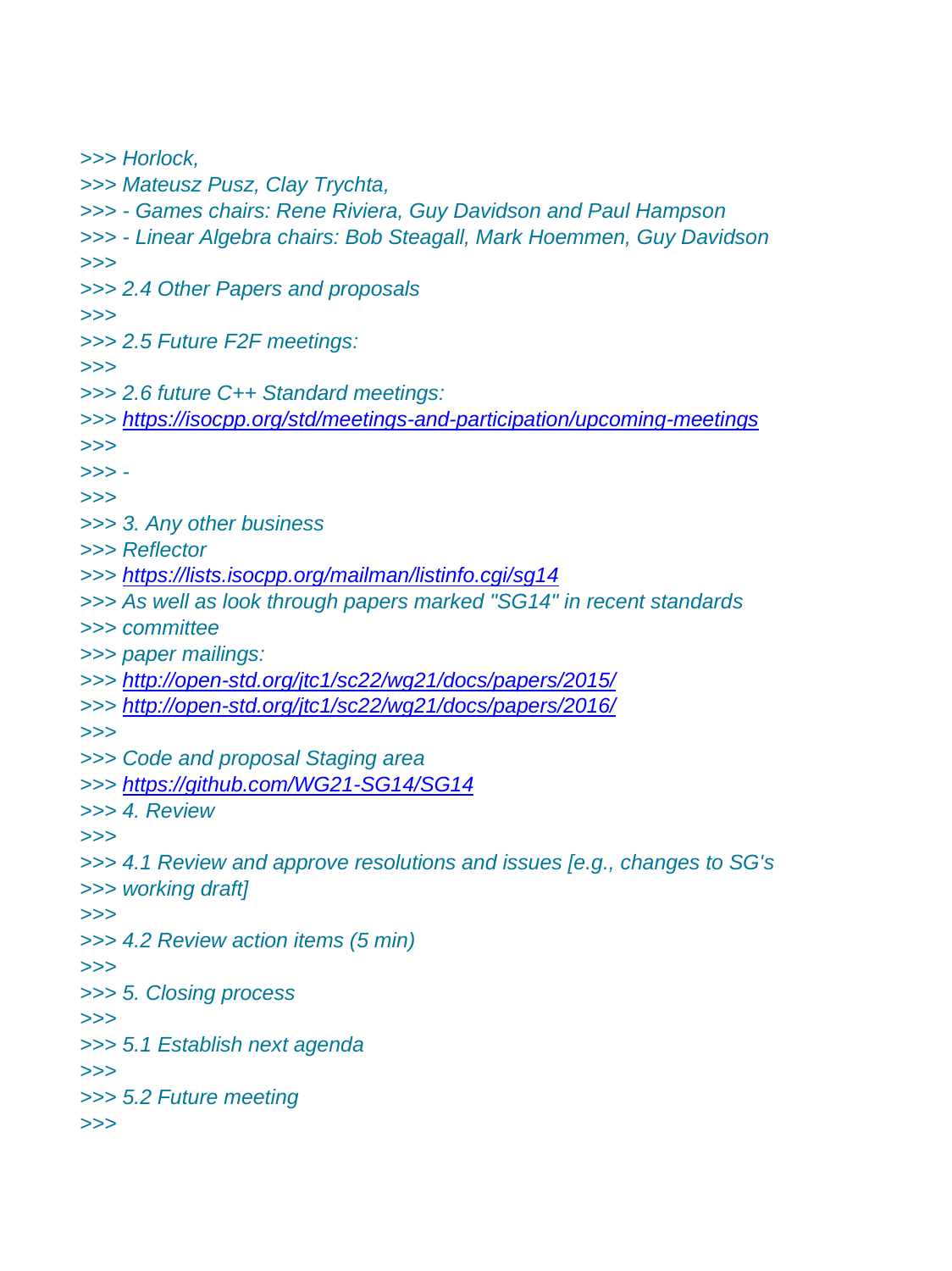*>>> >>> June 9, 2021 02:00 PM 1900 UTC >>> >>> Kind Rgds*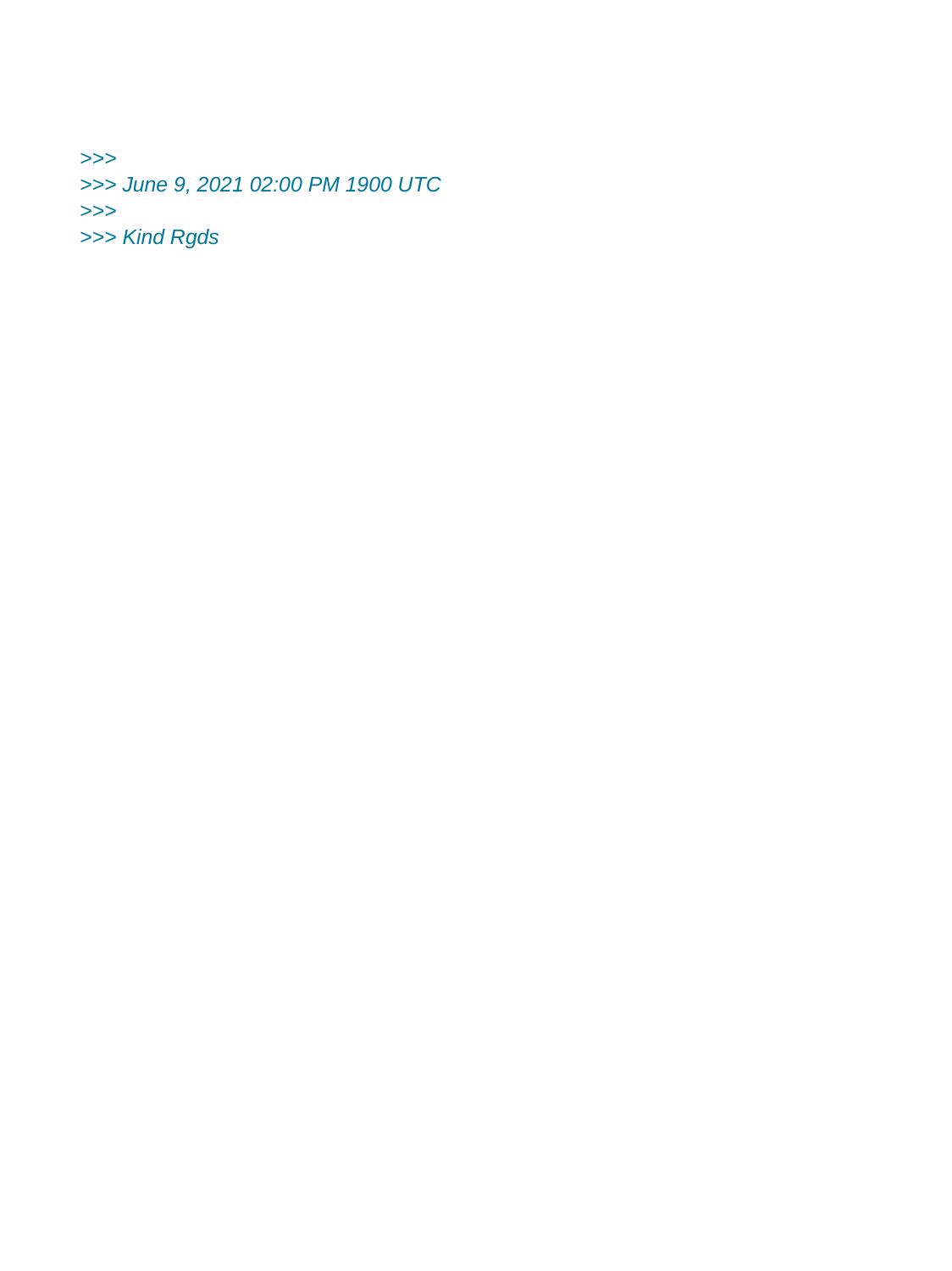## Minutes for 2021/06/09 SG14 Conference Call

Thank you to John MacFarlane for chairing the meeting. You did a great job. Here are the notes and attendees:

Attendees:

[image: image.png]

13:51:16 I can see the transcript.

13:51:50 Hi, Paul, How you doing.

13:51:55 Hi, I'm fine.

13:51:58 I'm, I'm a, I'm a bit sad that I seem to have missed the,

13:52:07 the SG or the WG 121 meeting this Monday.

13:52:16 Oh that's.

13:52:18 Don't worry, that's not much really happens there.

13:52:34 Because that's mostly just a plenary. There's no technical, it's just it's just a bunch of straw polls and vote that it's pretty much already been pre decided, you want to see drama. That's about the only

thing you might see see there.

13:52:57 Some people even skip the plenary This is the plenary that would normally happen on the Saturday morning, I think, of the opposite a week of work, just to find out what votes are going through and because when we, because that didn't happen there's no

13:52:55 face to face their own that huge amount of votes that happened and most of them most votes at this early stage and not controversial.

13:53:04 Okay, let's just really annoyed with myself for not being aware of it. Well, you won't dumb.

13:53:14 Well, you can still do it again because I suspect we will still be virtual, by the time they do the October one, there's another one in

October. Just make sure you put a calendar.

13:53:26 And then, not miss it.

13:53:27 It was, It was mostly for the deprecating a paper.

13:53:34 I thought that was where I was supposed to, you know, defended or whatever you might say, or defending on these calls on those virtual on those plenary calls they just they just very fast set of votes that happens, and a bunch of admin stuff.

13:53:53 Yeah, if you want to see how the how the other machinery imports work, then you can certainly be.

13:53:59 And I can send some people interested in calling in and seeing what actually happens and then you can just see it.

13:54:09 Never. Just do it on the next call which is October.

13:54:09 Okay.

13:54:11 I never went to a meeting. I know this is your chance so if you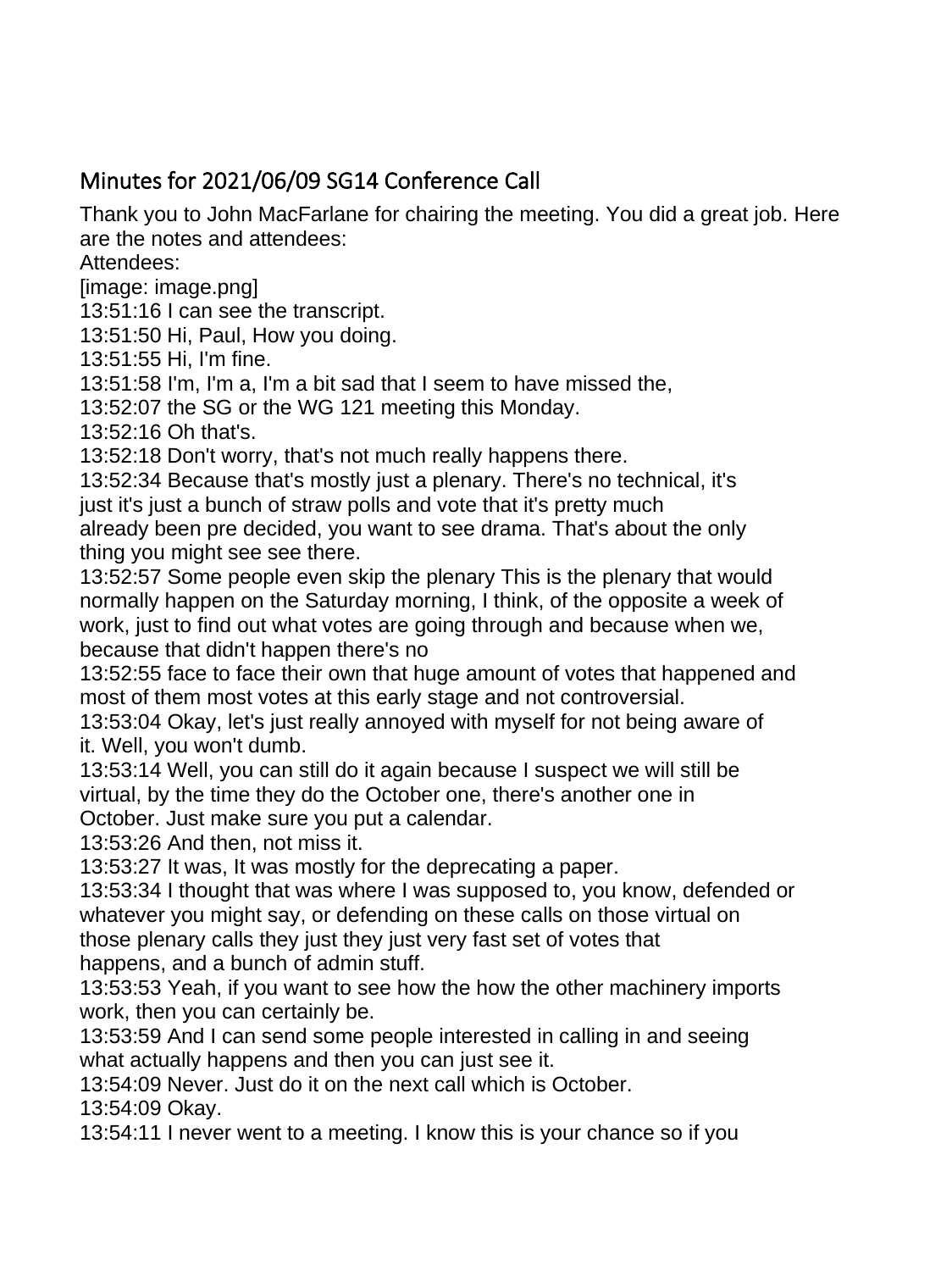want to go to one of these when they go back to the physical, because you know it's going to be money and a lot of things and I think we're going to stay virtual at least for the October

13:54:27 one, and then maybe 2022 February one will be fifth will be physical.

13:54:35 So I don't know if you know about the October ok so the one in May was one where things actually got decided and this was just a plenary.

13:54:45 I don't know which one in may have talked about there's so many of them.

13:54:48 Yeah, okay, they're always meetings going on right but they're not the one that decides things, they just things that they just mean that are preparing things to be decided.

13:54:57 Okay so nothing's getting decided at all or. Pretty much, yeah, there's a few things that's decided like you know things are creeping into c++ 23 and things like that but big decisions are hard to make when everyone's is virtual.

13:55:13 Okay, and I'm a lot less work. Yeah, but ya know I do encourage you, if you have access to getting on the call on one of the plenary, go ahead and do it.

13:55:23 And this is while it's still virtual and it's free.

13:55:29 The most the general advice is just, just look and don't say anything unless you're really sure what you're talking about.

13:55:39 Okay, thanks.

13:55:41 You can find all the October when I'm sure on the ICP website. 13:55:48 Yeah, that's the, that's where I found out that I missed the one this month. Yeah, so don't worry the October one was definitely still be virtual.

13:55:58 And then maybe February will be Portland and then, and then we start again.

13:56:03 We'll see what happens. How, how you guys doing are you guys I'm outta lockdown or.

13:56:12 Well Denmark had it pretty tough. In February, so we've had a pretty easy. Since then, and we're quite, quite careful when it comes to all of us locked down and yeah so.

13:56:30 So things have been better in Denmark, then for what I see in the rest of Europe. Okay, and lockdown is almost non existent and everybody's getting vaccines and in all of Europe.

13:56:42 So, okay, hopefully,

13:56:51 that goes, is we just left the longest lockdown in Europe, just a couple of weeks ago.

13:56:53 And more and more people getting, which country is that Peter,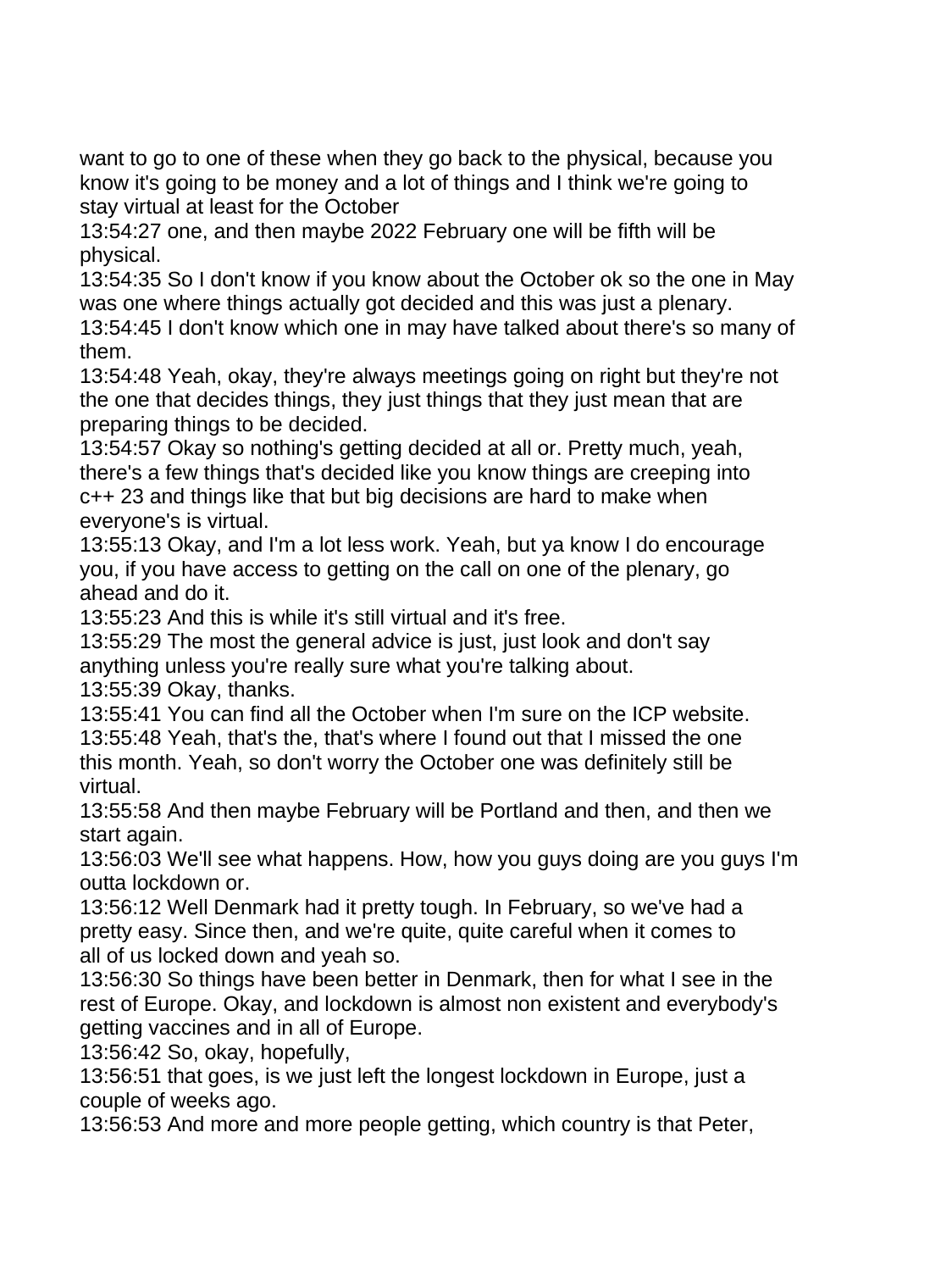Ireland. Ireland. Ireland. Yeah, yeah, yeah so hopefully it's gonna change maybe next couple of weeks but it's been tough.

13:57:09 They actually opened any restaurants that are shops are open just last Monday,

13:57:17 since Christmas, so that's long whereabouts in Ireland.

13:57:29 Any. I'm very i'm john. Yeah, no, I mean Intel.

13:57:34 Gosh. It was me with john, That's how we met with in drag. 13:57:39 Right. Okay, okay.

13:57:41 I'm coming I'm well I'm happy to miss my, my wife's, my father in law's 90th birthday in a few weeks time and we're hoping to visit. But obviously, but he's in Waterford in the south.

13:57:54 And, Yes, giving us a while and spring problematic.

13:58:04 So yeah, we are also in the longest lockdown in North North America, Canada is Ontario anyway where I am, it's been just now beginning to get out of it, because I'm.

13:58:17 We have also been locked down since December.

13:58:26 So today we're going to be doing embedded. And I believe john McFarlane is going to call in, I hope, and he's going to lead this, she will. I spoke with him today.

13:58:38 He will. He's planning anyway.

13:58:40 Okay, so you know john McFarlane.

13:58:44 He's my neighbor actually even

13:58:49 in the building or in the house. No, no, it's kind of we're in the same town so in the in the in the context of this meeting we are neighbors. 13:59:01 That's great.

13:59:02 Well, I hope, Sean can make it if not, I'm going to have to drop Ben sacks to do to chairing for this because this is the today's the embedded session.

13:59:11 And I'm hoping that James Renwick will call in and we can sort out a few things that we need to do with his paper.

13:59:25 And then while we're at it, Ben can also you can announce the CPP con

13:59:35 or put opening up for talks and things like that.

13:59:38 Yeah, that that was mainly why I was making sure to, to be here today.

13:59:44 Right.

13:59:45 I'm interested in the, in the papers and so forth. but yeah yeah that's the sort of the primary thing on my mind.

13:59:54 If James Renwick doesn't come, okay.

13:59:59 john john thank you very much for calling in. All right, no

problem. Yeah, you are the chair for the embedded for today. I'm actually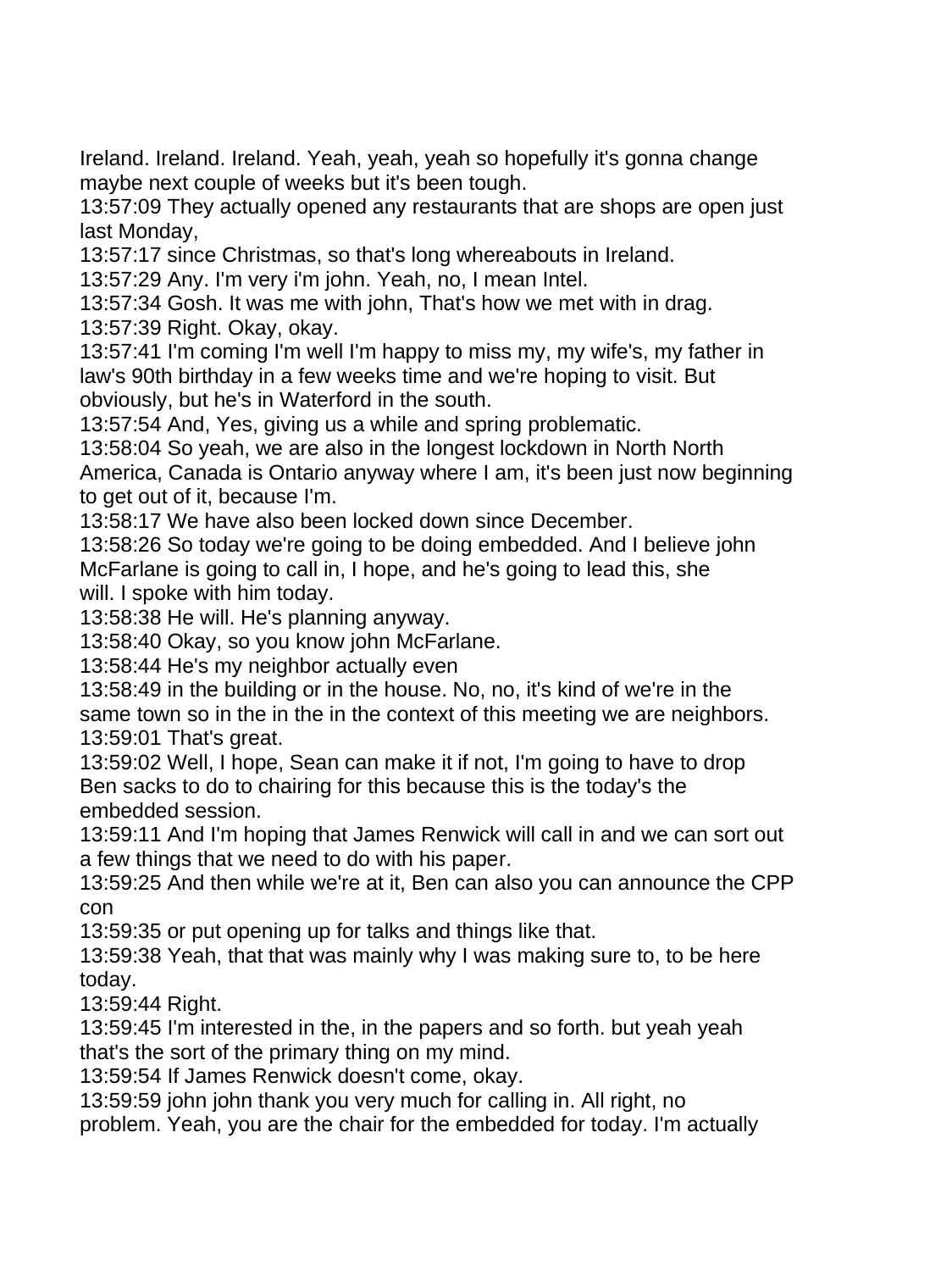in a bit of a quandary because I have to give a talk about some indeterminate time in the next two hours waiting behind

14:00:14 I'm waiting behind a long line of speakers so I will definitely be just least monitoring and paying some amount of attention. So James just got in so that's great.

14:00:24 So the only thing I wanted to do is, did you want to bring up the agenda so you can follow it.

14:00:31 JOHN.

14:00:33 So welcome everyone this is the SG 14 monthly call, which is almost, which is almost always the second week second Wednesday of every month, we rotate between embedded games and finance and I believe next one was back to finance, and low latency.

14:00:52 And I got an I'm hoping that call cook will be coming back he said he couldn't make it this week, but he'll be back next month to talk about low latency he's one of the, the, the guys really know a lot about it so 14:01:07 today we're going to have a talk about a go back to have another discussion about where we are with the, with the paper, I believe that James is working on I think one of the things we have to do is package it up for the standard submission so so that

14:01:21 it can be ready for so that we can put it in a paper form for standards mailing, so I'll, I'll. I'm going to hand it over to john

McFarlane, one of the the special interest group chairs for for embedded, and he can walk through the agenda and then I've

14:01:42 tried to chime in whenever I'm not need to give a talk on the other side of this call.

14:01:48 So john, you have the co chair and I'm going to hand it over to you. So thank you very much, first of all for volunteering and help and helping to chair this.

14:01:59 No problem.

14:02:02 By the.

14:02:02 I should point out I'm not really an embedded expert. I'm not technically an embedded developer.

14:02:11 But I, I certainly work alongside embedded developers and. Yep. 14:02:16 So please, you know guide guide me as we go along.

14:02:22 Michael Did you see that the, the author was here, I forgot the right paper by the way this is the link yes he's here, but yeah so it's all good.

14:02:33 Follow the agenda, there's a few items we probably have to go to like CPP con announcements and any future so meetings and things like that. 14:02:39 Okay.

14:02:41 And this is the right, I've got the race, gender here. Yes, this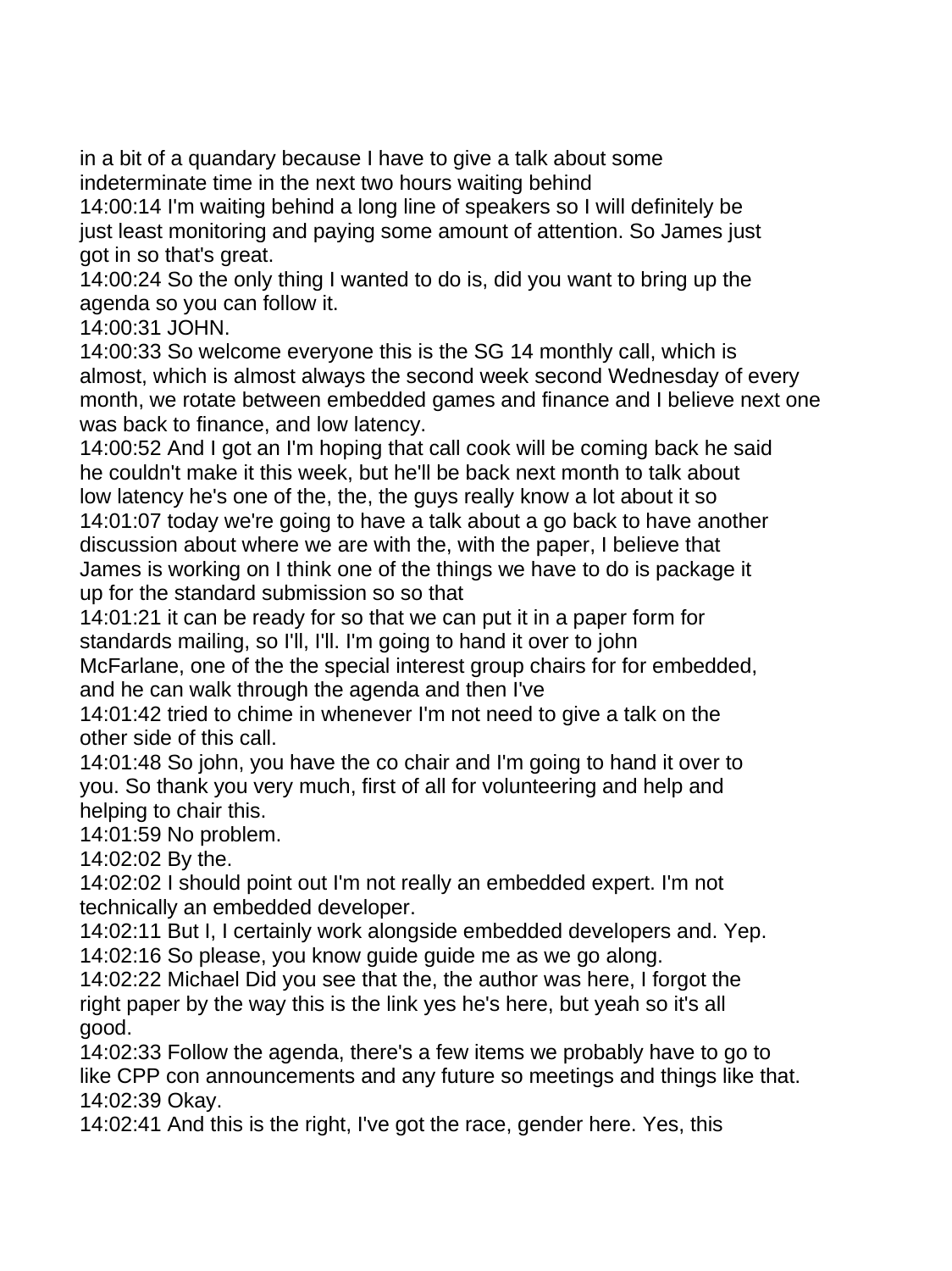is the one, you don't have to do roll call because I will get the roll call from the zoom on the client.

14:02:51 Okay, and I'm going to try. You don't need to take notes, unless someone wants to but I'm going to try to take it from the live transcript that's going on right now.

14:02:59 Okay, sounds good.

14:03:01 And I noticed it even spelled My name right there so it's coming along leaps and bounds.

14:03:07 Okay, well, that is a big step was named. Yes.

14:03:12 Yeah Hi everyone.

14:03:16 Welcome to the SG 14.

14:03:18 If. Hopefully you received this email with the agenda in it.

14:03:23 The first thing I want to do is draw your attention to the various standing documents related to WG 21 or so, particularly the ISO code of conduct.

14:03:36 And I guess.

14:03:39 Let me know if you don't have a copy of this by the way.

14:03:42 And so okay so we're going to skip the role of participants and is everybody okay with the agenda.

14:03:54 I guess I need somebody to put forward the agenda or or second that yes toes.

14:04:06 Okay.

14:04:04 I go, I'll propose propose okay.

14:04:10 Do we need a second. Yes we do. Okay.

14:04:14 Can I second it.

14:04:16 You may not show the chat any other exempting may indeed Second, the agenda second did.

14:04:21 Okay. Thanks man. All right.

14:04:26 So, right.

14:04:27 Yes, the future meeting so so this is June 9.

14:04:33 I assume everybody can see my screen there, followed by in a month's time, we'll have finance, low latency and.

14:04:42 And then in August, will circle back to games. These all appear to be the same time slot as this one.

14:04:52 So, Michael mentioned upcoming meetings, so I know that the, the, this being the virtual plenary was that this week.

14:05:03 Apart from that, I, I guess there are some calls out for various conferences and STP con and meetings, c++ made some announcements recently also embedded meeting plus, or is it meeting, plus plus embedded.

14:05:27 I think also is possibly looking for people to give talks at the moment.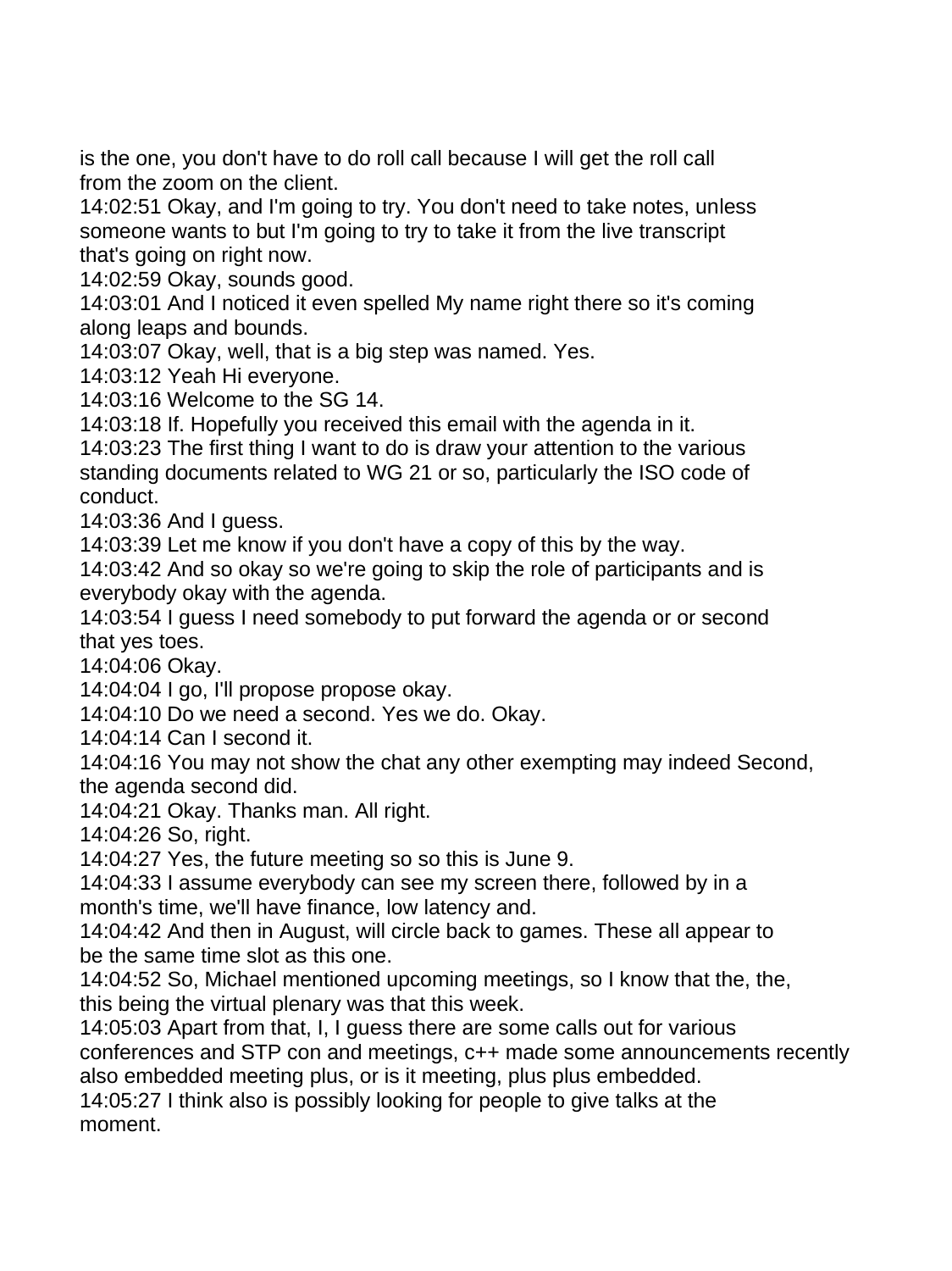14:05:34 And

14:05:37 it is Can anybody else think of any events coming up soon, that are worth that are of interest or SG 14.

14:05:47 I can't think of any other ones but I will just chime in. And as the embedded trek chair for CPP con. This year, and say that I, I did send out an email about this yesterday so if you're on the SG 14 mailing list, you should have seen an announcement

14:06:08 about that. And, and that contains some links about where you can get more information, ask questions. And if you're if you're being great about this sign up for to do things like review talks for the embedded track.

14:06:28 If you're, if you're up for that.

14:06:30 So, uh, yeah thanks to everyone who does that if you have any questions, you can reach out to me or you can email embedded underscore track at CPP con.org.

14:06:43 Okay. Thanks, Ben. I believe it's going to be a hybrid conference this year, some people attending in person and some online as well.

14:06:52 Interesting.

14:06:53 Okay.

14:06:55 Oh Is there going to be an sg 14 meeting at CPP con.

14:07:00 Any ideas.

14:07:03 Um, I guess that's me I'm not hosting it yet. Unless it's because we seem to have so many of it because I don't know if I will be there physically.

14:07:15 Okay, I guess, watch this space.

14:07:18 Okay. Anything else before we jump into the paper review. Yes. 14:07:25 Okay.

14:07:27 Regarding this you 14 meeting I should remark that I will, I am very likely to be there physically and I'm happy to chair an sg 14 meeting if there is sufficient interest.

14:07:36 Okay, That's great.

14:07:39 can be there. They can probably help chair this then. Yeah. 14:07:43 And it might even be interesting to try and hold it in a hybrid fashion.

14:07:47 Because I imagine all the equipment will be in place for hybrid meetings to take place.

14:07:55 It's all about having good audio equipment.

14:08:15 It really really really really is. Okay. We should make sure to check on that because my understanding was that part of the reason we didn't have one at CPP con last year was because we legally couldn't that because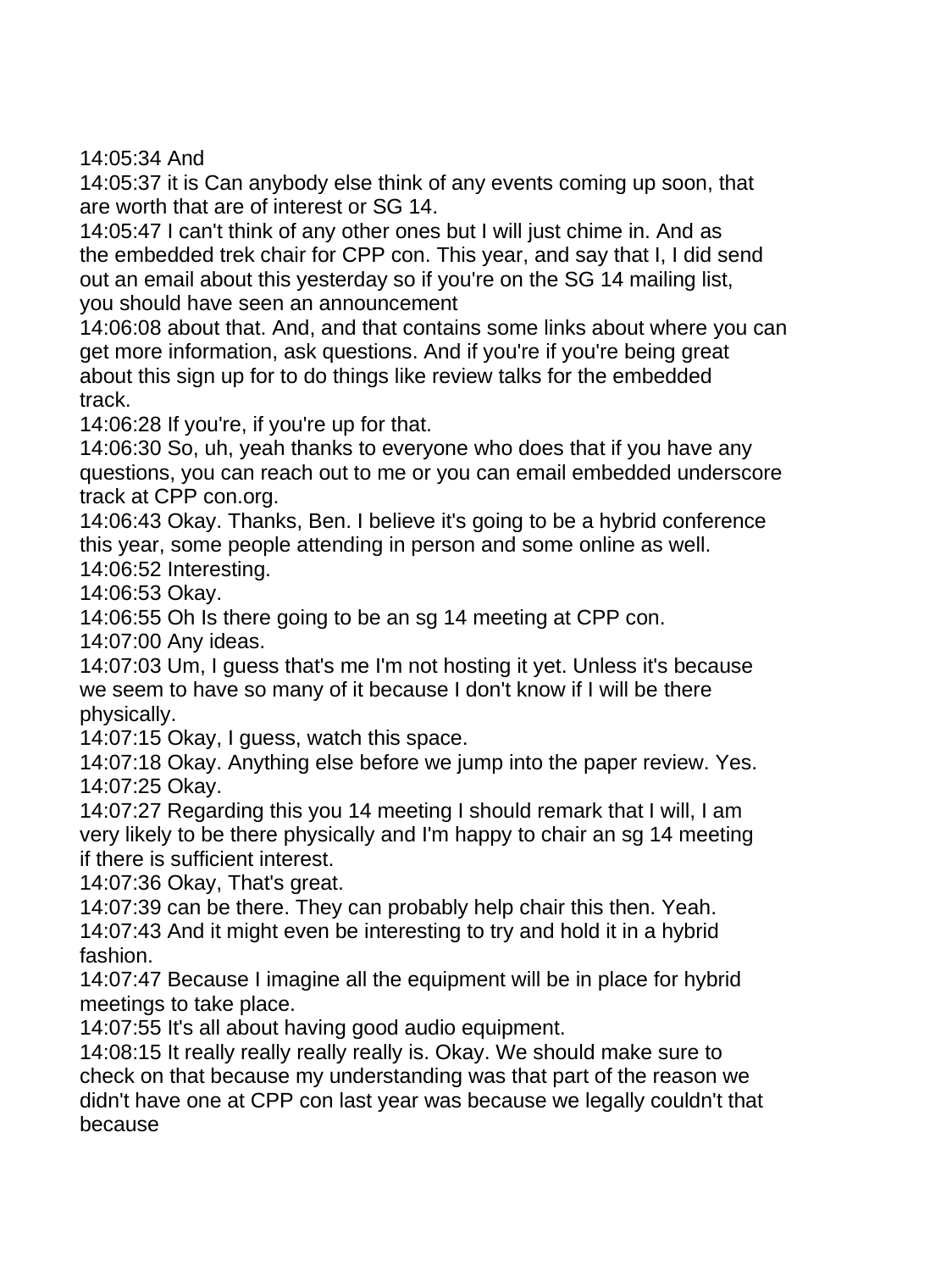14:08:15 insights and the other associated organizations, had declared that there would be no in person meetings for the duration of 2020 at that point. 14:08:29 I thought that we, We actually kind of couldn't do that.

14:08:34 But okay, any something to check on sounds like something we might need clarification maybe from from herb or somebody who is, yes. So I think the thing is if I saw an insight is still banning meetings, then have this face to face as to 14 would fall

14:08:50 into that. And I think that's what Ben is saying, yeah.

14:08:56 And that's slightly to, to be continuing until the end of the year.

14:09:01 I don't know what they're there now current rolling band is, is now up to. Okay.

14:09:08 Yeah, it was to the end of the year as far as I know. Okay, and although they think they did change it to them, you may or. It wasn't a strict, you don't have, you can't last like okay well so one to keep an eye on then.

14:09:26 Maybe there's some alternative format or something that that where maybe it's not strictly a formal, you know, study group meeting.

14:09:39 I don't know, but I believe that have actually does have discretion in this regard, so we should probably raise it with.

14:09:45 There was not right padding nice right i think there is discretion available.

14:09:50 All right. You've had us to the correctly that are two dates actually one from my soul, and one from some unity United States structure and the American one is much longer time.

14:10:06 So I so could have meetings before that, but the other Association could not so they're basically bad for both.

14:10:16 Okay.

14:10:18 I definitely want for her by the sounds of it.

14:10:24 Does somebody want to just shoot him an email perhaps and ask about that. I guess I'll take that. Thank you. Okay, thanks.

14:10:39 Right.

14:10:34 Anything else.

14:10:38 Any other topics. Okay.

14:10:41 Alright so we're looking at

14:10:46 this paper.

14:10:49 And this is said, James present.

14:10:55 Today, I am welcome James.

14:10:59 Hello, good morning and evening, whichever one.

14:11:03 Yes, should say my name is terrible, so apologies in advance.

14:11:10 Your, your connection is terrible.

14:11:14 Yes. Okay. Well, it's playing up today, apparently.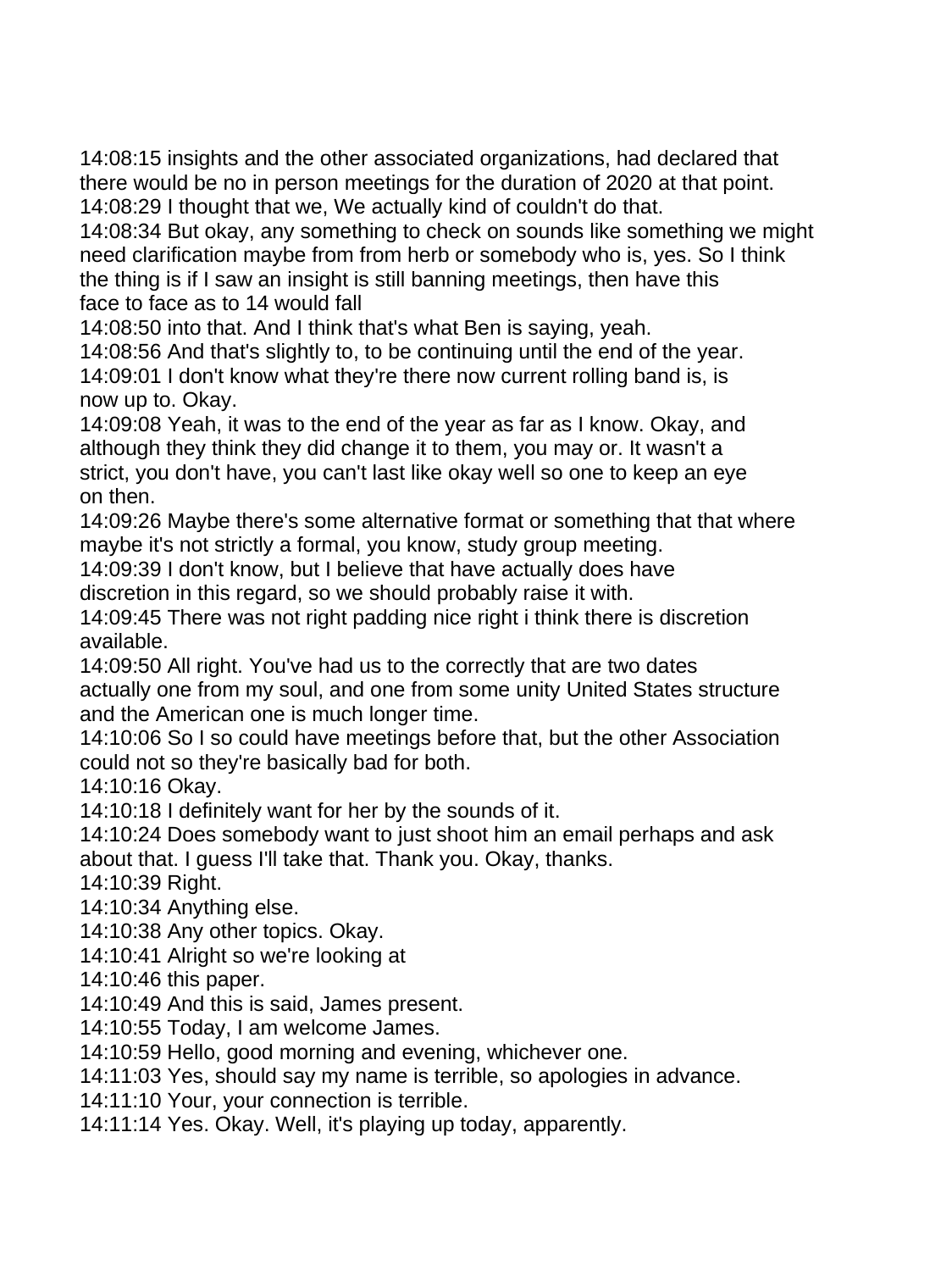14:11:19 I was going to ask if you wanted to share your screen or whether you're happy for me to scroll through it as perhaps you could try and just basically give a low down on the paper

14:11:36 that Yeah, sure. I think the easier, you share your screen. 14:11:40 Okay.

14:11:51 All right, just tell tell me what if I mean what page to go to 14:11:48 begin.

14:11:48 I think you might some some members who may recall, I think it was last year, we brought this up as well.

14:11:58 In essence, this is about the question of in 2021 hour later, with compilers better doing optimization. Is it possible to implement

exceptions, the normal way without requiring any special side channel ways of stack unwinding, basically, can we actually

14:12:20 use the return channel, can we pass information back from functions via additional parameters.

14:12:29 In this case, or, indeed potentially via other API changes that could contain extra state information.

14:12:37 And in so doing, can we re implement sections in a way that is more deterministic is much simpler is much smaller. Really.

14:12:47 The idea behind this concept. And basically I create made a prototype of this, including a number of years ago, and demonstrated that, at least at the time.

14:12:57 Yeah, Absolutely. It was very possible.

14:13:01 And it, the results in very prompt.

14:13:05 In a nutshell.

14:13:12 If you'd like me to go into details I can.

14:13:15 Yes, I mean, I guess if anybody has any questions, I think Michael has his hand up at the moment. Yeah, so for some people this is a retread because we did talk about this paper both at the prod meeting, and then a month later last year in 2020 probably

14:13:30 in April.

14:13:32 And since then, you know, the pandemic has different effects on different people and it's all understandable. So, we haven't done anything about this because you know obviously events overtake whatever.

14:13:43 So I think the thing to decide here there's no problem going through this paper again for some of you I'm sure it's useful.

14:13:51 And the thing I think I'm hoping that we come to is a two things I believe one was to repackage this paper possibly with any updates or changes as a and resubmit as a standard paper.

14:14:05 It's already been published so that steady state itself shouldn't be too much of a problem, so that it's out there as a p paper. And the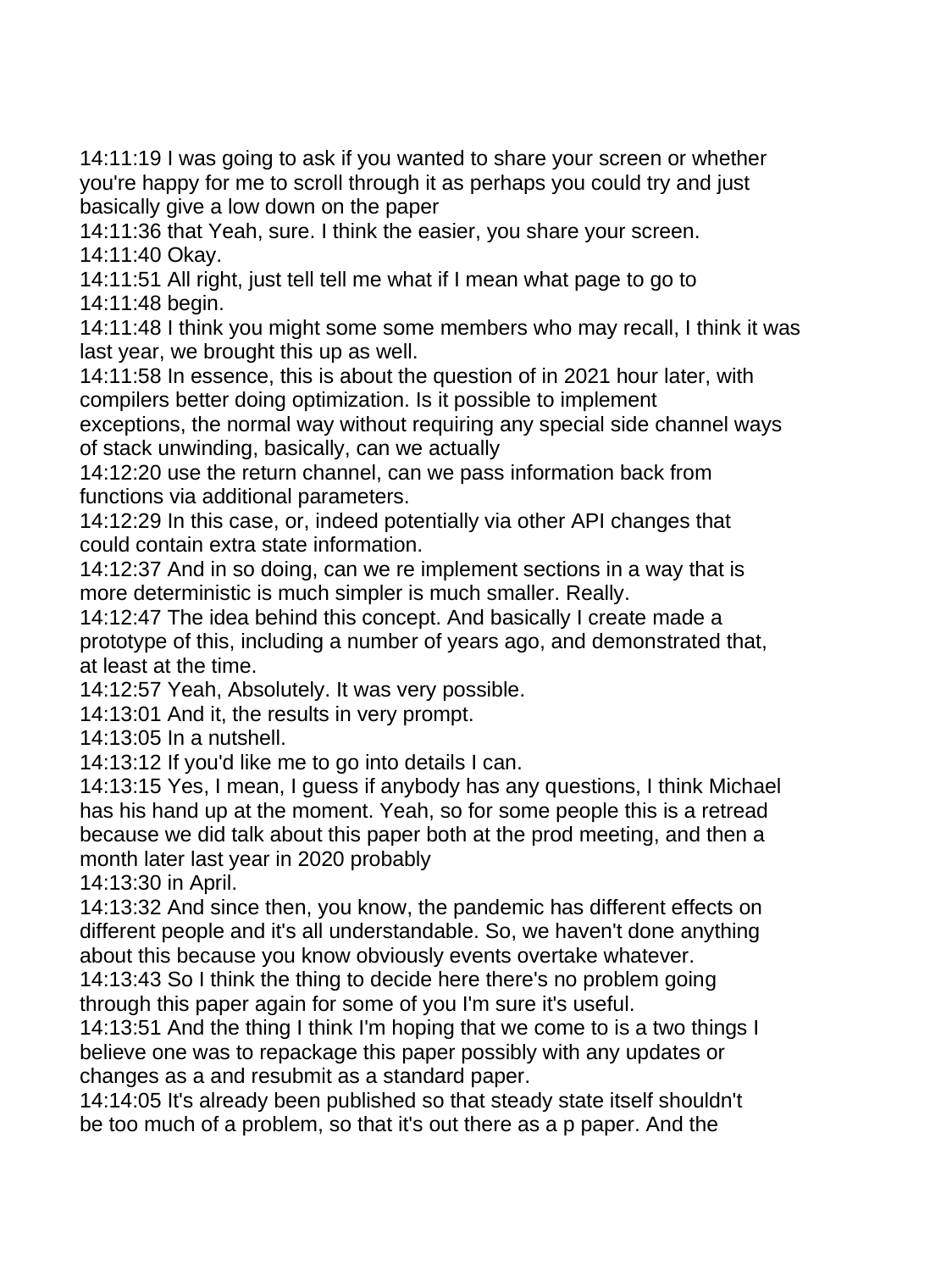other thing is, of course, the last thing we did from the last time was trying to cultivate a group to help with the

14:14:20 GitHub changes that could be used to experiment with this paper. 14:14:26 So I think those are the only thing that I'm looking for. In that way, it doesn't hurt to go through this paper again, and if it doesn't annoy anybody.

14:14:33 I'm happy, I'm, I love to have a haven't done again so that's it that's why I wanted to say thanks.

14:14:40 Okay, thanks Michael. Yes.

14:14:43 Yeah, I'd certainly appreciate

14:14:48 a talk about this and if anybody has any questions, please raise your hands as we go along, if that's okay James Can you. Yeah, would you like to.

14:15:00 Yeah, sure thing. Let me know if my voice breaks up completely. Okay. Okay. yeah And I'll just repeat what I've said.

14:15:11 So I think the best thing to do really is just a scroll to the diagrams and find the first diagram.

14:15:20 Yeah, I was just going to ask.

14:15:23 Michael mentioned to that this, we were talking about making this AP paper, and I was curious that since this is describing a possible implementation, I'm assuming something that we wouldn't want to make normative text in the standard or things like that.

14:15:41 What would this look like as a, as a p paper Can you talk a little bit about what that might mean in this case,

14:15:53 I can answer but Jen's may already have that answer so he's has. Yeah.

14:15:57 Yeah.

14:15:59 Hi. So, um, I think, first of all, I don't think it is useful to repackage a sort of scientific paper that was meant for that sort of format, as a paper proceed.

14:16:21 P papers are, in principle, papers that describe desired changes to the c++ standard.

14:16:27 And it's a journey to get there to actually get the change approved.

14:16:32 It's certainly a journey of a year or so. But that's the, if you wish, the sole purpose of a pea number of paper

14:16:41 that we know that certain changes to the c++ language are are described.

14:16:48 Such a or to the library such as you know add new library facilities or change the core voting to introduce a new keyword for Medicaid or whatever. And I'm not sufficiently familiar with the paper on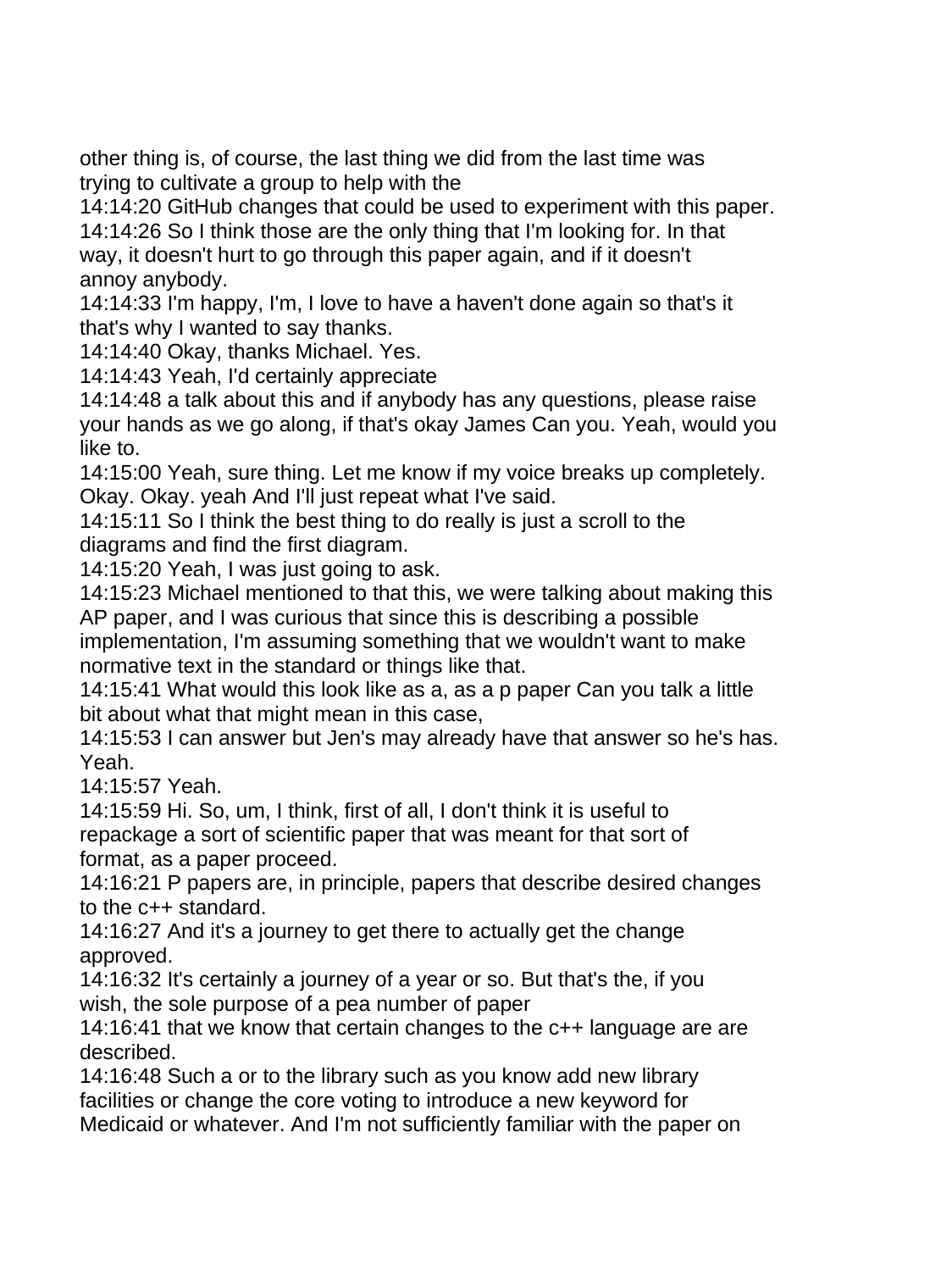the plate.

14:17:02 What changes, exactly, it would it would describe it would it would want so far.

14:17:11 If all it does is describe a new way of implementing exceptions. Within the, the framework of existing syntax and semantics of  $c++$  exception so it's purely an implementation choice to do certain things different differently, then there is nothing that

14:17:34 comes from this paper in terms of changes to the language standard. All you can do is walk around compiler and mentors and tell them that you are a customer of them, and that you would feel that their compiler would be much better if they would be doing

14:17:49 if they would be doing exceptions your way as opposed to the old way.

14:17:54 That's why we have a standard multiple implementations are possible.

14:17:57 If however your paper proposes to change the semantics of exceptions in c++ to enable a more efficient implementation in some area, then, then we need to then that needs to go through the, you know, it was a committee and the committee needs to form an

14:18:16 opinion on whether the change in an exception semantics, in this at that corner case is justified or and whether they want it, or whether they don't want it.

14:18:29 And that's what we do.

14:18:33 Yeah, I speak to both of those.

14:18:35 The first thing is yes it does propose both it proposes a change out there's three elements to this. The first thing is there's still some unresolved stuff to do with API's and keyboard, like for example her current proposals on value exceptions.

14:18:53 So there's some kind of tie in there, but I think that's kind of some way secondary, there's a proposed change to some of the handling for the, the gardening session object, I forget I forget exactly what it's called because long afraid.

14:19:09 There's a, there's a there's a function within the standard library allows you to get the current pointer, it kind of transparent.

14:19:17 Even pointer to the current exception. Yes. And the way that that is worded, and it will have this discussion last time as well. My belief is the way that that is word it makes it very difficult exception to not exist on the heap.

14:19:37 Basically awesome heap like structure so if you stack. There are lots of challenges to do with managing the memory there, so there was some element. And the other thing is this proposed introduction of the new kind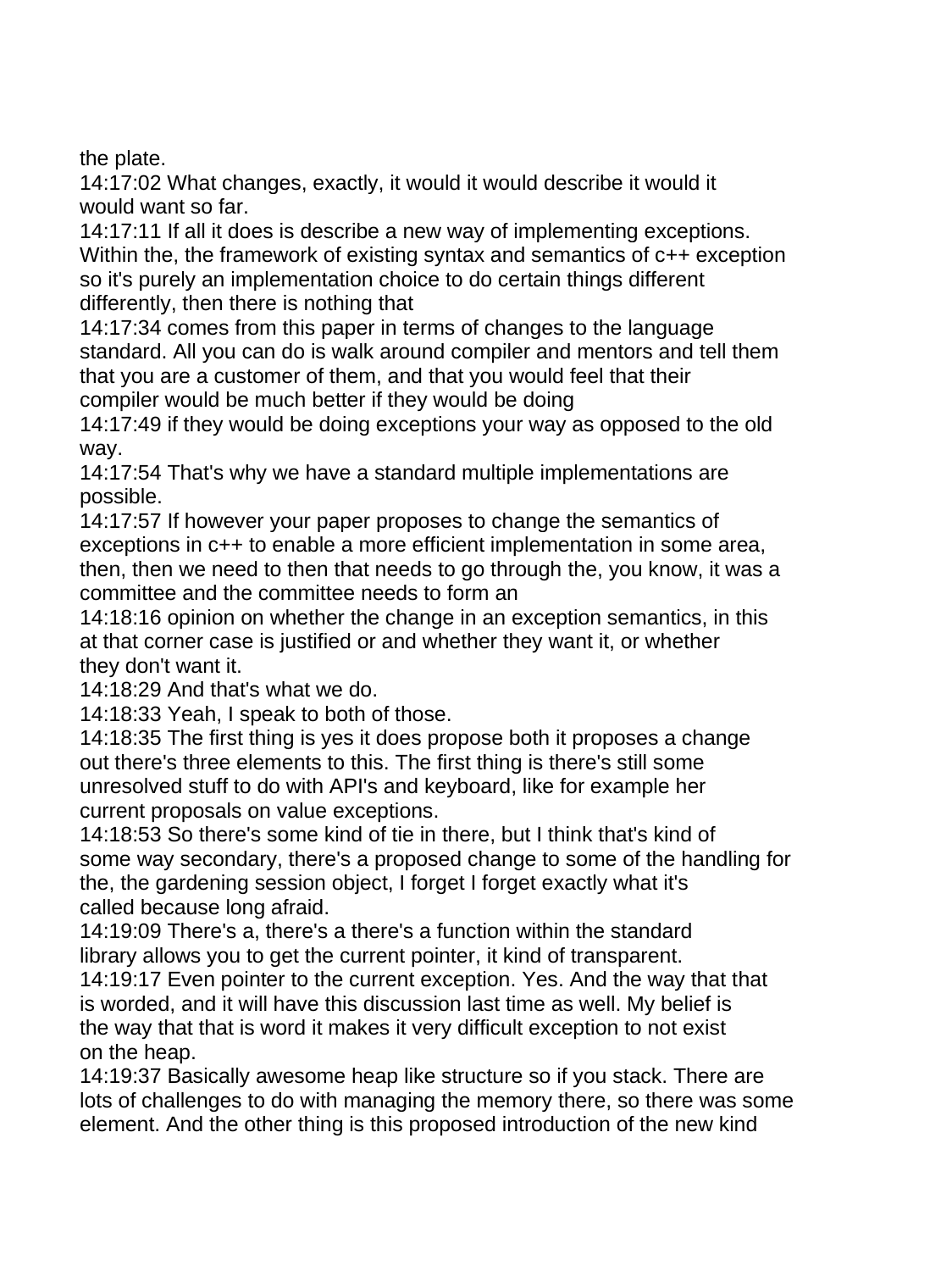of more or less, sort of implementation

14:19:45 type version of that effectively.

14:19:52 Yeah, so that needs to be. That's where we need to look from our standards perspective.

14:20:00 I think that the problem there with the problem there is I think what it what it could benefit from is more input really from various people. 14:20:10 I think that the.

14:20:12 If we have this one prototype implementation which I I'll be honest, I haven't released on the basis that I haven't listened to people who are specifically emailed me.

14:20:29 working on a separate another implementation which is a lot better. Currently, which is much easier to work with. And more importantly, has support now for aligning.

14:20:38 Every piece, basically. So you can actually keep everything on the stack for small enough exception objects, which is obviously have a great effect so while all of this, you know, unwinding quote unquote in otherwise returning is going on, we can just

14:20:52 keep everything on the stack.

14:20:54 And it said, obviously, not only apply certain things but it's much more efficient.

14:21:00 And I think much more suitable for bed.

14:21:02 So there's various things that I've wanted to do optimization wise which I've now in progress, and are showing lots of positive results.

14:21:12 And once that's done, I think the idea was to experiment and the wall that I've hit here is to do with the sea interrupt basically trying to compile a c++ standard library with things that messed around with the API in such a way that there's a, there's

14:21:41 interface, see, as you might imagine is a bit of a nightmare, the c++ library limitations are largely based off the standard library

implementations. And that's kind of where there's been an issue with experimentation, so I have also been trying to figure

14:21:45 out some of these teething problems there as well before trying to get some real applications using this, basically.

14:21:53 Yeah, that's all nice and great experimentation and all that, and it certainly feeds into the decision of what to do with exceptions if anything there are other exceptions like proposals floating around for visitor has, for example.

14:22:12 So, so that certainly needs to factor into the decision at some point in the larger context, not the study group. But what to do about exceptions in general.

14:22:25 I guess sorry if I, if I may interrupt just one second to say, I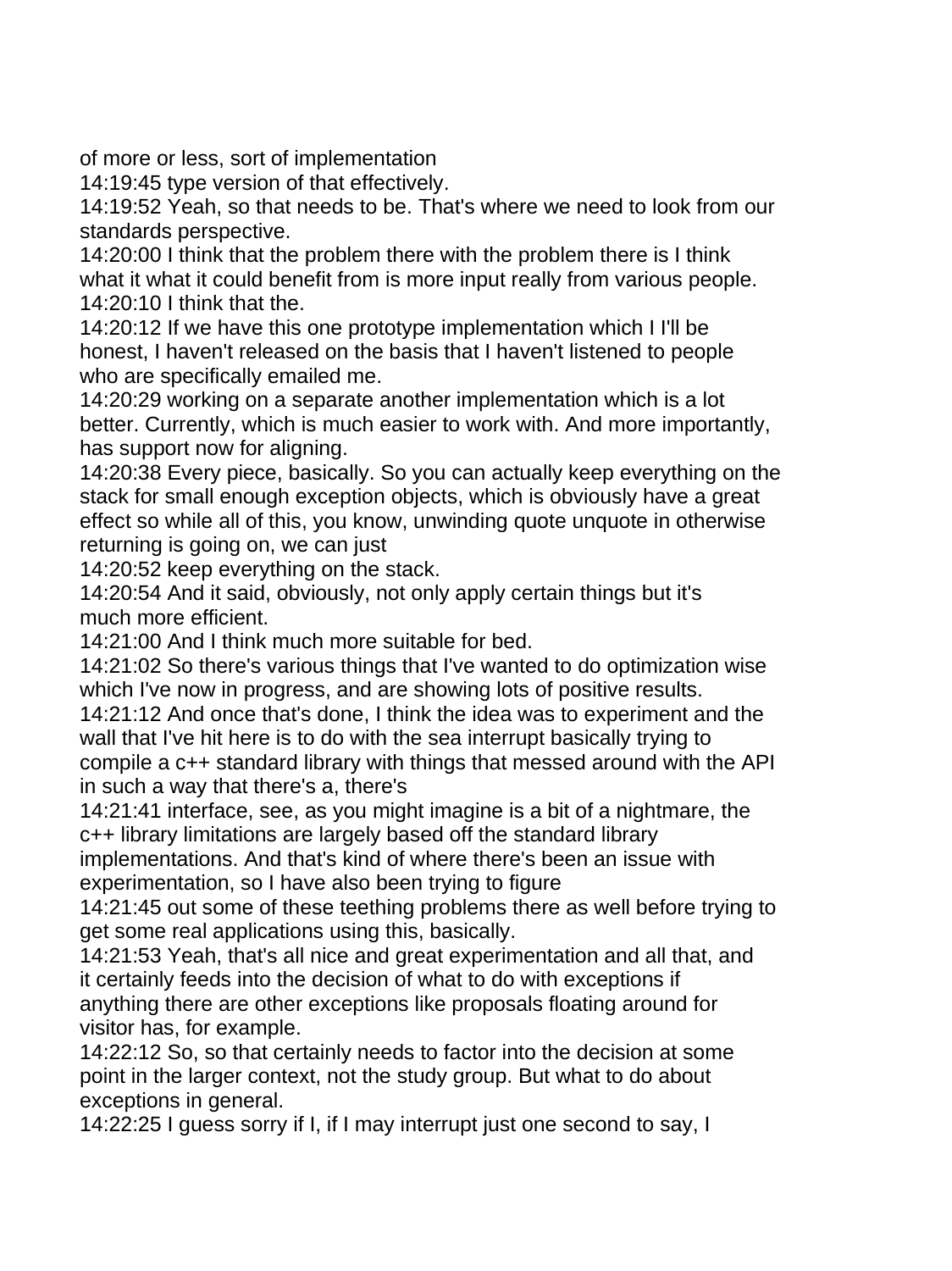guess my point is that before wanting to make any more. How do I put this concrete decisions on the perfect API changes, wanted to have something that was more realistic, rather than just

14:22:37 some examples. That's why there's more of a holdup is why do you say a bi, or do you say API, because a part a, p i, okay, because a bi standard standard library, because a bi binary interface.

14:22:56 We are officially not really concerned with except that that we are because if we're breaking large quantities of API then we we get that night sleep but but from a standards perspective, API doesn't exist.

14:23:12 So, Yeah, I guess what I wanted before making serious proposals. I wanted to be able to say, this is just more than a silly thing, and that there's actually some potential real world here and here it's a real world use case and a real world application.

14:23:25 And that's a bit more tricky when there's still these some of these teething problems with the standard library and some such.

14:23:33 So that's I guess why the. There are things in this paper, and there are things have been hinted at other things are in progress.

14:23:41 So, yes, that's the motivation line.

14:23:46 If there are specific problems with a specification of exception under bar PR, for example, that make it unfriendly with your proposal, or was it was the implementation strategy that you're pursuing here, then, then, then, that is certainly something

14:24:03 I would like to hear about rather specific terms.

14:24:27 Okay.

14:24:19 Is there any particular part of the paper that we should

14:24:22 go to now.

14:24:27 So I think this is just talking about existing implementations. So I think we could try going into the next set of diagrams.

14:24:37 Okay, basically trying to find one that gives a good

14:24:41 overview of what the proposal looks like, Okay, well, stop me when you get to the point.

14:24:50 Oh yeah, there you go. There you go, is a good comparison.

14:24:53 Okay.

14:24:59 Yeah.

14:25:00 Sorry I'm getting a bit like there are three, three different things. Yeah,

14:25:16 the challenges of remote.

14:25:19 Hopefully that's rolling out. Excellent. Yes.

14:25:23 Yeah.

14:25:24 Good. Yes, exactly. So, in other words the general idea is that the each kind of introduce a concept of effectively exception context, and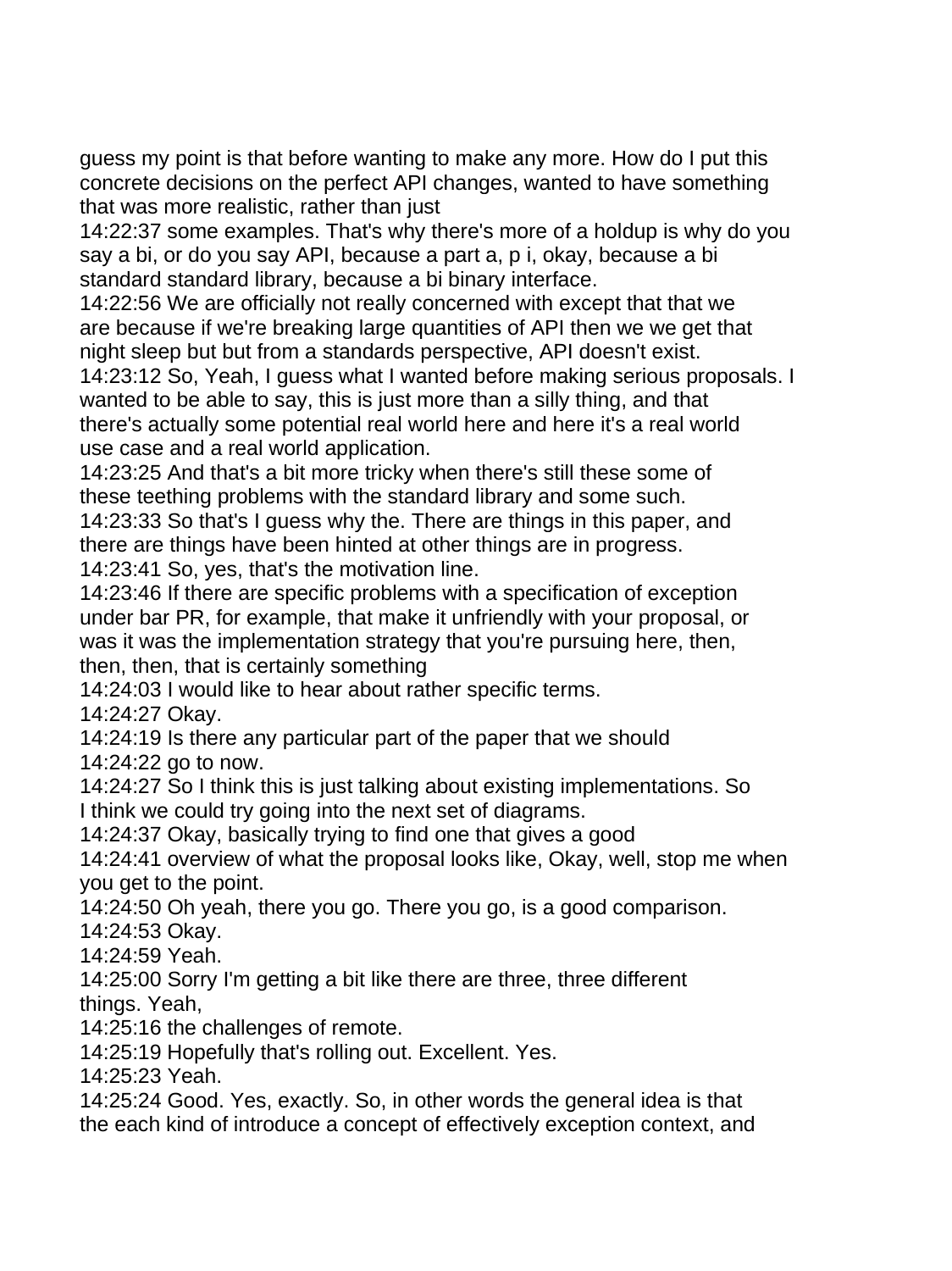that would be some basically anything that is, no, no, except for the main function, or even when you add a new

14:25:43 block, you have this new exception prospectively an area, a kind of concept that describes where we will allocate some space on the stack to store the potential exception that might be thrown.

14:25:59 An exception context propagates up the stack viral pointer, somehow, now that could be by register, it could be viral function parameter here it's by or a function parameter you might understand that, for example, I think.

14:26:13 Host proposal suggest using registers for doing something similar except, just with, you know, a kind of a peek pointer.

14:26:22 This this is this is similar except I use a parameter purely some implementation could be in period entirely in the front end of the compiler. 14:26:32 The general concept is having some space on the stack, into which to allocate some exception state, and that basically tracks exception that may or may not be thrown and contains a pointer to the exception data, and the general idea behind this is that

14:26:46 we can keep the existing syntax and we keep the same kind of standard library, and we don't necessarily have to change the implementations, there are a couple of points, which I think I mentioned, but a lot of them are kind of teething issues, not necessarily

14:27:04 breaking changes. And basically by keeping everything on the stack and by doing using normal function returning, instead of doing start 14:27:16 winding, we can, it's a lot simpler.

14:27:19 The problem of course comes with the fact that currently the way the standard library and the way that you know assumed collectively, is that the exception object lives on the heat somewhere or on a special here somewhere.

14:27:30 Whereas with this implementation. It does have it can sometimes end up in a special, something for the exception object buffer, except for the fact that it's just that the exception object itself is only moved there during the old wind process will return

14:27:45 process. So it's a temporary thing. And in many cases it's possible to determine explicitly how much space you might need. And worst case analysis basis.

14:27:56 Because this is all just standard function control flow.

14:28:00 There's nothing you know special will suck channel going on there's no register modification. It's just standard chocolate.

14:28:08 The only thing that's interesting. Aside from that, is the fact that if the exception object itself is small enough, it can be stored within the exception state.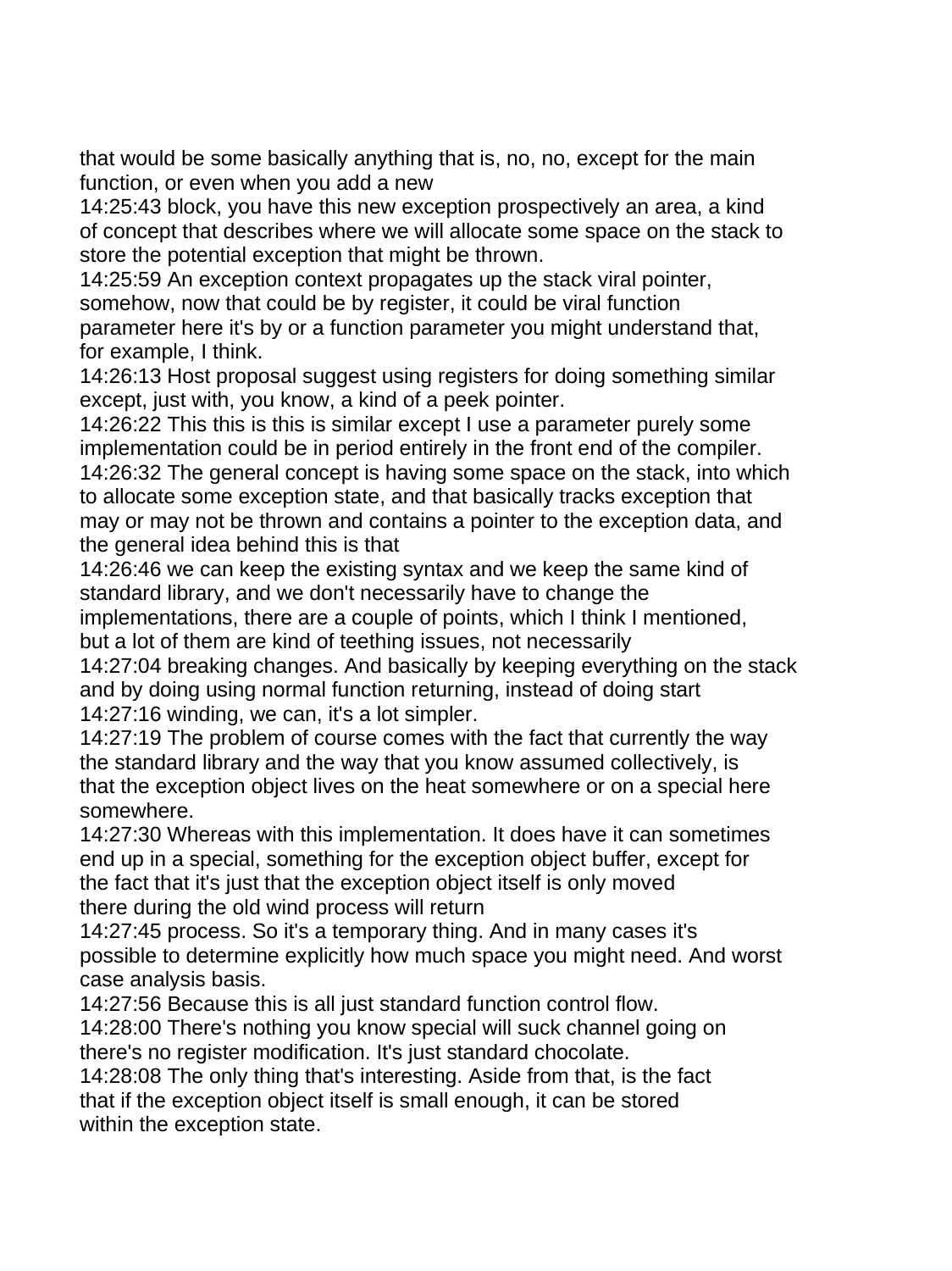14:28:20 And that of course is great beneficial. So we can actually just do a normal return on the exception object. So for example, if your implementation was such that you were using error codes that were just

naturally be stored on the stack, and then it would

14:28:36 flag inside the exception state that indicates whether the exception is active, was a function called, which could throw returns that flag is then checked.

14:28:47 And once upon a time that would have been a major deal. And in many cases today. And a lot of the investigation that I did as part of this paper showed.

14:28:57 Actually, it's not such a big deal anymore, to have to have this function returns.

14:29:01 And then he said,

14:29:06 it actually opens up lots of natural compiler optimization here, purely by standard optimization passes.

14:29:15 So, yeah, I think there are some details in terms of implementation going down here and I, there's an example of what the exception state data structure look like.

14:29:30 If you scroll down, you can see there the coach him age number. 14:29:51 Outside, yes. Yeah, that right there. Yeah, I think it made it shows a new kind of exception context so there's an exception t being put on the staff that they represent the exception state.

14:29:52 And that's effectively what's going on behind the scenes.

14:29:56 And if you go to the next page, I think.

14:30:02 Okay.

14:30:11 life away from like crumbling yeah so so that gives an example of the sort of things that are stored.

14:30:18 Alongside the exception state that basically appointed to the pointer to the runtime type information, or it directly embedded things like the size the exception objects and whether it's active and so on so forth, and this is stuff that's been iterated

14:30:31 on sense, though, I have a number of different implementations of this to kind of do a kind of cost benefit analysis for different layouts of destruction.

14:30:41 The general idea though is that it should be as small as possible, and it sits on the stack symbolize really.

14:30:53 Obviously the biggest, the biggest problem with this or the big kind of the interesting part about this is it draws a distinction, a concrete distinction between c++ functions and C functions in that it changes the expected API.

14:31:08 So either way, no matter how right if it's by register if it's by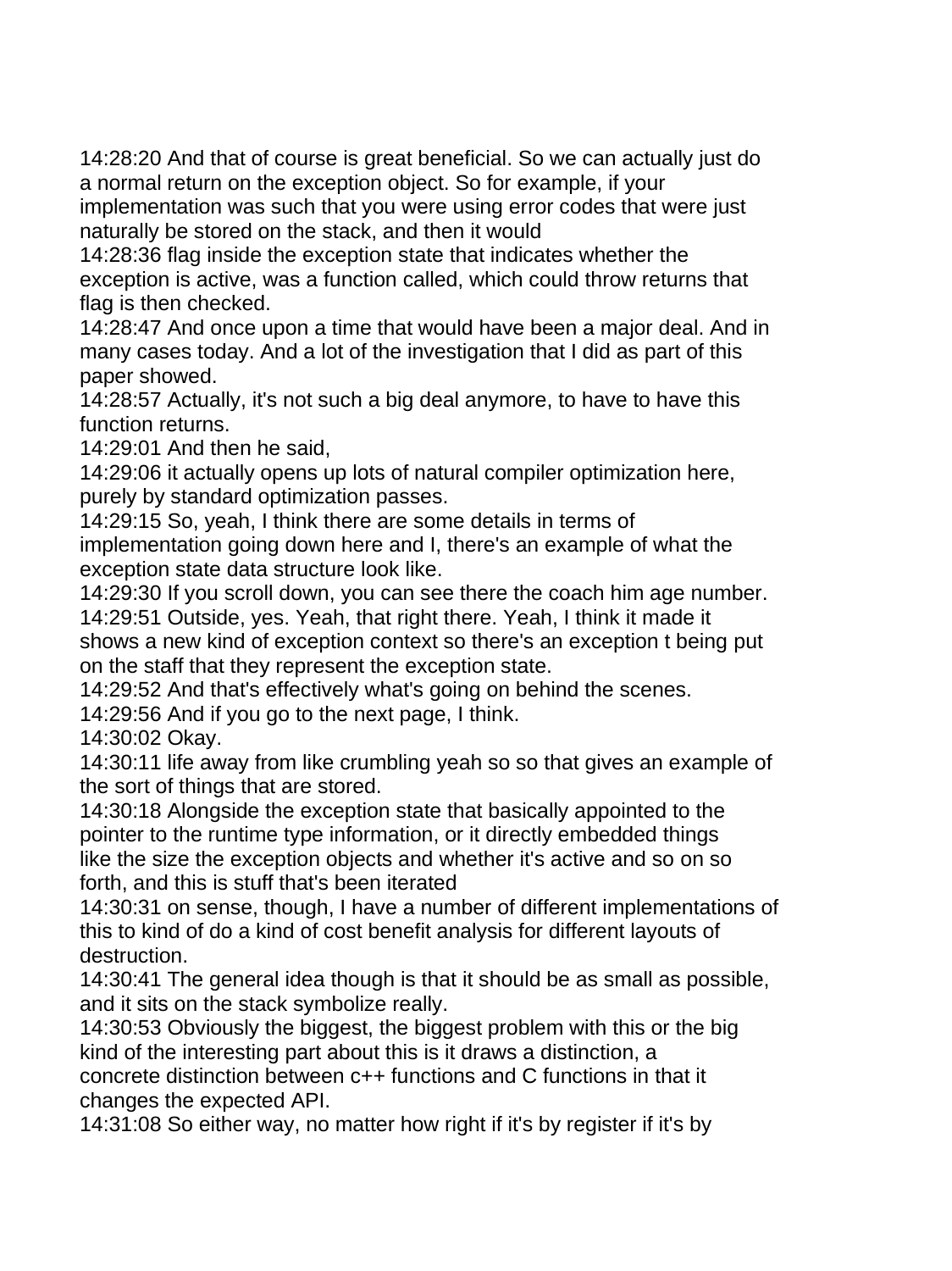you know explicit parameter or, rather, implicit function parameter injection, then there is a difference now between C functions and c++ functions, whereas before that wasn't.

14:31:23 And it turns out that one theory this should be okay compilers make lots of assumptions and in any place we, you know, things like function pointers for example, it's.

14:31:33 Many, I found that clangs implementation at least at a time when I was looking at this does not actually ascribe whether a function pointer could be pointing is declared within a c++ kind of language context, or whether it's declared within a C language

14:31:50 context.

14:31:51 So we don't actually have information about things like function pointers. So, the kind of interfacing between C and c++ become very tricky to deal with.

14:31:59 And I think that's why we have this these keywords like like throws, for example, which can may indicate the change and make working between C and c++, more realistic.

14:32:12 I think when I brought this up last year.

14:32:15 Basically what we said was, we should not think too much about the see element but I.

14:32:22 My concern is that for real world applications that's a real thing. And mostly in terms of the fact that people might need two implementations of the sea standard library, without see standard by which I guess is something that herb is finding, or has

14:32:37 has found and is pursuing right if what I remember. Recently reading is correct.

14:32:51 I just going to Jen says his hand up.

14:32:48 Yeah, hi. So, instead of a new decoration, there is a way to differentiate c functions from c++ functions and that method is called language linkage. And so, all the C library functions should be decorated by x y and z, and c++ functions are on decorate.

14:33:10 And I understand that there are a lot of competitors out there that do not differentiate. For example, the function pointer type between C language functions and c++ language limited functions.

14:33:24 but some implementations do and rightfully do so, and it would behoove, everybody else to give a hard error. If people confuse function types. When forming pointers to functions and similar like that language language was exactly invented for different

14:33:41 calling conventions for different programming languages and to allow some sort of interoperability for C and c++ in space, in particular, there was no difference in in calling convention so far so compilers have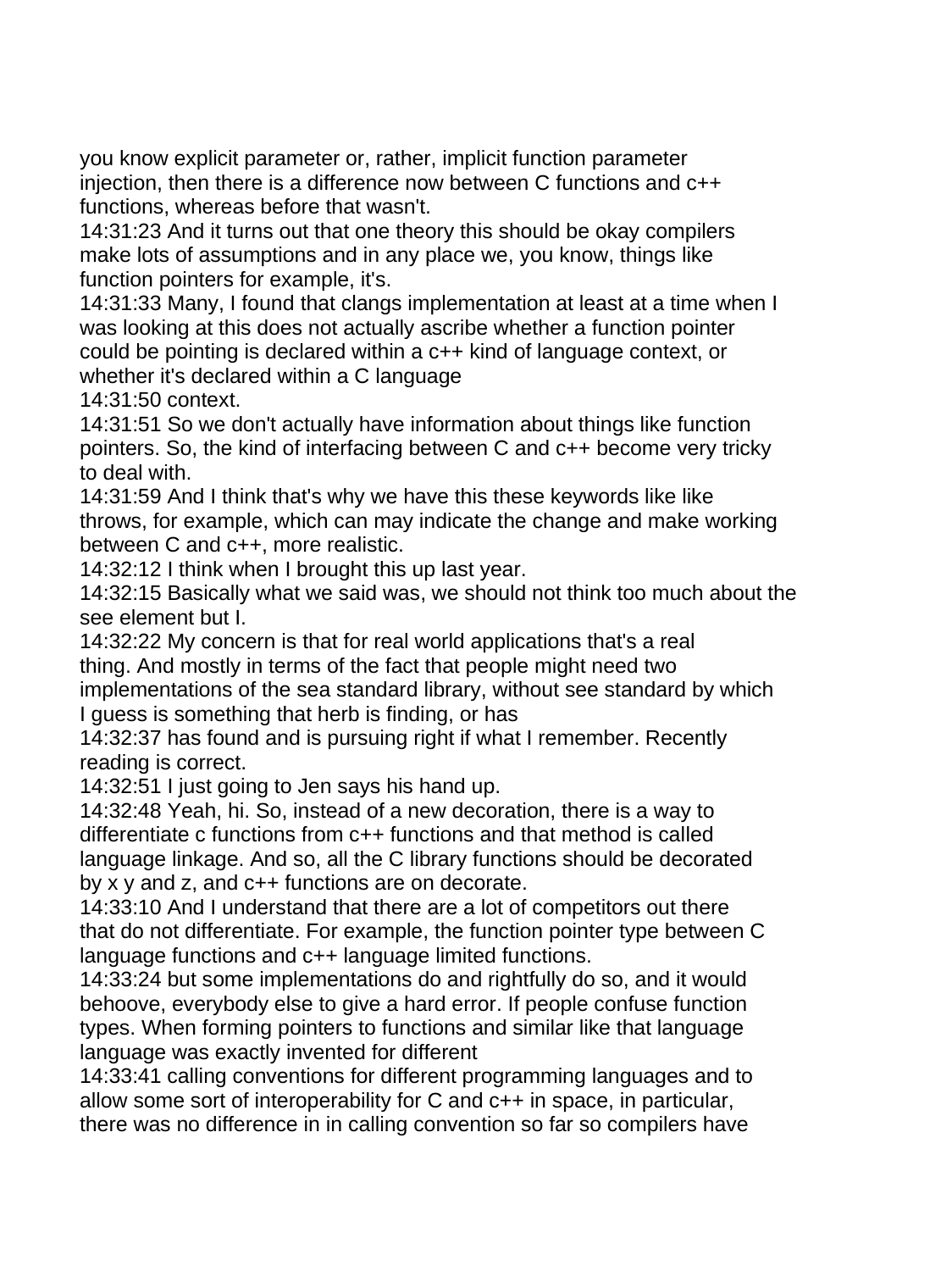been negligent on enforcing the boundary.

14:33:57 But, but, but yeah, that's, that's what we have and compilers doesn't don't implement that properly is not an excuse for not at least, saying that this is the way to go, and go from there.

14:34:15 I mean if, in some way.

14:34:18 The second aspect of exception throwing is propagating exceptions, through the very few c functions that actually take a call back which is research and research I think doesn't work as well to certain cues or Does, does, very much so.

14:34:35 User takes a competitor, and that compared to my throat. And then what do you do with the ccq sort function, but that is a very much smaller concern than all the rest of Jewish.

14:34:53 I guess I find it. The problem is that in practice again that one kind of hits up against that, if you're if you're trying to actually prove that this is useful and isn't a complete, you know, red herring.

14:35:06 You kind of have to have a working standard library implementation, and to have a working standard library foundation need to compile it with one of the, you know, common compilers, and if all the common compilers are assuming that the same call a convention 14:35:17 in practice.

14:35:30 It makes it kind of difficult so I, you know, obviously defer to your, your knowledge on this matter but in terms of the practical reality it's very challenging at current at, you know, currently in order to actually derive anything useful is that, you

14:35:35 know, going forward.

14:35:38 That's fine.

14:35:39 From an experimentation standpoint, I'm just saying that a proposal that duplicates language linkage functionality was in as something new is not

14:35:50 probably not helpful.

14:35:53 Right.

14:35:55 I understand your point.

14:35:57 Okay.

14:36:02 Any other questions. Keep going.

14:36:05 Yeah, carry on.

14:36:08 Yes, I'm trying to think if there's anything else in particular to mentioned To be honest,

14:36:18 I don't think so. I think the only interesting thing is this this this, there are plenty obviously of interesting elements to this in,

including handling multiple exceptions and handling propagation where the exception state has to then be copied back.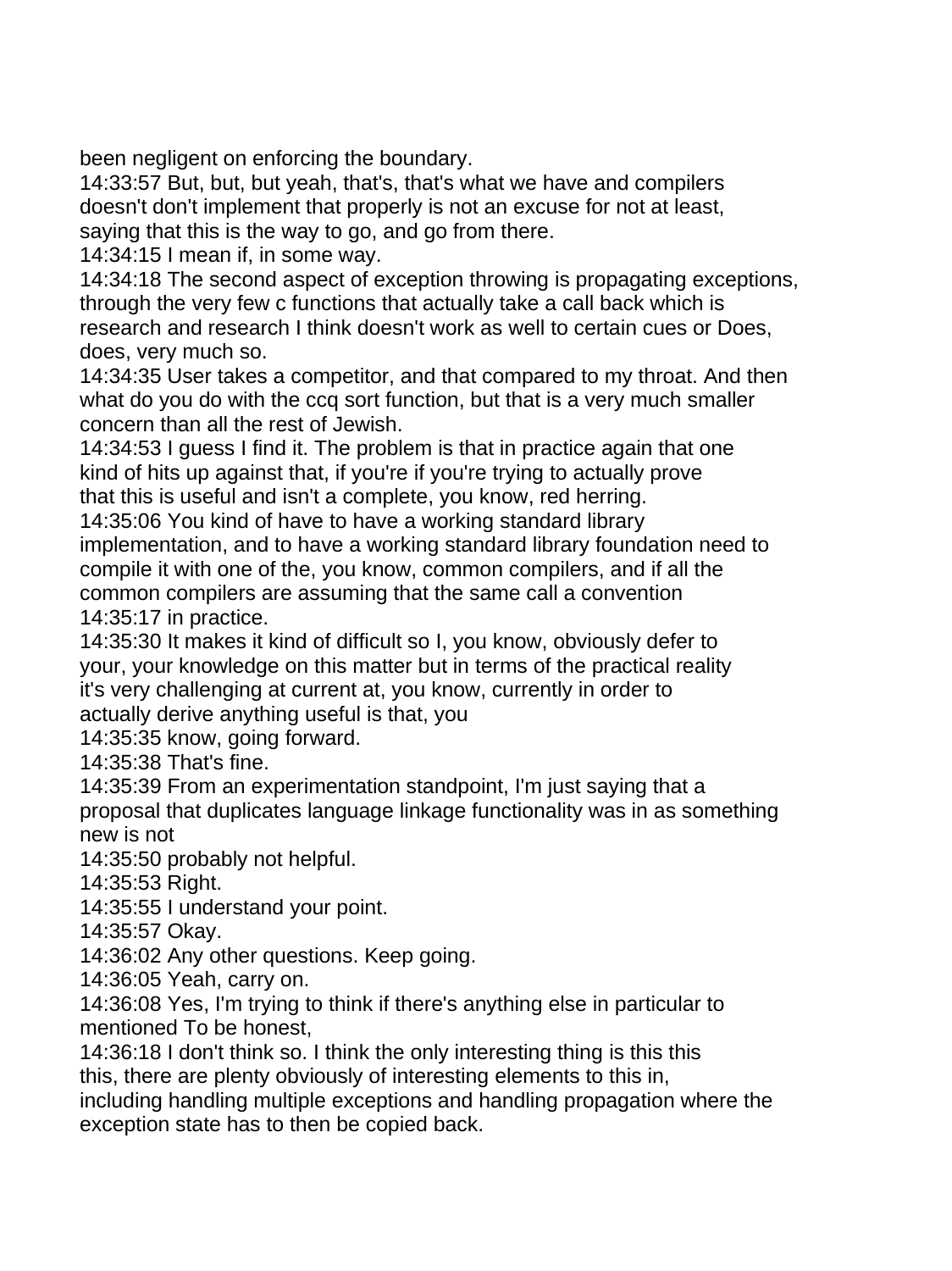14:36:35 But generally, you know again we've gotten pretty good at dealing with problems like this, you know, we've been past you know returning structures for very long time now, and the kind of the, I think the performance results that I took speak for themselves.

14:36:50 I wish they had been more thorough and that's definitely part of this project in getting more variants and getting more testing and using real world stuff.

14:37:00 And again, one of the reasons why I didn't release my existing implementation, to the world as it were.

14:37:07 Because the reality is it doesn't, it's very difficult to get it working with existing programs. I think that's the point. So you can't just drop it in and then use it because of the standard library situation.

14:37:21 But in general. Turns out, cutting out all the unwind library is a massive size when as a one off.

14:37:29 And I have indeed made great strides. I can say, so far, I don't have the finished results.

14:37:34 But I haven't even made great strides in putting down the instruction cost of using these as well. Per, you know, function call and PR can throw expression, and so on, so on arm on x86 there's a massive difference because we don't we don't seem to mind

14:37:51 so much that the unwind library is huge. On arm of course there's a lot more effort put into it.

14:37:58 And did you see a significant reduction for smaller systems but it's still a one time, hit kind of thing.

14:38:12 In addition to that there are changes to RTI, which are proposed, and obviously are, how do I put this.

14:38:15 There are ways of doing RTI which can be made easier by this proposal, which, in order to actually reduce their size. I guess is my point.

14:38:27 And as a result, effectively you see both the reduction in terms of one time, you know removal of the online library, but also a reduction per kind of individual exception object used, and what would you say, kind of catch handler.

14:38:49 So, with the original exceptions there's various different types of RTI and methods and other kind of necessary Glue Code, which doesn't have to exist in my implementations.

14:39:02 Instead, it's just the standard stack return mechanism. Right. 14:39:07 And in terms of additional ICT I, there's very little that

actually needs to be kept or retained specifically for exceptions, or we need to actually do is have some mechanism of comparing such that we can do, you know, catch block filtering.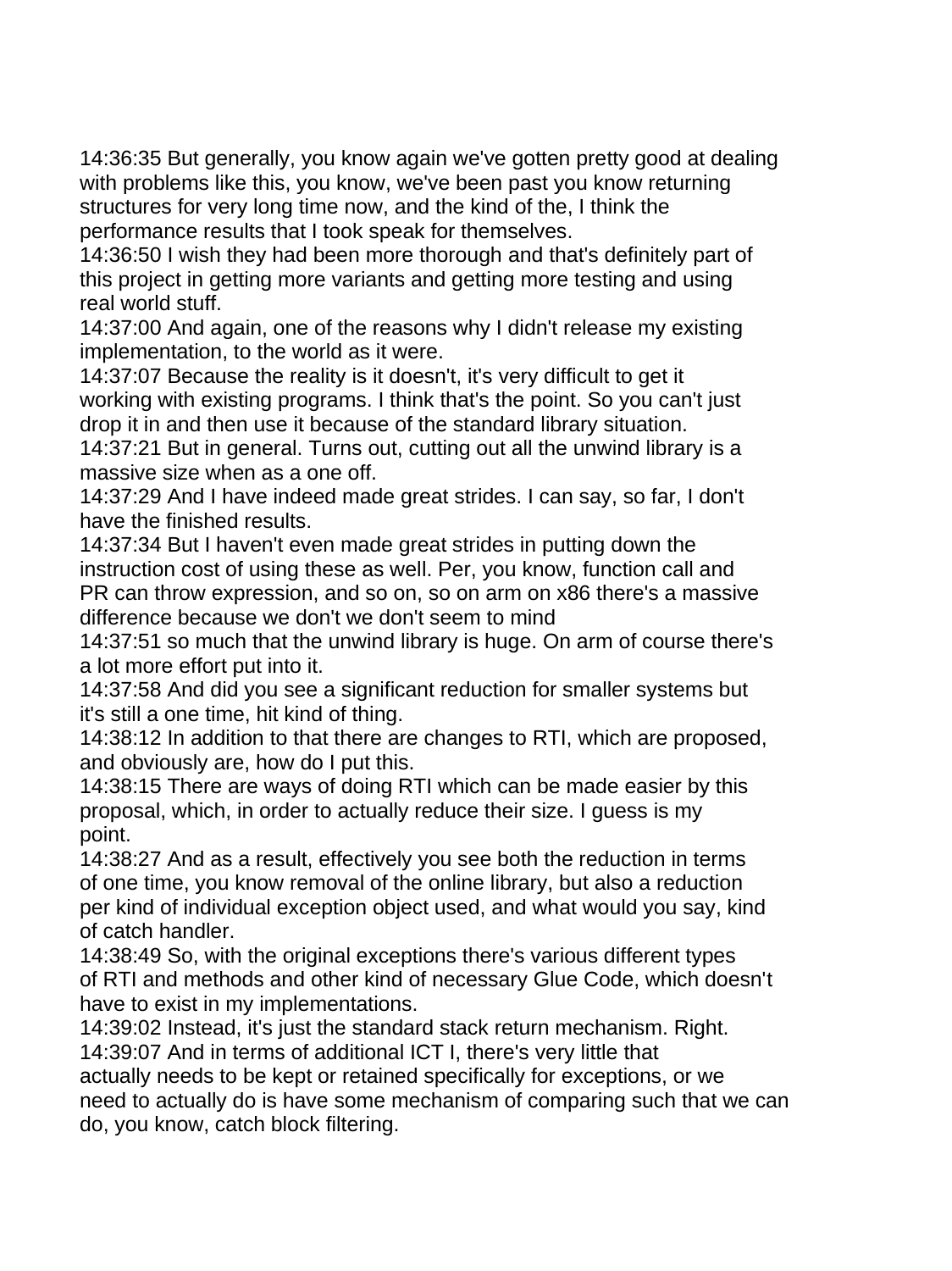14:39:22 So, with the ITT I even smaller.

14:39:28 We can actually cannot do it a like for like comparison in a way where we have more than just a one time reduction in size, but also as the binary grows.

14:39:39 There's also a chance to have a reduced binary size if you see what I mean.

14:39:44 On x86.

14:39:53 Start yeah I just say pulls out his hand up a little while ago. I actually didn't find this interesting, the one thing that struck me when I read this paper I guess about a year ago now, was to explicitly call out a place where the.

14:40:08 This approach has some failings in regards to how the exceptions are currently being used, I don't remember if it was handling multiple exceptions, or what it was really throwing something like that.

14:40:27 But it's explicitly called out in your paper on one of the fan ish pages.

14:40:36 Is that has that been fixed or addressed in some of these new work, because that really seemed like a showstopper to me at the time.

14:40:47 Yes, I do remember this I think this was effectively taking me.

14:40:53 What this was as I recall, was being able to re throw or grab the exception point for re throw fire a either a note set function or via another function I think it was Byron know except function.

14:41:07 So the idea is you can get the current exception pointer fire some kind of nested function call effectively.

14:41:15 Absolutely. And in fact, I think that this was discussed at length, I particularly remember a conversation with our two with with Ben at the time, and I think yes we, I think the point was that, since this has been identified.

14:41:34 It has been thought about. And there is a potential implementation which would solve this. Yes, I suspect that by the time I get to the final performance results.

14:41:44 that is definitely going to be in there.

14:41:47 Absolutely, I mean it's not, it's not a.

14:41:50 It's not an implementation or technical challenge in the same way to see interoperability is it's, it doesn't seem to me to be a showstopper. It's just something else that needs to be considered.

14:42:03 Basically, the real challenge, as far as I understand it is kind of how I put the selectively applying it, because this is kind of cost to tracking these objects and managing that which you might not always want. 14:42:18 So, I wouldn't say that it's a showstopper. But I would say that it's added additional complexity, which, as I said wasn't covered in this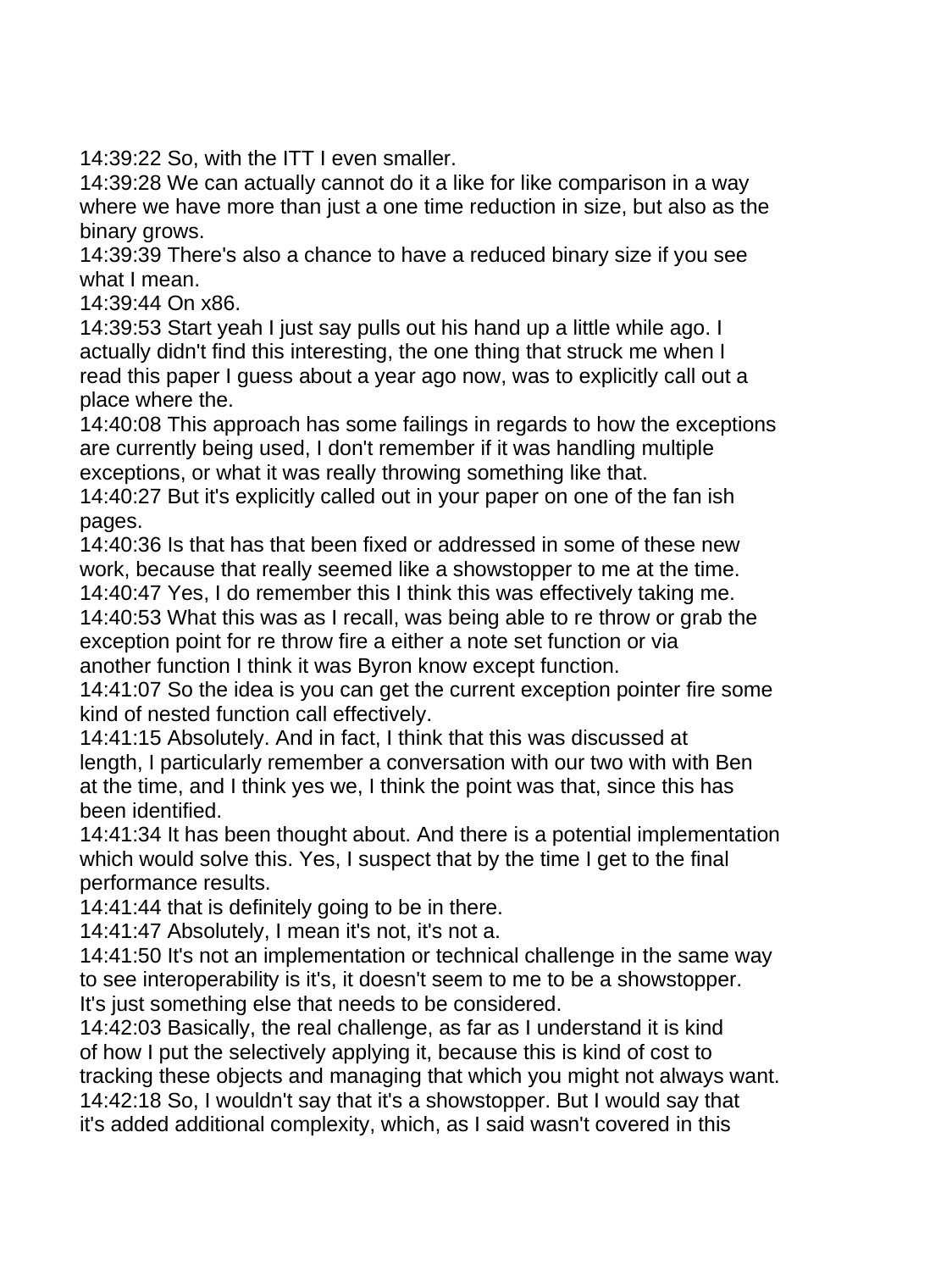paper but yes yeah, if that answers your question.

14:42:33 I like how much fun. Thanks, super vague answer I appreciate. 14:42:39 But yeah, I guess all I can say is I don't consider it a

showstopper. I think it was an interesting case that was brought up last time.

14:42:53 Other Any other questions.

14:42:59 I mean, I guess we could dumb.

14:43:02 Unless you want to look more at maybe the results or any particular section, we could perhaps I don't know look a bit more, maybe what might go into AP number paper

14:43:18 or indeed whether we, whether that's the way to move ahead.

14:43:26 So yeah, there's fights, where you've paused is an example of two is the proposed additions to the standard library, I think,

14:43:42 as I recall, but I think that this plenty of, as I say, I mean this was.

14:43:49 I don't put this, this was kind of, I don't want to say made up everything's made up, but

14:43:55 I don't think this has been informed or thought about enough to justify taking too seriously. I think that would, I would personally want to consider that more detail about what makes sense, and how people would actually use this and so on and so forth.

14:44:16 Yes.

14:44:18 Yeah, so any changes to the exception mechanism.

14:44:23 The mechanism itself being a non local thing is, of course, touches all of c++ and potentially makes for example independently component libraries incompatible with each other and stuff like that. 14:44:37 So,

14:44:39 we have to tread a little careful here.

14:44:45 So what I most interested in terms of the number of paper first is of course.

14:44:55 Where did you find that your implementation approach was not able to implement the requirements that the c++ standard imposes on an implementation.

14:45:10 And one thing you mentioned, and where therefore you would want relaxation of rules or changes of rules or something.

14:45:27 And.

14:45:22 And that's, that's what what would be most interesting for a p number of paper.

14:45:28 And because that's where you want actual changes to the standards, and for example you claim that exception pointer intends to be on the heap. 14:46:03 And intends to be a shared something like a shared pointer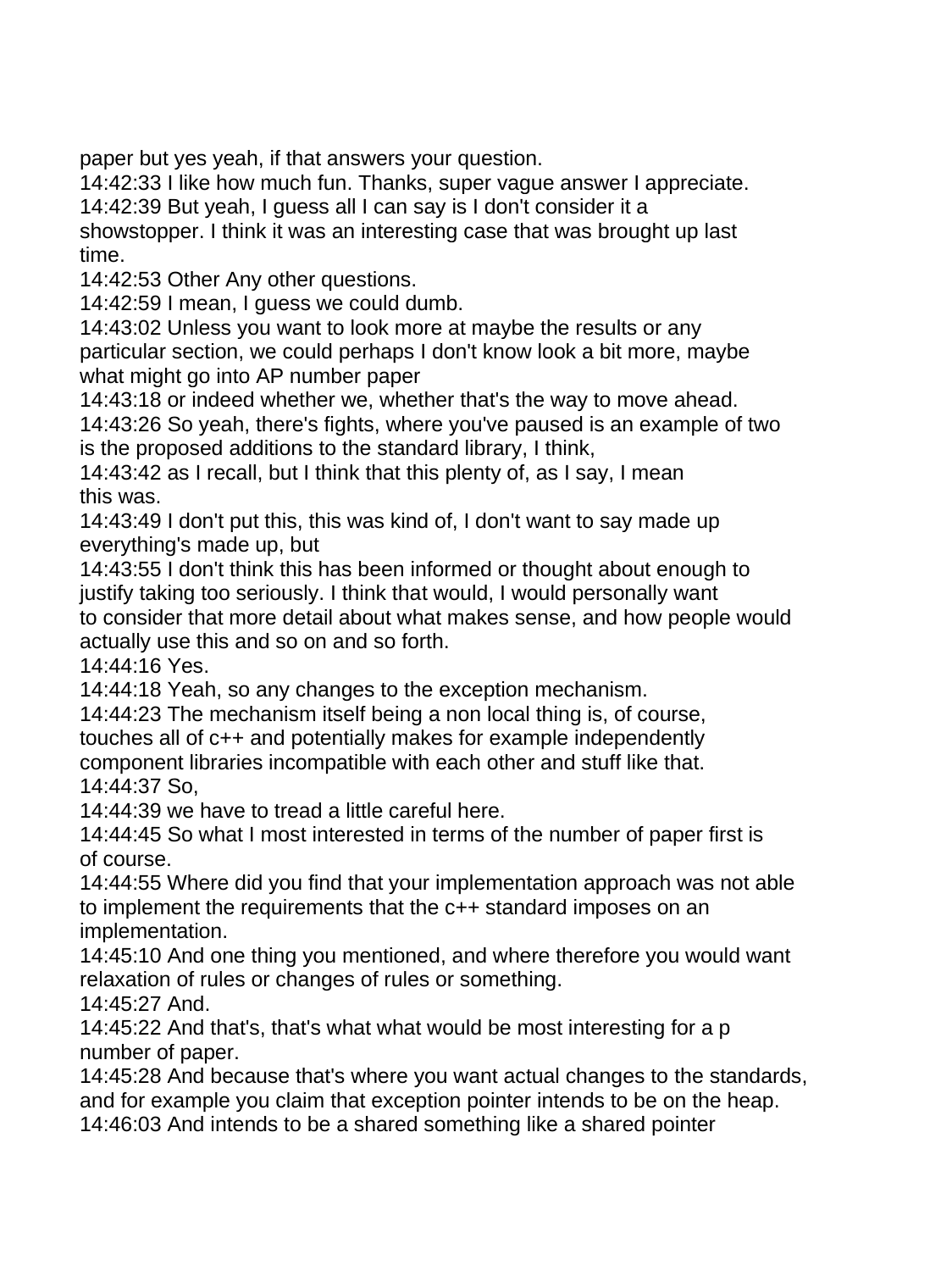implementation. Yes, that was one possible implementation strategy that was 14:45:53 expected or planned for. When this facility came in, but it was also planned for that exception pointer just copies. The exception to someplace.

14:46:05 And, and it is essentially does not do reference counting but just copies the exceptional object and then it's there, and it's yours to keep. If you wish.

14:46:21 And so, if that wording was expressly done, I think Microsoft at that point needed that. When oh it's been ages when I drafted the voting for a certain point, so.

14:46:30 But if there is something more you want to do with the facility that exception pointer wants to provide ie the ability to extract, an exception from one threat and essentially be able to reach forward on another threat or stored away somewhere or something

14:46:47 like that, if, if you need more facilities, and the current allowances for Executive Order don't cover what you need to do, then I would like to know about that and very much detail.

14:47:02 Preferably, of course, and a p number paper.

14:47:11 Dude, do we think that maybe a p number paper might be a good way to solicit feedback and iterate on a design is maybe a little too much concern that that you're committing too much by writing a piece of paper and perhaps would just be a good generator

14:47:29 good forum for for solidifying some of these ideas.

14:47:37 I don't know what you mean. I mean, either. This is just presenting information to the committee, look here is an alternative implementation for exceptions.

14:47:46 We all look at it and say, Yeah, nice try it. boom. Go.

14:47:51 Next item next customer please, or, or there is some. And that is one very viable and possible result from looking at this academic exercise here, or we say we want.

14:48:04 We want an actual change to c++ and then I want to will need to understand what the changes.

14:48:11 And during the evolution of this project here I have understood that certain requirements that the c++ standard imposes in some.

14:48:20 Not very obvious ways ways have been have been looked at and have been implemented, or happy, or the author is looking into implementing those.

14:48:33 And that's good and yeah it's it's some of these requirements are a bit of a pain I understand that. And, but, and certainly the the the default handling of exceptions was this personality crap is kind of sub optimal.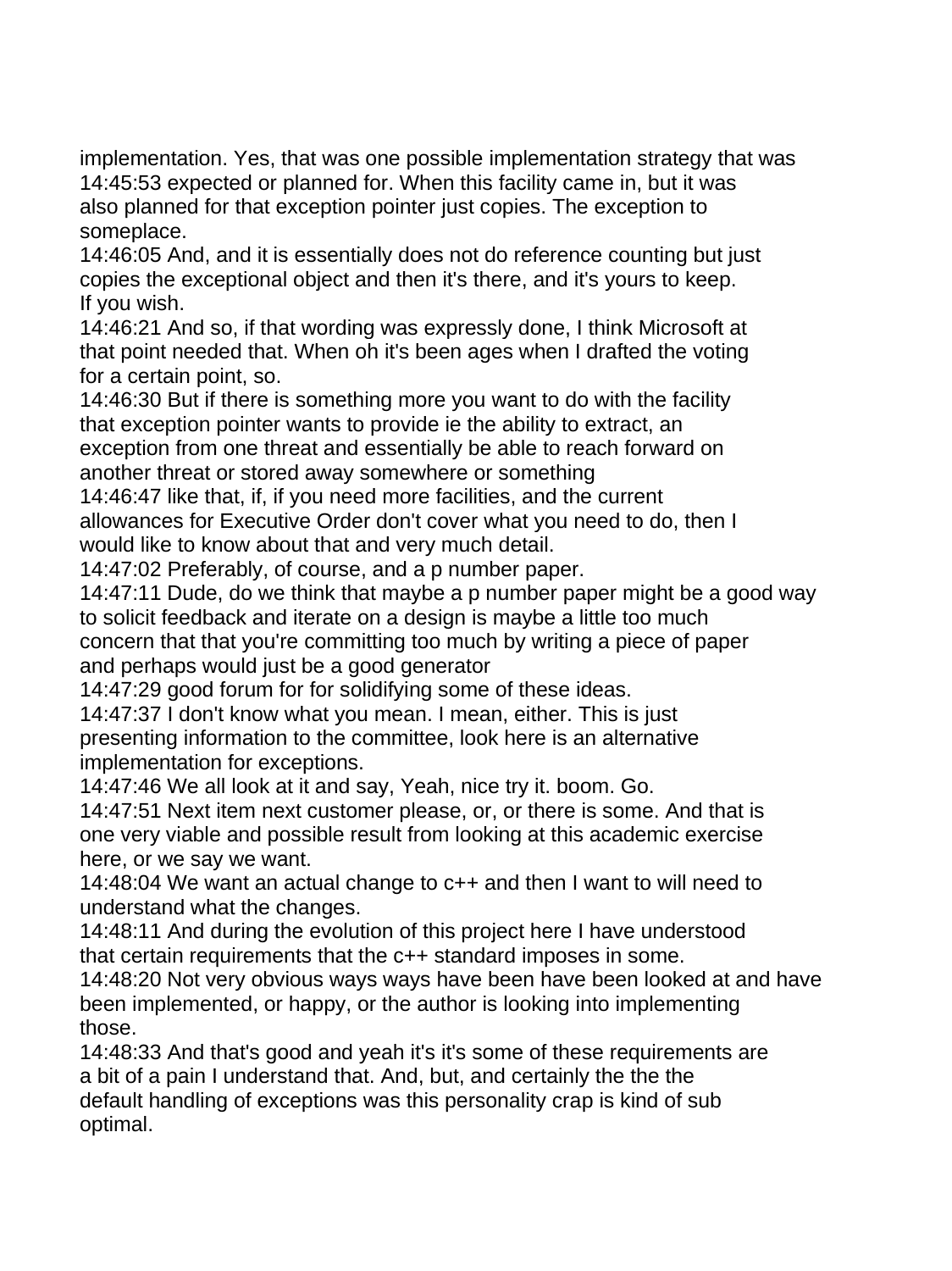14:48:50 But, yeah, whatever.

14:48:51 So yes, but but that is obviously a process so at some point probably there was a desire to remove that requirement from c++ that certain corner cases work a certain way.

14:49:03 Now that has been implemented.

14:49:06 So now we can maybe say okay yeah, it's not pretty but but it works and it probably doesn't doesn't make the whole scheme performed worse. As long as it's a lot of costs, we don't really care too much I guess so, yeah.

14:49:23 Of course it's part of the evolution here.

14:49:29 Sorry.

14:49:36 Okay, I mean.

14:49:38 So it sounds like a paper might might be helpful here then.

14:49:44 Again, if the desire, is that the c++ standard changes. That's the whole point of writing a paper. If there is no such desire, we don't need to paper.

14:49:56 And I'm sorry, we don't need to pee number paper to present research results were very capable of reading PDFs stored as well. 14:50:05 Okay.

14:50:12 Anyone else have any comments.

14:50:19 Okay so, so my understanding was that there were changes being posed here now I suppose if what we're saying is, James is uncomfortable proposing them, then maybe someone else needs to step up and champion this paper if we want to start getting some of

14:50:36 those changes reviewed by the committee.

14:50:39 But my understanding is that there are some, there are proposed changes being made here and if we.

14:50:52 And certainly this material a lot of this material would have to be in the paper as clear motivation to explain why things need to change. I would think.

14:51:05 Yeah, I can't help thinking that, yes, some of the implementation details or choices will help provide the context for understanding what potential changes to the, to the standard are being considered.

14:51:23 I think it's not the way I would word it myself is it's not that I'm uncomfortable proposing the changes, it's more that I, my concern is that Yeah, I'll be honest, I say, Be perfectionist about it.

14:51:35 I think that that's the. I wanted to have something realistic and working, which I could give some sort of backing to. Yeah, foundation to to what I was proposing.

14:51:47 And this does work.

14:51:49 To be clear, but it doesn't work with.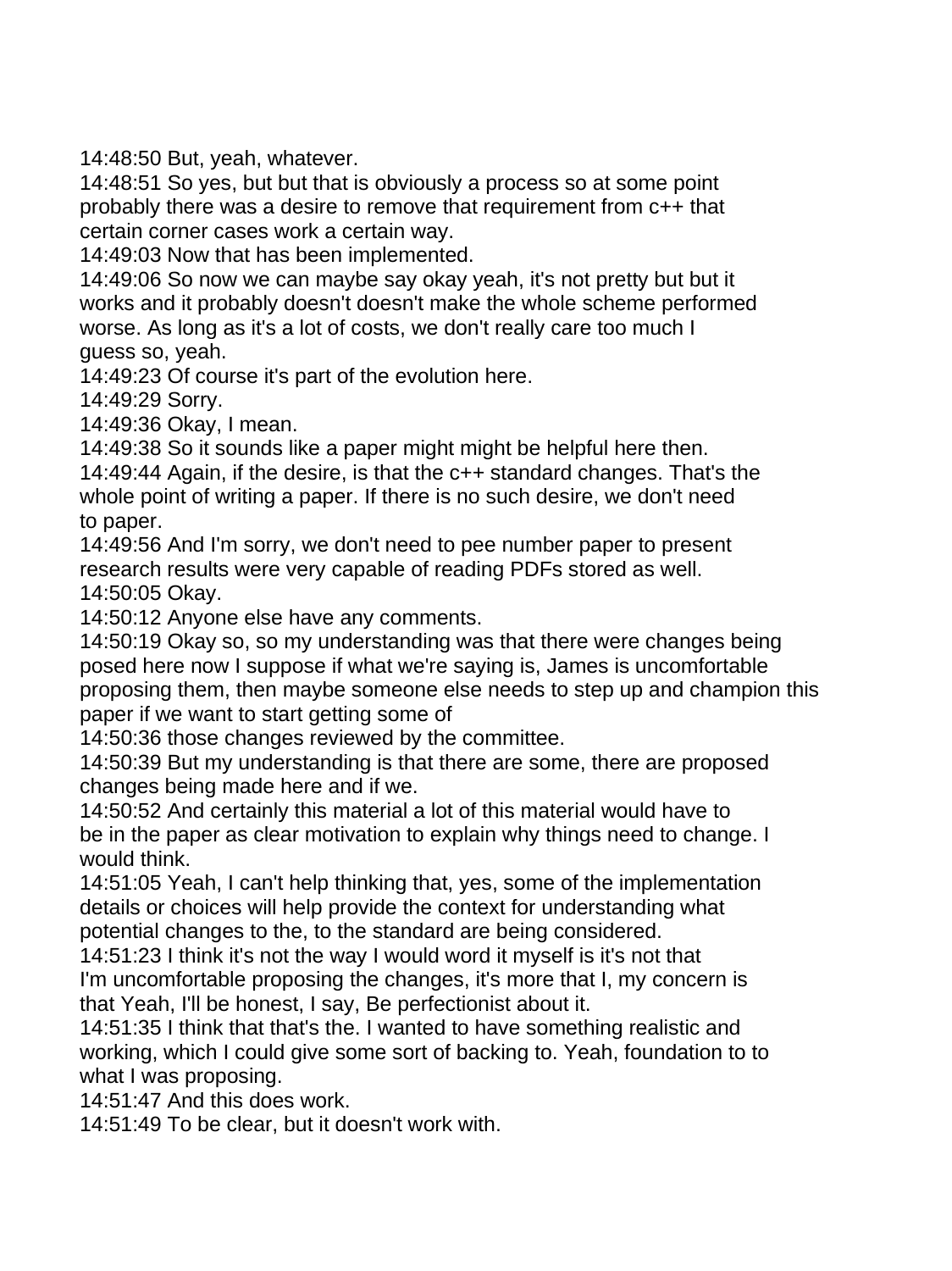14:51:52 It works with example applications and it works with heavily modified standard libraries, and it doesn't work real code, so I couldn't take a real world application and then swap it out and say well this is how we would change this, so this is how people

14:52:04 use it, you know.

14:52:07 So I think that's the that was the main motivation so perhaps I guess what you're saying is, just get something out there anyway.

14:52:15 So there is a path towards a p number that involves a draft, or we call it the number, which isn't published in the, in the mailing, but can be shared around and feedback can be provided on that.

14:52:34 I always get the, the exact steps on how to do this wrong, but I think we maybe want to get a number, perhaps.

14:52:43 Well, before we dig into the details.

14:52:47 There is. I mean, we have. I should remind people that we do have a multi stage process in handling changes to the c++ standard. So, we can certainly iterate on a real p number of paper, for example, in this forum, which is probably a bit more cozy than

14:53:08 some other forums that the papers eventually needs to go through 14:53:13 and improve that paper and make it better and improve the motivation and make sure the presentation is so that people think this is a great idea since the greatest idea since sliced bread and all that kind of stuff.

14:53:25 And that can very, very well be done within the P number paper frame it's it's not unheard of that the first version that is seen by the rest of the comedy is revision seven or eight have a paper, because it has been iterated on a study group for a while

14:53:40 until it was good enough.

14:53:45 So, I see no problem with with doing so. And yes, There is also the number scheme, just so that drafts between mailings are clearly identified as not being the bitwise, the, the pattern of the paper that is in the mailing so that people are not confused

14:54:04 because we want the P numbers to be unique identifiers for a specific bit pattern that happens to render as a PDF or HTML.

14:54:14 Or perhaps at least for some of the more the details the boilerplate, you know, just so that it is looking roughly, roughly like up number paper that that's, yeah, that's what we have options.

14:54:31 Certainly, but that is best done by a someone relatively familiar with the process of just getting together with the actual person writing the paper and in a one on one setting and just whipping it to the right shape.

14:54:47 Okay, perhaps somebody would like to.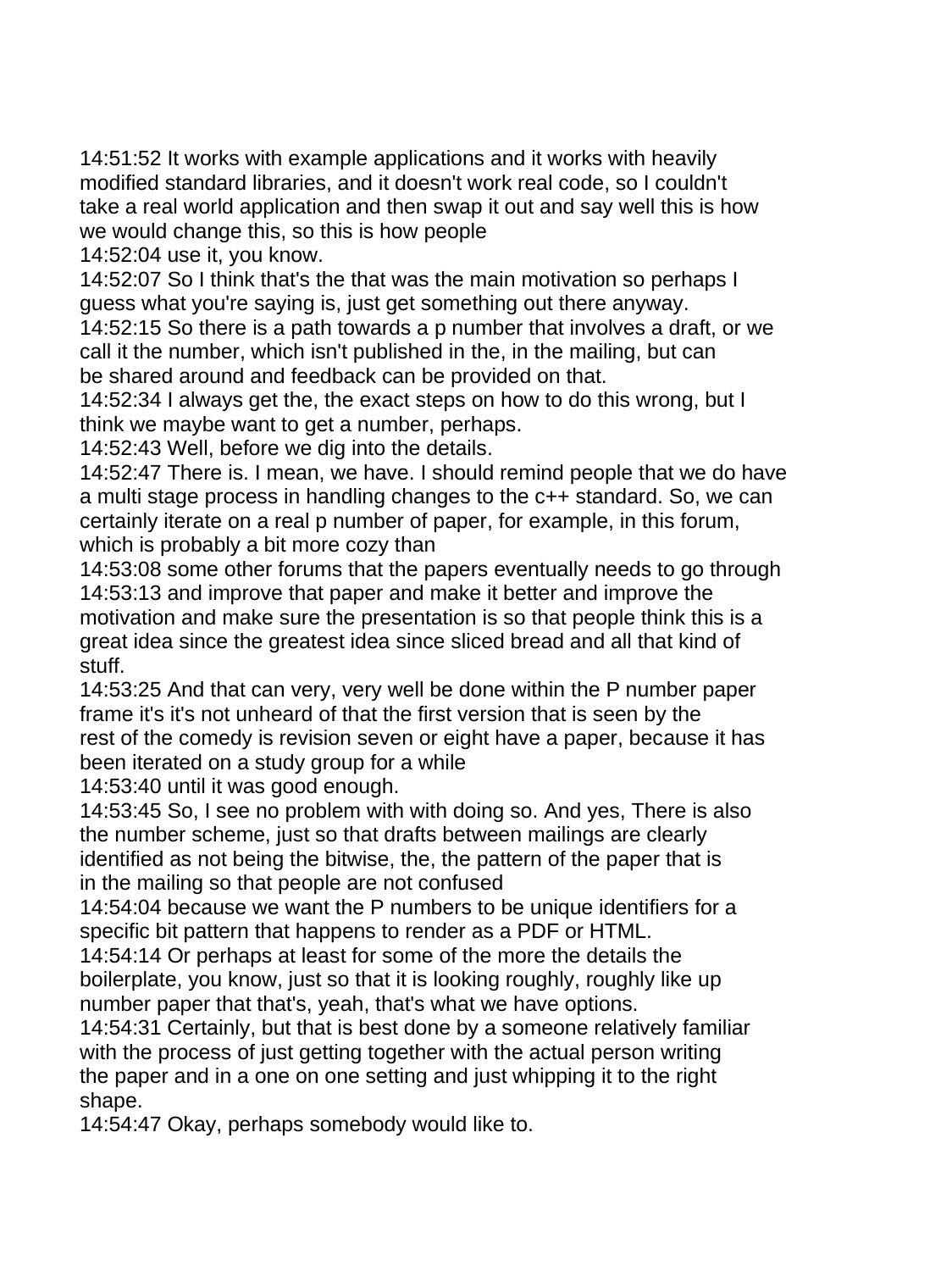14:54:53 Well, I mean, I guess we should first.

14:54:56 See you. James if you're interested in willing in pursuing a paper and then perhaps we could see if anybody would like to maybe help out of it provide some early feedback, perhaps, um, I would.

14:55:12 Sorry to interrupt again.

14:55:15 I would also like to point out that this is very unlikely to happen in the c++ 23 timeframe, just because of timing and, therefore,

we're not under a particular deadline rush we are usually or not anyway.

14:55:29 So if the, if James believes that he wants to make more progress on the implementation front to have more convincing arguments and all that and maybe reconsider.

14:55:44 Some of the.

14:55:46 Oh, we need to change the language like this to make it work better, the kind of things, then there is no particular rush to get a

proposal out this week or next month or something, we might as well, wait for a year until things are solid solidified more

14:56:02 if people think that it's more helpful

14:56:08 to say, Yep, no that's good feedback.

14:56:12 Okay, so I wonder if there's there's maybe any feedback that you were looking forward to help guide you in your ongoing research. 14:56:25 I think the.

14:56:27 I think I would be very interested on people's opinions about the seed problem.

14:56:32 I think that's the that's the main thing, because that continues to be it.

14:56:37 I think to me that's the biggest issue, both in terms of the implementation in terms of the theory and I understand that in theory according to the standards that you know that's that shouldn't be a problem but in practice it is and if people have any

14:56:50 kind of thoughts. in addition to.

14:56:53 How do I put it in addition to the you know the fact that it shouldn't be this way, which is a very obviously very valid and important point.

14:57:01 If there are any other opinions people have around this, I'll be very grateful. And

14:57:09 I guess, for people to generally consider the algorithm. And what that might mean in terms of their own code or how they might change their behaviors, but just as a kind of like, you know, over a coffee kind of thing.

14:57:29 I think for me the meat and bones will be being able to take real applications and playing around with those. And that's why I'm working very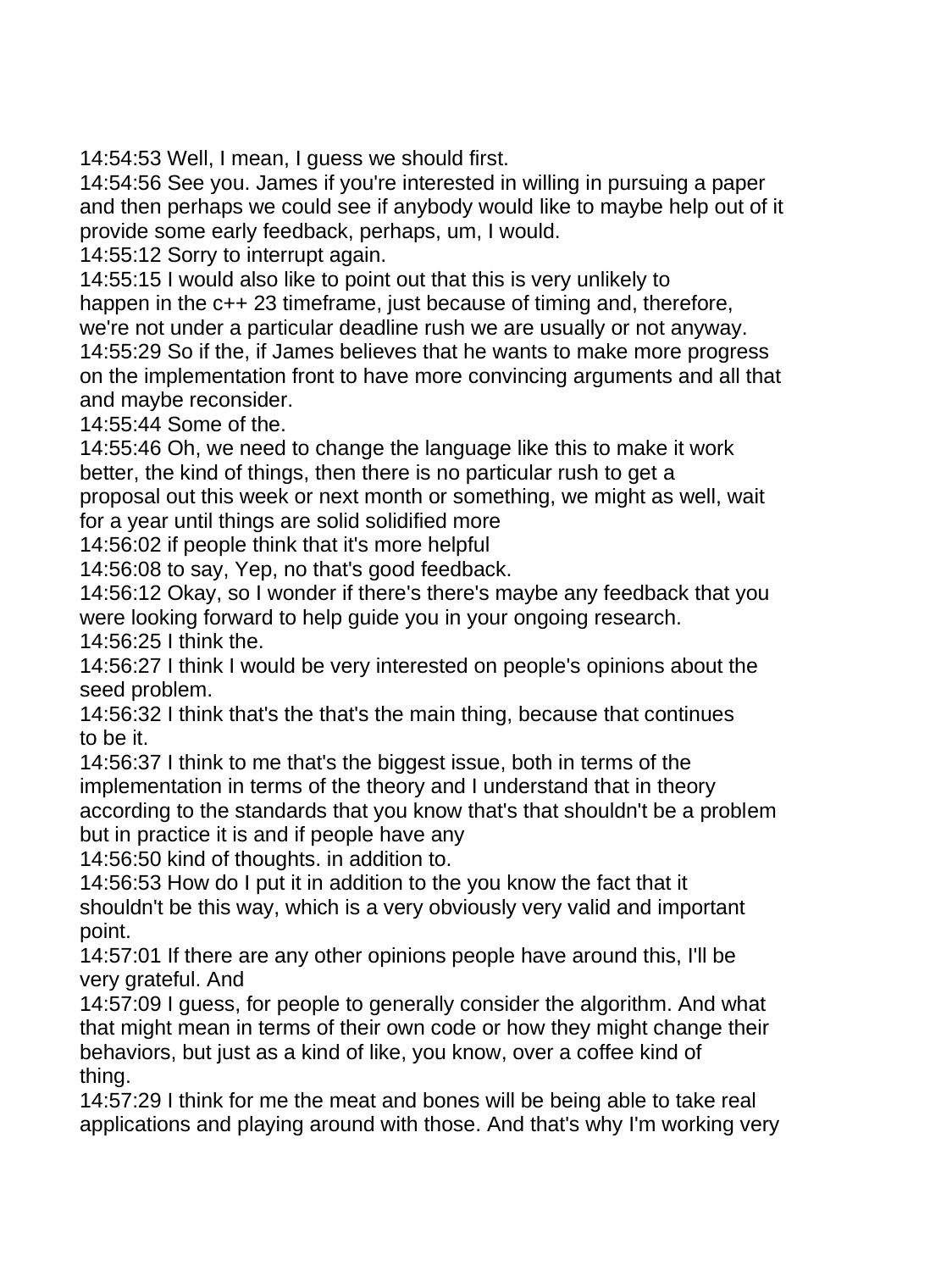hard towards that, in what little spare time I have.

14:57:39 But requiring some tax changes, such as the throws annotation for c++ functions that want this extra exception context parameter is of course, slightly incompatible with applying this to real applications because real applications will need lots of changes

14:57:58 to sprinkle throws around.

14:58:02 Excellent point yes that's why I have a flag in my implementation that defaults everything to or removes the throats the net necessity for, basically, it's only really there because we discovered that this was an issue.

14:58:15 It's not necessarily there because we think it's a good idea.

14:58:19 So implementation doesn't mandate, it

14:58:24 sounds like, okay, so.

14:58:26 Okay.

14:58:29 So just to clarify, just like in everything else in c++, if it is not marked as no throw, then it is throws.

14:58:39 This this correct actually throwing Yes. Yeah.

14:58:43 Yeah.

14:58:51 Yeah. But of course, then the challenge is identifying Well, what if it See,

14:58:58 see function conference.

14:59:04 rather wouldn't accept the API change in any case,

14:59:11 I think there was previously some discussion that it might not be such an issue in the embedded case because you might not necessarily be mixing code bases, but I feel like that's not the strongest argument.

14:59:30 Yeah I at least mix code bases all the time when I'm doing low level.

14:59:41 Anyone else have any thoughts.

14:59:46 Any questions.

14:59:50 So, I'm, I'm curious, is you were talking about one of the hurdles that you are facing is a standard library that lives up to these

15:00:07 demands that you're setting.

15:00:11 Would it help getting this moving forward, to have someone do a, an attempt at modifying the standard library for clang or GCC in a way that conforms to these requirements, or is it still just whether or not it's C or c++, Colin convention.

15:00:38 I think it's almost entirely that the latter is the fact that this, for better or worse the foundations of the c++ standard library or the city standard library.

15:00:52 So getting it. I've tried many times and fat around and made it a bit of an effort to try and make that happen. But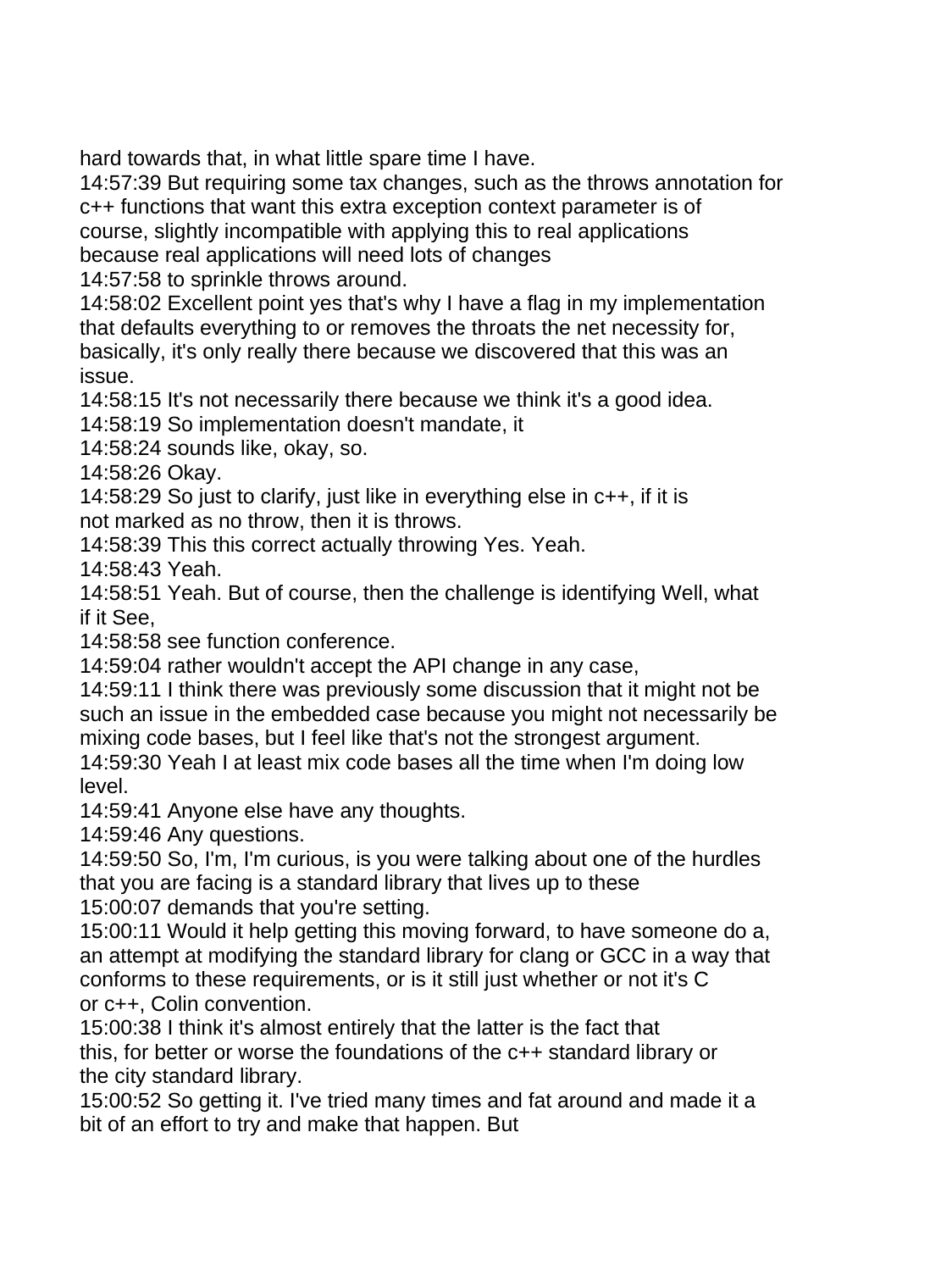15:01:01 yeah, the, the truth of the matter is, is the senior issue.

15:01:09 I just noticed a couple of things in the chat Ronan a ways back asked if the exception is not only does the suggested implementation support infrastructures supports infrastructures that manage or delay or redirect exceptions, with particular interest

15:01:30 in sister. I'm not sure what see stars.

15:01:36 Does that question. I saw we don't have the context for that now does that.

15:01:43 Do you understand the question.

15:01:47 Not entirely that's an interesting idea right that

15:01:53 for managing or redirecting exceptions redirecting yes to laying I'm not sure.

15:02:01 That's a very sorry.

15:02:05 If I can chime in.

15:02:17 I'm using this system it's an infrastructure that is based on the 15:02:17 scheduling program using into multiple blocks that some something that code is not exactly that.

15:02:33 The Lamb does that are scheduled in day with continuation.

15:02:36 I think in the standards we are growing and gaining, there are some efforts in creating similar things based on continuations. I think when you're talking about continuation.

15:02:49 I mostly I want to pass centers, I want to pass the exception that that was created in one such is one block or one lambda whatever to the next sometimes in the future.

15:03:04 When the exception will accrue, it will be transferred to another block, and so forth.

15:03:10 And for this currently we are using what they are using Cisco is using the exception pointer.

15:03:20 In, is this something that can be implemented with your suggestion. 15:03:26 Absolutely, I mean the exception state is effectively is an object that is just movable, there's nothing special about it. There's no special semantics it just exists as an object that's one of the kind of nice elements of baited kind of semantically.

15:03:40 So yeah, you can just pass it around, you can move it around, you can pause it through function so you can store it somewhere and then we throw it later.

15:03:49 And the, the idea is that there's a proposed actually there's a proposed ability for you to provide your own alligator. So, while the exception object itself ends up being stored in the stack within a catch block.

15:04:05 And once it's pulled into scope. So once the unwinding is complete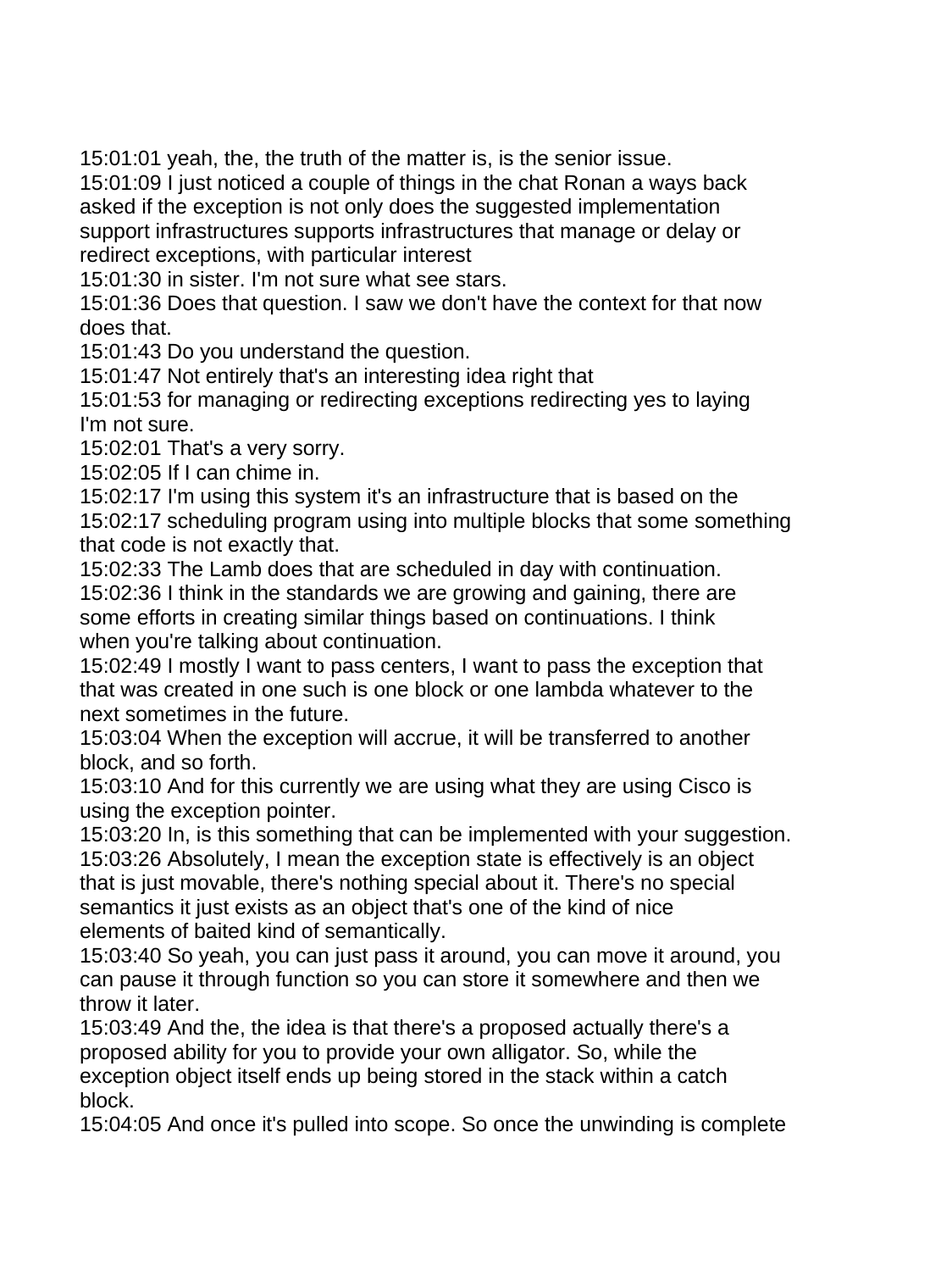it sits inside your catch block so if you if you catch by, by, elbow elbow reference.

15:04:14 Then effectively. It sits inside your cache block on the stack. And so you actually, there's a proposed extension here in this paper

whereby you can actually take exception objects and say I want you to copy this and I want you to copy the exception object

15:04:28 itself to some alligator. Basically, or to some location.

15:04:34 No matter what the exceptions yourself is what type it is.

15:04:37 So I think it's actually very easy, so you can specify custom alligator to make that happen.

15:04:43 And you can you carry around, in addition to the exception object is metadata, so you know what type of Was there some sort of identifier for the catch block filtering and all of the other exception state.

15:04:55 So yeah, it's not only very possible that a very serious use case, potentially for this.

15:05:01 Thank you.

15:05:06 There was another question from Connor wasn't using thread local storage for exception state previously explored.

15:05:19 Hello.

15:05:22 I take it to the rim at large.

15:05:27 or.

15:05:28 Okay.

15:05:31 Does anybody.

15:05:34 Recall, talk about als for

15:05:39 was this in was this in relation to exceptions in embedded

specific, you're

15:05:48 right, I see. Yes. I think that

15:05:55 it's possible.

15:05:56 Yes.

15:05:58 All right, just possibly decide to see a big issue.

15:06:10 That's a very interesting idea. I think that's a.

15:06:10 It would be interesting to see how the optimizer would deal with that, I think, a big kind of motivator for this was that it was standard control flow.

15:06:18 And it was just, you know, all the basic abstractions of data and functions.

15:06:23 And there was nothing necessarily needed side channel The only thing was instead of returning a value that you expected as your return type, you would get something else which was affected with the exception state, right.

15:06:36 So, this would be still side channel but it's not necessarily such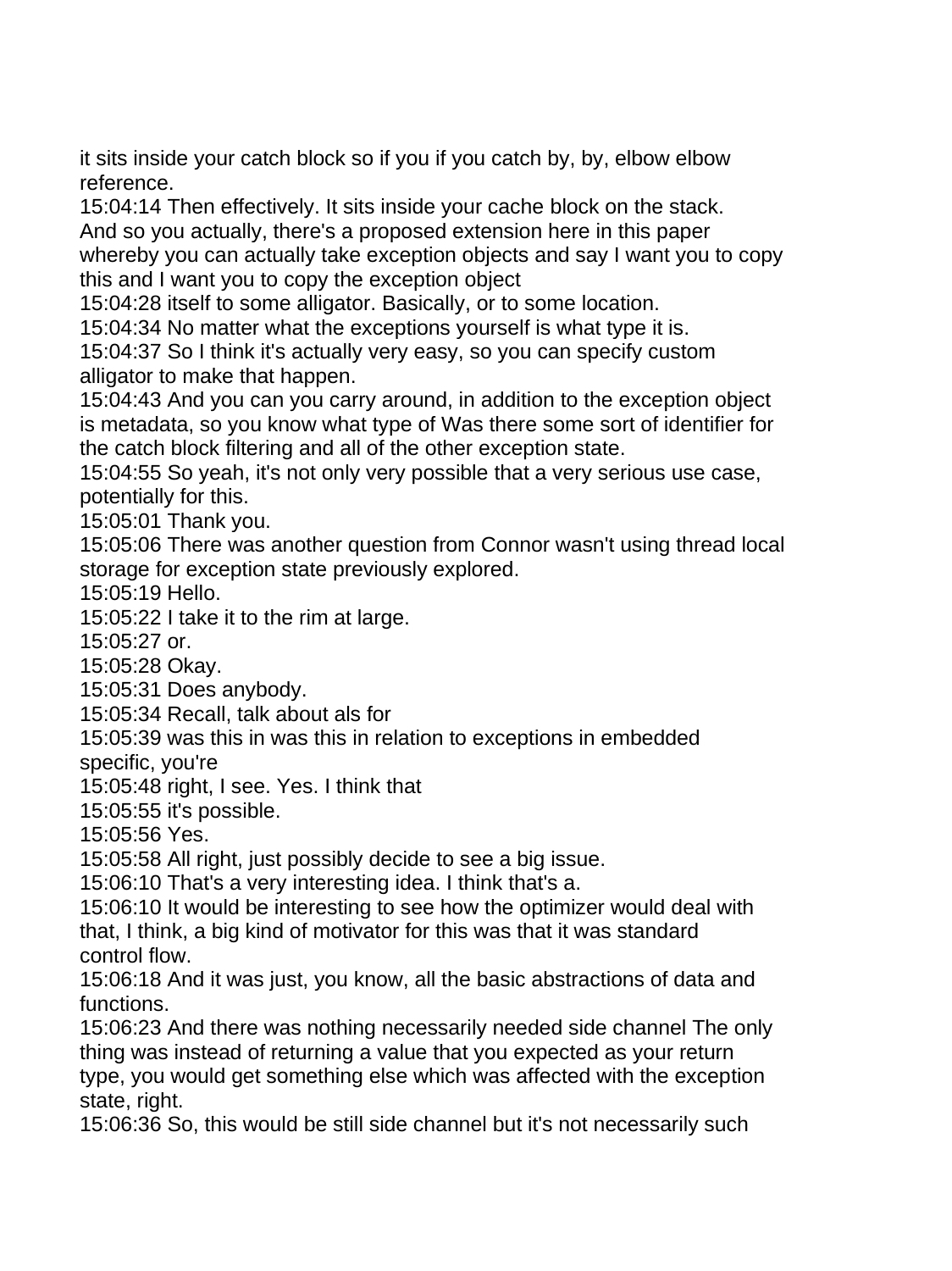an egregious side channel as a whole kind of virtual machine doing it, you know register pokey unwind.

15:06:52 says interesting thing to try.

15:06:56 Sounds like there's a fair bit of interest in in seeing the reference implementation.

15:07:02 Yes.

15:07:05 By all means don't don't feel that something has to be perfectly formed before it's presented the committee as Jen said, plenty of iteration can occur.

15:07:15 Often proposals will be transformed quite dramatically. Sometimes, multiple times before they fully proceed.

15:07:24 But yes, I don't know if it would be helpful but there is a, an sg 14.

15:07:32 github space as well.

15:07:35 Possibly we could clone something into there if there is a.

15:07:39 If there's a repo somewhere online

15:07:46 Paul.

15:07:50 Yeah, I'm just I'm just thinking of technicalities you said that the problem is that the CC library is more or less wholesale copied into the c++ library.

15:08:05 As far as our calls CCE that the c++ standard actually dictates that everything from the C library lives in namespace std, which would make it possible to have a wrapper of the c++ over the C library to, to make a track as a buffer.

15:08:35 In order to converge colon conventions.

15:08:39 Would that be a possibility.

15:08:44 As a really good idea.

15:08:51 That's really good idea because the big problem I have is linking and effectively, a lot of platforms come with a standard library as well.

So, you would end up effectively having to have to build this thing.

15:09:02 And that was something I hit somebody messaged me was interested in using my implementation and I sent it to them and I said but you know the problem with you're going to have is that you need to see standard library builds effectively but a rapper might

15:09:12 solve that nicely.

15:09:21 Of course effectively nobody uses the STDs namespace but then that's a problem for another day.

15:09:30 I do, what it's worth.

15:09:32 Yeah, I expect the, the c++ code guidelines for example probably encourage people to do that, and I certainly

15:09:41 nag people in code review.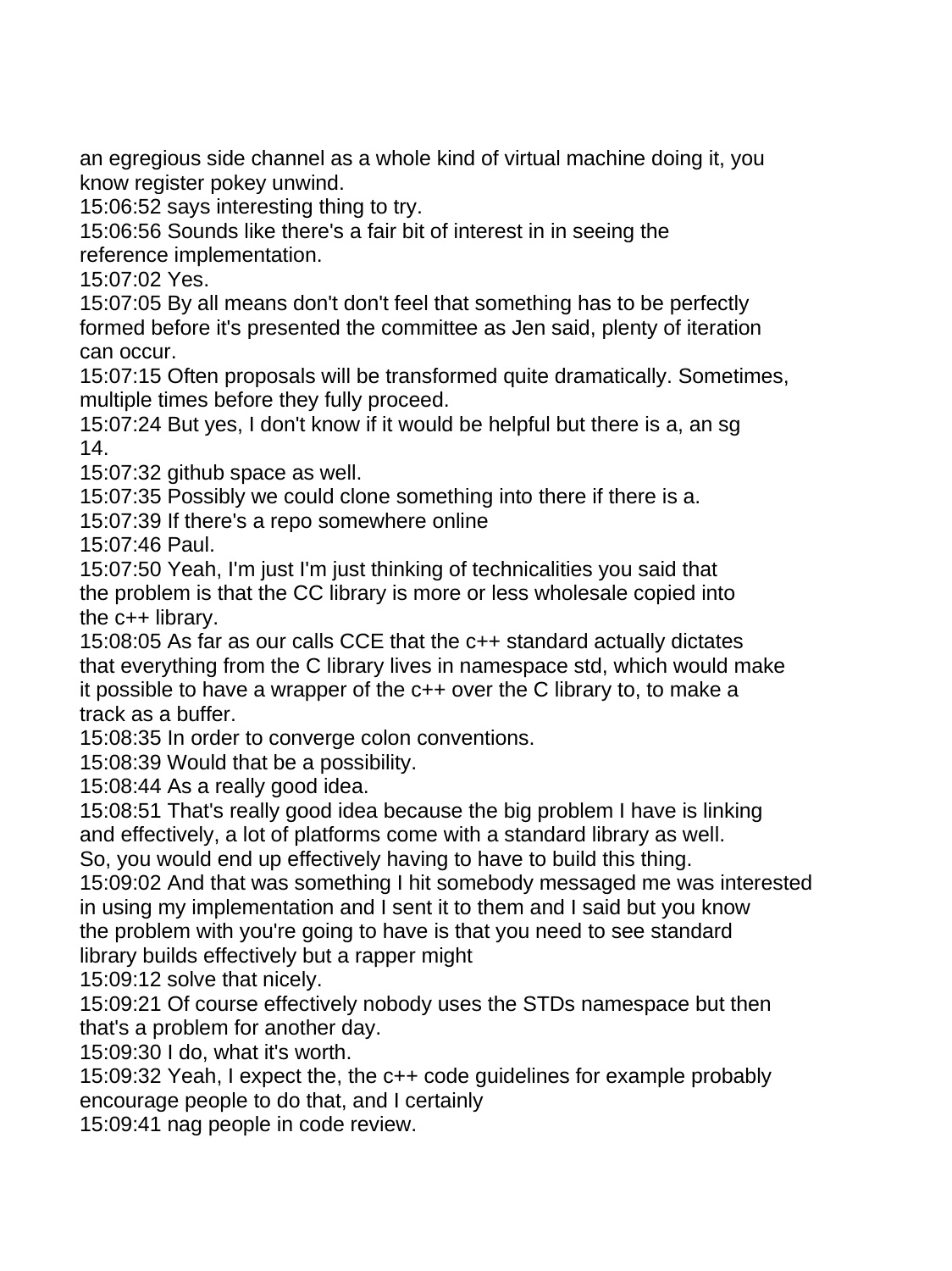15:09:44 To add the namespace qualification so you might be surprised. 15:09:55 Sorry, going back to the GitHub. I think that this new

implementation that I'm doing, which is the effects of the old one, but what I basically done is instead of instead of implementing directly in the compiler front end as a silly university student

15:10:09 might do. I've actually implemented in a separate c plus plus, and source files, and I basically just have kind of entry points into that in the compiler instead, or to clarify it kind of, you know, almost like built ins are intrinsic or something along

15:10:27 those lines where it will actually just call out to these external symbols that as humans are implemented very much and similar kind of a big way right.

15:10:35 And that means that the implementation is a lot more direct so you're not going around the compiler from the final bits, and it's very easy to actually implement change.

15:10:45 So I think if I wanted to make a public implementation which I do it would probably be that one because I think it, it's much more presentable. And people can actually hack on it very easily and iterate with it.

15:10:55 and that's kind of the purpose of the rewrite, in that sense, and bringing it up to spec spec with a modern client as well say modern you know everything changes every year but

15:11:05 as the old, the old implementation does work.

15:11:08 But there you have to kind of put a bit of effort into get it, doing what you want, really.

15:11:14 And it's not, it's quite difficult to actually change and work with because it's distributed and embedded in the front end.

15:11:27 But certainly when I have a good when it when I haven't even vaguely working. I do have it vaguely working when I have it in a state which I think is easy for other people to kind of work with 100%, I would be happy on on sharing that there.

15:11:41 And I think if people messaged me and they'd like take a look The old implementation, I'd be happy to really start on a kind of, you know, individual basis.

15:12:03 I'm just checking yeah so yeah you have an email on the paper, just in case anybody wants to get in touch directly.

15:12:10 It might not be that email. Really sorry, that's not my fault, it's the university's. Okay.

15:12:18 Yes, because I left the university. It's now deactivated which is excellent.

15:12:25 But thankfully my co authors normally for emails to me so.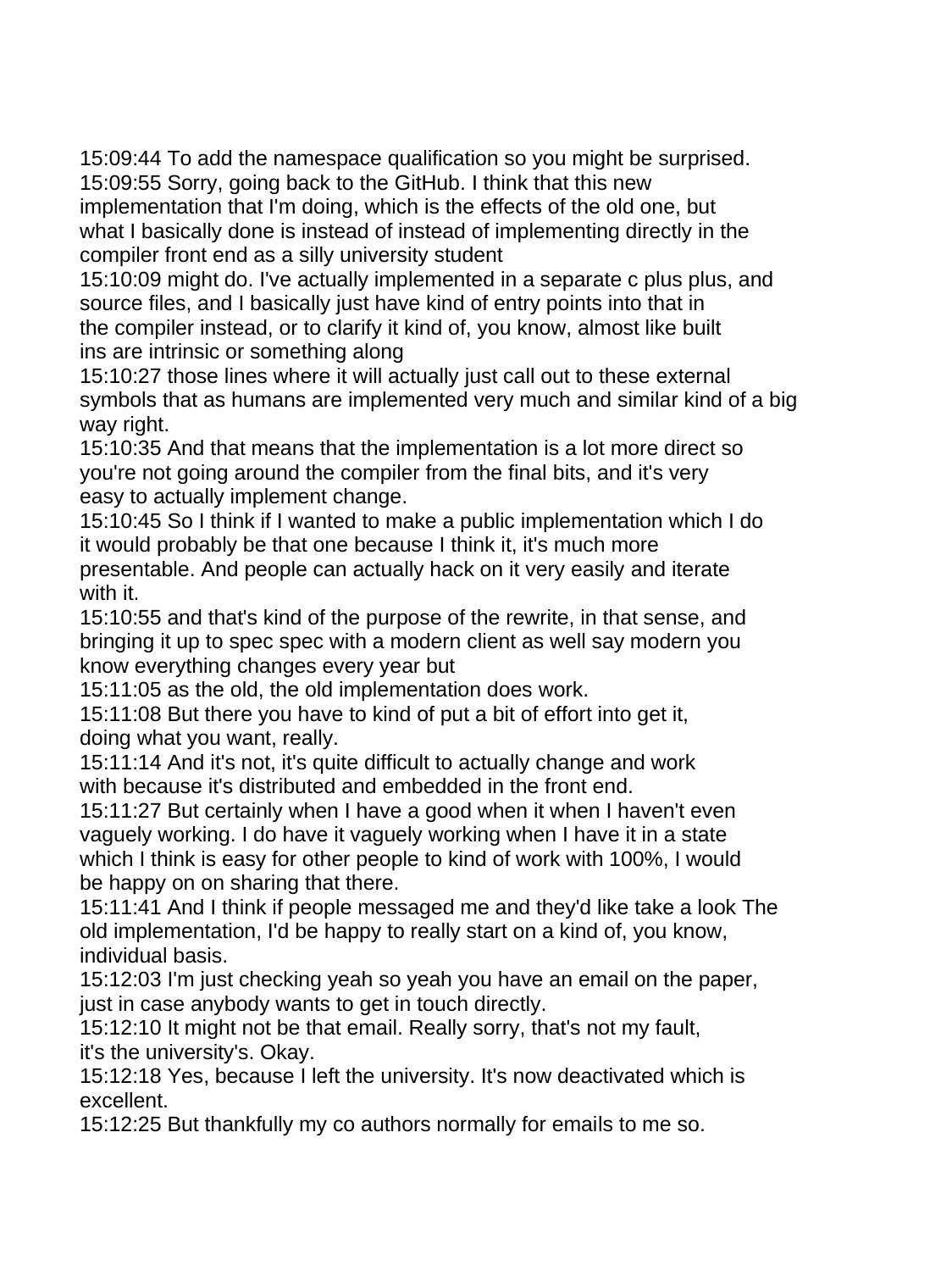15:12:29 But if you're interested, I'm happy for someone to distribute my email address or I can write in here as well.

15:12:40 If that's appropriate to share information on, and I c++ chat.

15:12:47 I'm sure it's been done before.

15:12:50 Let's say you probably relatively safe.

15:12:54 Excellent. And then there's always the reflector as well.

15:13:03 Then if you're on the mailing list or the reflections, we call it.

There's that as well.

15:13:07 Right. Yes, yes.

15:13:09 Okay, definitely some interest drummed up there, some good feedback,

15:13:17 whether any other

15:13:20 things anybody wanted to comment on or what questions to ask. 15:13:28 Daniel. Yes, the hand up.

15:13:31 Yeah.

15:13:34 I just wanted to say that definitely I think this see

compatibility would be kind of a deal breaker for people in my area because we definitely mix, C and c++ C and c++ code quite a bit disturbingly large amount of mixing and did.

15:13:56 It's like a risk averse behavior you know if you if you said, Oh, you can't do that anymore, they'd be like, Well, we've used this code for 20 years and it's been an x y z release product so we want to keep using it right because we know it works.

15:14:11 So anything that were to break that would be like instant. Now we're not doing that.

15:14:18 Plus there's already the normal resistance to exceptions to their history, whereas I'd like to see more of them because I think they're very useful error handling tool.

15:14:27 So, anything we can do to cut out those instant knows is a good thing for me.

15:14:36 Yes, I yeah I totally agree and that would be my point of view as well which is why I'm so hesitant about it.

15:14:49 I think the thing I was going to say is I think like the rapper idea in general, I think this has been talked about before but I hadn't thought about in the context of the standard library.

15:14:54 But yes, so in theory you could have c++ wrappers for everything but obviously you know create a facade for your entire see interface seems like a giant pain.

15:15:07 The thing that I personally think is good about this implementation is the fact that with the cup with that kind of external allocation religion, you end up in a situation where if you are just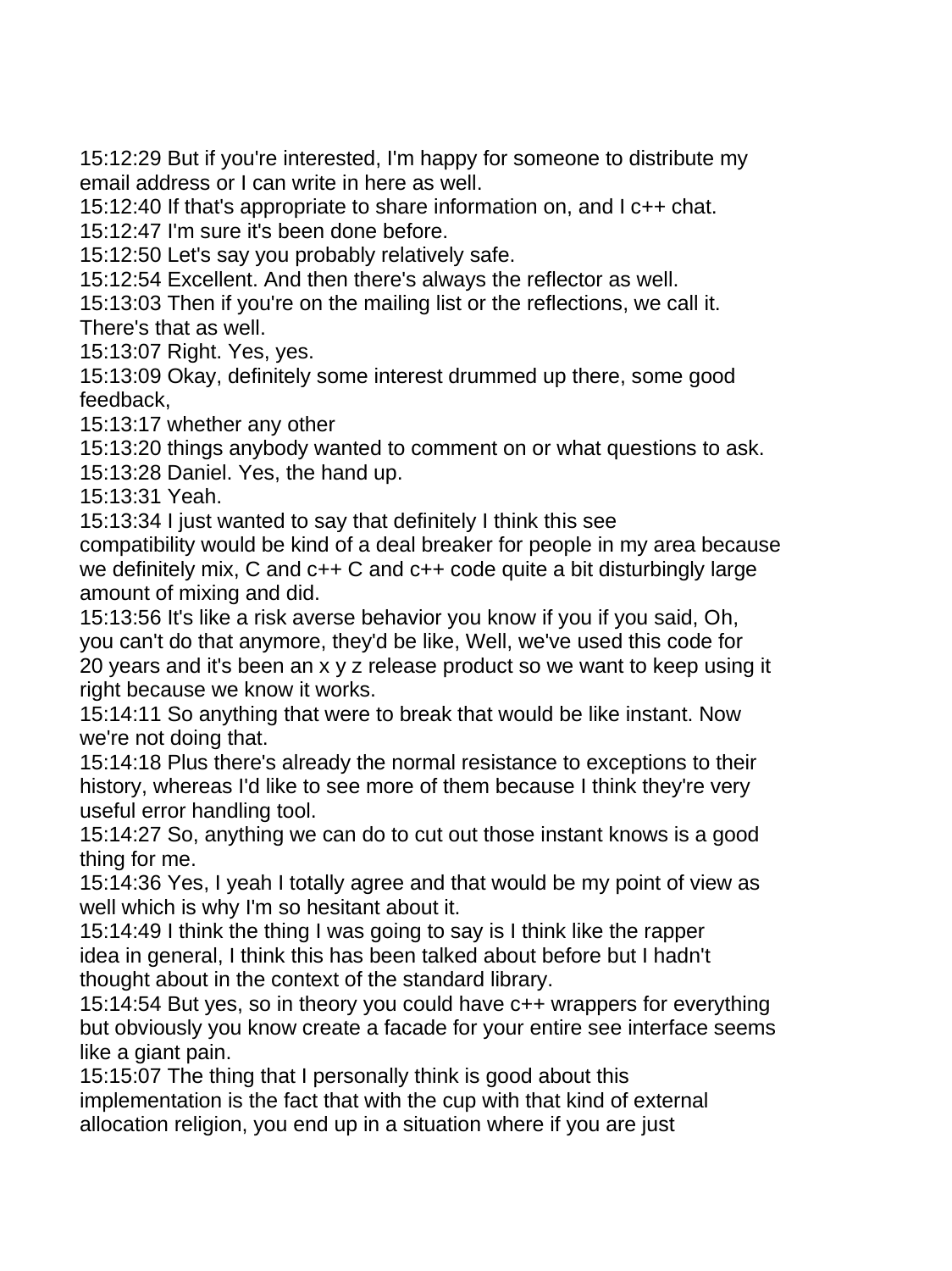throwing error codes, you're just throwing error codes, with

15:15:23 some additional information for cash flow block filtering.

15:15:30 So that's a, it's a pleasant element, I think, for that helps make sense of this in the embedded space as well.

15:15:40 So you can kind of, you can kind of draw direct comparisons between this and an error, kind of error code approach. The only difference hopefully being was slightly more stack space required.

15:15:52 And the fact that, which I think also was brought up last time as a slight to break from very small embedded systems, although I have, you know, for what limited testing I've done on the smaller ones now, it hasn't been too much of an issue but maybe

15:16:03 I'm not smart enough.

15:16:07 Yes.

15:16:09 So that's, that's kind of the. So I think the big difference here is that that because the compiler is directly using this, it can do all optimizations necessary to say you know what this is, this isn't just unlikely.

15:16:20 this is called path like go away.

15:16:23 So it is effectively a better implementation of error codes with exceptions on top and maintaining the existing syntax of try and catch.

15:16:37 Okay, thanks. Any anyone else.

15:16:41 Before we move on.

15:16:46 If not, thank you very much James for the presentation.

15:16:52 I think we've got some good ideas going there.

15:16:55 And so,

15:16:58 very interesting avenue of exploration.

15:17:02 I look forward to seeing how this comes along. Thanks.

15:17:14 It's okay, it's fine. July just drop off now. I'm not.

15:17:15 Almost, 14, or job.

15:17:27 If, If you want to leave, that's fine.

15:17:32 That yes thanks again.

15:17:34 And, Yeah, good, good luck with it all.

15:17:41 Okay. Alright.

15:17:45 So, moving on.

15:17:49 Are there any other.

15:17:52 So are there any of the papers, people wanted to look at and then nothing else was I guess mentioned in ahead of the meeting, but is

anything, sort of fair cropped up.

15:18:06 Very recently.

15:18:07 If not, we can just go on to domain specific discussions, Paul.

15:18:14 Yep.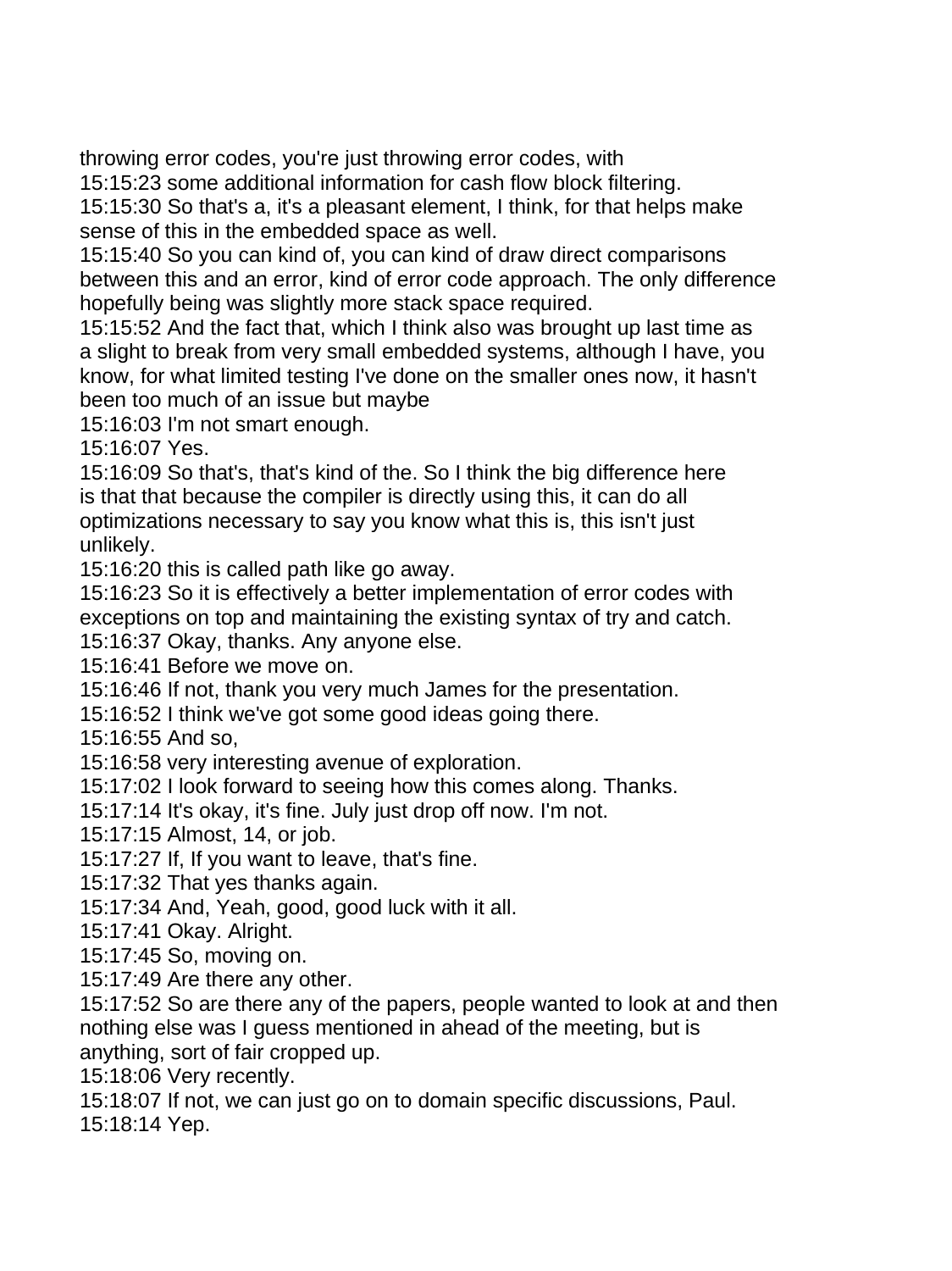15:18:17 Yeah, that was just a question.

15:18:22 If anyone who is currently here because it's an embedded talk.

15:18:29 That was not hear any of the earlier times. Regarding the

deprecation of volatiles paper as any comments on that.

15:18:42 I'd like to hear them otherwise. Let's just move on.

15:18:46 Can you just remind me quickly what the number is for that. 15:18:55 I'm sorry I can't slightly this calculate. So, I don't remember numbers.

15:19:03 Okay.

15:19:06 That would be a two three to seven.

15:19:12 Oops.

15:19:15 Yep.

15:19:17 And this is one of the other kind of hot off the press papers.

15:19:22 At the moment, yeah so just so everybody's aware, this is another

15:19:27 paper, kind of reversing the decision to deprecate some of the operations related to follow tile.

15:19:37 And, yes, see Paul for any questions or comments on that.

15:19:44 Okay.

15:19:48 So, moving on. Are there any.

15:19:52 Is there any other papers anybody wanted to mention.

15:19:55 Are there any domain specific discussions, I guess we should give particular emphasis to any topics related to an embedded embedded programming.

15:20:10 Was there anything anybody wanted to bring up

15:20:20 I know Ben can't make it I'm not sure if it is here, or Odin, but.

15:20:30 Failing that, it's going to be, finance, next time around is there anybody from finance here.

15:20:38 Maybe somebody could bring up topics that we want to discuss next time.

15:20:46 Hello.

15:20:48 Yeah, it's just Jeff Smith, Social Security's. Um, I think it's my ideas I can put them on the reflector for things I've kind of my grab bag wish list stuff but nothing on lines of a paper proposal, quite yet.

15:21:04 So, okay, well um yes I mean, next month if you, if you have some some ideas or to float around or even a beginnings of a paper by all means. 15:21:18 Share them or put the suggested the they'd be put on the agenda for the, for the next meeting, that would be great.

15:21:26 Thanks john thanks.

15:21:30 How about games

15:21:37 guy here. Any, any news from the world of games.

15:21:41 Nothing here.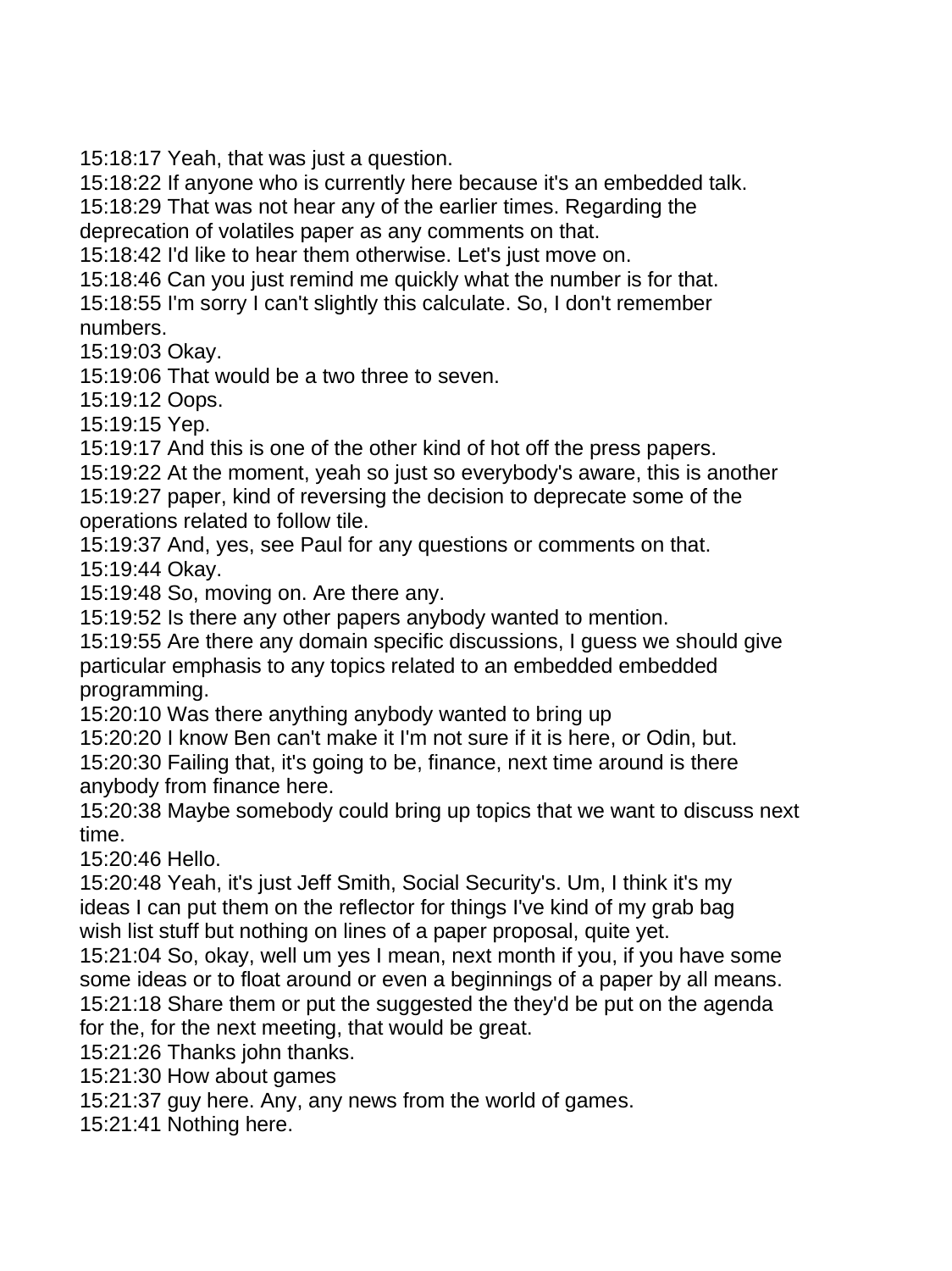15:21:42 Okay. No, nothing is some is one of the big conferences was GTC or the other one coming up soon.

15:21:54 Do you see us coming up soon. Yes. Okay.

15:21:58 I've been asked to live on that one though.

15:22:02 Okay. Yeah, i mean i don't have.

15:22:05 I mean, I think it's just cdc.com, or GC gt comp I don't remember.

15:22:12 But anyway, yeah it's up. It's all virtual, I believe it's promote this time around and, yeah, we're not, we're actually not sending any one because most of the benefit for the game developer conferences, doing contacts and it's just really not possible.

15:22:29 Right, yeah, we have a few people that create some assembly we're giving talks but they're busy recording them at the moment in their homes. 15:22:38 Right.

15:22:38 Okay.

15:22:40 And then linear algebra, I believe there's a meeting tomorrow. 15:22:45 Is that right, there's an sg 19 meeting tomorrow But Bob and I have made no progress in the paper for a variety of reasons over the past few months.

15:22:55 It's still, it's still gonna happen. We're just we've, we've turned we're transitioning to

15:23:04 single matrix type rather than matrix and better type in treating a matrix as a simple specialization of a, of a matrix.

15:23:15 And I've taken a bit of us taking a bit of implementation.

15:23:19 But to was still rolling along with it.

15:23:24 Okay.

15:23:25 And I believe there's some, some free functions some statistical functions are going to get some interesting functions cropping up this Mean, Median median modal, all those kinds of things are good of discussion tomorrow I believe.

15:23:41 I'll certainly be there myself.

15:23:51 But, as I say, No, no linear algebra. Okay, in particular.

15:23:50 Hello. Hello.

15:23:58 Okay.

15:23:57 Okay, um, I believe exceptions will be one of the topics

discussed, and maybe the quite the question of whether they're the right 15:24:07 method of of handling some of the runtime cases. So, so, moral exceptions if you didn't get enough discussion of exceptions. Today, I don't see that on the, I don't think that's on the agenda.

15:24:21 Okay. So 2376 was mentioned a few hours ago.

15:24:34 Oh yes.

15:24:34 And I think that's that's just a pretty good, like a recurring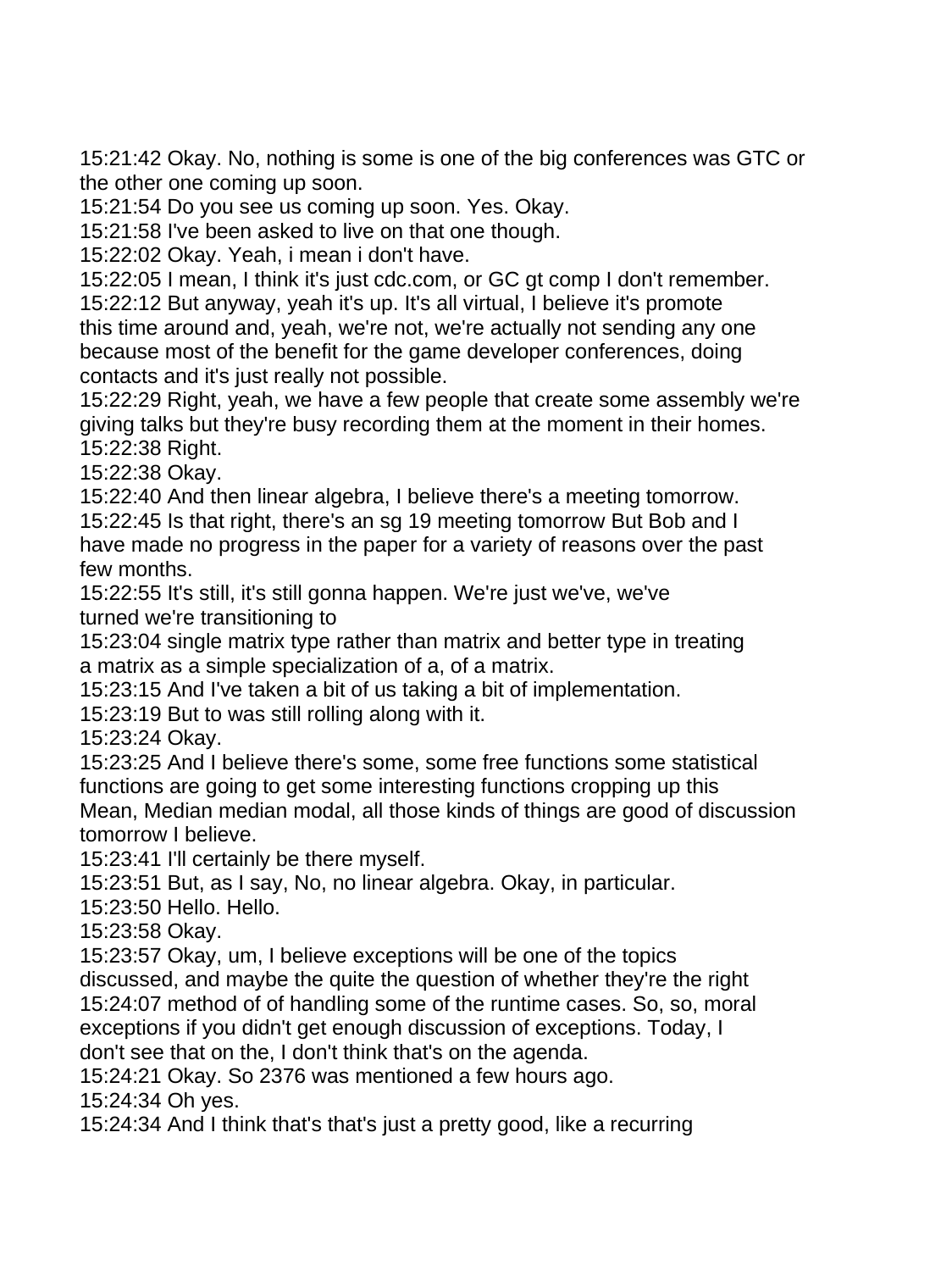conversation where where where error handling was sort of perhaps contract violation and error handling are

15:24:48 intertwined fair in the US.

15:25:03 It's really interesting two or three years before we get contracts isn't it. Yes. And until then, just frequently Yeah, every now and again.

15:25:00 People will propose an API where, if there's a if there's a bug on the call aside that an exception his throne, and then somebody has to write a paper saying no that's maybe not a good idea.

15:25:12 But, yeah.

15:25:14 Okay, contacts, please, please.

15:25:18 All right. Yes, Allah.

15:25:20 I'll pass on your request, thank you john.

15:25:24 Okay.

15:25:26 Anything else from the special interest groups.

15:25:31 Before we move on.

15:25:35 I think I have sort of covered it other papers.

15:25:41 Perhaps if there are other things going on in WG 21, that people might think are of particular interest to SG 14 but that haven't been raised already.

15:25:54 Yeah.

15:25:57 Do let us know.

15:26:00 And then, future face to face meetings I think also has been covered, probably unlikely in the near future.

15:26:10 And.

15:26:11 Yep.

15:26:15 Also, future standards meetings, again this this this agenda is maybe doesn't doesn't gel perfectly with the way that we do things but they are just continuous and ongoing.

15:26:30 These days, I guess.

15:26:32 Okay. So, moving on to any other business.

15:26:37 Is there anything else to discuss Oh cool.

15:26:44 Yeah, I'll just in the chat it says, How is progress on

freestanding stuff I've been slightly out of the loop from Kim.

15:26:55 And if you look through the latest mailings you'll see that there is a, an update to the proposals regarding some of the freestanding stuff and it is moving slowly since Ben is more or less the only one writing any papers.

15:27:15 But it is moving forward.

15:27:18 And I still think the offer to pick up any of the papers described in the overview paper is open, so you can just pick a people you want to right Kim and bring it all forward.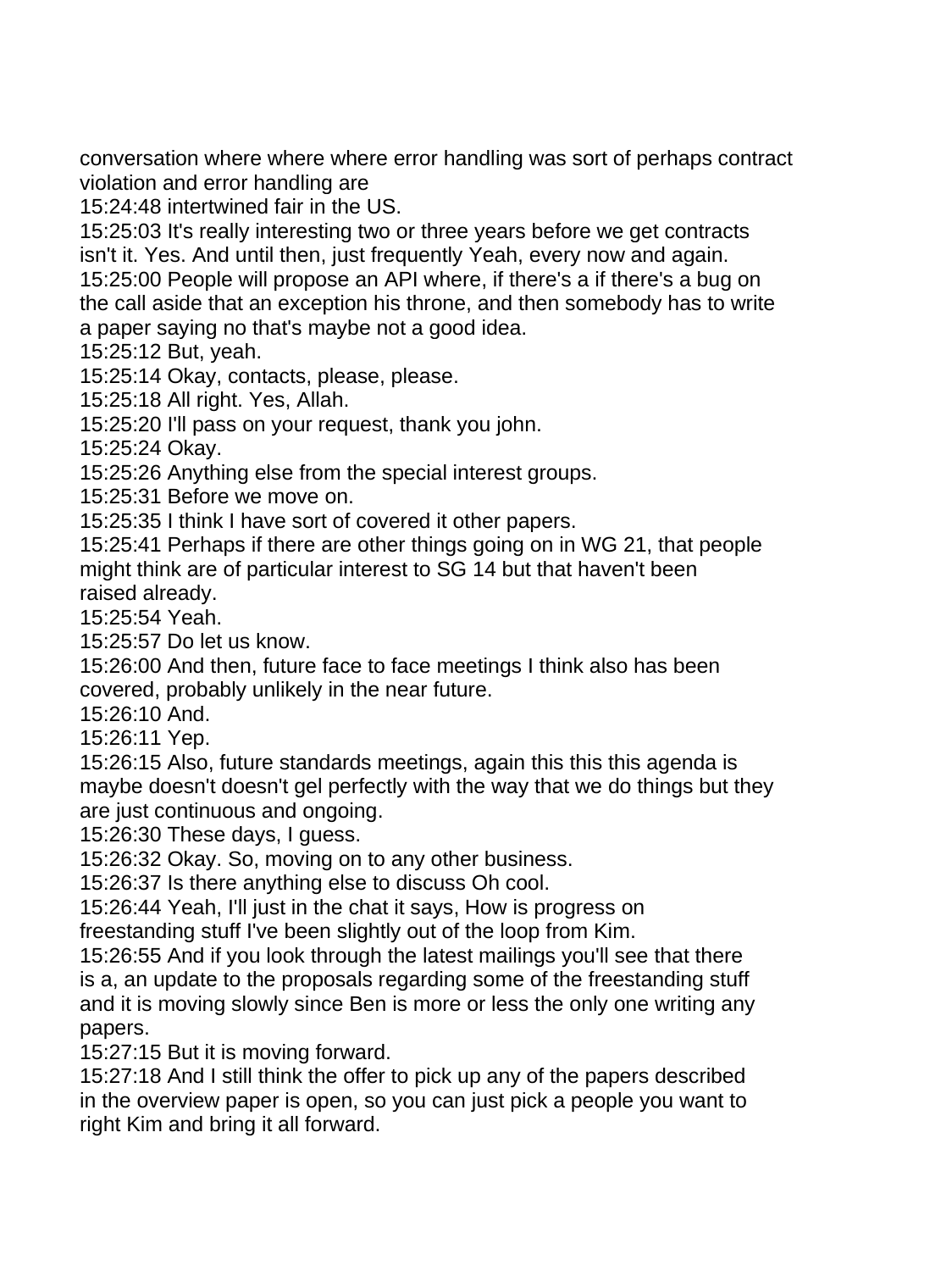15:27:37 Right, yes.

15:27:39 Bed would dearly love more help with that.

15:27:41 It's all, it's all going to happen but it's going to go at a

quicker pace if there's more input.

15:27:45 So please feel free to get in touch with them directly, I guess.

15:27:51 If you're looking for direction on that.

15:27:53 But yes, presumably you're talking about this. This revision here.

15:27:58 Paul, when you talk about the, the latest mailing or.

15:28:04 Yep, I'm not sure yes yes but yeah, okay.

15:28:08 But that's right how mentioned the preview the other day. Okay. 15:28:12 All right.

15:28:14 Anything else, a short summary of contracts sometime, maybe 10 minutes and the next embedded meeting.

15:28:21 If someone can arrange it.

15:28:24 Okay.

15:28:26 I certainly be happy to.

15:28:30 Yes, give an update on contracts, there hasn't been an awful lot in there recently.

15:28:39 I think the last possibly was a paper.

15:28:46 See yes it's.

15:28:57 You have to remember exactly what study group is now.

15:28:54 Yeah, it's

15:28:57 okay yes I think defining contracts was the last thing to come up. 15:29:01 Regarding contracts, and that was because people were kind of talking past each other.

15:29:09 It seems that different developers have very different ideas about what contracts are. And so, Jessica very kindly put together a list of songs like a glossary list of of terms to use that aren't confusing or too controversial to help us talk about contracts

15:29:31 in a more constructive way going forward. But then I know one or two other papers were in draft form but didn't make it into the last mailing yet so not a lot on that in the last month or so but certainly this year there's been a lot of discussion which

15:29:50 is sort of helped and it's maybe not got us closer to a solid proposal but has helped us understand some of the, the differences and direction.

15:30:02 That may be affected the original decision to withdraw contracts from c++ 20.

15:30:11 That's, that's maybe all i have i but i can i can go into detail on some of the newer papers. Next time, if that would be.

15:30:20 That'd be appreciated. And I do think it is of particular interest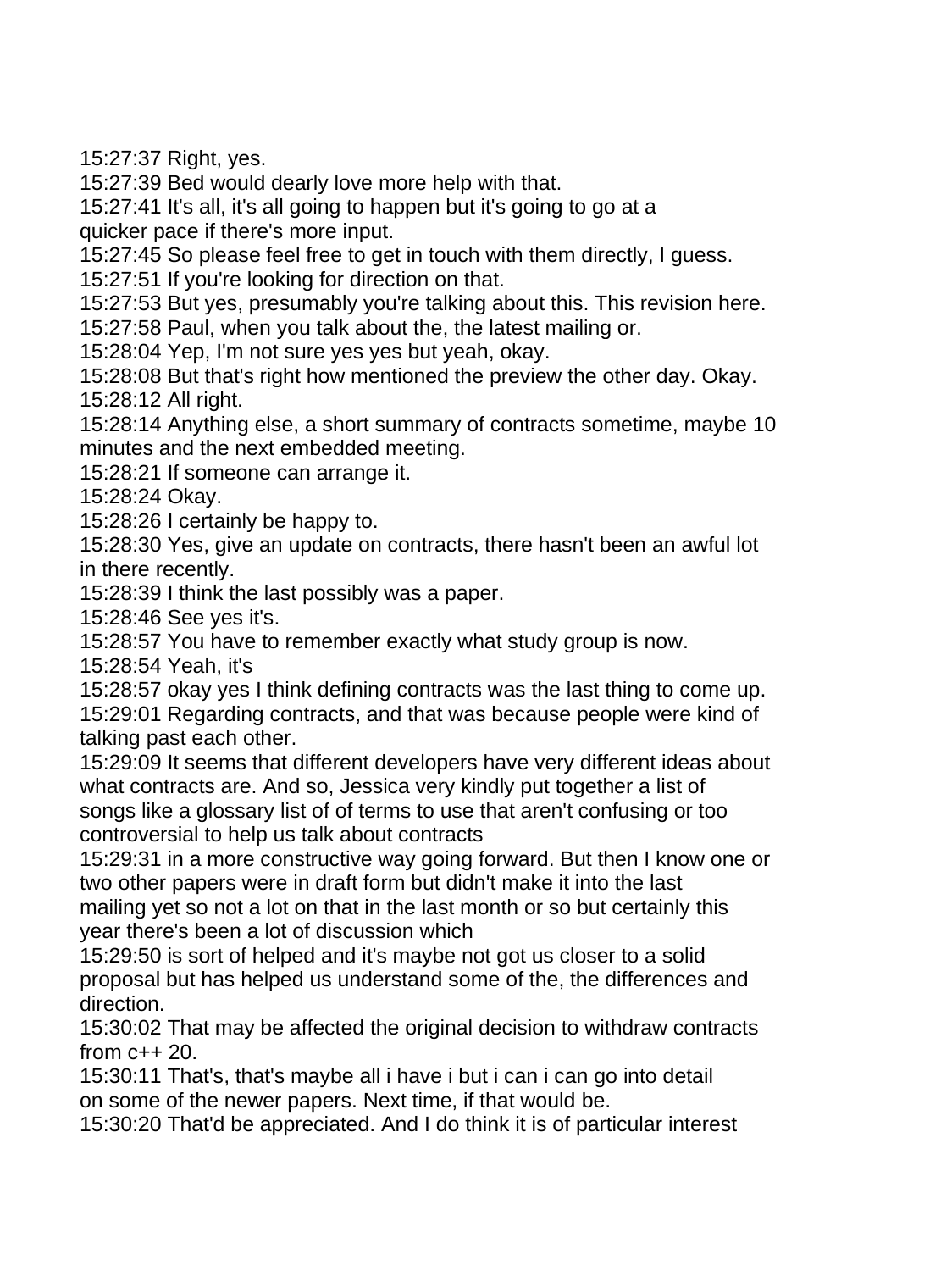to to our study group, because the kind of contracts that go into the standard will greatly affect the how we think about the zero overhead principle and, and various other things to do

15:30:42 with performance and latency. So, yes, I'd be more than happy to talk about that next time.

15:30:48 Hope that hope that answers your question, Henry.

15:30:54 So going back to the agenda.

15:30:59 Anything else, And by the way, if you've got any suggestions for next time. Please just mention that in the reflector and it will be added to the to next month's agenda.

15:31:12 And it doesn't have to be.

15:31:17 Financial. I frequently trip, I Frequency Trading specific that obviously will be the, the, the main focus. Anything low latency via, we can chat about.

15:31:30 Okay, the topics, I'd like to maybe touch on, or shaving off costs for a thread local in some cases which probably has people beyond finance caring about so.

15:31:41 Okay.

15:31:43 Yes. Could you make sure to add that to suggest that in the agenda for next time, I'm sure.

15:31:54 Frank is being written up that's, you know at least passable before that point and you guys can decide it's where the further discussion or not.

15:32:01 Sure, please do that would be great.

15:32:03 Thanks.

15:32:05 From the finance side, we're always sort of scrambling for specific things to look at. So the more the merrier is my view.

15:32:18 Well, as always.

15:32:27 The. There may be some interesting stuff coming up in the, in the mailing every month, sure there'll be some new material. By the by the time we meet next.

15:32:32 Okay.

15:32:34 Alright.

15:32:51 So, let's see.

15:32:42 Did we okay this is links to whatever date now.

15:32:48 I don't know if there's been any activity in the, in the GitHub group at the moment I don't really follow that very closely.

15:32:55 But perhaps that that could be a somewhere where we share some of

the ideas on the embedded exceptions.

15:33:05 prototype.

15:33:08 Okay,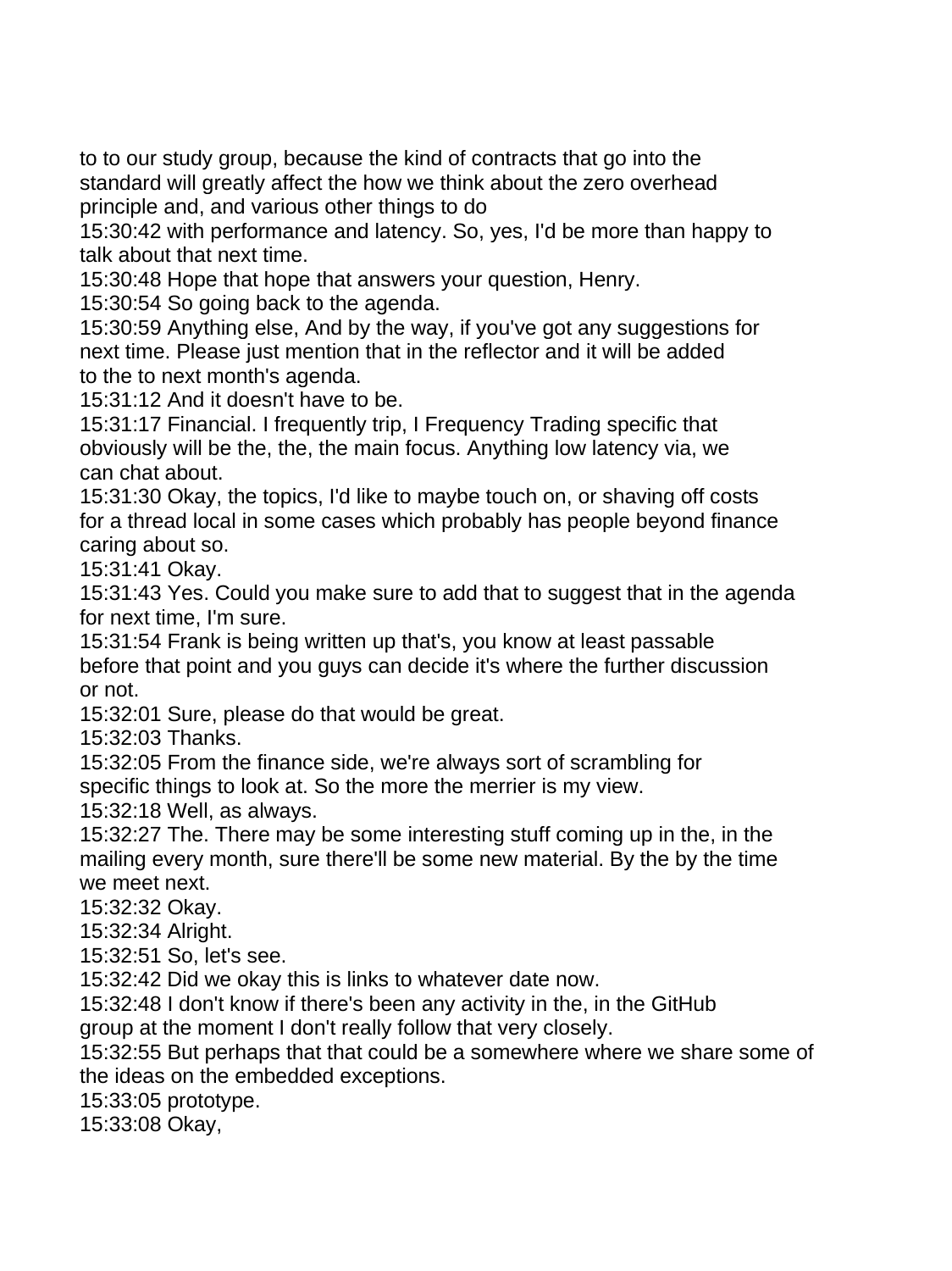15:33:13 moving on.

15:33:15 I'm not sure what I took action items there are, if any, I'm not sure if Michaels gone on to his, his presentation that he had to give. 15:33:26 But, yes, I guess.

15:33:29 Yeah, there's some good suggestions about things to talk about next time.

15:33:34 Let's, let's reply in in this thread with suggestions for those because I think nobody's taking notes.

15:33:42 As such, right now, if that seems like an okay idea.

15:33:48 And, yes, that's that's the right date right, July 14 say when it comes up here.

15:33:55 July 14 will be our next meeting, same time, same place.

15:34:01 And so unless there's anything else anybody would like to add.

15:34:10 Okay, I think we're. I think we're good.

15:34:14 All right.

15:34:21 Thank you everybody for showing up.

15:34:18 Look forward to seeing you next time, and have a good evening or morning or middle of the night.

15:34:27 Thank you for sharing. Thank you very much. Thank you. My pleasure. Yeah, see everyone knows you're right. Right. Okay. Take care. 15:34:34 Bye. Bye.

On Tue, Jun 8, 2021 at 10:05 AM Michael Wong <fraggamuffin\_at\_[hidden]> wrote:

*> Topic: SG14 Low Latency Monthly > > This meeting is focused on Embedded. > > Hi, > > Michael Wong is inviting you to a scheduled Zoom meeting. > > Topic: SG14 monthly > Time: 2nd Wednesdays 02:00 PM Eastern Time 1800 UTC (US and Canada) > Every month on the Second Wed, > > June 9, 2021 02:00 PM 1800 UTC > > Join from PC, Mac, Linux, iOS or Android: > [https://iso.zoom.us/j/93151864365?pwd=aDhOcDNWd2NWdTJuT1loeXpKbTcydz0](https://iso.zoom.us/j/93151864365?pwd=aDhOcDNWd2NWdTJuT1loeXpKbTcydz09) [9](https://iso.zoom.us/j/93151864365?pwd=aDhOcDNWd2NWdTJuT1loeXpKbTcydz09)*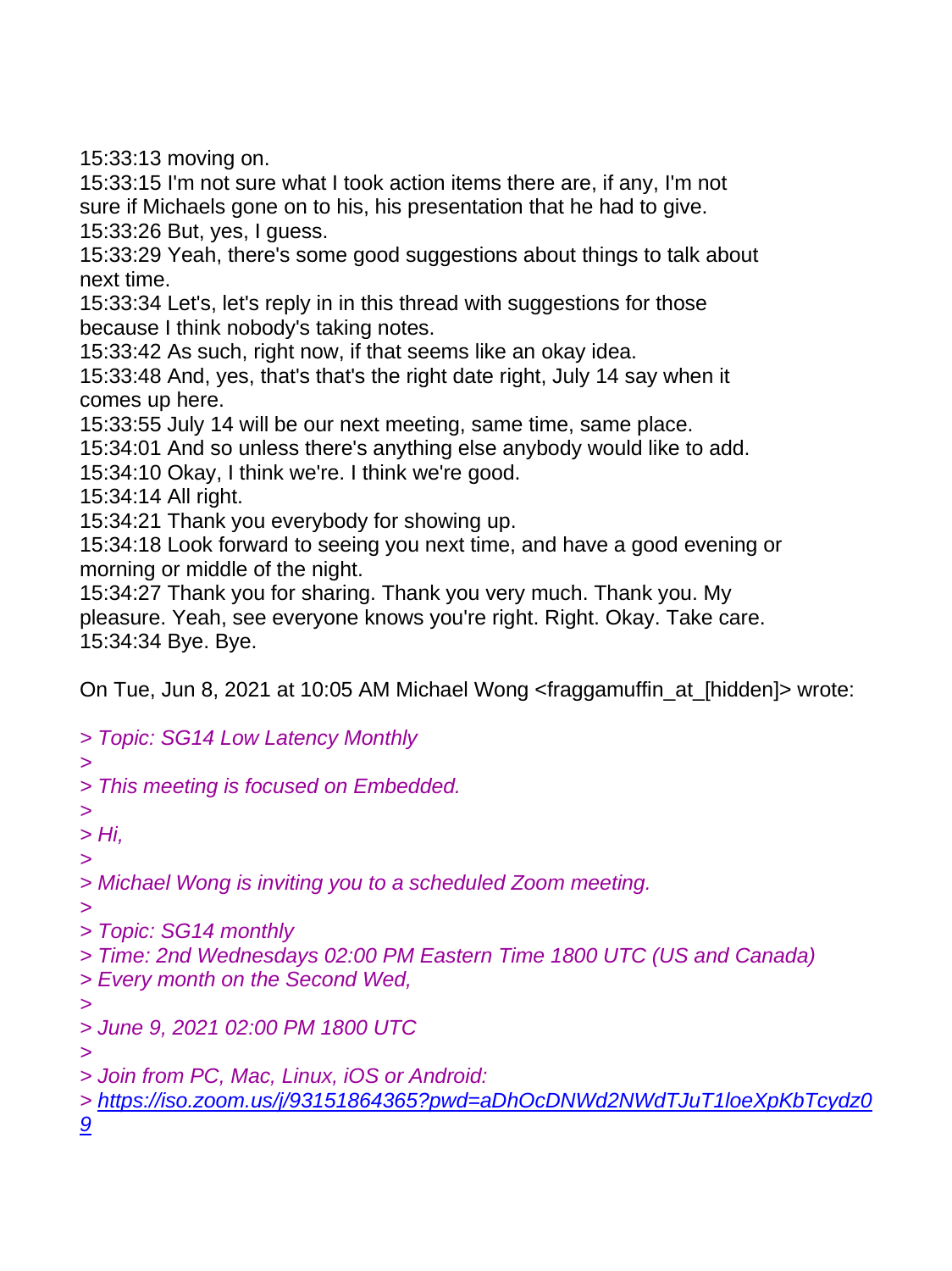```
> Password: 789626
>
> Or iPhone one-tap :
> US: +12532158782,,93151864365# or +13017158592,,93151864365#
> Or Telephone:
> Dial(for higher quality, dial a number based on your current
> location):
> US: +1 253 215 8782 or +1 301 715 8592 or +1 312 626 6799 or +1
> 346 248 7799 or +1 408 638 0968 or +1 646 876 9923 or +1 669 900 6833
> or 877 853 5247 (Toll Free)
> Meeting ID: 931 5186 4365
> Password: 789626
> International numbers available: https://iso.zoom.us/u/abRrVivZoD
>
> Or Skype for Business (Lync):
> https://iso.zoom.us/skype/93151864365
>
> Agenda:
>
> 1. Opening and introduction
>
> ISO Code of Conduct
> <
>
> https://isotc.iso.org/livelink/livelink?func=ll&objId=20882226&objAction=Open&next
url=%2Flivelink%2Flivelink%3Ffunc%3Dll%26objId%3D20158641%26objAction%3D
browse%26viewType%3D1
> >
>
> ISO patent policy.
>
> https://isotc.iso.org/livelink/livelink/fetch/2000/2122/3770791/Common_Policy.htm?
nodeid=6344764&vernum=-2
>
> WG21 Code of COnduct:
>
>
> https://isocpp.org/std/standing-documents/sd-4-wg21-practices-and-procedures
>
> 1.1 Roll call of participants
>
```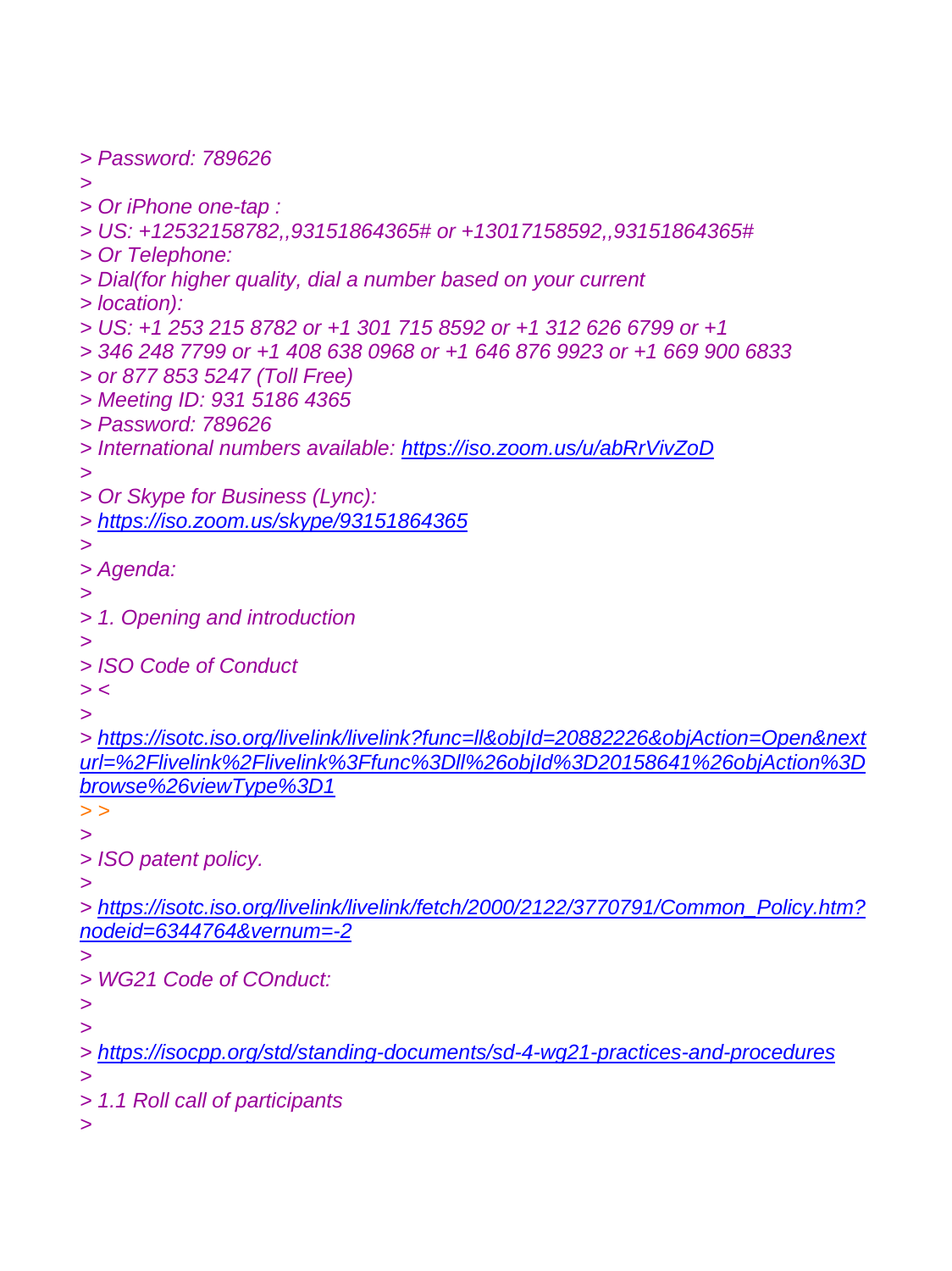*> 1.2 Adopt agenda > > 1.3 Approve minutes from previous meeting, and approve publishing > previously approved minutes to ISOCPP.org > > 1.4 Action items from previous meetings > > 2. Main issues (125 min) > > 2.1 General logistics > > Future meeting plans > > June 9, 2021 02:00 PM ET/1800 UTC: Embedded > > July 14, 2021 02:00 PM ET/1800 UTC: Finance/Low Latency > > Aug 11, 2021 02:00 PM ET/1800 UTC: Games > > 2.2 Paper reviews > Deterministic Exception for Embedded by James Renwick > > [https://www.pure.ed.ac.uk/ws/portalfiles/portal/78829292/low\\_cost\\_deterministic\\_C](https://www.pure.ed.ac.uk/ws/portalfiles/portal/78829292/low_cost_deterministic_C_exceptions_for_embedded_systems.pdf) [\\_exceptions\\_for\\_embedded\\_systems.pdf](https://www.pure.ed.ac.uk/ws/portalfiles/portal/78829292/low_cost_deterministic_C_exceptions_for_embedded_systems.pdf) > > Freestanding? > > 2.2.1 any other proposal for reviews? > > SG14/SG19 features/issues/defects: > > > [https://docs.google.com/spreadsheets/d/1JnUJBO72QVURttkKr7gn0\\_WjP--](https://docs.google.com/spreadsheets/d/1JnUJBO72QVURttkKr7gn0_WjP--P0vAne8JBfzbRiy0/edit#gid=0) [P0vAne8JBfzbRiy0/edit#gid=0](https://docs.google.com/spreadsheets/d/1JnUJBO72QVURttkKr7gn0_WjP--P0vAne8JBfzbRiy0/edit#gid=0) > > 2.3 Domain-specific discussions > > 2.3.1 SIG chairs > > - Embedded Programming chairs: Ben Craig, Wouter van Ooijen and Odin > Holmes, John McFarlane*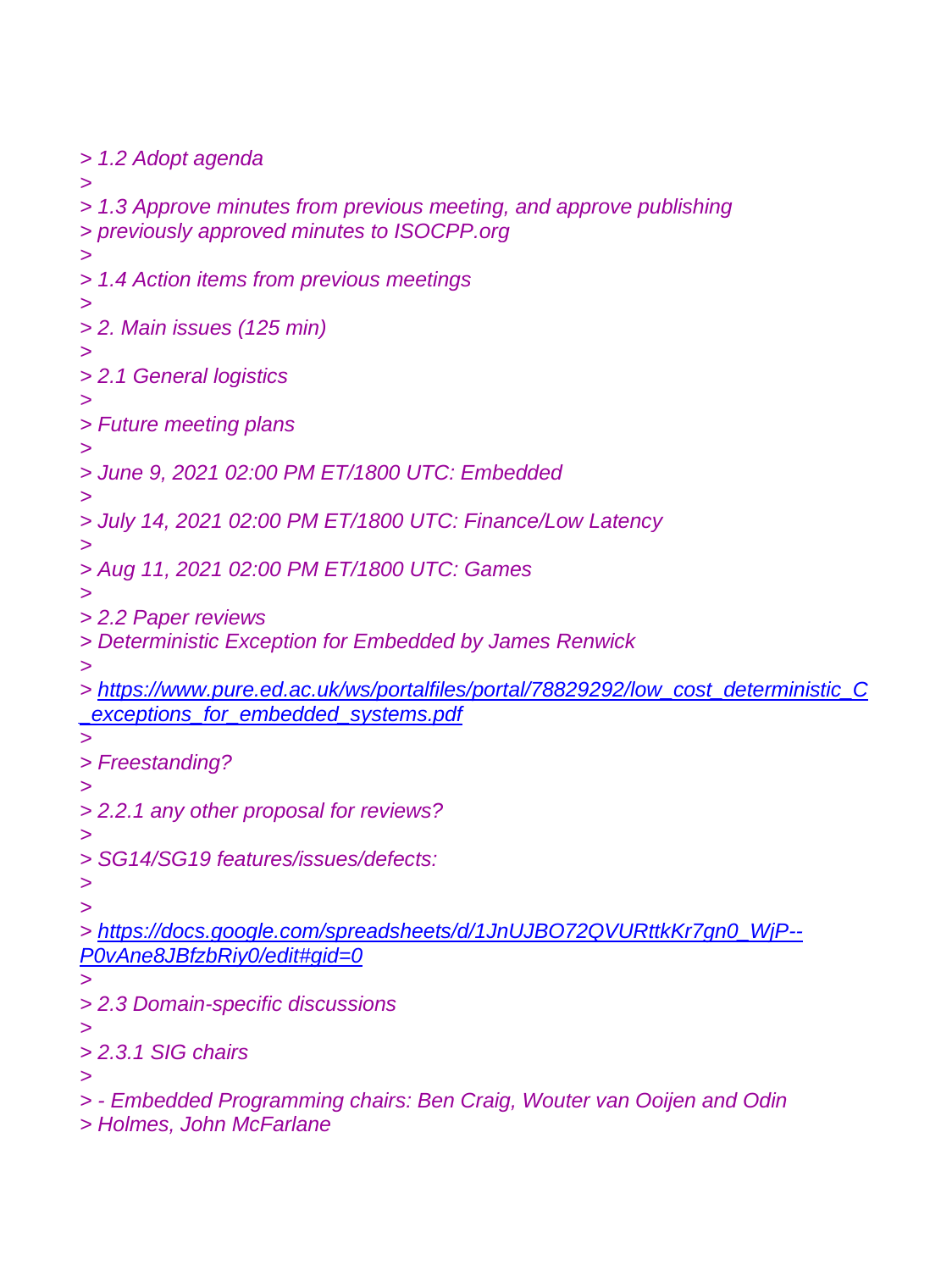*>*

*> - Financial/Trading chairs: Staffan* > TjernstrÃfÆ'Æâ€™Ãf†Ã¢â,¬â"¢ÃfÆ'ââ,¬Å¡Ãf'Ã,¶m, Carl *> Cooke, Neal > Horlock, > Mateusz Pusz, Clay Trychta, > - Games chairs: Rene Riviera, Guy Davidson and Paul Hampson > - Linear Algebra chairs: Bob Steagall, Mark Hoemmen, Guy Davidson > > 2.4 Other Papers and proposals > > 2.5 Future F2F meetings: > > 2.6 future C++ Standard meetings: > <https://isocpp.org/std/meetings-and-participation/upcoming-meetings> > > - > > 3. Any other business > Reflector > <https://lists.isocpp.org/mailman/listinfo.cgi/sg14> > As well as look through papers marked "SG14" in recent standards committee > paper mailings: > <http://open-std.org/jtc1/sc22/wg21/docs/papers/2015/> > <http://open-std.org/jtc1/sc22/wg21/docs/papers/2016/> > > Code and proposal Staging area > <https://github.com/WG21-SG14/SG14> > 4. Review > > 4.1 Review and approve resolutions and issues [e.g., changes to SG's > working draft] > > 4.2 Review action items (5 min) > > 5. Closing process > > 5.1 Establish next agenda > > 5.2 Future meeting >*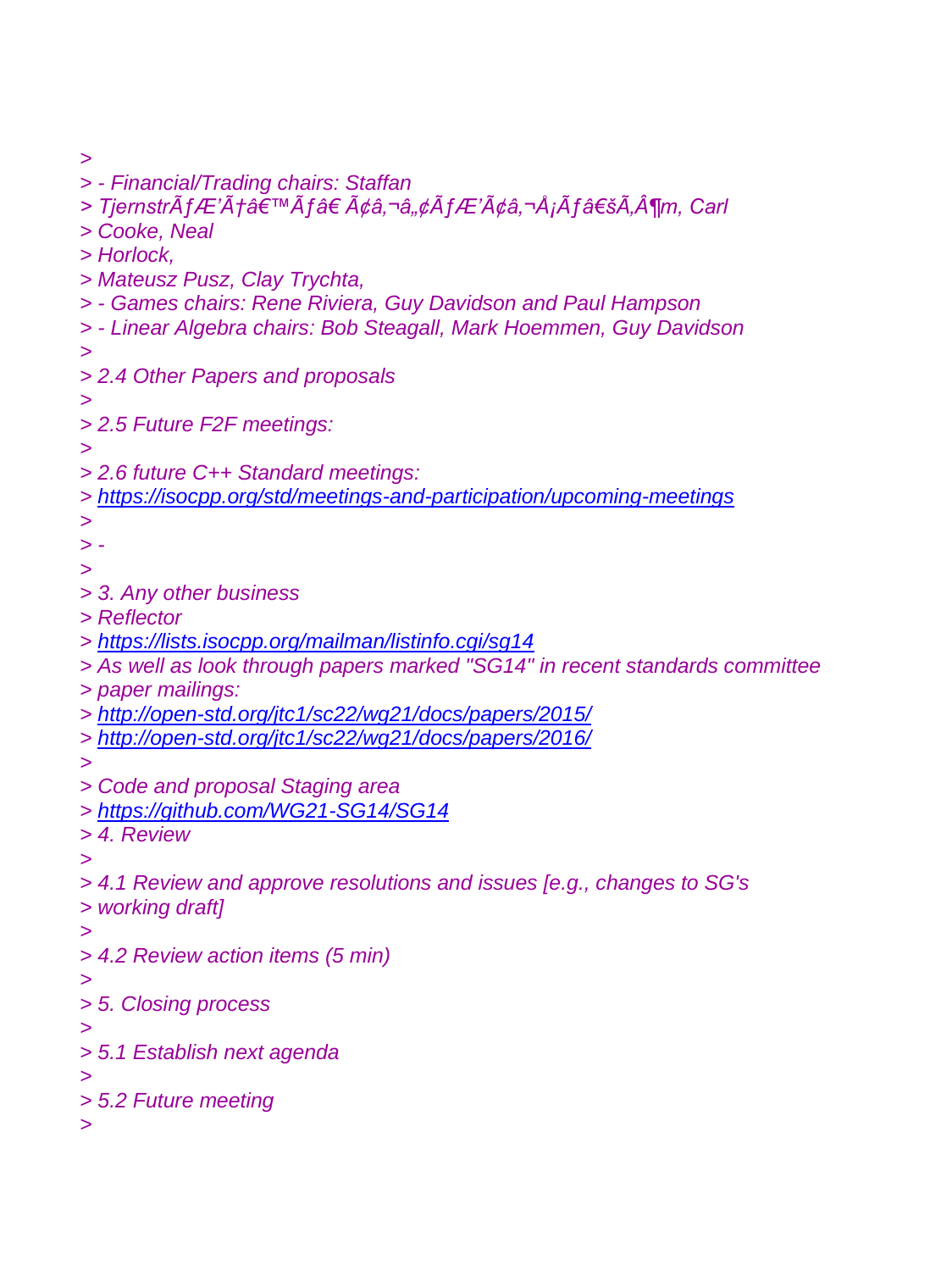```
>
>
> July 14, 2021 02:00 PM ET/1800 UTC: Finance/Low Latency
>
> Aug 11, 2021 02:00 PM ET/1800 UTC: Games
>
> Kind Rgds
>
```
--0000000000004072da05c47b4ffc Content-Type: text/plain; charset="UTF-8"

On Thu, 10 Jun 2021 at 21:32, Tjernstrom, Staffan via SG14 < sg14\_at\_[hidden]> wrote:

*> As was mentioned by a number of people in the meeting yesterday, it'd be a > good idea to set up a list-of-topics of interest for a finance related > discussion. > > I believe from the transcript that Jeff and Henry may have some ideas, and > for myself I'm very interested in anyhthing that we can do to help out > getting the library portion of P0593 into '23. >*

Perhaps the spreadsheet tracking features, issues and defects [<https://docs.google.com/spreadsheets/d/1JnUJBO72QVURttkKr7gn0\\_WjP--](https://docs.google.com/spreadsheets/d/1JnUJBO72QVURttkKr7gn0_WjP--P0vAne8JBfzbRiy0/edit#gid=0) [P0vAne8JBfzbRiy0/edit#gid=0>](https://docs.google.com/spreadsheets/d/1JnUJBO72QVURttkKr7gn0_WjP--P0vAne8JBfzbRiy0/edit#gid=0)

might provide inspiration or a place for suggestions.

John

*>*

*> Kind Rgds*

*> Staffan Tj.*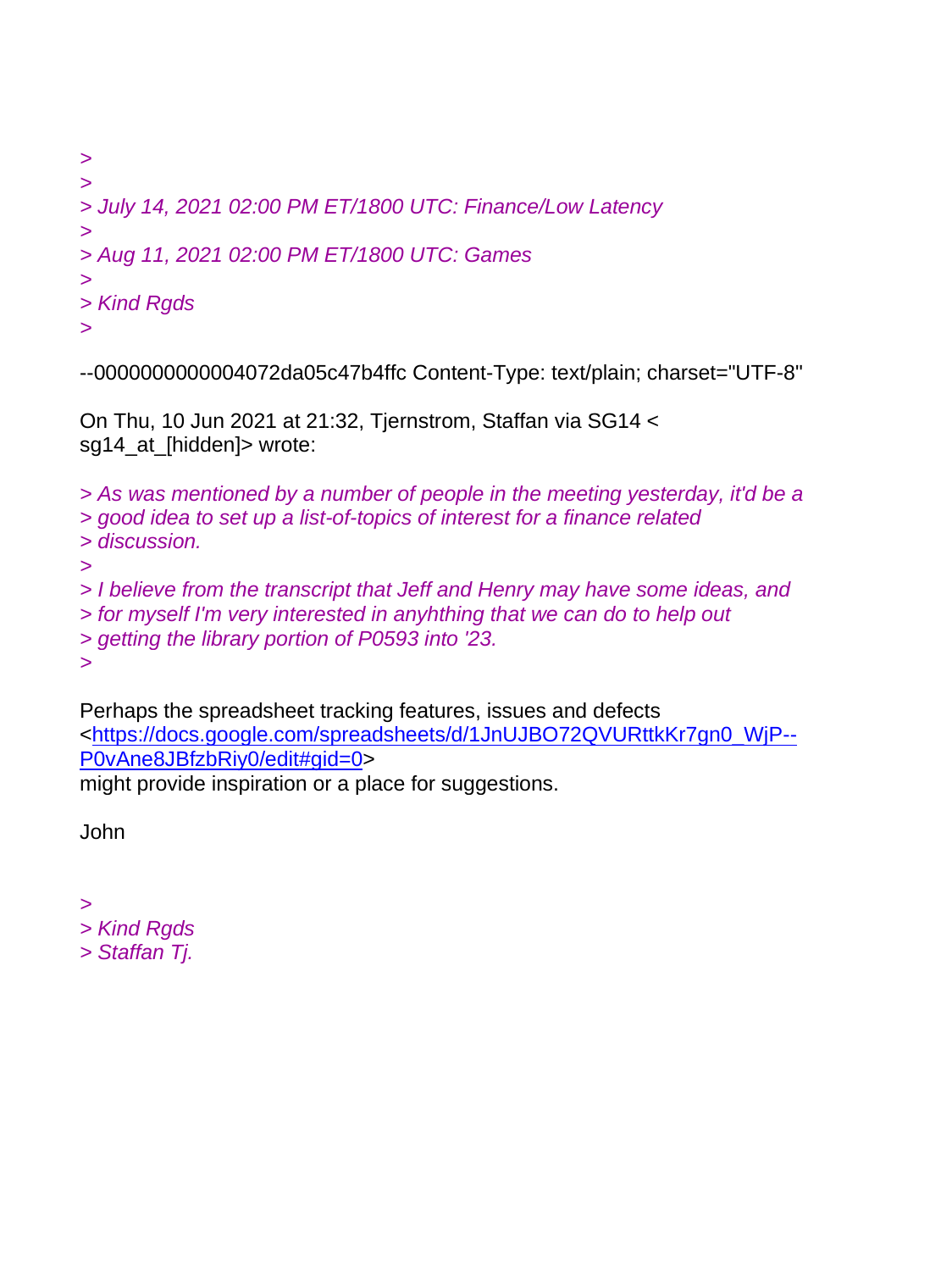## Minutes for 2021/09/08 SG14 Conference Call

*> > Thanks to Rene for Chairing. > > > > On Tue, Sep 7, 2021 at 10:53 AM Michael Wong <fraggamuffin\_at\_[hidden] > > <mailto:fraggamuffin\_at\_[hidden]>> wrote: > > > > Topic: SG14 Low Latency Monthly > > > > This meeting is focused on Games . > > > > Hi, > > > > Michael Wong is inviting you to a scheduled Zoom meeting. > > > > Topic: SG14 monthly > > Time: 2nd Wednesdays 02:00 PM Eastern Time 1800 UTC (US and Canada) > > Every month on the Second Wed, > > > > > > Join from PC, Mac, Linux, iOS or Android: > > > [https://iso.zoom.us/j/93151864365?pwd=aDhOcDNWd2NWdTJuT1loeXpKbTcydz0](https://iso.zoom.us/j/93151864365?pwd=aDhOcDNWd2NWdTJuT1loeXpKbTcydz09) [9](https://iso.zoom.us/j/93151864365?pwd=aDhOcDNWd2NWdTJuT1loeXpKbTcydz09) > > < > [https://iso.zoom.us/j/93151864365?pwd=aDhOcDNWd2NWdTJuT1loeXpKbTcydz0](https://iso.zoom.us/j/93151864365?pwd=aDhOcDNWd2NWdTJuT1loeXpKbTcydz09) [9>](https://iso.zoom.us/j/93151864365?pwd=aDhOcDNWd2NWdTJuT1loeXpKbTcydz09) > > Password: 789626 > > > > Or iPhone one-tap : > > US: +12532158782,,93151864365# or +13017158592,,93151864365# > > Or Telephone: > > Dial(for higher quality, dial a number based on your current > > location): > > US: +1 253 215 8782 or +1 301 715 8592 or +1 312 626 6799 > or +1 > > 346 248 7799 or +1 408 638 0968 or +1 646 876 9923 or +1 669 900 6833 > > or 877 853 5247 (Toll Free)*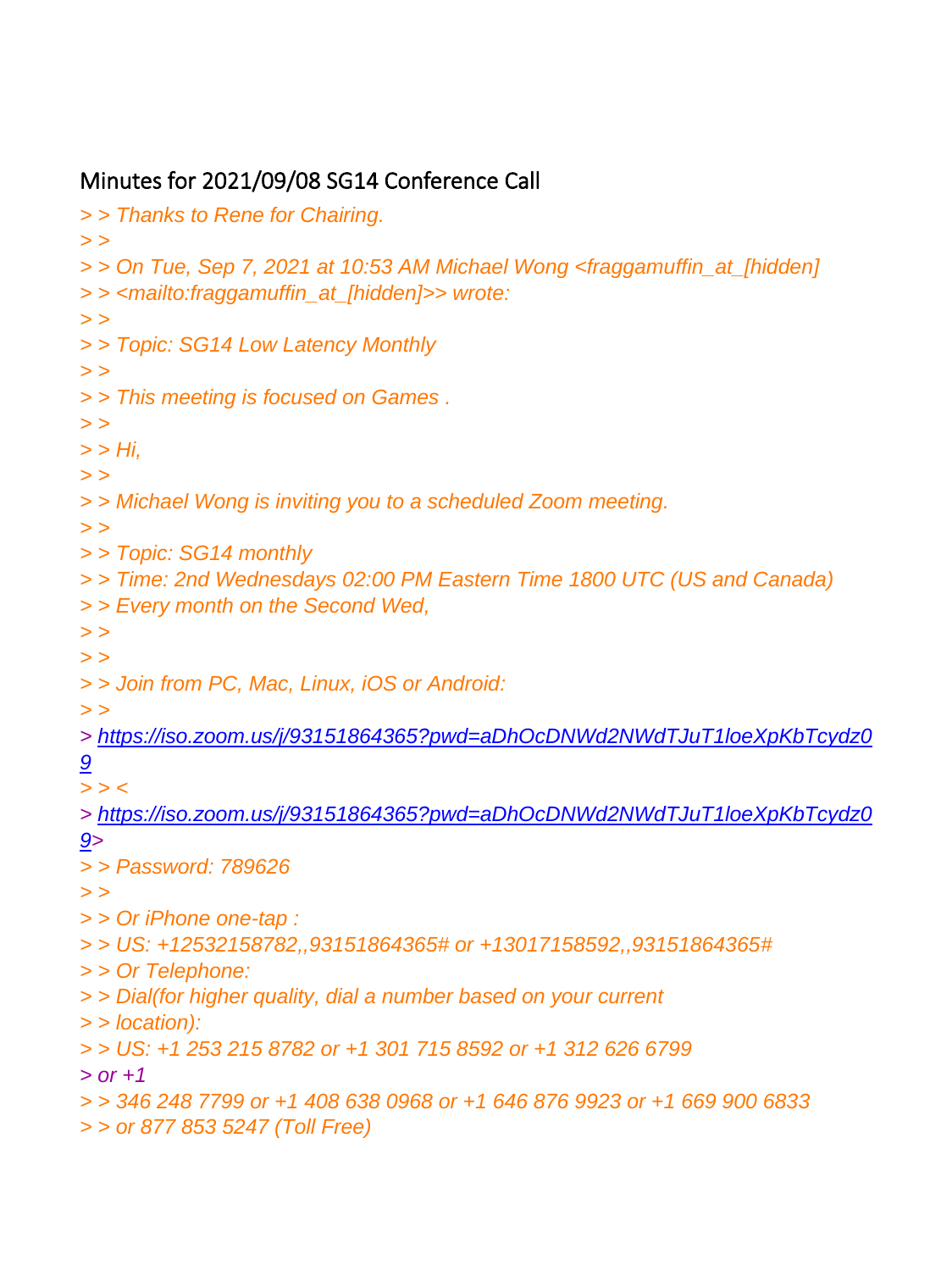*> > Meeting ID: 931 5186 4365 > > Password: 789626 > > International numbers available: > > <https://iso.zoom.us/u/abRrVivZoD> [<https://iso.zoom.us/u/abRrVivZoD>](https://iso.zoom.us/u/abRrVivZoD) > > > > Or Skype for Business (Lync): > > <https://iso.zoom.us/skype/93151864365> > > [<https://iso.zoom.us/skype/93151864365>](https://iso.zoom.us/skype/93151864365) > > > > Agenda: > > > > 1. Opening and introduction > > > > ISO Code of Conduct > > < > > > [https://isotc.iso.org/livelink/livelink?func=ll&objId=20882226&objAction=Open&next](https://isotc.iso.org/livelink/livelink?func=ll&objId=20882226&objAction=Open&nexturl=%2Flivelink%2Flivelink%3Ffunc%3Dll%26objId%3D20158641%26objAction%3Dbrowse%26viewType%3D1) [url=%2Flivelink%2Flivelink%3Ffunc%3Dll%26objId%3D20158641%26objAction%3D](https://isotc.iso.org/livelink/livelink?func=ll&objId=20882226&objAction=Open&nexturl=%2Flivelink%2Flivelink%3Ffunc%3Dll%26objId%3D20158641%26objAction%3Dbrowse%26viewType%3D1) [browse%26viewType%3D1](https://isotc.iso.org/livelink/livelink?func=ll&objId=20882226&objAction=Open&nexturl=%2Flivelink%2Flivelink%3Ffunc%3Dll%26objId%3D20158641%26objAction%3Dbrowse%26viewType%3D1) > > < > [https://isotc.iso.org/livelink/livelink?func=ll&objId=20882226&objAction=Open&next](https://isotc.iso.org/livelink/livelink?func=ll&objId=20882226&objAction=Open&nexturl=%2Flivelink%2Flivelink%3Ffunc%3Dll%26objId%3D20158641%26objAction%3Dbrowse%26viewType%3D1) [url=%2Flivelink%2Flivelink%3Ffunc%3Dll%26objId%3D20158641%26objAction%3D](https://isotc.iso.org/livelink/livelink?func=ll&objId=20882226&objAction=Open&nexturl=%2Flivelink%2Flivelink%3Ffunc%3Dll%26objId%3D20158641%26objAction%3Dbrowse%26viewType%3D1) [browse%26viewType%3D1](https://isotc.iso.org/livelink/livelink?func=ll&objId=20882226&objAction=Open&nexturl=%2Flivelink%2Flivelink%3Ffunc%3Dll%26objId%3D20158641%26objAction%3Dbrowse%26viewType%3D1) > > > > > > > > > ISO patent policy. > > > [https://isotc.iso.org/livelink/livelink/fetch/2000/2122/3770791/Common\\_Policy.htm?](https://isotc.iso.org/livelink/livelink/fetch/2000/2122/3770791/Common_Policy.htm?nodeid=6344764&vernum=-2) [nodeid=6344764&vernum=-2](https://isotc.iso.org/livelink/livelink/fetch/2000/2122/3770791/Common_Policy.htm?nodeid=6344764&vernum=-2) > > < > [https://isotc.iso.org/livelink/livelink/fetch/2000/2122/3770791/Common\\_Policy.htm?](https://isotc.iso.org/livelink/livelink/fetch/2000/2122/3770791/Common_Policy.htm?nodeid=6344764&vernum=-2)*

*[nodeid=6344764&vernum=-2](https://isotc.iso.org/livelink/livelink/fetch/2000/2122/3770791/Common_Policy.htm?nodeid=6344764&vernum=-2)*

*> > > >*

*> > IEC Code of Conduct:*

*> >*

*> > <https://www.iec.ch/basecamp/iec-code-conduct-technical-work>*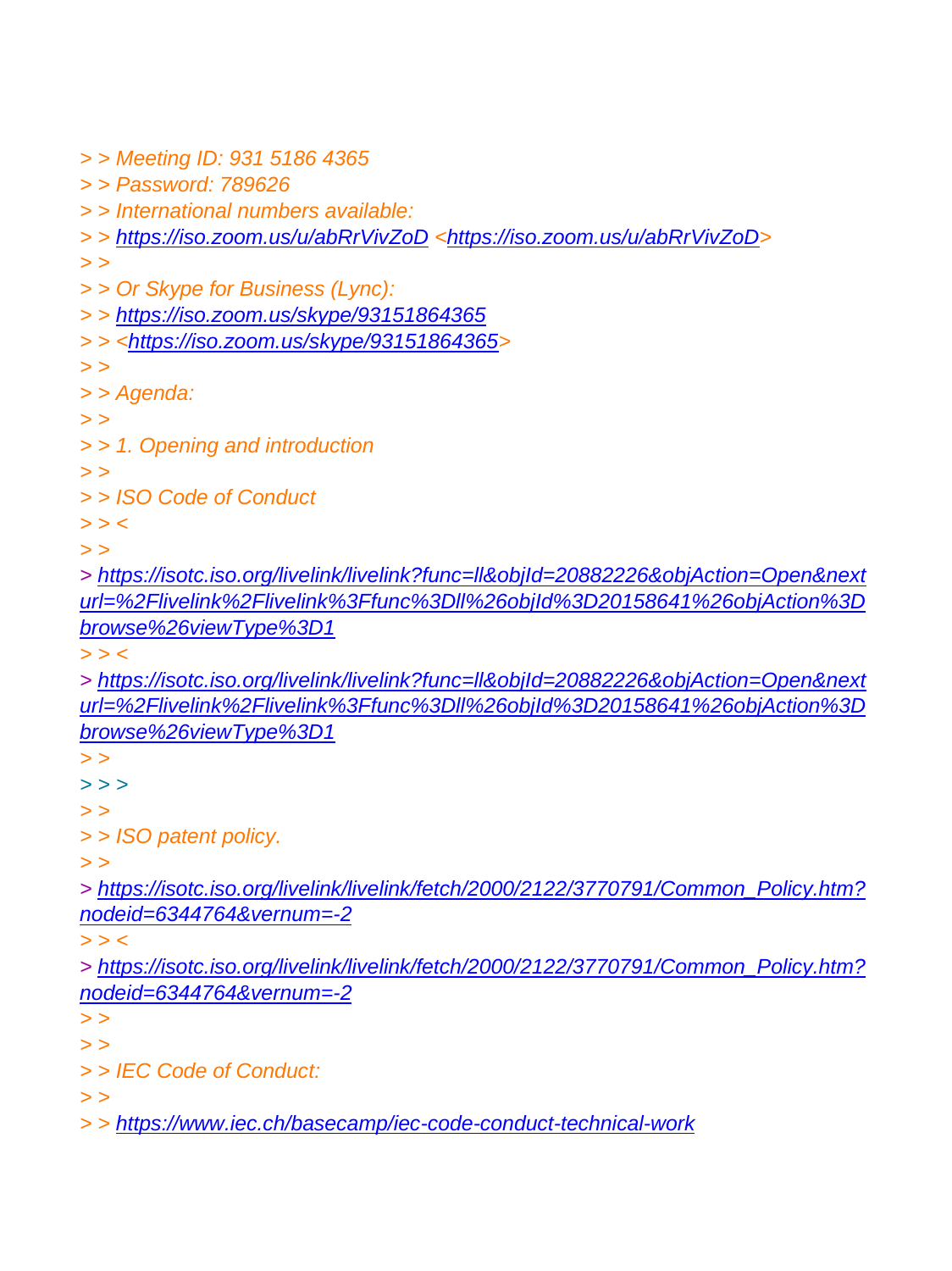*> > [<https://www.iec.ch/basecamp/iec-code-conduct-technical-work>](https://www.iec.ch/basecamp/iec-code-conduct-technical-work) > > > > WG21 Code of Conduct: > > > > > <https://isocpp.org/std/standing-documents/sd-4-wg21-practices-and-procedures> > > < > <https://isocpp.org/std/standing-documents/sd-4-wg21-practices-and-procedures> > > > > > > 1.1 Roll call of participants > > > > 1.2 Adopt agenda > > > > 1.3 Approve minutes from previous meeting, and approve publishing > > previously approved minutes to ISOCPP.org > > > > 1.4 Action items from previous meetings > > > > 2. Main issues (125 min) > > > > 2.1 General logistics > > > > Future meeting plans > > > > July 14, 2021 02:00 PM ET/1800 UTC: Finance/Low Latency > > > > Aug 11, 2021 02:00 PM ET/1800 UTC: Games Cancelled > > > > Sep 8 , 2021 02:00 PM ET/1800 UTC: Games > > Oct 13, 2021 02:00 PM ET/1800 UTC: Embedded > > Nov 10, 2021 02:00 PM ET/1800 UTC: DST change/cancelled > > Dec 8, 2021 02:00 PM ET/1800 UTC: Finance/Low Latency > > > > 2.2 Paper reviews > > > > Discussion about Games topics: > >*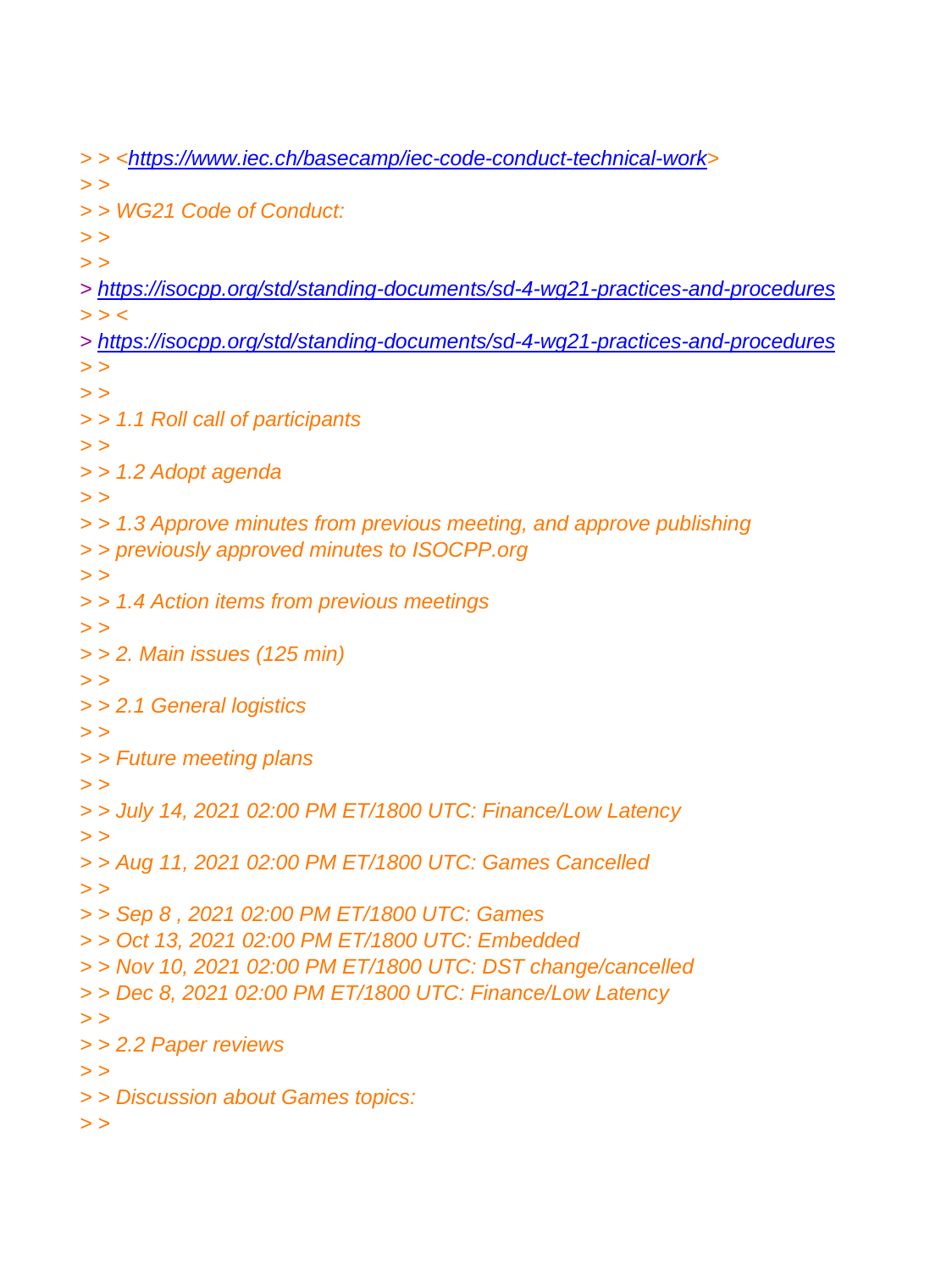*> > P2388R1 - Minimum Contract Support: either Ignore or Check\_and\_abort > > <*

*> [http://www.open-std.org/jtc1/sc22/wg21/docs/papers/2021/p2388r1.html>](http://www.open-std.org/jtc1/sc22/wg21/docs/papers/2021/p2388r1.html)*

- *> >*
- *> > P2388R1:*
- *> > What is stopping static analyzers*
- *> > want to allow programmers to declare good contract annotations in 23*
- *> > so that in 26 tools can have annotations*
- *> > min annotations*
- *> > need from std:*
- *> > portable notatoion*
- *> > type system checking declared expre*
- *> > guarantee that predicates can be rt evaluated if needed*
- *> > ack disappearing side effects in declared expr*
- *> > ack possibility of halting the program*
- *> >*
- *> > ignore mode*
- *> > check and abort: noexcept by default*
- *> > allow compiler to provide a way to install contract violation handler*
- *> > but not require it: how about a compiler flag ?*
- *> > possible to have pre/post-condition in hdr or cpp file: require from*
- *> > first declaration; they are not part of type system*
- *> > builtin unreachable is being standadized*
- *> >*
- *> > side effects in predicates as no way to be sure it is side effect free:*
- *> > allowed but discouraged, may be evaluated, may be evaluated twice*
- *> > ub if evaluation of one affects the other*
- *> >*
- *> > how does it interact with constexpr? constexpr fn with non-constexpr*
- *> > predicate*
- *> >*
- *> > postconditions:*
- *> > eval after destructors of local objects called*
- *> > eval before destructors of function*
- *> > referred objects values are those ...*
- *> >*
- *> > check value of parameter at the point it was passed, so need to make a*
- *> > copy of the parameter in case parameter is changed during execution*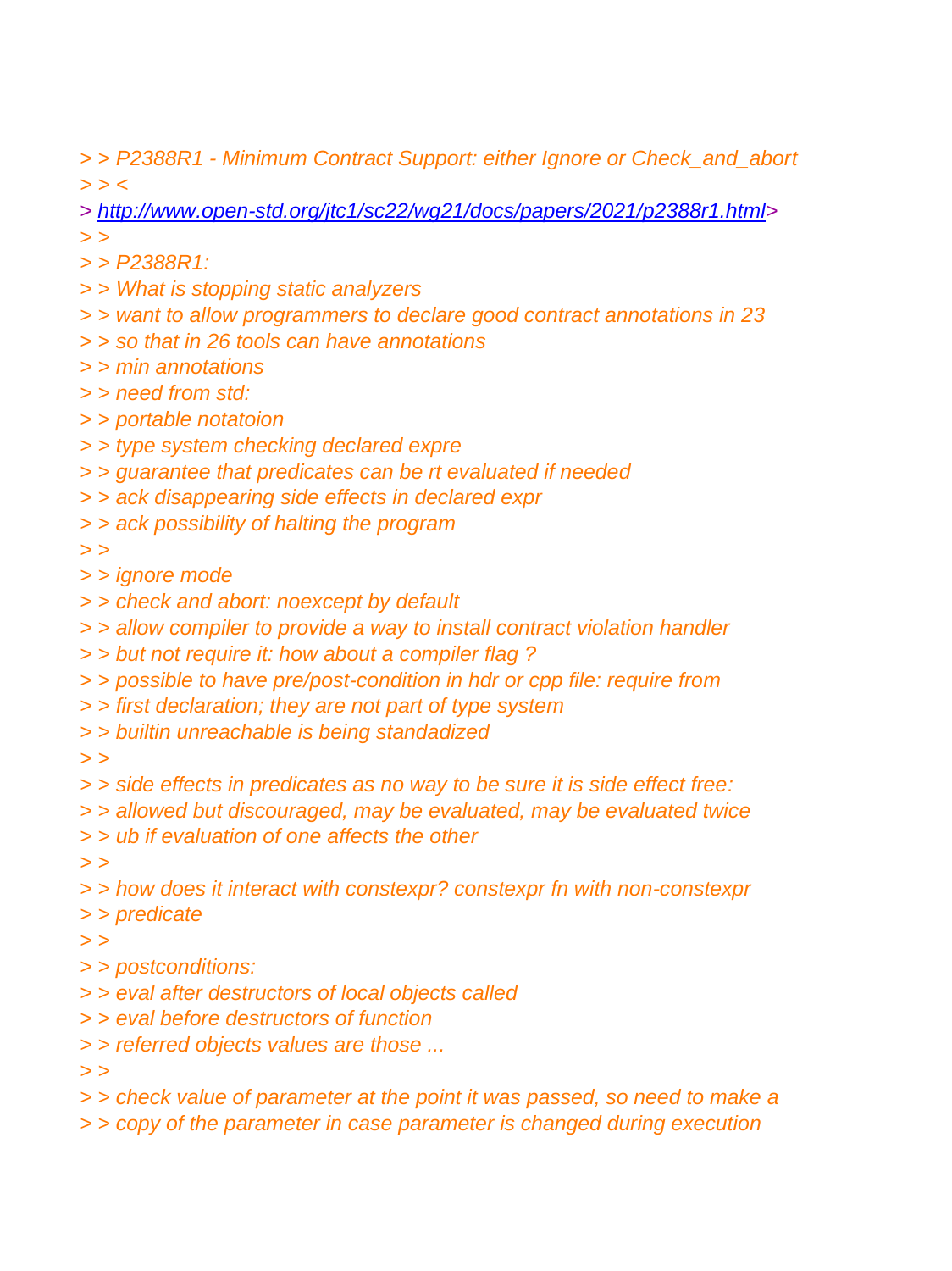*> > if copy is made implicitly, then compiler can only optimize copy in some*

*> > cases by eliding*

*> > in ignore mode, you can avoid the copy*

*> >*

*> > precondition failure reported on caller side, rather then calleebut its*

*> > not always possible because we can not guarantee*

*> >*

- *> > dropped from C++20 contracts*
- *> > assertion levels*
- *> > guaranteed non-evaluation of predicates (axiom)*
- *> > continuation mode*
- *> > interface*

*> >*

- *> > Retained from C++20 contracts*
- *> > contract annotations on first declaration*
- *> > ODR identical annotations on overriding functions*
- *> > access to private and protected members from predicates*

*> >*

- *> > use case weher you want to widen and narroe the derived class contracts*
- *> > and caller needs to be able to depend on the post condition being true*
- *> > if you want to check you really need to check both the pre and post*
- *> > conditions on the interface fn you call through so if you are calling*
- *> > through a ptr to base , the caller is going to depend on the fact that*
- *> > the post conditions and the pre and post conditions of the ptr you are*
- *> > calling through are checked and the callee is going to depend on the*
- *> > fact that the pre and post conditions it declares are going to be*
- *> > checked. Crrectly checking the right things when they can be different*

*> > is complicated*

- *> > So MVP approach is just require them to be the same for now and explore*
- *> > what can be done later to be different*

*> >*

*> > Not addresign overriding fn issue, then this proposal will survive.*

*> >*

- *> > Feedback on ignore mode, and const values*
- *> > anything concern you on this approach?*
- *> > in safety critical setting, might not be annotations we want them to be*
- *> > not affecting too deeply the rest of the functions: can make it uniform*
- *> > by referrng to a function input and output by value and are not*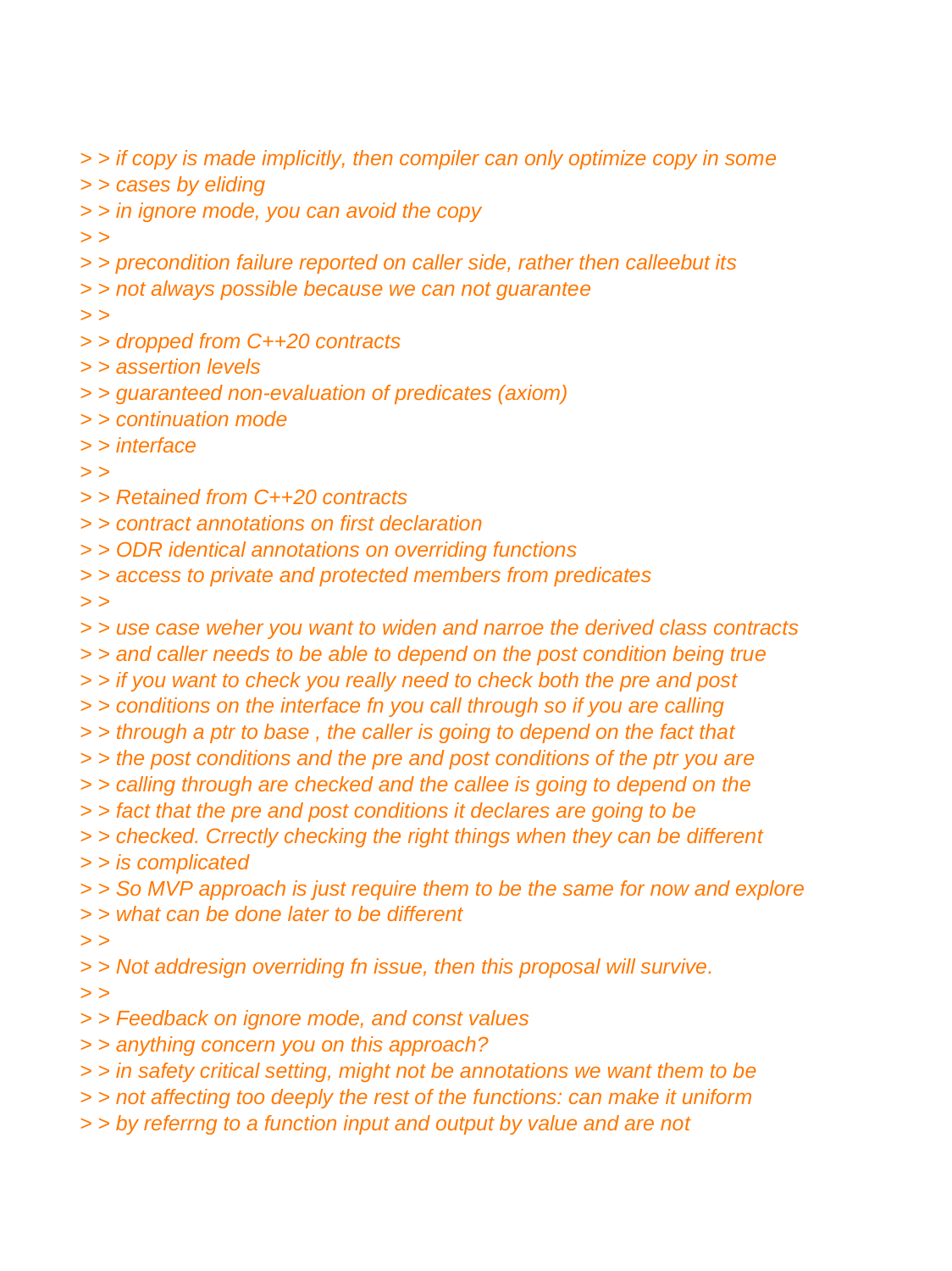```
> const-able
> >
> > idiomatic constructor with operator plus trick would have to be
> rewritten?
> >
> >
> >
> >
> >
> >
> >
> >
> > Patrice's WIP on Games issues.
> >
> > Making C++ better for Game Developers: some Request
> > based on survey from local Montreal game companies
> > general principles:
> > simplify C++
> > make it teachable due to high turn over
> > avoid negative perf impact
> > debugging matters
> >
> > how to split these 30 proposals?
> >
> > similar to freestanding, chop into many small pieces
> > but also good to have an omnibus paper before the split
> > do a few feature per meeting, or wait until January for the next Games
> focus
> > should address Arthur's feedback and generate V2
> > some are low latency and can be in Dec meeting
> > updates coming
> >
> > Finance topics from July 14, 2021.
> >
> > https://lists.isocpp.org/sg14/2021/06/0636.php
> > <https://lists.isocpp.org/sg14/2021/06/0636.php>
> >
> > https://lists.isocpp.org/sg14/2021/07/0642.php
```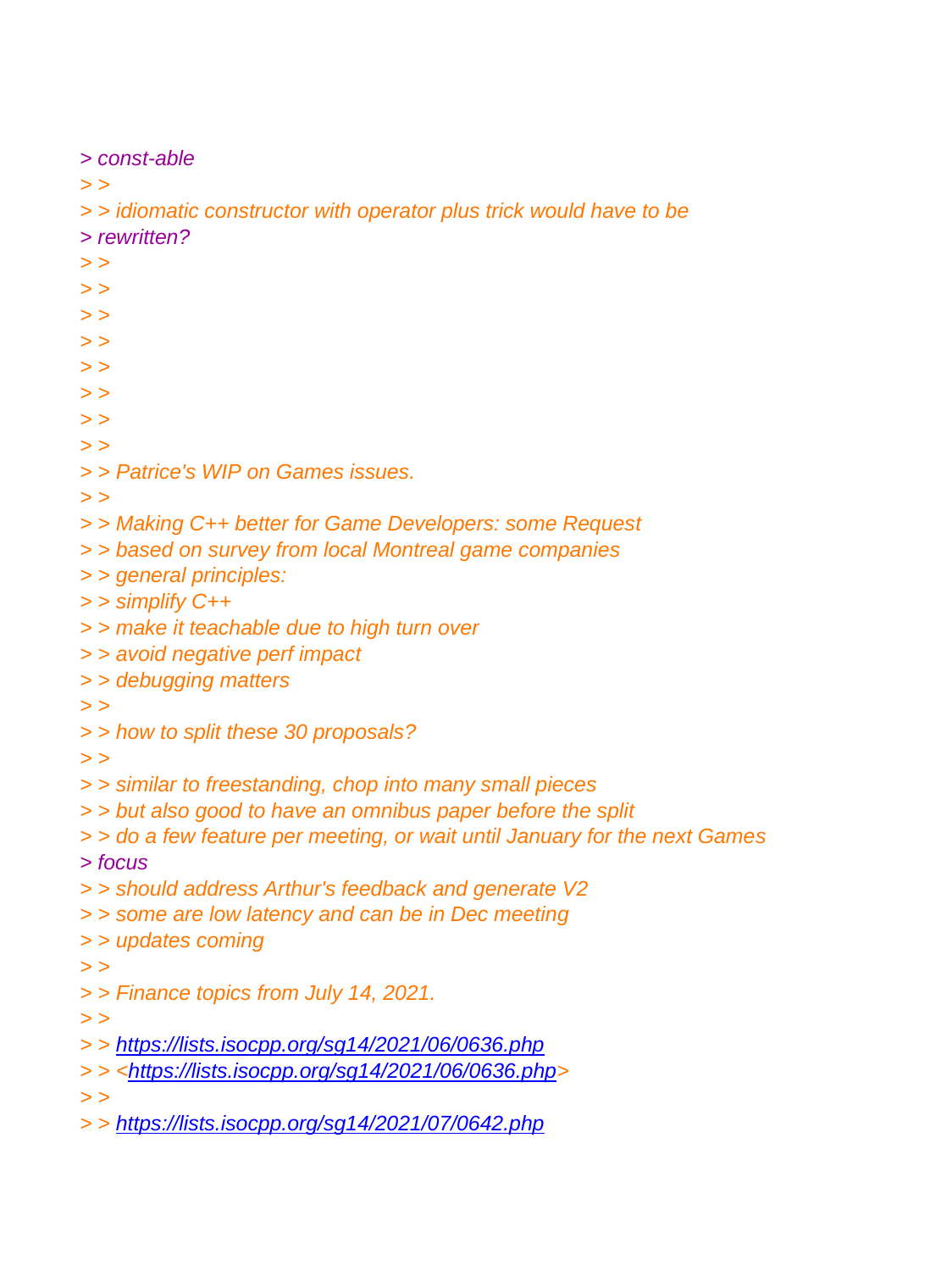*> > [<https://lists.isocpp.org/sg14/2021/07/0642.php>](https://lists.isocpp.org/sg14/2021/07/0642.php) > > > > 2.2.1 any other proposal for reviews? > > > > Deterministic Exception for Embedded by James Renwick > > > [https://www.pure.ed.ac.uk/ws/portalfiles/portal/78829292/low\\_cost\\_deterministic\\_C](https://www.pure.ed.ac.uk/ws/portalfiles/portal/78829292/low_cost_deterministic_C_exceptions_for_embedded_systems.pdf) [\\_exceptions\\_for\\_embedded\\_systems.pdf](https://www.pure.ed.ac.uk/ws/portalfiles/portal/78829292/low_cost_deterministic_C_exceptions_for_embedded_systems.pdf) > > < > [https://www.pure.ed.ac.uk/ws/portalfiles/portal/78829292/low\\_cost\\_deterministic\\_C](https://www.pure.ed.ac.uk/ws/portalfiles/portal/78829292/low_cost_deterministic_C_exceptions_for_embedded_systems.pdf) [\\_exceptions\\_for\\_embedded\\_systems.pdf](https://www.pure.ed.ac.uk/ws/portalfiles/portal/78829292/low_cost_deterministic_C_exceptions_for_embedded_systems.pdf) > > > > > > Freestanding? > > > > SG14/SG19 features/issues/defects: > > > > > [https://docs.google.com/spreadsheets/d/1JnUJBO72QVURttkKr7gn0\\_WjP--](https://docs.google.com/spreadsheets/d/1JnUJBO72QVURttkKr7gn0_WjP--P0vAne8JBfzbRiy0/edit#gid=0) [P0vAne8JBfzbRiy0/edit#gid=0](https://docs.google.com/spreadsheets/d/1JnUJBO72QVURttkKr7gn0_WjP--P0vAne8JBfzbRiy0/edit#gid=0) > > < > [https://docs.google.com/spreadsheets/d/1JnUJBO72QVURttkKr7gn0\\_WjP--](https://docs.google.com/spreadsheets/d/1JnUJBO72QVURttkKr7gn0_WjP--P0vAne8JBfzbRiy0/edit#gid=0) [P0vAne8JBfzbRiy0/edit#gid=0](https://docs.google.com/spreadsheets/d/1JnUJBO72QVURttkKr7gn0_WjP--P0vAne8JBfzbRiy0/edit#gid=0) > > > > > > 2.3 Domain-specific discussions > > > > 2.3.1 SIG chairs > > > > - Embedded Programming chairs: Ben Craig, Wouter van Ooijen and > Odin > > Holmes, John McFarlane > > > > - Financial/Trading chairs: Staffan* > > Tjernstrà fÆ'Æâ€™Ã f†Ã¢â,¬â"¢Ã fÆ'ââ,¬ > > Ãf¢Ã¢â€šÂ¬Ã¢â€žÂ¢ÃfÆ'Æâ€™Ãf¢Ã¢â€šÂ*¬ > >* > ÃfÆ'Ã,¢Ãf¢Ã¢â,¬Å¡Ã,¬Ãf¢Ã¢â,¬Å¾Ã,¢ÃfÆ'Æâ€™Ãfâ€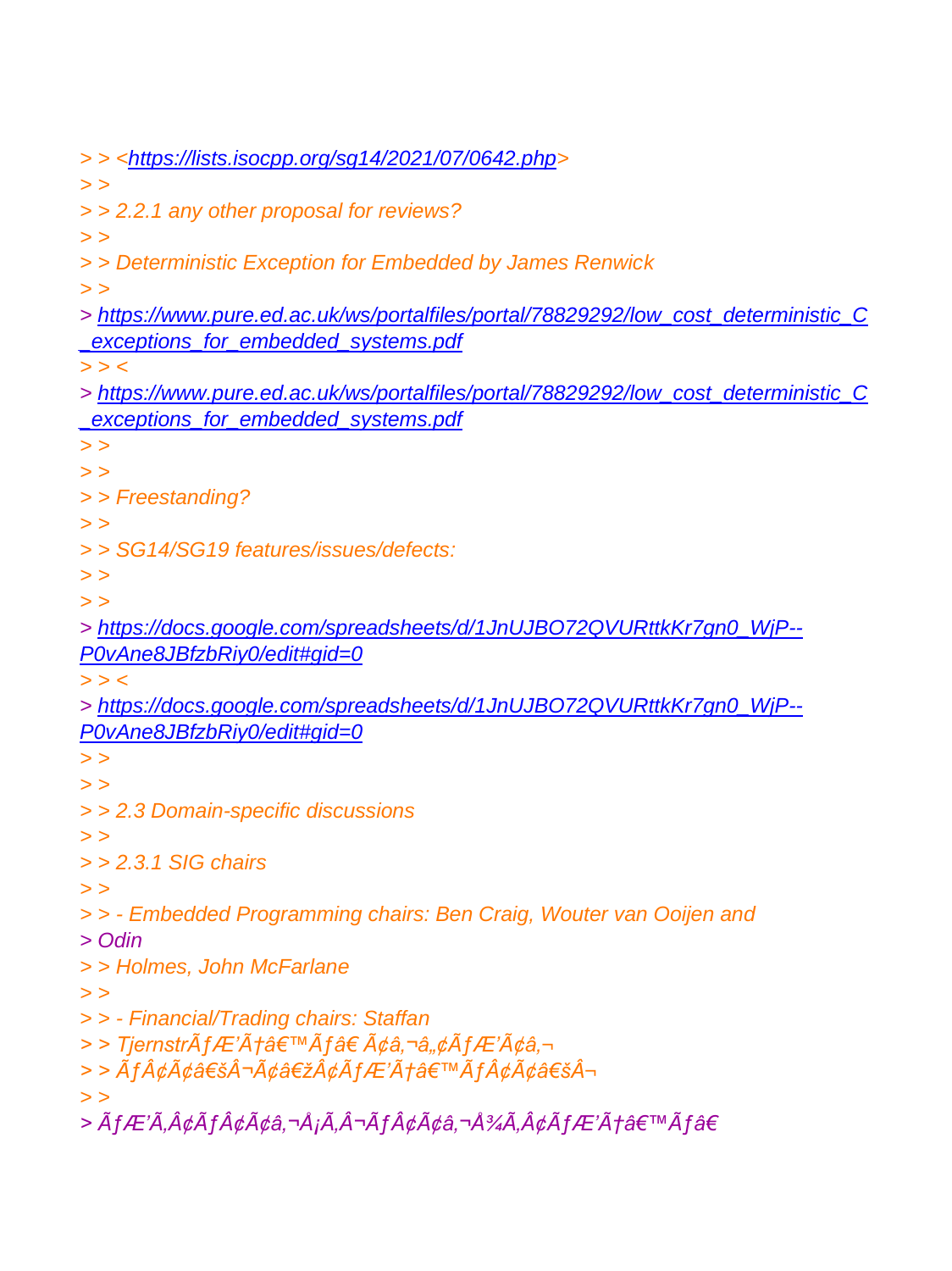*ââ,¬â"¢ÃfÆ'Ã,¢Ãf¢Ã¢â,¬Å¡Ã,¬Ãf…Ã,¡ÃfÆ'Æâ€™Ãf¢Ã¢â€šÂ¬Ã…¡Ãf ƒâ€šÃ'¶m, > > Carl > > Cooke, Neal > > Horlock, > > Mateusz Pusz, Clay Trychta, > > > > > > Richard Smith to take over paper > > > > - Games chairs: Rene Riviera, Guy Davidson and Paul Hampson, > > Patrice Roy > > > > - Linear Algebra chairs: Bob Steagall, Mark Hoemmen, Guy Davidson > > > > 2.4 Other Papers and proposals > > > > 2.5 Future F2F meetings: > > > > 2.6 future C++ Standard meetings: > > <https://isocpp.org/std/meetings-and-participation/upcoming-meetings> > > [<https://isocpp.org/std/meetings-and-participation/upcoming-meetings](https://isocpp.org/std/meetings-and-participation/upcoming-meetings) > > > > > > - > > > > 3. Any other business > > Reflector > > <https://lists.isocpp.org/mailman/listinfo.cgi/sg14> > > [<https://lists.isocpp.org/mailman/listinfo.cgi/sg14>](https://lists.isocpp.org/mailman/listinfo.cgi/sg14) > > As well as look through papers marked "SG14" in recent standards > > committee > > paper mailings: > > <http://open-std.org/jtc1/sc22/wg21/docs/papers/2015/> > > [<http://open-std.org/jtc1/sc22/wg21/docs/papers/2015/>](http://open-std.org/jtc1/sc22/wg21/docs/papers/2015/) > > <http://open-std.org/jtc1/sc22/wg21/docs/papers/2016/> > > [<http://open-std.org/jtc1/sc22/wg21/docs/papers/2016/>](http://open-std.org/jtc1/sc22/wg21/docs/papers/2016/) > >*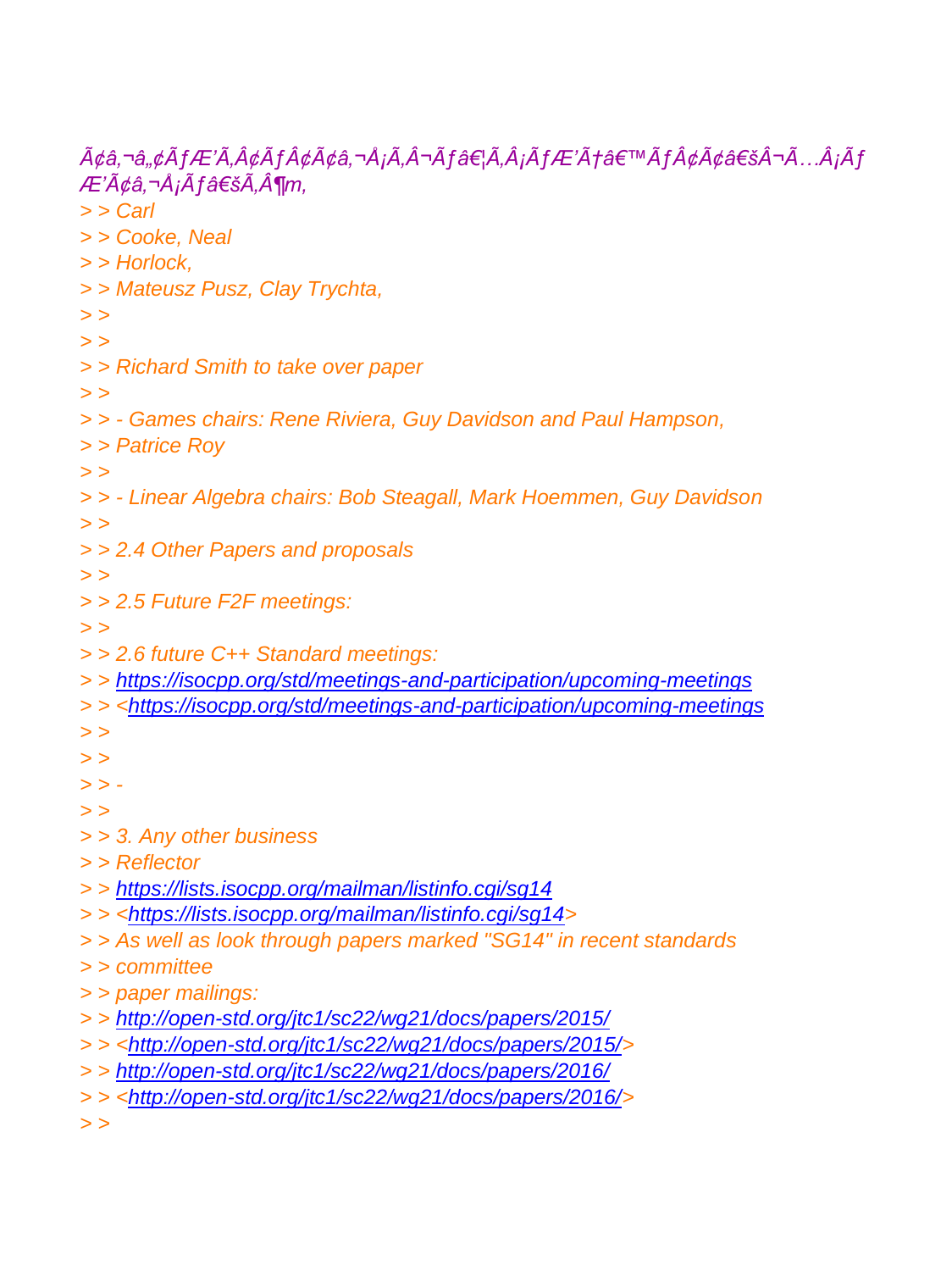```
> > Code and proposal Staging area
```

```
> > https://github.com/WG21-SG14/SG14 <https://github.com/WG21-SG14/SG14
> >
> > 4. Review
> >
> > 4.1 Review and approve resolutions and issues [e.g., changes to SG's
> > working draft]
> >
> > 4.2 Review action items (5 min)
> >
> > 5. Closing process
> >
> > 5.1 Establish next agenda
> >
> > 5.2 Future meeting
> >
> > Oct 13, 2021 02:00 PM ET/1800 UTC: Embedded
> >
> > Nov 10, 2021 02:00 PM ET/1800 UTC: DST change/cancelled
> > Dec 8, 2021 02:00 PM ET/1800 UTC: Finance/Low Latency
> >
> > Kind Rgds
> >
> >
> > _______________________________________________
> > SG14 mailing list
> > SG14_at_[hidden]
> > https://lists.isocpp.org/mailman/listinfo.cgi/sg14
> >
> _______________________________________________
> SG14 mailing list
```

```
> SG14_at_[hidden]
```
*> <https://lists.isocpp.org/mailman/listinfo.cgi/sg14>*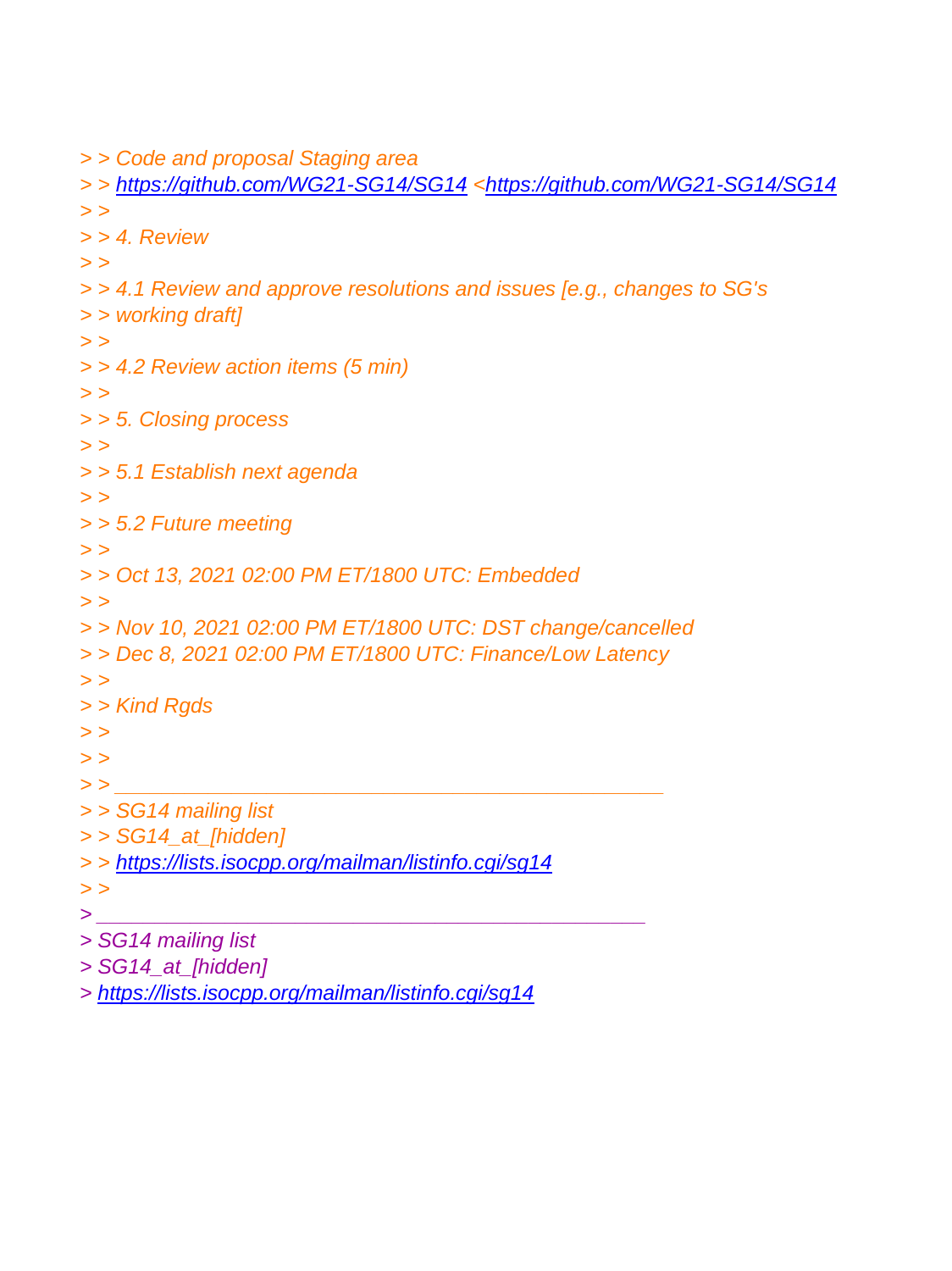# Minutes for 2021/10/13 SG14 Conference Call

On Mon, Oct 11, 2021 at 6:55 PM Michael Wong [<fraggamuffin@gmail.com>](mailto:fraggamuffin@gmail.com) wrote:

Topic: SG14 Low Latency Monthly

This meeting is focused on Embedded. But if time permits, we can also discuss Patrice's WIP games paper.

#### Hi,

Michael Wong is inviting you to a scheduled Zoom meeting.

Topic: SG14 monthly

Time: 2nd Wednesdays 02:00 PM Eastern Time 1800 UTC (US and Canada) Every month on the Second Wed,

Join from PC, Mac, Linux, iOS or Android: <https://iso.zoom.us/j/93151864365?pwd=aDhOcDNWd2NWdTJuT1loeXpKbTcydz09> Password: 789626

Or iPhone one-tap : US: +12532158782,,93151864365# or +13017158592,,93151864365# Or Telephone: Dial(for higher quality, dial a number based on your current location): US: +1 253 215 8782 or +1 301 715 8592 or +1 312 626 6799 or +1 346 248 7799 or +1 408 638 0968 or +1 646 876 9923 or +1 669 900 6833 or 877 853 5247 (Toll Free) Meeting ID: 931 5186 4365 Password: 789626 International numbers available: <https://iso.zoom.us/u/abRrVivZoD>

Or Skype for Business (Lync): <https://iso.zoom.us/skype/93151864365>

Agenda:

1. Opening and introduction

### ISO Code of Conduct

 $\epsilon$ 

[https://isotc.iso.org/livelink/livelink?func=ll&objId=20882226&objAction=Open&nexturl=%2Flivelink%2Flivelink](https://isotc.iso.org/livelink/livelink?func=ll&objId=20882226&objAction=Open&nexturl=%2Flivelink%2Flivelink%3Ffunc%3Dll%26objId%3D20158641%26objAction%3Dbrowse%26viewType%3D1) [%3Ffunc%3Dll%26objId%3D20158641%26objAction%3Dbrowse%26viewType%3D1](https://isotc.iso.org/livelink/livelink?func=ll&objId=20882226&objAction=Open&nexturl=%2Flivelink%2Flivelink%3Ffunc%3Dll%26objId%3D20158641%26objAction%3Dbrowse%26viewType%3D1) >

ISO patent policy.

[https://isotc.iso.org/livelink/livelink/fetch/2000/2122/3770791/Common\\_Policy.htm?nodeid=6344764&vernum](https://isotc.iso.org/livelink/livelink/fetch/2000/2122/3770791/Common_Policy.htm?nodeid=6344764&vernum=-2)  $= -2$ 

IEC Code of Conduct:

<https://www.iec.ch/basecamp/iec-code-conduct-technical-work>

#### WG21 Code of Conduct:

<https://isocpp.org/std/standing-documents/sd-4-wg21-practices-and-procedures>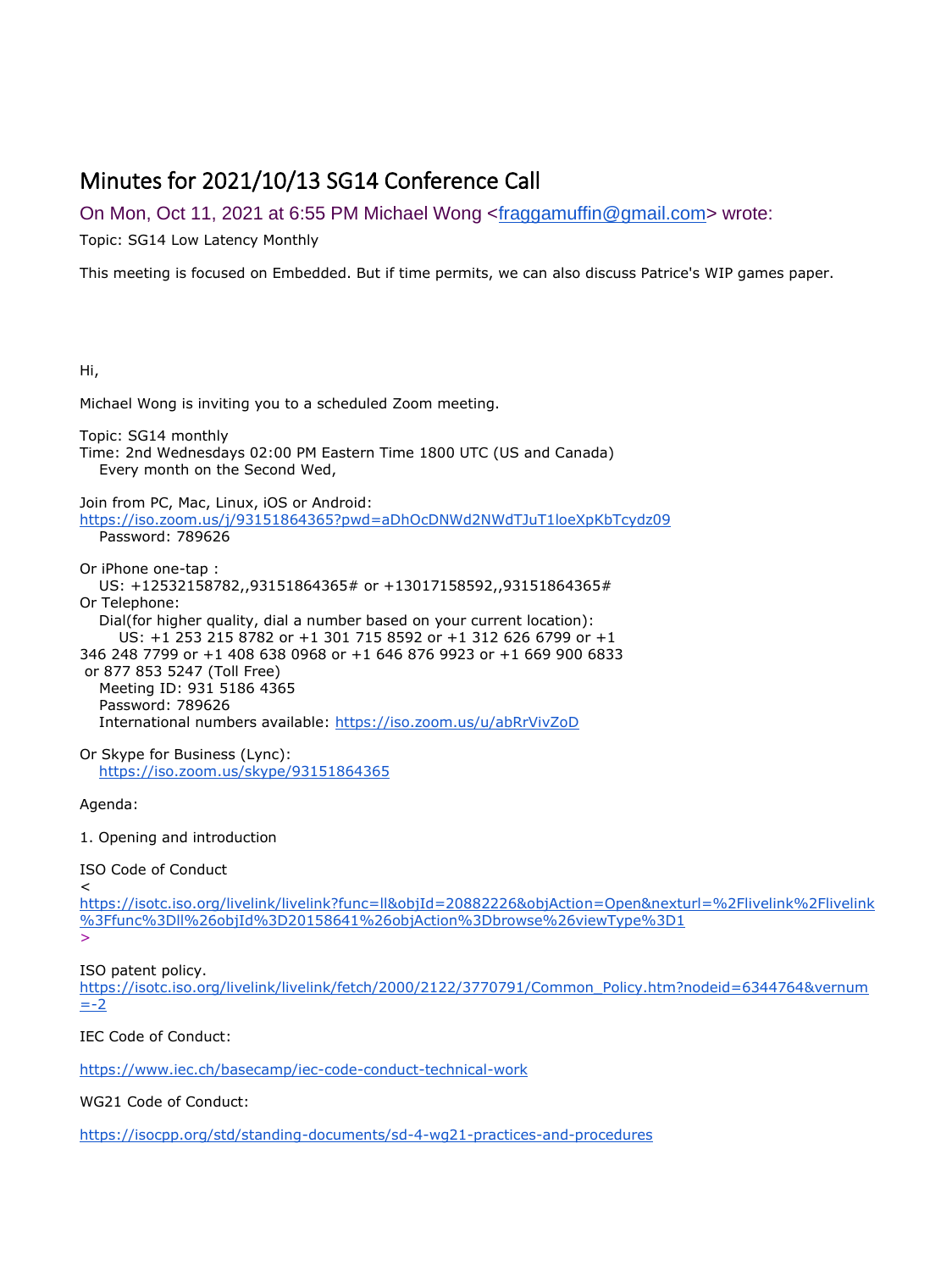#### 1.1 Roll call of participants

1.2 Adopt agenda

1.3 Approve minutes from previous meeting, and approve publishing previously approved minutes to ISOCPP.org

- 1.4 Action items from previous meetings
- 2. Main issues (125 min)
- 2.1 General logistics

Future meeting plans

 Oct 13, 2021 02:00 PM ET/1800 UTC: Embedded Nov 10, 2021 02:00 PM ET/1800 UTC: DST change/cancelled Dec 8, 2021 02:00 PM ET/1800 UTC: Finance/Low Latency

2.2 Paper reviews

Discussion on Embedded topics:

update on the dedeprecating volatile paper.: p2327

Deterministic Exception for Embedded by James Renwick [https://www.pure.ed.ac.uk/ws/portalfiles/portal/78829292/low\\_cost\\_deterministic\\_C\\_exceptions\\_for\\_embedde](https://www.pure.ed.ac.uk/ws/portalfiles/portal/78829292/low_cost_deterministic_C_exceptions_for_embedded_systems.pdf) [d\\_systems.pdf](https://www.pure.ed.ac.uk/ws/portalfiles/portal/78829292/low_cost_deterministic_C_exceptions_for_embedded_systems.pdf)

Freestanding?

#### Discussion about Games topics:

P2388R1 - Minimum Contract Support: either Ignore or Check\_and\_abort [<http://www.open-std.org/jtc1/sc22/wg21/docs/papers/2021/p2388r1.html>](http://www.open-std.org/jtc1/sc22/wg21/docs/papers/2021/p2388r1.html)

Patrice's WIP on Games issues.

Finance topics from July 14, 2021.

<https://lists.isocpp.org/sg14/2021/06/0636.php>

<https://lists.isocpp.org/sg14/2021/07/0642.php>

2.2.1 any other proposal for reviews?

Deterministic Exception for Embedded by James Renwick [https://www.pure.ed.ac.uk/ws/portalfiles/portal/78829292/low\\_cost\\_deterministic\\_C\\_exceptions\\_for\\_embedde](https://www.pure.ed.ac.uk/ws/portalfiles/portal/78829292/low_cost_deterministic_C_exceptions_for_embedded_systems.pdf) [d\\_systems.pdf](https://www.pure.ed.ac.uk/ws/portalfiles/portal/78829292/low_cost_deterministic_C_exceptions_for_embedded_systems.pdf)

Freestanding?

SG14/SG19 features/issues/defects: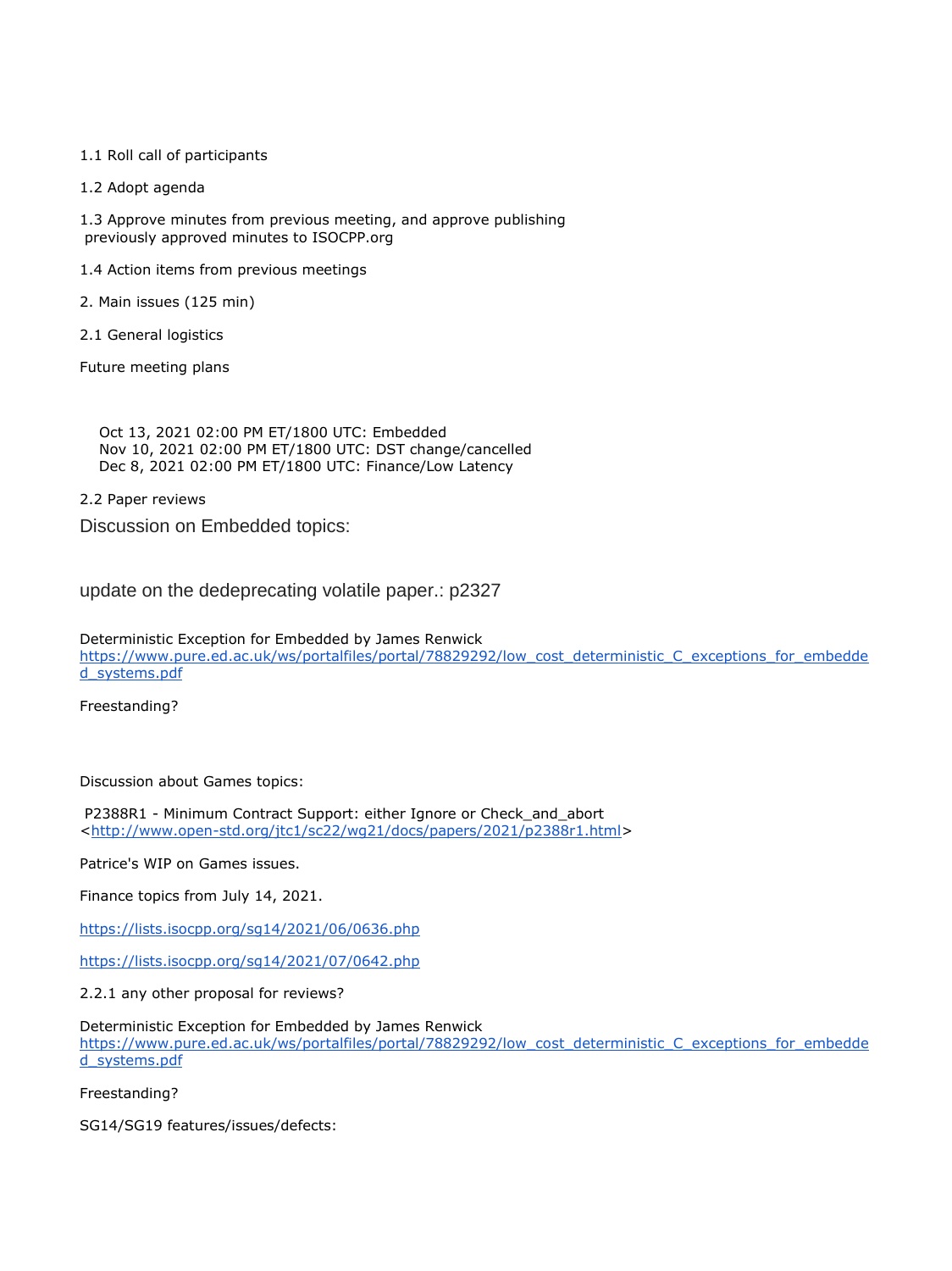#### https://docs.google.com/spreadsheets/d/1JnUJBO72OVURttkKr7gn0\_WiP--P0vAne8JBfzbRiy0/edit#gid=0

- 2.3 Domain-specific discussions
- 2.3.1 SIG chairs

 - Embedded Programming chairs: Ben Craig, Wouter van Ooijen and Odin Holmes, John McFarlane, Paul bendixen

- Financial/Trading chairs: Staffan TjernstrÃm, Carl Cooke, Neal Horlock, Mateusz Pusz, Clay Trychta,

- Games chairs: Rene Riviera, Guy Davidson and Paul Hampson, Patrice Roy
- Linear Algebra chairs: Bob Steagall, Mark Hoemmen, Guy Davidson
- 2.4 Other Papers and proposals
- 2.5 Future F2F meetings:

2.6 future C++ Standard meetings: <https://isocpp.org/std/meetings-and-participation/upcoming-meetings>

-

3. Any other business Reflector <https://lists.isocpp.org/mailman/listinfo.cgi/sg14> As well as look through papers marked "SG14" in recent standards committee paper mailings: <http://open-std.org/jtc1/sc22/wg21/docs/papers/2015/> <http://open-std.org/jtc1/sc22/wg21/docs/papers/2016/>

Code and proposal Staging area <https://github.com/WG21-SG14/SG14> 4. Review

4.1 Review and approve resolutions and issues [e.g., changes to SG's working draft]

- 4.2 Review action items (5 min)
- 5. Closing process
- 5.1 Establish next agenda
- 5.2 Future meeting

 Nov 10, 2021 02:00 PM ET/1800 UTC: DST change/cancelled Dec 8, 2021 02:00 PM ET/1800 UTC: Finance/Low Latency

Kind Rgds

14:02:26 So my name is Michael long I'm the chair of SG 14 but I have lots of CO chairs that helped me. And one of them is Paul Bendix and today he is now the co chair for the embedded, and he is going to be chairing this for today.

14:02:42 Because Today's focus is embedded, we have, we have a kind of a triple triple a triple focus between low latency and games and finance.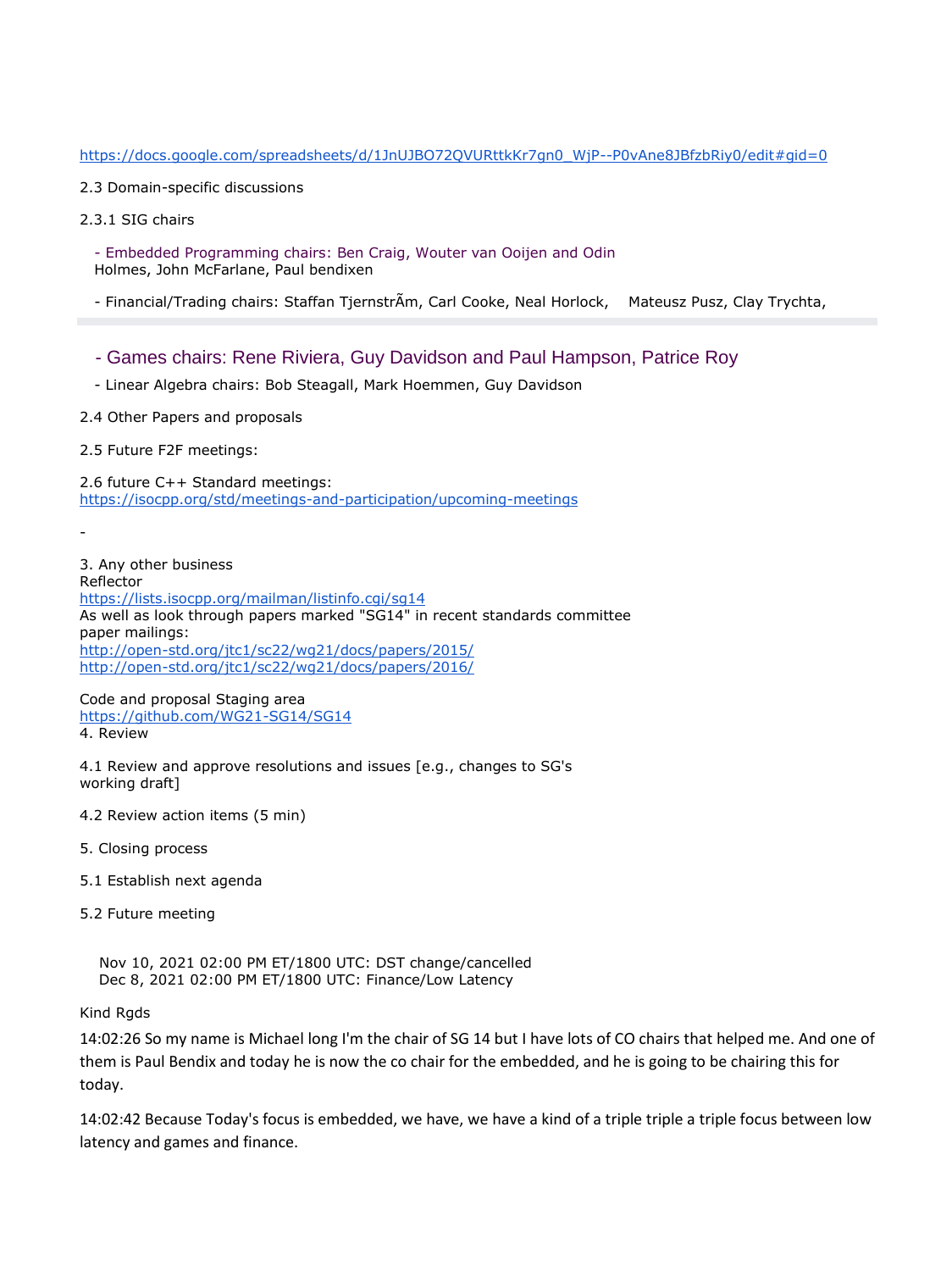14:02:56 So, every day, every month I try to get somebody that helped me out. And, and share it. And so that also. They will also be, it will be good for them to step in.

14:03:07 When I'm when I, when I leave because I don't anticipate we'll be doing this forever.

14:03:12 All right. So, let me see.

14:03:16 So I see Paul Ben Dixon, I see Ben Craig, I see. Billy Baker I see Charles Bay I see Connor Holman I see Henry Miller, James Renwick Carmen Chen, Kim Nelson puter gorgeous silk running apology for mangling that name, Renee Ferdinand Rivera morale and

14:03:33 run and Friedman now Michael long.

14:03:39 Okay. So Paul could you start sharing your screen of the agenda item would be good.

14:03:59 I'm going to.

14:04:05 Is this working.

14:04:08 It is, I can see the screen quite nicely.

14:04:11 Okay so ladies.

14:04:14 So I guess.

14:04:18 So we get so it's all yours. I'm just going to stop talking now. Okay.

14:04:23 So I guess one of the very important things that we need right off the bat is someone to take the minutes.

14:04:39 Sure, give me a few minutes and I can set up unless Michael was going to do that. Okay. Thanks, Ben, I was going to. I normally do it but today I'm recording it also on the live transcript.

14:05:04 If you're doing it. That would be fantastic because you could. I always want to mix to 22 as if I can, if I push in writing notes but but knowing that there's a live transcript you, that relieves you from having to take so much detailed notes as well but the live transcript as you can see it's not 100% accurate.

14:05:10 accurate. As it sometimes it does a pretty good job but it's still, you know sometimes still misses things. So, yeah, please go ahead and take whatever notes you can, I would probably just focus on the questions and answers and rewind, our transcript to, to, to

14:05:24 take the rest. So, and I'll send you the minutes after the meetings done.

14:05:30 Yeah, thank you.

14:05:31 Okay.

14:05:32 All right.

14:05:37 Yep. Continue.

14:05:38 The first part is that we have a code of conduct, and some, and the Putin policy that everyone is record to read and follow, just to make sure that you're on page with that.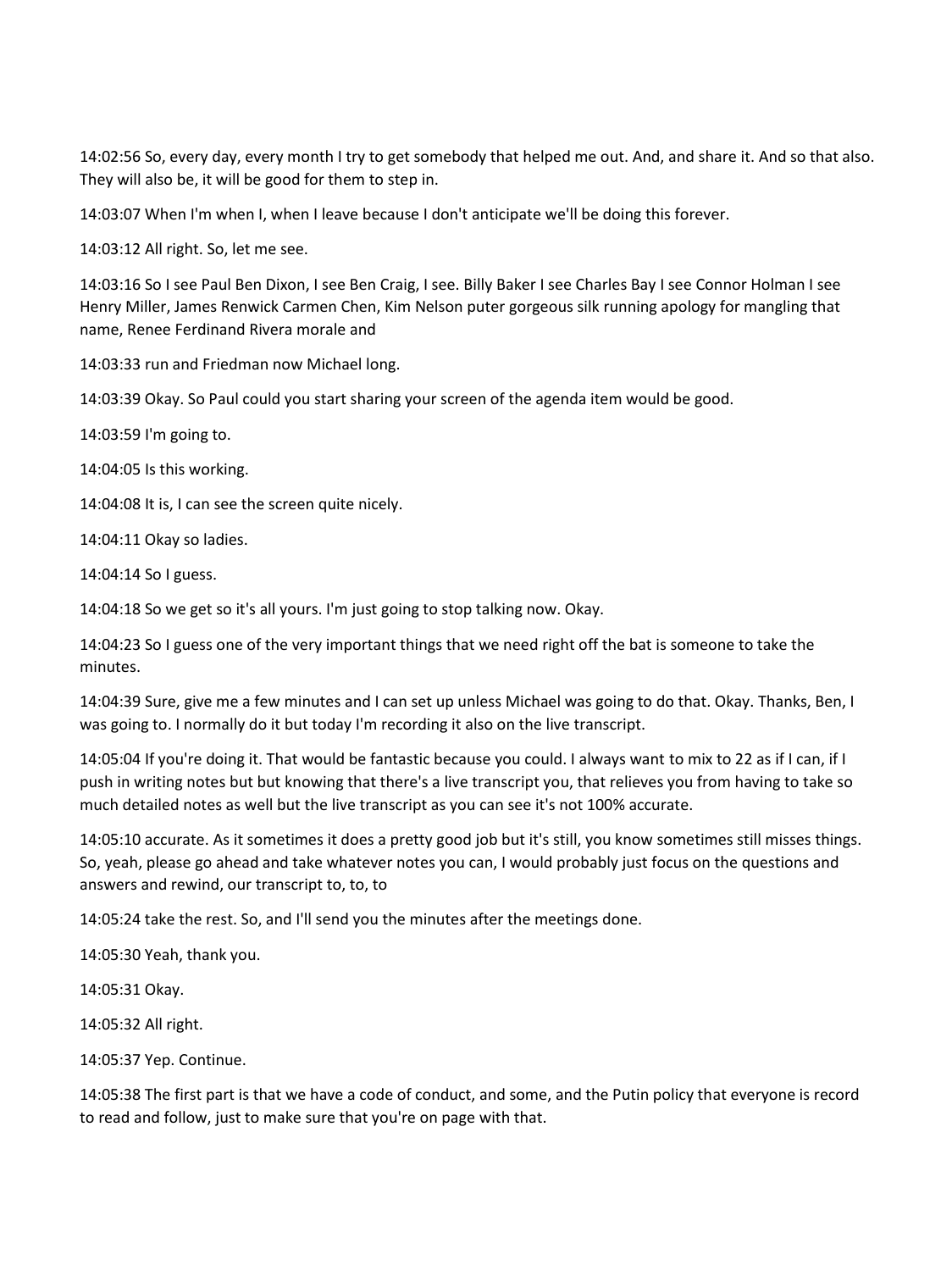14:06:04 I guess the roll call Michael already cleared that up and people coming in will be handled by soon, somehow magically.

14:06:06 So, the next part is adopt the agenda.

14:06:10 So the agenda is more or less the default agenda, each and every month with the paper reviews.

14:06:19 This time, regarding the deprecating volatiles and deterministic exceptions, and free standing are everybody okay with the agenda.

14:06:37 Okay, not seeing anyone I'm using to scream, anything so I'll say that that was approved.

14:06:48 And regarding the minutes from previous meeting the minutes were sent out as far as I recall on the reflector.

14:06:58 And we need to approve that they can be published on cpp.org

14:07:08 not hearing any comments.

14:07:11 As far as I recall the one no action items from any of the previous meetings.

14:07:19 So, I'll be skipping that quickly.

14:07:25 So general logistics, is we need to take care of the future meetings, and the next meeting in November will be cancelled because of daylight savings time daylight saving time it'll be interesting to see what the EU comes up with in that regard next year

14:07:47 but I don't think that it will change the madness anything much. I think I think canceling it in the EU, or they love their.

14:07:57 What I've been following they have resolved to cancel the, the daylight saving, but the member states still have to agree on which way they're going to cancel it.

14:08:11 So that'll be fun. Okay.

14:08:16 And it's probably not going to change any of the madness, but at least the next meeting will be December, eighth and will be focused on finance, I don't know if we are coming up to a place where we need to take a look at having A.

14:08:36 Pacific time meeting again, but we sometimes do that I don't know if anyone knows of any. That's a good point we usually come up and do that on the game side because most of the games people on that on the, on the Australia.

14:08:49 Australia, I'll try to remember that. So that's a, that's an action item for me. Yeah. Thank you.

14:08:56 Good point good reminder.

14:08:59 Other things general logistics I didn't write down. Obviously this month is CPP con month, November, sorry the end of October, is going to be so

14:09:10 I'll see if you can is pretty strange this year is hybrid. Some people, most people are not going to be there but some people will I actually will be there because I think I have three or four hours.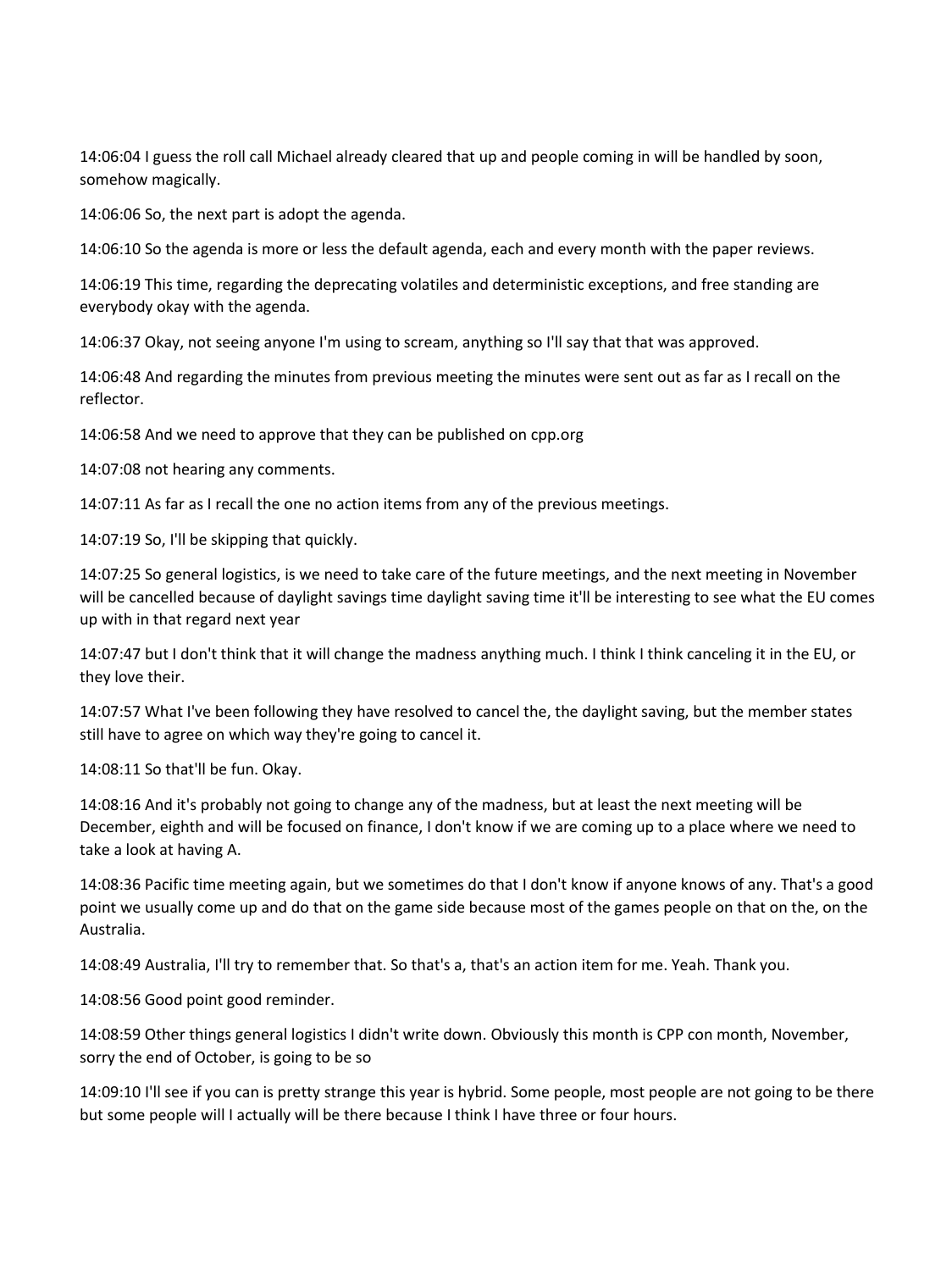14:09:21 Global committee 3d tutorials and and foundation directors meeting so I kind of have to be there. I have no choice. But a lot of you guys cannot because international travelers still cannot travel the US without being fully vaccinated.

14:09:36 With a vaccine that the US to recognize that's the key to enter phrase I believe but that's apparently is going to be changing by November, so we'll see what happens, even for me for Canadians, we couldn't drive to the US, we can only fly there.

14:09:47 See if you can make sense of that.

14:09:50 So I'm flying.

14:09:52 So that's, that's basically what we're at, we'll see how this hybrid formula goes. It's not just CPP con, a lot of other conferences, I'm going to. From this point on what it looks like is going to be.

14:10:06 Hybrid in some ways. And so that's not going to be too surprising.

14:10:10 Anyone else with any other things. So as such, there's no su 14 meeting as usual with sex CBP con, it was just too complicated for me to organize and.

14:10:20 But, but I think next year. Once it goes back to fully physical, we hope will try to do that again. Okay. And I'm not, I'm not popping for any other StG 14 meetings.

14:10:32 Any other conference again due to the complexity of it.

14:10:38 Yeah, just to make sure that. So the next meeting is going to be in December, and before that I believe that there will be the meeting c++ in Europe, and that is a completely online conference so that probably won't have any StG 14 component dialer.

14:11:01 Okay, thank you.

14:11:02 Okay, so, onto the discussion of the paper reviews. And so, I will take the chair myself and give a short update on the deprecating volatile paper.

14:11:21 At the last SG 14 embedded meeting there was some consensus that someone should write a paper, and I decided to give it a shot.

14:11:34 It went on to the reflector, and the r1 version is now been favorably received by evolution working group.

14:11:47 Thanks to you and small.

14:11:50 And the thing with the compound assignment in a volatiles that will be on dedicated are the big Weiss compound assignments. So the main concern that I heard was that the arithmetic operators gave some problems when people were erroneously using volatiles

14:12:21 in multi threaded environments. And that's the main cause for deprecating volatile compounds assignments, and by saying that we only dedicated for the big wise compound operators.

14:12:40 This means that we're dealing with bit twiddling where it's already a kind of safety of people only people who know what they're doing and trying to accomplish in an embedded setting will be doing these kinds of operations anyway.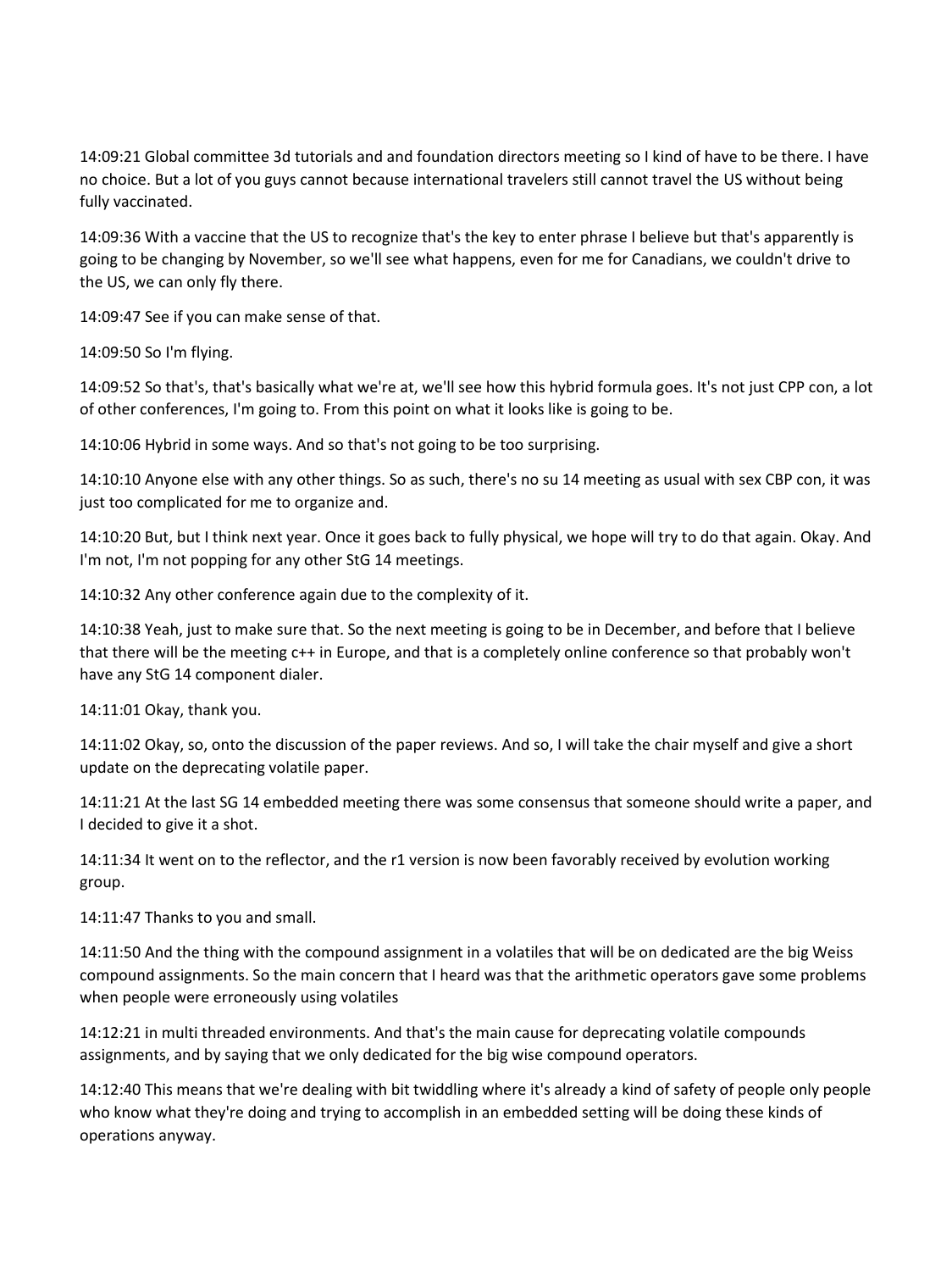14:13:01 And the arithmetic operations that seemed to be a problem in finance primarily still gets duplicated, and I didn't get in for a vote in the just past October meeting.

14:13:20 But I hope it will be in on the next plenary.

14:13:25 It should at least be in the mailing by the next plenary.

14:13:29 I don't know if, Michael, if you have any corrections or update son, I don't, I don't put the Can you show the paper. Do you have the paper.

14:13:38 I should have it.

14:13:43 You wrote you wrote it, so you I wrote it. So this is my presentation. I'm sorry if I'm blacking out everyone's screen right now, but

14:14:00 not catch

14:14:08 up.

14:14:16 So, I will stop sharing, and I will start sharing it again so that I share with the correct one.

14:14:26 This one.

14:14:29 So, the paper is here.

14:14:37 And the, the show was sent to the reflector.

14:14:45 And the main change is that what was called the compromise solution is now the solution.

14:14:55 Yeah, so it's all to do with these are equals and and not equals, and equals not to turn on and off bits. So we are dealing with bitwise operations, which

14:15:15 stands to reason that we should be doing been doing the bitwise compound operations. So, or equals, and equals and x equals.

14:15:27 And yen's was kind enough to help with the wording.

14:15:34 That always helps.

14:15:36 And, yes, This is the entire wording change.

14:15:47 So, yeah. And as I said, it, it seems, it got a favorable review in the wg, and as such.

14:16:02 Let's hope that it will go relatively smoothly through the rest of the process, even though the ISO CPP web page says not to expect anything until it's actually in the, in the international standard.

14:16:23 Any questions from anyone.

14:16:33 Great.

14:16:37 Then, I think we should go on to the next part, which is

14:16:50 deterministic exceptions for embedded by James Renwick, James. Do you have any updates for us.

14:17:03 Yes.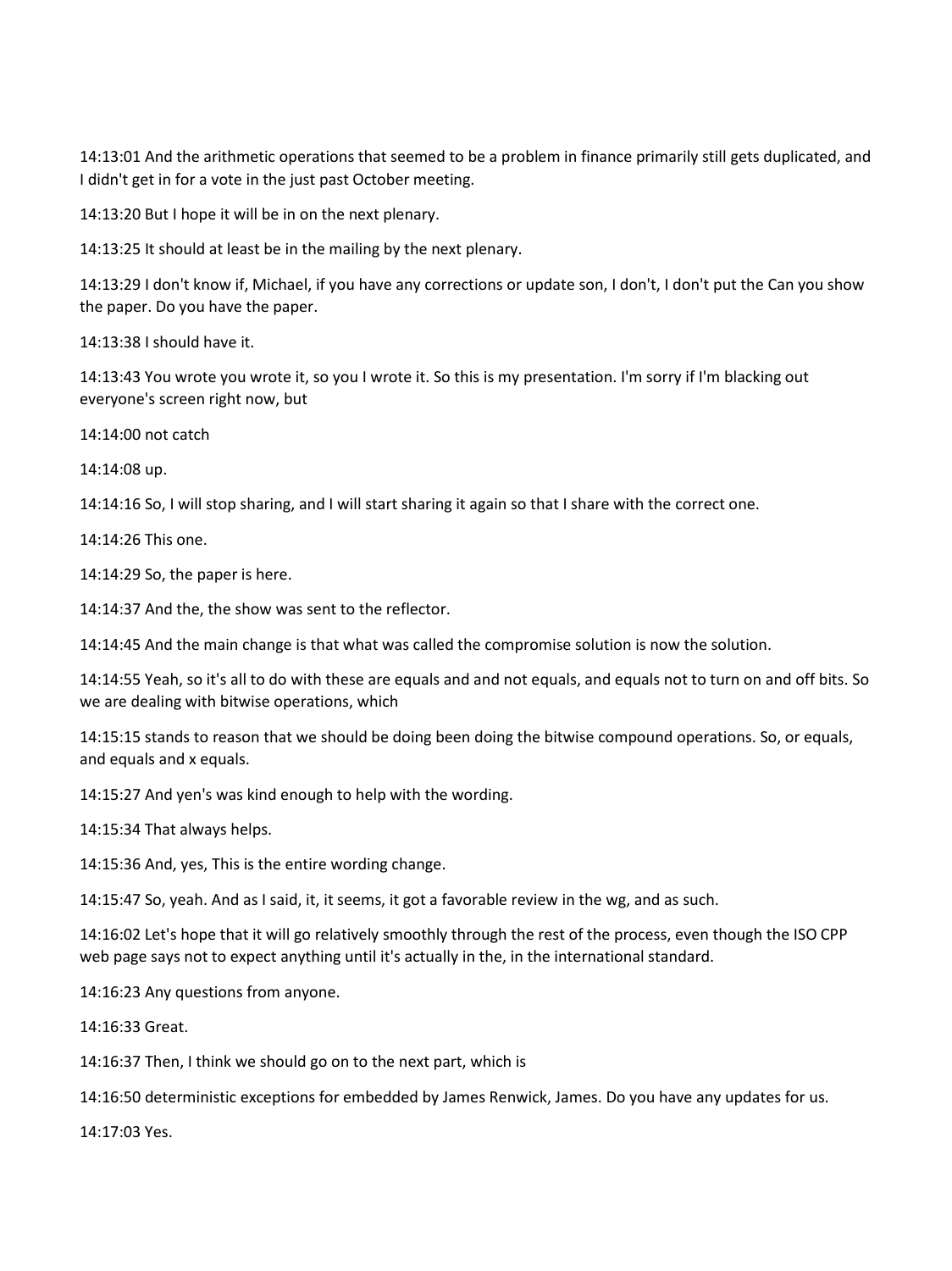14:17:04 Nothing too.

14:17:06 Interesting, other than I had previously made some more progress, basically.

14:17:12 I've stopped all work on the solution for the exceptions outlined in the paper that I had done a few years back now I've stopped to work on that.

14:17:26 And that repository I've just made public, and I will post the links in the chat here.

14:17:34 In case anybody's interested in taking a look at that.

14:17:38 Just put the links in there.

14:17:40 So that's now been kind of not archived officially but I've certainly stopped work on that. And the rationale being that I believe it's now quite difficult to work on in terms of actually iterating and looking at it from a practical perspective and prototyping

14:17:56 things. The implementation was ok but could be a lot more modular and actually easy to change, so I'm kind of, it's also based on an older version of climbing.

14:18:08 So, I've started working on a new repository where I'm kind of porting across those changes to a newer clang and making basically making as much as I physically can in the actual c++ source file to be included as part of the compilation, to kind of like

14:18:26 a special system header that will be included everywhere.

14:18:30 implicitly. And what that means is rapid prototyping basically.

14:18:35 So, any changes that are made to kind of the data structure layouts for the exception info and, and that sort of thing that could negatively influence the code generation for this type of exceptions.

14:18:48 That is now in a c++ source file rather than spread out across various parts of compiler implementation and what that means is it's way easier to prototype things and get new performance numbers and all that sort of stuff.

14:19:01 So that's kind of under.

14:19:03 That's kind of slowly making its way towards reality.

14:19:07 But the original implementation is out there and that should come that was the one that I used roughly for the performance numbers, and that's mostly working there's some description there about the work remaining, and kind of what how it works and how

14:19:24 you could get set up to use it.

14:19:27 And there are still some no bugs and things but largely it.

14:19:31 It can compile arbitrary programs. The biggest problem still remains the standard library, and the fact that it's based on the C standard library which has a different API.

14:19:41 As a result of this change.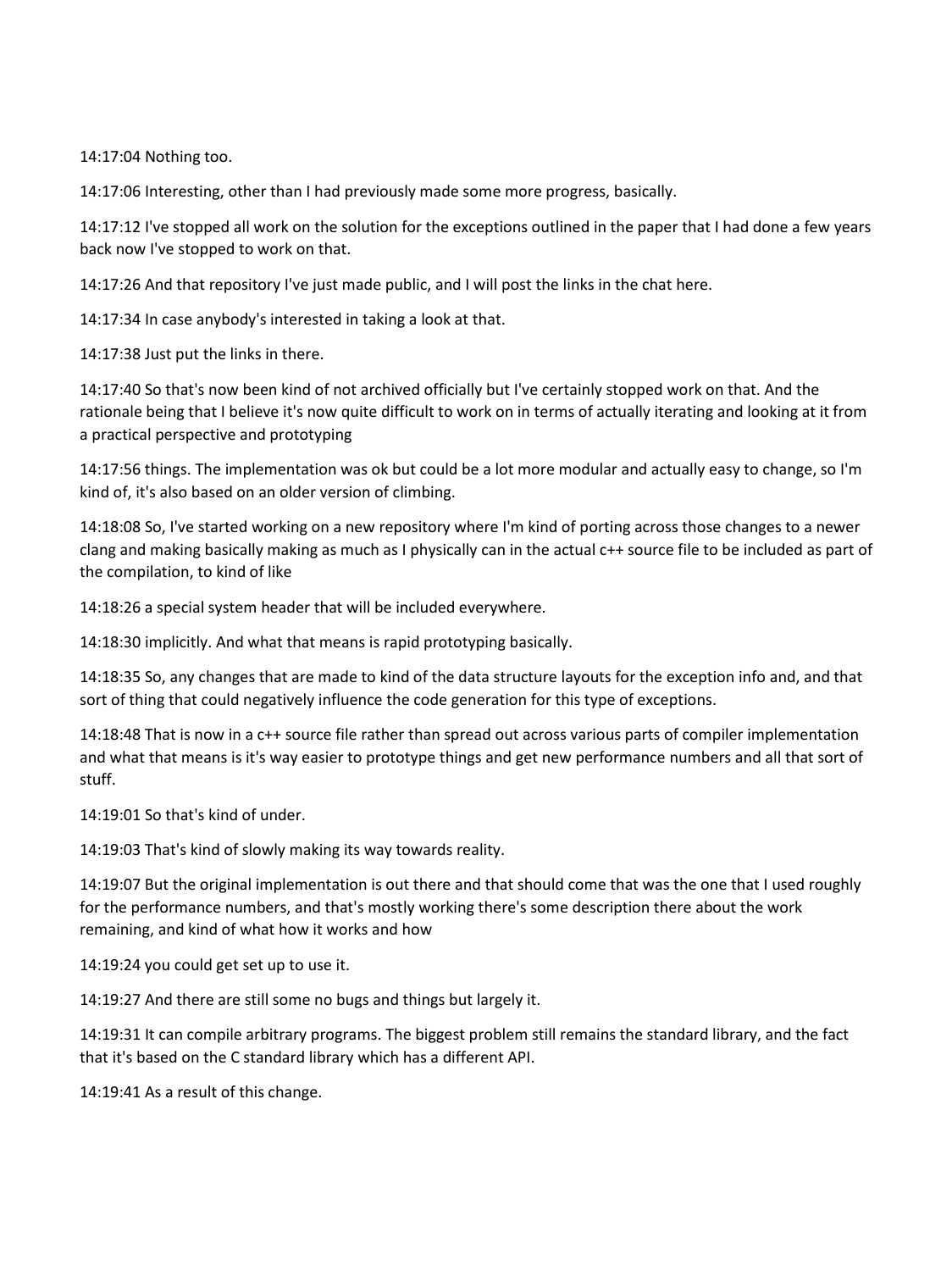14:19:44 And, and so the kind of test programs and programs that I've run through this generally don't use the standard library or only use specific bits of it.

14:19:53 So that's something I'm still.

14:19:55 I've been talking to a number of people can offline about potential solutions and last call we had some ideas as well, which were worth discussing which was about, kind of, effectively rapping.

14:20:09 See library functions and some other things. and those are kind of still under investigation.

14:20:18 And those are kind of still under investigation. But the you having new repository, which is also linked there is on its way. And with that, it should be a bit more practical for actually trying out new things.

14:20:40 Great.

14:20:40 Looks very very interesting and very promising. I guess I won't be having any free time at all, the next couple of weeks.

14:20:53 Yeah.

14:20:53 Yeah, me neither.

14:20:58 Any further comments questions ideas to James's work.

14:21:06 Sure.

14:21:08 So yeah, thanks a lot for getting this out in the on GitHub.

14:21:15 You know, make it a lot easier for me to take a look at it and throw it at some of my benchmarks that I've probably need to revive.

14:21:25 In a similar vein. I have taken the very first step so gotten I've not gotten very far at all but I've taken some of the very first steps in prototyping some of the herb section stuff.

14:21:38 And when I say first steps I mean like

14:21:45 I'm doing something weird with knobs that I can talk to people about offline. And so I've just been figuring out how to generate not the right way. I haven't done anything with the front end.

14:21:58 So, I will likely be spying on James's repo quite a bit to figure out how to hook in it all of those levels as well.

14:22:08 So, the two efforts will be able to feed off of each other to some degree.

14:22:16 I hate to disappoint them, but it is, as you might expect, it's a little happy.

14:22:22 Yeah, who do we need to to find, to learn things and not necessarily to get them in an upstream will state.

14:22:32 Yes, the, the solution that I came up with was creating an empty expression, which was which was returnable, and as a result, generated nothing,

14:22:42 but that was so that's kind of front end modification rather than back end. So that so it was easier.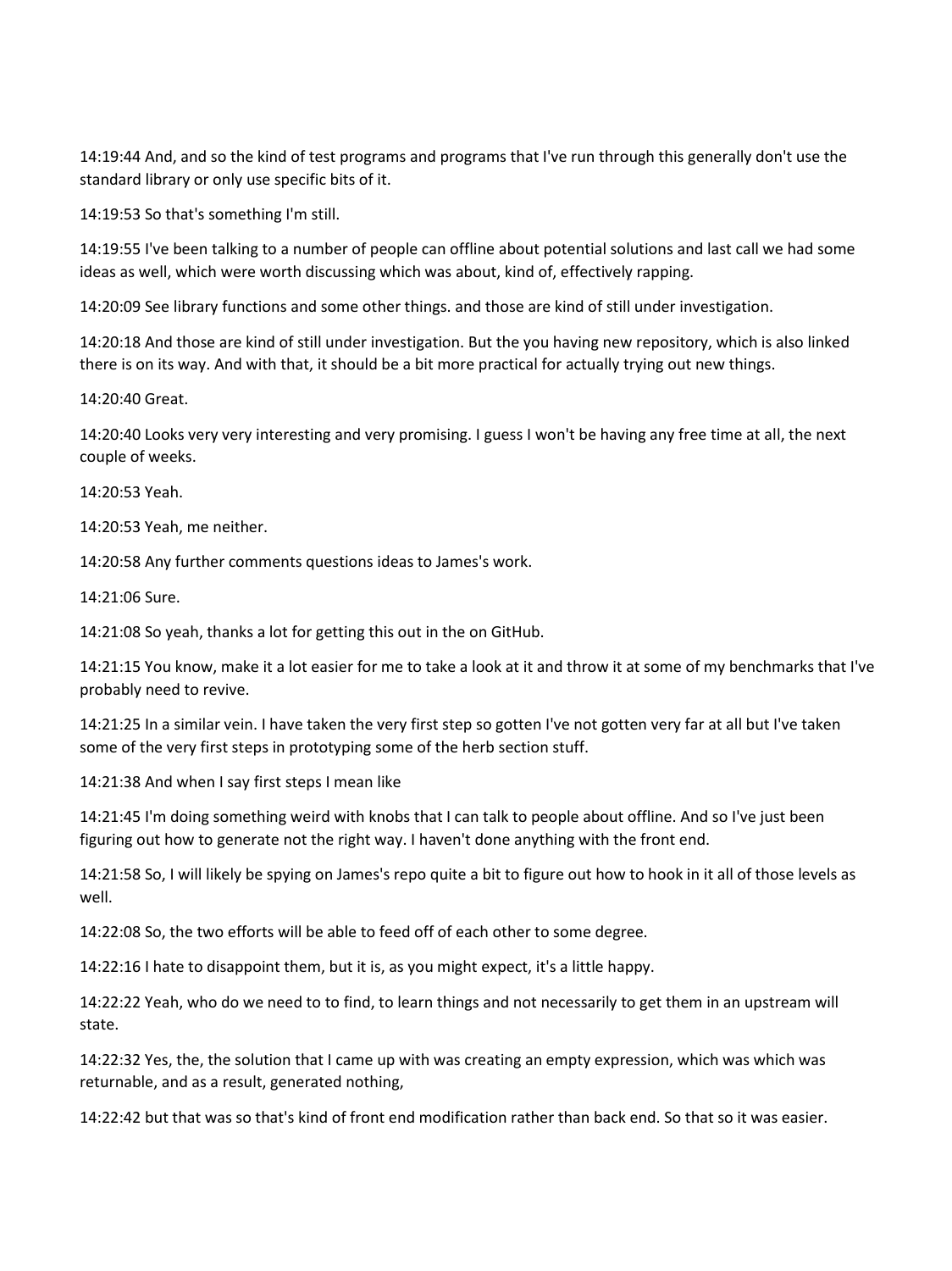14:22:59 Michael's got his hand up.

14:23:03 Michael Scott. Please go on Michael.

14:23:14 If you're saying something we cannot hear you.

14:23:17 Double muted hardware and software mute sorry. Yeah, no, I agree. I think this is one of the most significant effort with we can be doing for the embedded group along with the games table that Patrice is working on I think we finally are going to be able

14:23:32 to make some headway with answering some of the key questions that we have always remember guys to go use of single, what we can do to change the standard I think that's the main thing we got out of the meetings three months ago.

14:23:47 Is that

14:23:47 what we're trying to figure out what we need to do to change the standards to support in the embedded stack based exception, so that we can create, get some sort of determinism out of, out of exception handling it we can do that I think that will be a

14:24:04 If we can do that I think that will be a great contribution to the community and to the embedded community and as you guys know I'm, I am not deeply embedded community as well too so I'm, I'm really really wanting to.

14:24:15 Thank you.

14:24:33 If there are no further answer or phrases to come up.

14:24:36 Then, I think the next part is freestanding with a nice question mark there has been some work done in the mailings I've seen, so I think that Finn would be the best one to answer any questions regarding freestanding.

14:24:59 Sure. So, Right now there are two papers in the LWGQ.

14:25:07 The optional operator new paper, and the.

14:25:16 Let me see. And I think that's p 2013.

14:25:20 And then P 1642 which is the easy utilities and a few other headers paper.

14:25:29 So those two are are have gotten approval from the respective evolution groups, but they are sitting in the LWGQ right now.

14:25:38 There are three papers that have not gotten through library evolution, and they're sitting there.

14:25:47 One for the feature test macros.

14:25:50 One for the stuff that overlaps with see as well as a few other string primitives.

14:25:59 And then the paper that has partial classes.

14:26:06 Things like array and string view where the class can conceptually work there but as some members that don't work well and freestanding.

14:26:18 And so those are all waiting for time, they might make 23 they might not.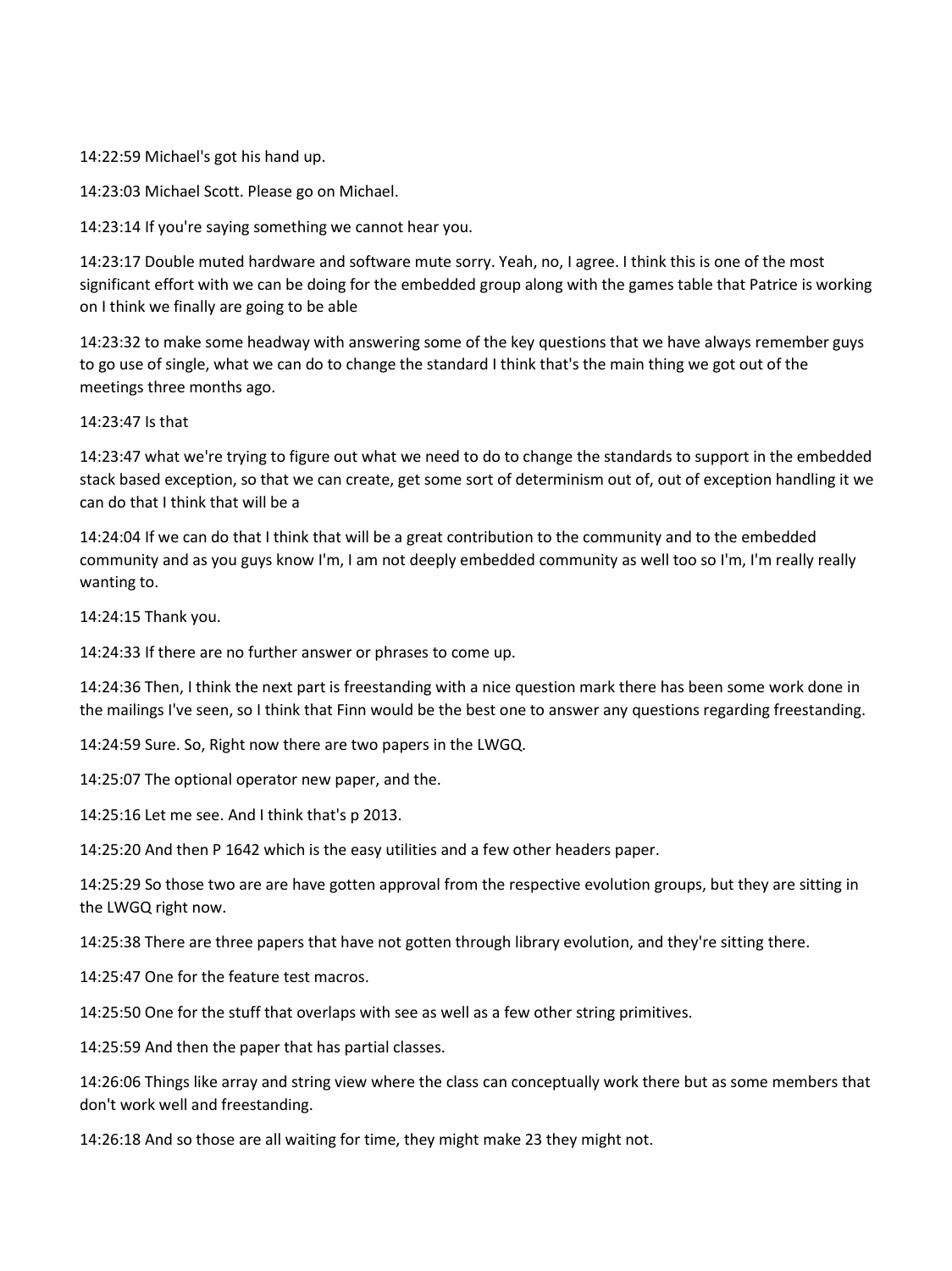14:26:26 So that's the state all of those papers are in.

14:26:32 I'm not currently authoring more papers to put on the library queue until at least.

14:26:40 The entirely 1642 the easy utilities paper, makes it through LWG because I don't want to deal with.

14:26:51 Updating too many papers in response to LWG feedback, so I'm waiting for some things to clear the queue before I put more on the other end.

14:27:04 Billy.

14:27:08 Yeah, I'm gay the status of where they are in the cues but you weren't given actual status on the content.

14:27:14 I mean, as far as I know there's nothing really controversial.

14:27:18 To the best of my knowledge, there isn't anything controversial.

14:27:24 There were a few rounds of questions on the Le wg mailing list for the partial classes, paper that I co authored so the main author meal, and I'm blanking on his last name.

14:27:42 He was able to comment on some of that stuff as well. But there wasn't a whole lot in terms of controversy there.

14:27:49 The C library stuff that has been seen by the sea liaison group.

14:27:59 And there was some commentary there but nothing that I could get a quorum. From the main thing that ended up changing.

14:28:08 By talking with the CVH on group is apparently and see they are deprecating or they're planning on deprecating all of the stuff.

14:28:20 And so they didn't want me to add that to freestanding, so I removed the into max overload of a few functions from my paper. There was some pushback on the W charge stuff.

14:28:34 And so I'm willing to remove that but I haven't removed that at this point.

14:28:40 And so that's what's in there and feature test macros are always exciting to talk about. So there's probably going to be some controversy there but I've played out a whole bunch of examples of what the code would look like with all of those feature Test

14:28:55 macros.

14:28:57 So hopefully that can stem the controversy.

14:29:03 Yes, Michael.

14:29:07 Can you guys hear me.

14:29:08 Yes.

14:29:09 Okay, okay. Yeah, I wanted to say to Ben to thank you for doing this. This is the other major contribution in the embedded space, but I was just going to ask, if this is on Sep 20 ones radar Do you need to present this work to sc 21, so that you can get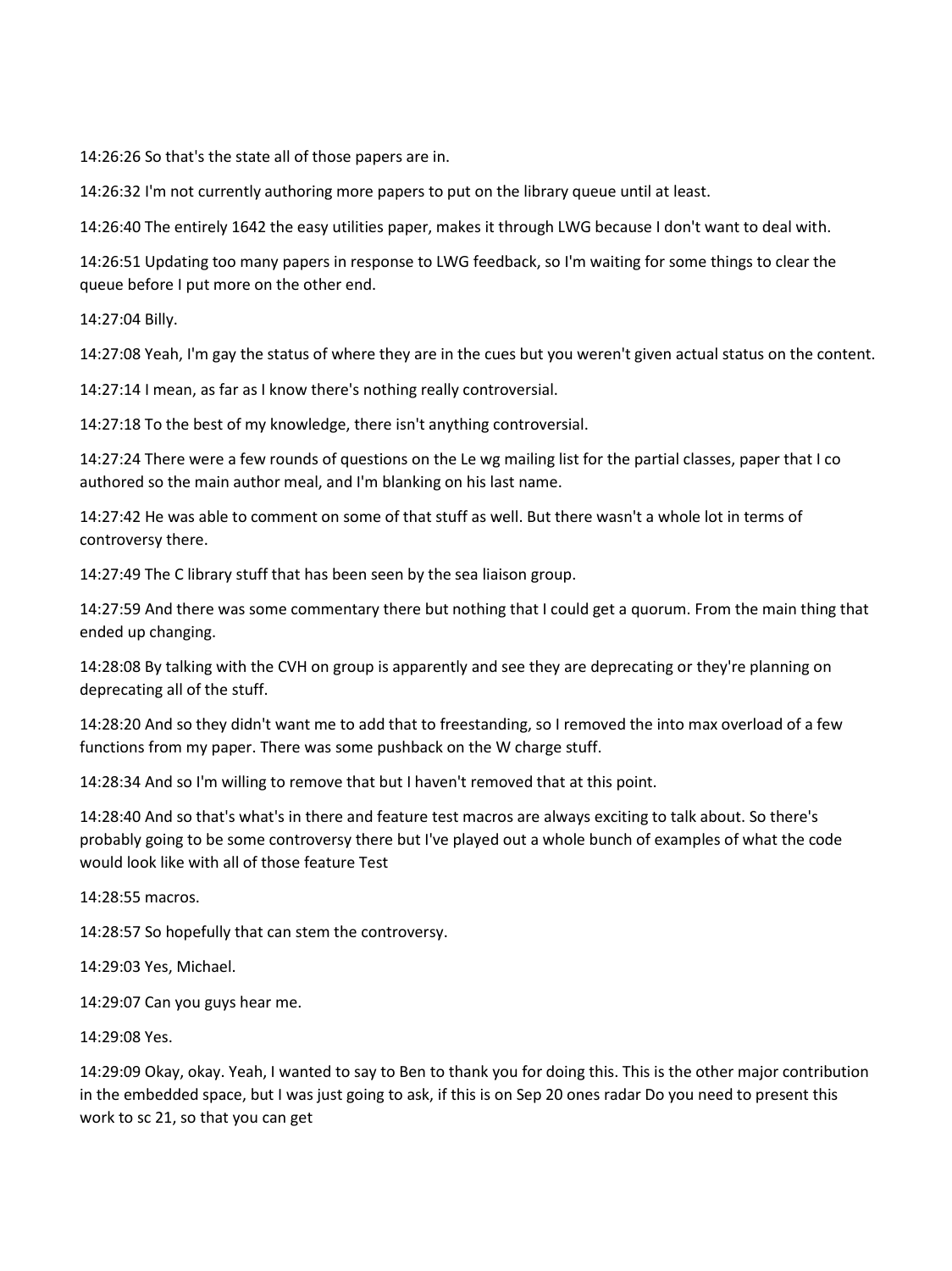14:29:28 free compatibility.

14:29:29 So I did show the see compatibility one to two yeah the see liaison group.

14:29:39 I'm not sure how much of a.

14:29:45 How many rounds what what the process is for making that all work.

14:29:52 So they've seen it. There wasn't a vote or anything, but at least they're aware of it. I'm now on the reflectors I commented on some of their free standing work.

14:30:04 But to some degree, we've already got divergence.

14:30:09 And the stuff that I'm adding is mostly stuff that is already used in practice. So I mean I can talk some more with Aaron Bollman to see if he's expecting to see that paper again in the, in the sea liaison group or not.

14:30:30 It's a little tough to get in with that group right now because they're really trying to wrap up, see 23.

14:30:40 And so, they are generally focused on that stuff.

14:30:45 So, once.

14:30:50 See 23 is kind of put to bed and it will be easier to get see time at that point.

14:30:56 Thank you. I want to put people in context the context here trying to fix what we have in the present so that we can bear some resemblance to what we really do.

14:31:07 And so that in that way I really view this as being one of the most important things we're doing here. Thank you.

14:31:15 And I think that's all I've got to I'm going to try to catch up on the minute taking their.

14:31:22 Okay, um, I found out that you can't raise your hand if you're the host. So I'm going to inject myself and some Q and say, I would like your opinion been on the work I've been doing on having the ABR implementation of friends freestanding I'd like to

14:31:47 update it to follow the actual papers going through the standard, and for example in implement the feature chest macro parts, but I'm not going to bother if it's no use of the for you.

14:32:04 So, is that something that you would like me to continue to do, or would it be more prudent to just help with the paper.

14:32:18 I think that the implementation experience that the ABR implementation has provided has been very useful so far.

14:32:30 I don't know that

14:32:35 up to date.

14:32:37 experience would change things too much at this point.

14:32:44 So,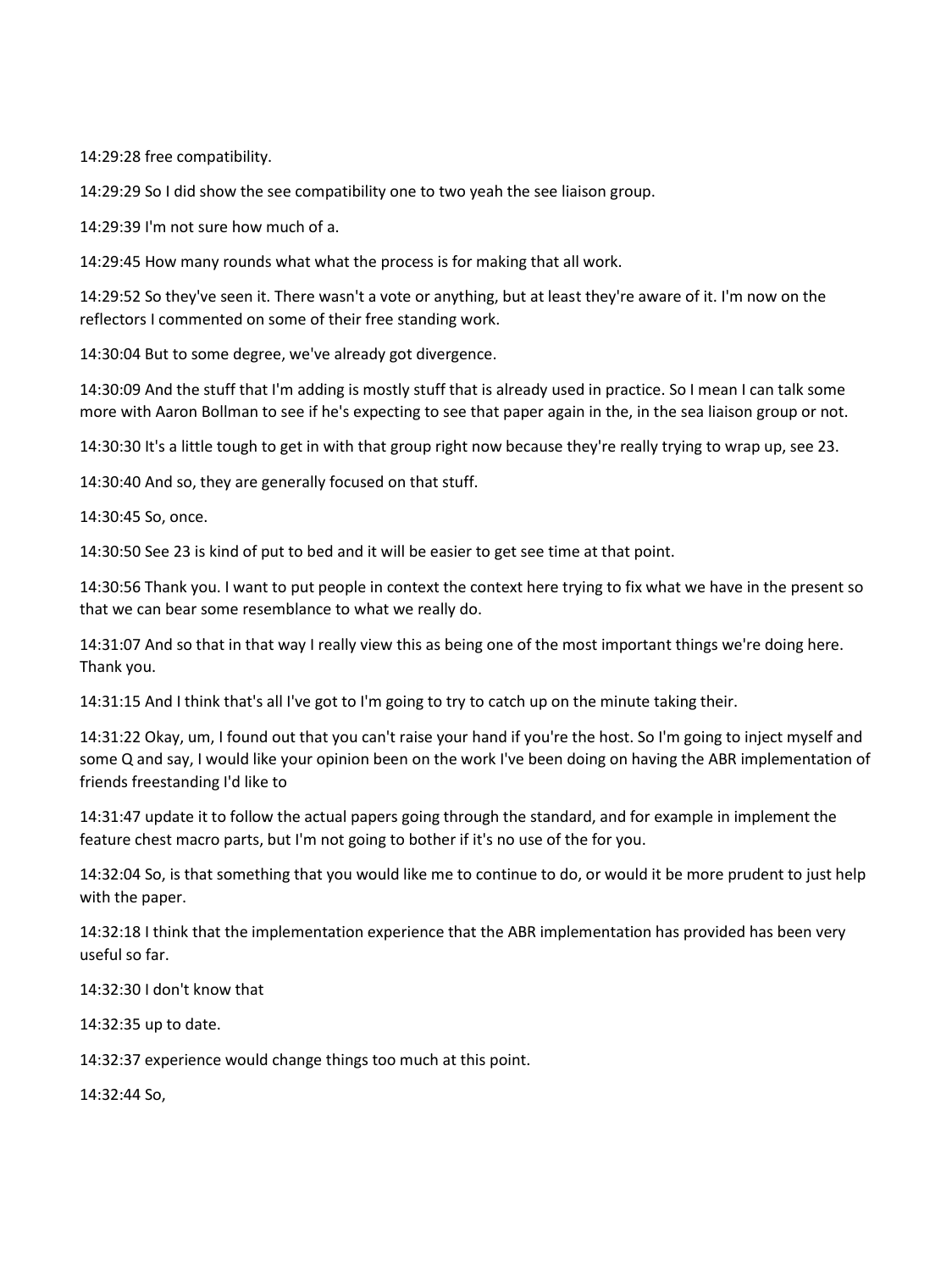14:32:49 what in your shoes, I would say that working on exception stuff, at least for the short term is a better use of time.

14:33:01 Once a few more once a paper or to get through LWG, in particular that 1642 paper.

14:33:10 At that point, it might make more sense to jump back on the library side of things, and write the algorithms paper.

14:33:18 Though I think the main issue with the algorithms, paper, was that it really wanted to see library stuff to be there.

14:33:29 So those would be the things to look at.

14:33:38 Okay, great.

14:33:41 I'll take that into consideration.

14:33:44 So, with that, if there are no further comments or anything.

14:33:55 I guess the discussion about the games topics is more of a, an update. So, the minimum contract support.

14:34:07 Are there any updates on that.

14:34:16 I don't think I do also think you

14:34:19 will have to take whether say that for the next one.

14:34:25 Renee has a hand up.

14:34:28 Yeah, I mean i've been sitting in on contracts talks.

14:34:33 And so far it's looking like the minimum contract is not going to be part of 23.

14:34:42 That's three the extent of the.

14:34:46 update I think for them.

14:34:49 Short and sweet. Thanks for that. And I guess. Patrice is working progress.

14:34:57 He couldn't be here.

14:35:00 He wrote on the reflector so I guess we'll take that in December.

14:35:09 Right.

14:35:12 Yes, the deterministic extend a exceptions we've already gone through those.

14:35:21 And yes, we have a very nice very long list of papers that were involved with the issue 14, that is available here probably don't need to go through that.

14:35:42 If there are no other papers, we could probably end the meeting early. Yeah, I was just about to say. You've all got the, the agenda and so if you want to take a look at it, please do.

14:35:50 it's very interesting reading, reading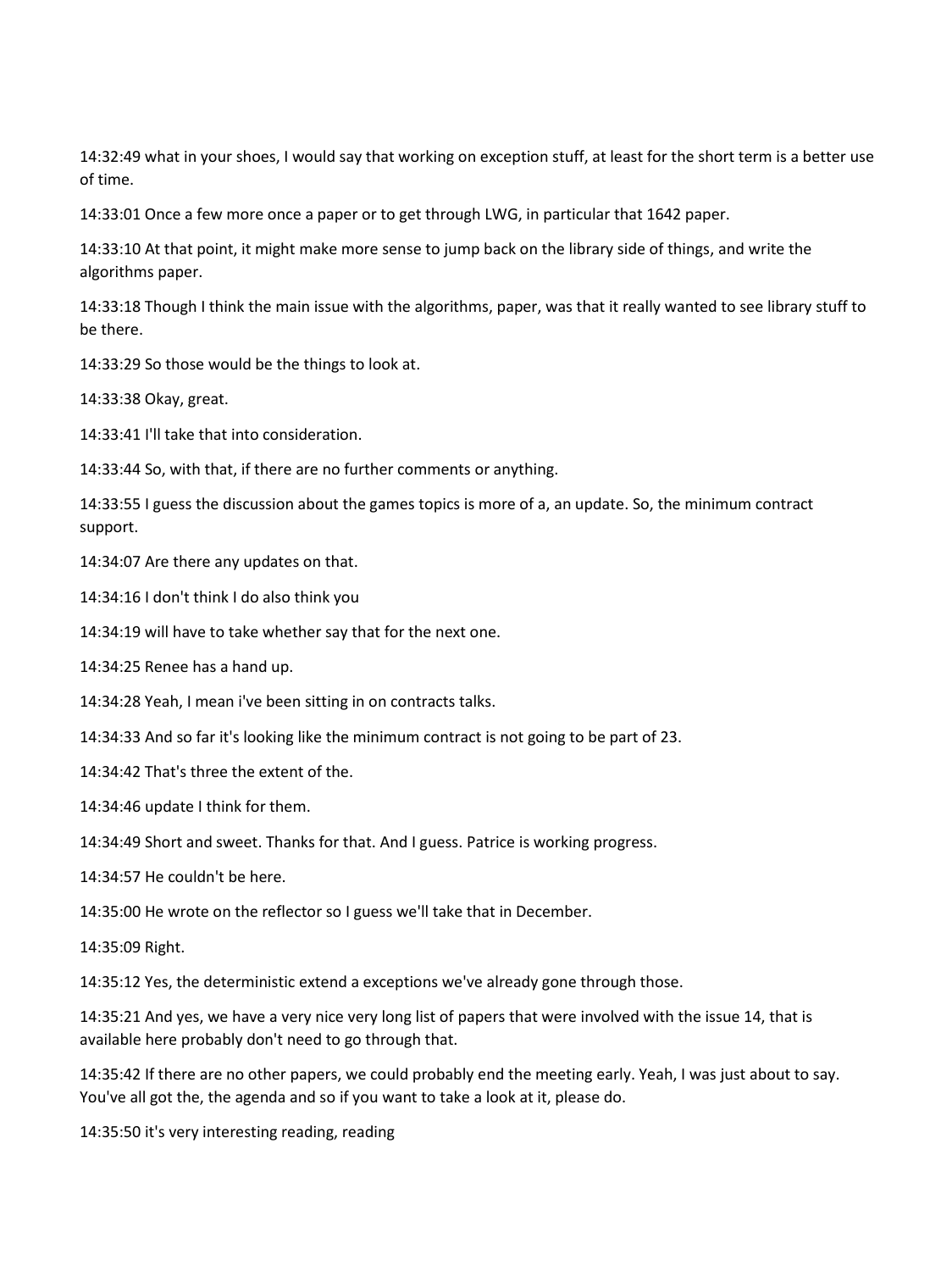14:35:55 domain specific discussions.

14:35:59 I think we've already done that.

14:36:02 And, and I don't know that there are any other papers or proposals in the queue,

14:36:15 not hearing any protests.

14:36:18 So future face to face meetings are probably a ways off still.

14:36:26 So I have some update there

14:36:30 is no fully virtual Intel, they don't they didn't know the status of international travel is going in.

14:36:38 So now we're looking at the Summer 2022 which sounds like it's going to be hosted by Bloomberg in New York.

14:36:48 Okay, so summer 2022.

14:37:00 This. The Danish government has declared that code is no longer a serious health issue so there are no longer restrictions at all.

14:37:16 So interesting how how different it is all around the world.

14:37:11 And by the way, I'm Paul you felt my note I can fund that you do have a delegation, and you should contact.

14:37:17 Kill Simonson ahead of delegation. Okay.

14:37:32 I will do join them. I don't know you have to pay some countries, you have to pay, usually Commonwealth countries is free, like, anything that's associated with the Queen of England is apparently, any country that's associated with the Queen of England

14:37:33 and somehow create like Australia and Canada and UK side, the US charges like 1200 dollars for every, every working group.

14:37:42 And then \$300 after the first one.

14:37:47 Yeah, I'm pretty sure Denmark is not part of the Commonwealth.

14:37:56 You only, only invade the Commonwealth.

14:38:02 Exactly.

14:38:05 I guess they did the Commonwealth to stop us from invading anyways.

14:38:10 That is the statuses of future face to face meetings.

14:38:15 And I guess the future c++ standard meeting, there will be a

14:38:23 really cold, a plenary in February, as far as I recall.

14:38:31 Yes, it will be a virtual plenary.

14:38:35 Great.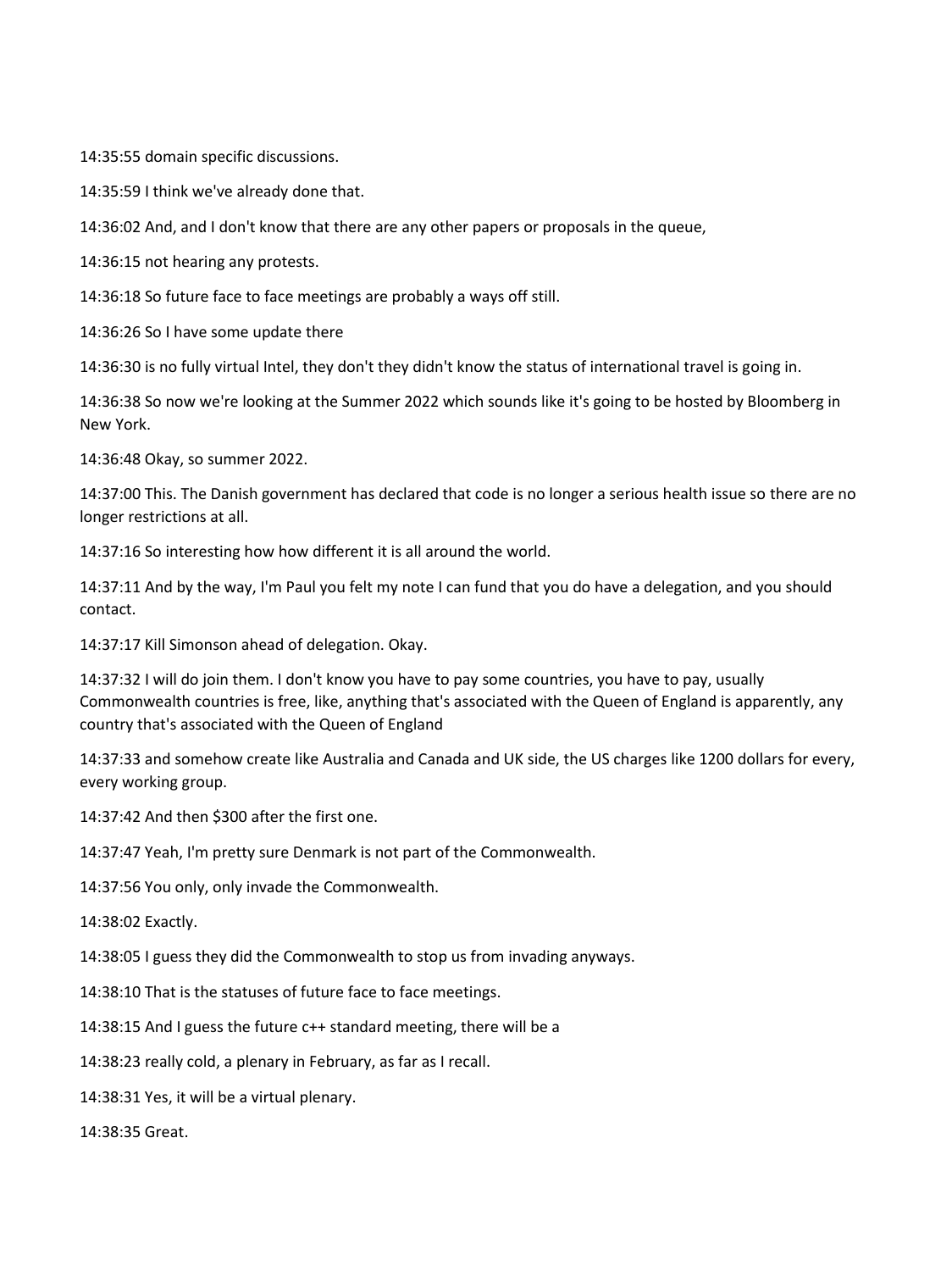14:38:38 Any other business.

14:38:41 I don't think that we really have anything to do.

14:38:47 Else, so since this is my first time, this is the place where I kindly ask anyone to remind me if there's anything I've forgotten.

14:39:00 You did a great job. Thank you. thank you for volunteering.

14:39:04 Okay.

14:39:06 Then, I think that I will call it, and the, I guess that Ben will make sure that Michael gets the minutes so that everyone can see what we've been talking about.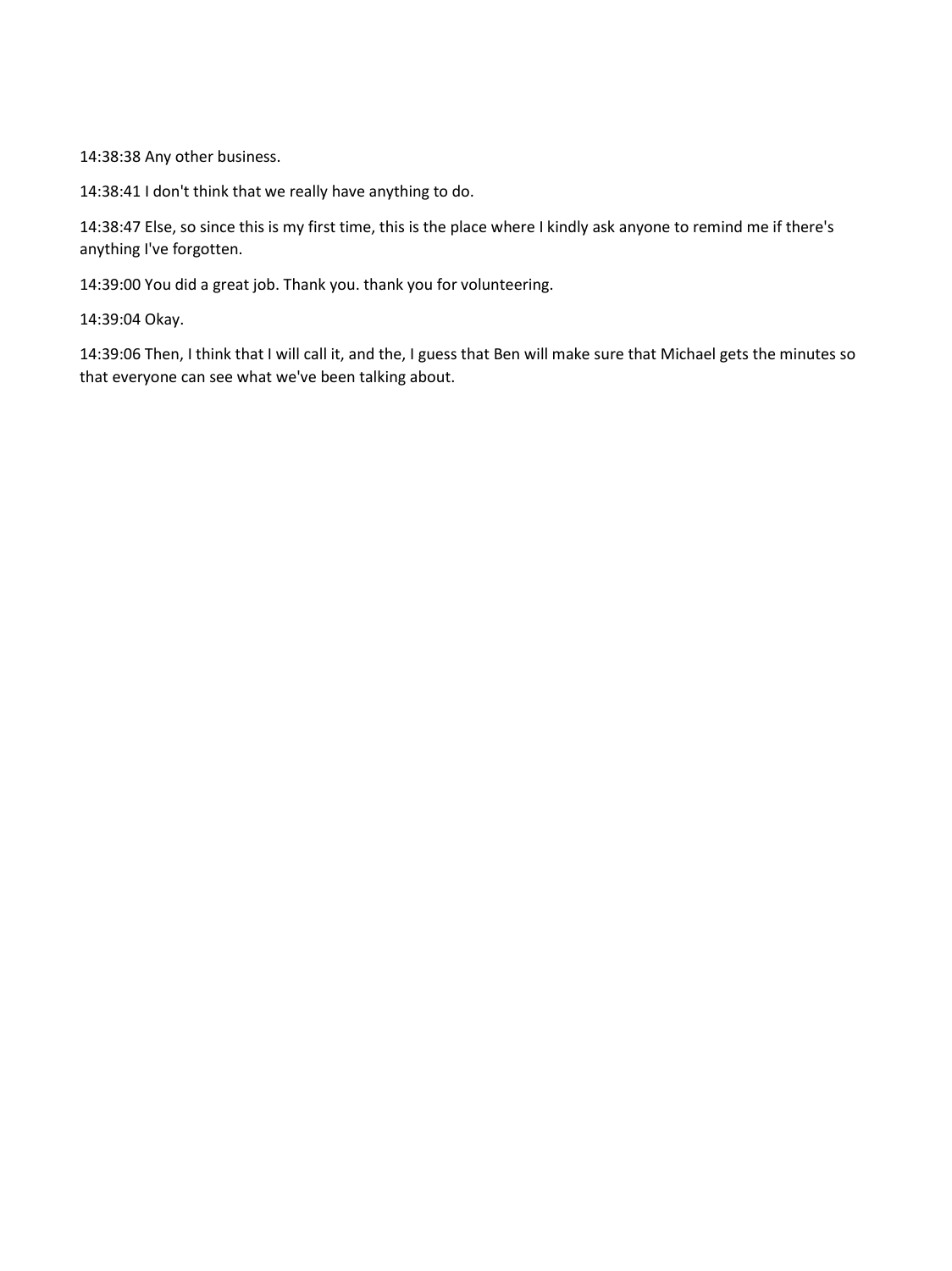## Minutes for 2022/01/12 SG14 Conference Call

Name (Original Name) Michael Wong Henry Miller Balachandhar TN John McFarlane Ronen Friedman Jens Maurer Paul M. Bendixen Kim Nilsson Guy Davidson John McFarlane Kim Nilsson Ka-Ming Chan Pedro Oliveira Pedro André Oliveira Inbal Levi Matthew Bentley Henry Miller René Ferdinand Rivera Morell Staffan Tjernstrom Ben Saks Charles Bay Matthew Butler Sophia Poirier Ronen Friedman

>> Topic: SG14 Low Latency Monthly

>> This meeting is focused on Financial/low latency. But if time permits, we

>> can also

>> discuss Patrice's WIP games pape, P2300, and Swift

- >>
- >>
- >>
- >> Hi,
- >>

>> Michael Wong is inviting you to a scheduled Zoom meeting.

>>

>> Topic: SG14 monthly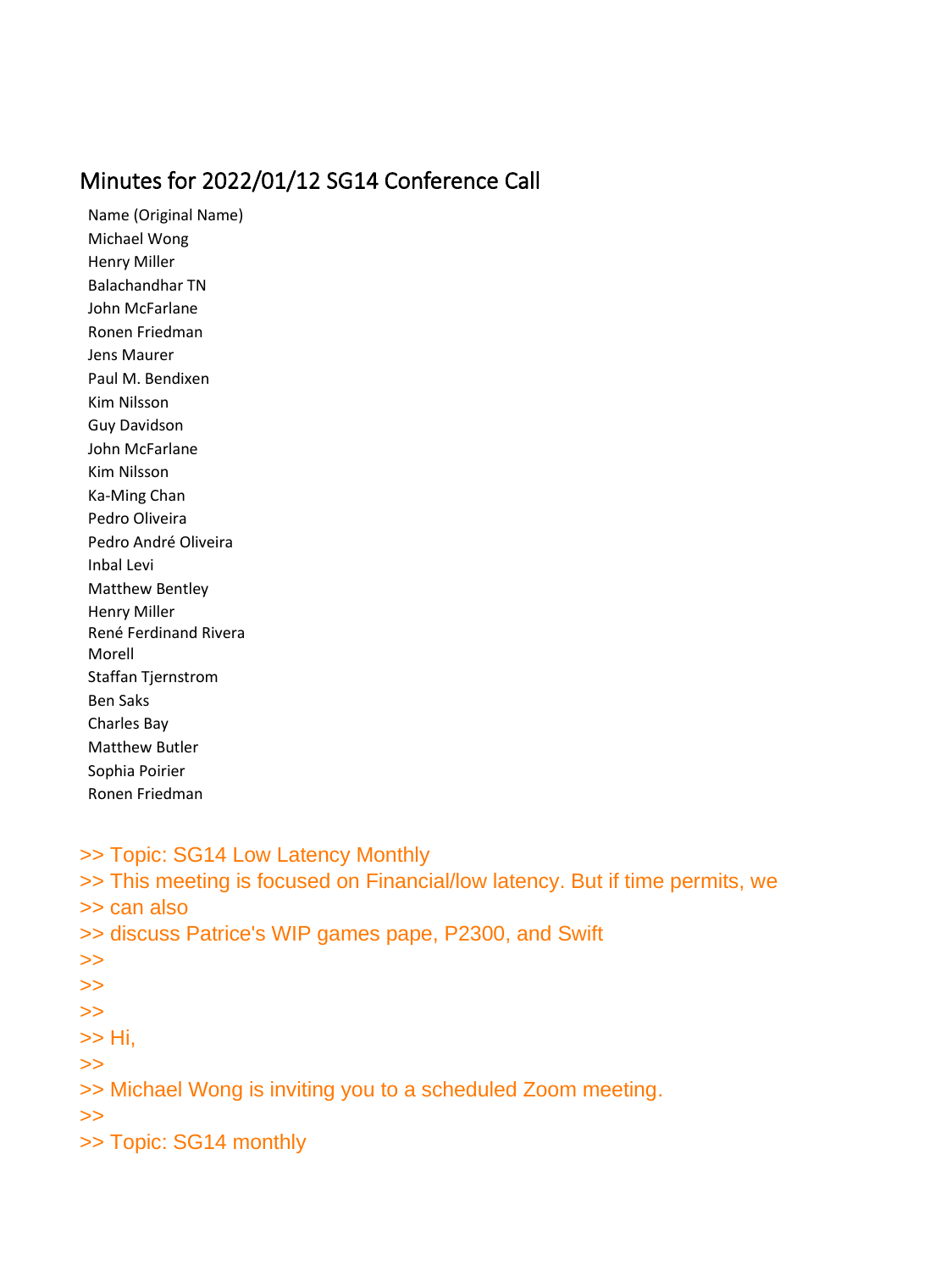>> Time: 2nd Wednesdays 02:00 PM Eastern Time 1900 UTC (US and Canada) >> Every month on the Second Wed, >> >> Join from PC, Mac, Linux, iOS or Android: >> [https://iso.zoom.us/j/93151864365?pwd=aDhOcDNWd2NWdTJuT1loeXpKbTcydz](https://iso.zoom.us/j/93151864365?pwd=aDhOcDNWd2NWdTJuT1loeXpKbTcydz09) [09](https://iso.zoom.us/j/93151864365?pwd=aDhOcDNWd2NWdTJuT1loeXpKbTcydz09) >> Password: 789626 >> >> Or iPhone one-tap : >> US: +12532158782,,93151864365# or +13017158592,,93151864365# >> Or Telephone: >> Dial(for higher quality, dial a number based on your current >> location): >> US: +1 253 215 8782 or +1 301 715 8592 or +1 312 626 6799 or +1 >> 346 248 7799 or +1 408 638 0968 or +1 646 876 9923 or +1 669 900 6833 >> or 877 853 5247 (Toll Free) >> Meeting ID: 931 5186 4365 >> Password: 789626 >> International numbers available: <https://iso.zoom.us/u/abRrVivZoD> >> >> Or Skype for Business (Lync): >> <https://iso.zoom.us/skype/93151864365> >> >> Agenda: >> >> 1. Opening and introduction  $\gt$ >> ISO Code of Conduct  $>>$ >> >> [https://isotc.iso.org/livelink/livelink?func=ll&objId=20882226&objAction=Open&nex](https://isotc.iso.org/livelink/livelink?func=ll&objId=20882226&objAction=Open&nexturl=%2Flivelink%2Flivelink%3Ffunc%3Dll%26objId%3D20158641%26objAction%3Dbrowse%26viewType%3D1) [turl=%2Flivelink%2Flivelink%3Ffunc%3Dll%26objId%3D20158641%26objAction%3D](https://isotc.iso.org/livelink/livelink?func=ll&objId=20882226&objAction=Open&nexturl=%2Flivelink%2Flivelink%3Ffunc%3Dll%26objId%3D20158641%26objAction%3Dbrowse%26viewType%3D1) [browse%26viewType%3D1](https://isotc.iso.org/livelink/livelink?func=ll&objId=20882226&objAction=Open&nexturl=%2Flivelink%2Flivelink%3Ffunc%3Dll%26objId%3D20158641%26objAction%3Dbrowse%26viewType%3D1)  $>> * > *$  $\gt$ >> ISO patent policy. >>

>> [https://isotc.iso.org/livelink/livelink/fetch/2000/2122/3770791/Common\\_Policy.htm](https://isotc.iso.org/livelink/livelink/fetch/2000/2122/3770791/Common_Policy.htm?nodeid=6344764&vernum=-2)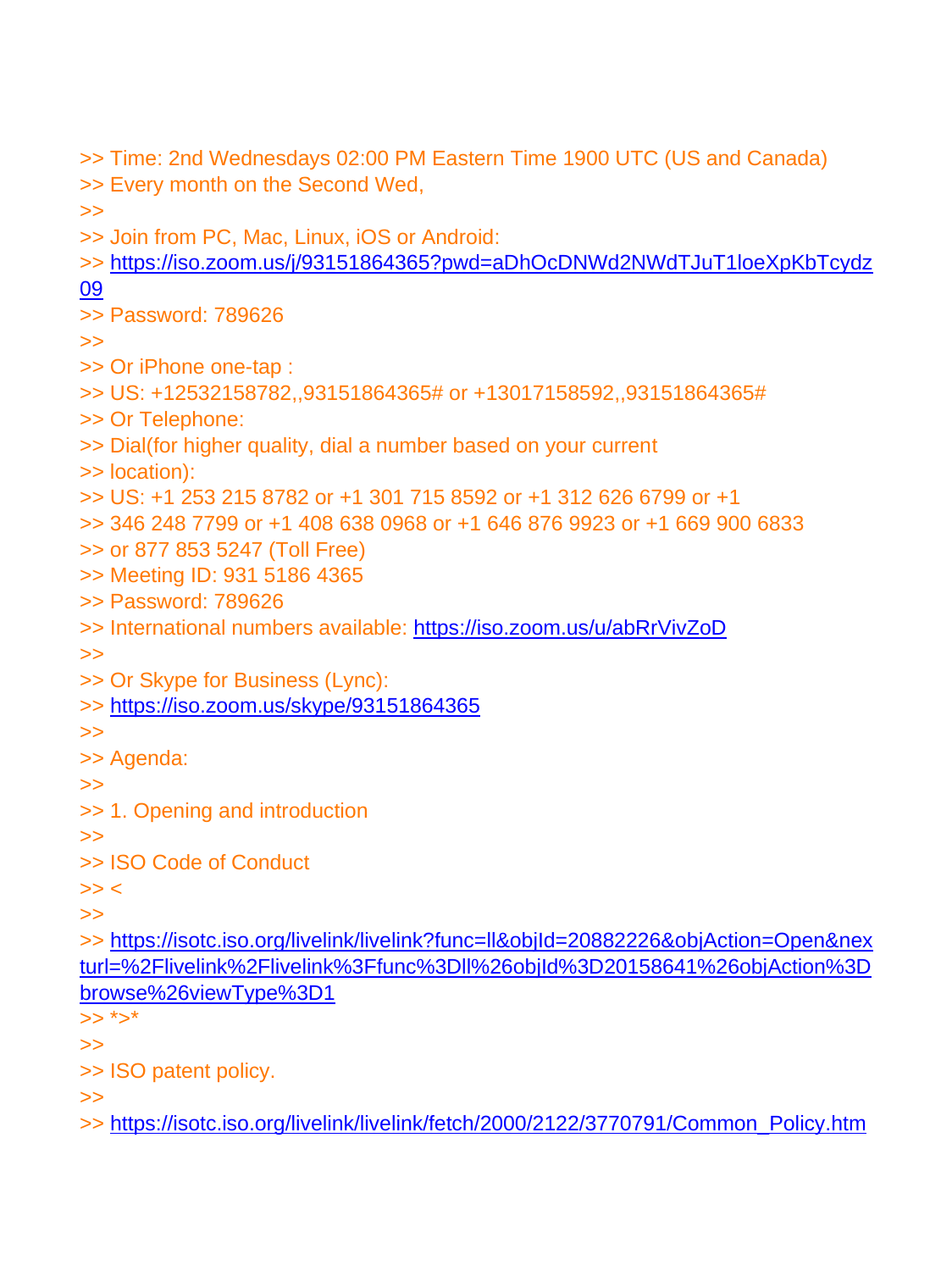[?nodeid=6344764&vernum=-2](https://isotc.iso.org/livelink/livelink/fetch/2000/2122/3770791/Common_Policy.htm?nodeid=6344764&vernum=-2) >> >> IEC Code of Conduct: >> >> <https://www.iec.ch/basecamp/iec-code-conduct-technical-work> >> >> WG21 Code of Conduct: >> >> >> <https://isocpp.org/std/standing-documents/sd-4-wg21-practices-and-procedures> >> >> 1.1 Roll call of participants >> >> 1.2 Adopt agenda  $\gt$ >> 1.3 Approve minutes from previous meeting, and approve publishing >> previously approved minutes to ISOCPP.org >> >> 1.4 Action items from previous meetings >> >> 2. Main issues (125 min) >> >> 2.1 General logistics >> >> Future meeting plans >> >> >> >> \*Jan 12, 2022 02:00 PM ET/1900 UTC: Finance/Low Latency\* >> \*Feb 9, 2022 02:00 PM ET/1900 UTC: Games\* >> \*Mar 9, 2022 02:00 PM ET/1900 UTC: Embedded\* >> >> 2.2 Paper reviews >> >> Discussion on Loww Latency/Finance topics >> P2300 >> > LEWG 3.5 hours each day in the past 3 months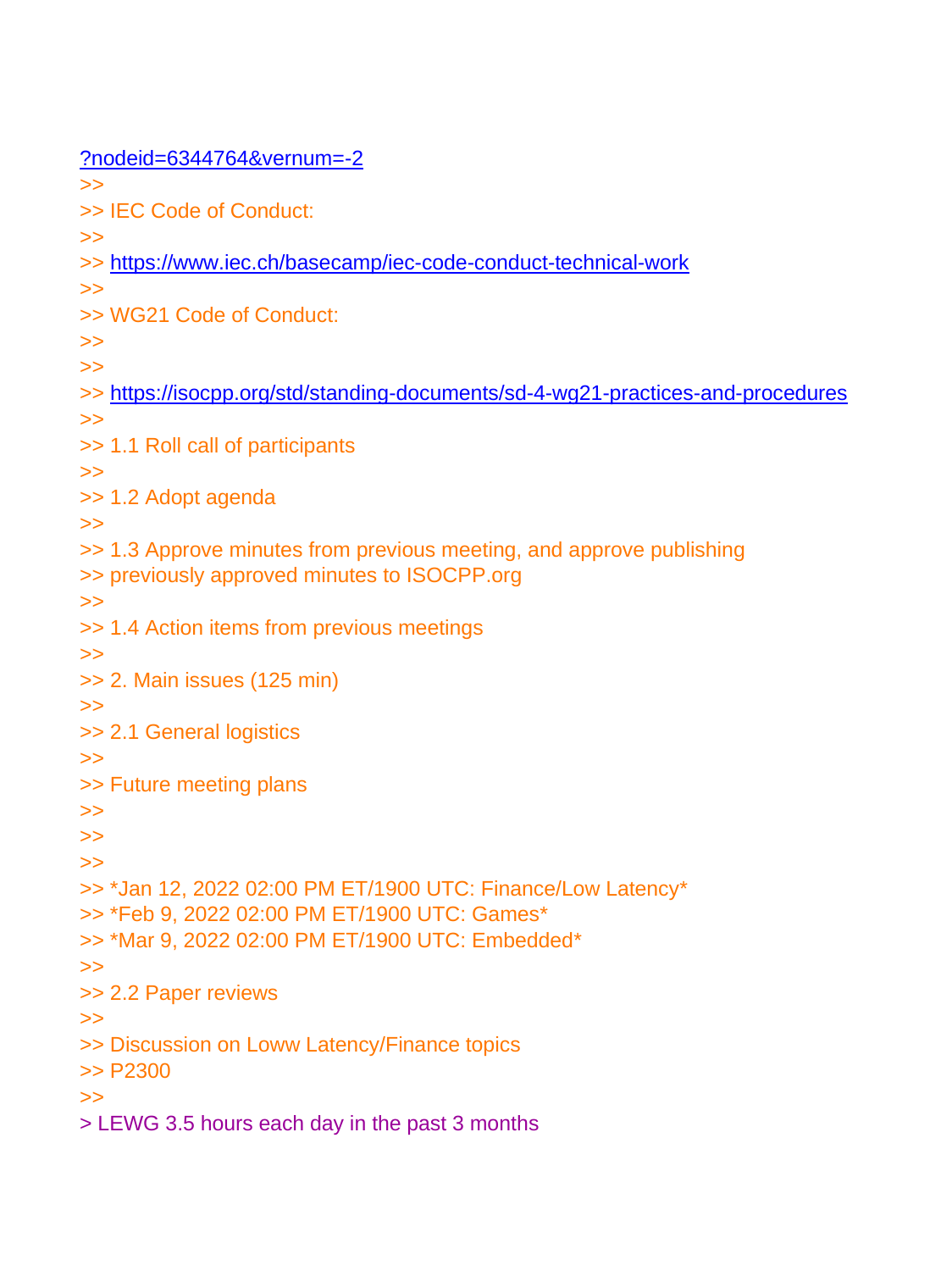sender receiver and asio

one addon change to C++23 to forward to library,

still design decision discussions outstanding; need change to some of this to increase consensus

majority happy, but some improvement to the paper could improve consensus over 6 strongly against

some concerns: too much rush at end of release cycle, should this make C++ 23

P2300, differs sender vs typed sender(signature of receiver), and calls set value

1. non-typed senders are going away, must have signature

2. tag\_invoke forwards customization to a layered stack of receivers for example, the return value needs to satisfy the concept and the tag invoke on the receiver needs to work; both these requirements need to be satisfied 3. environment introduced so receiver can be queried for its environment in the connect function, so you can ask received for its environment to give

properties like async wait state; can query the environemnt

4. sender trait defines the type for the set value overloads so you can look at properties of receiver so you can query receiver for set value signature; also helper structs to help you construct the special way in which teh set value set down

against : due to rushing, any sender type erased sender; require set error channel to always forward eh ptr because set value can throw receiver concept requires that set error handler handles eh ptr Eric is looking at it, could be a problem for asynchronous networking on a single thread? how will this support ISRsm should not be only error channel

PB tried implementing minimal parts of it and did not see eh ptr requirement is it throw all caution to the wind to get this through

Matthew Bentley Colony name is a point of contention Hive is now in the lead BS has some concern on the name? LEWG, aiming for 23 need this out of LEWG by mid year, as it will take 3-5 cycles in LWG <https://github.com/cplusplus/papers/issues/328> [https://www.reddit.com/r/cpp/comments/qug17i/c23\\_near\\_the\\_finish\\_line/](https://www.reddit.com/r/cpp/comments/qug17i/c23_near_the_finish_line/)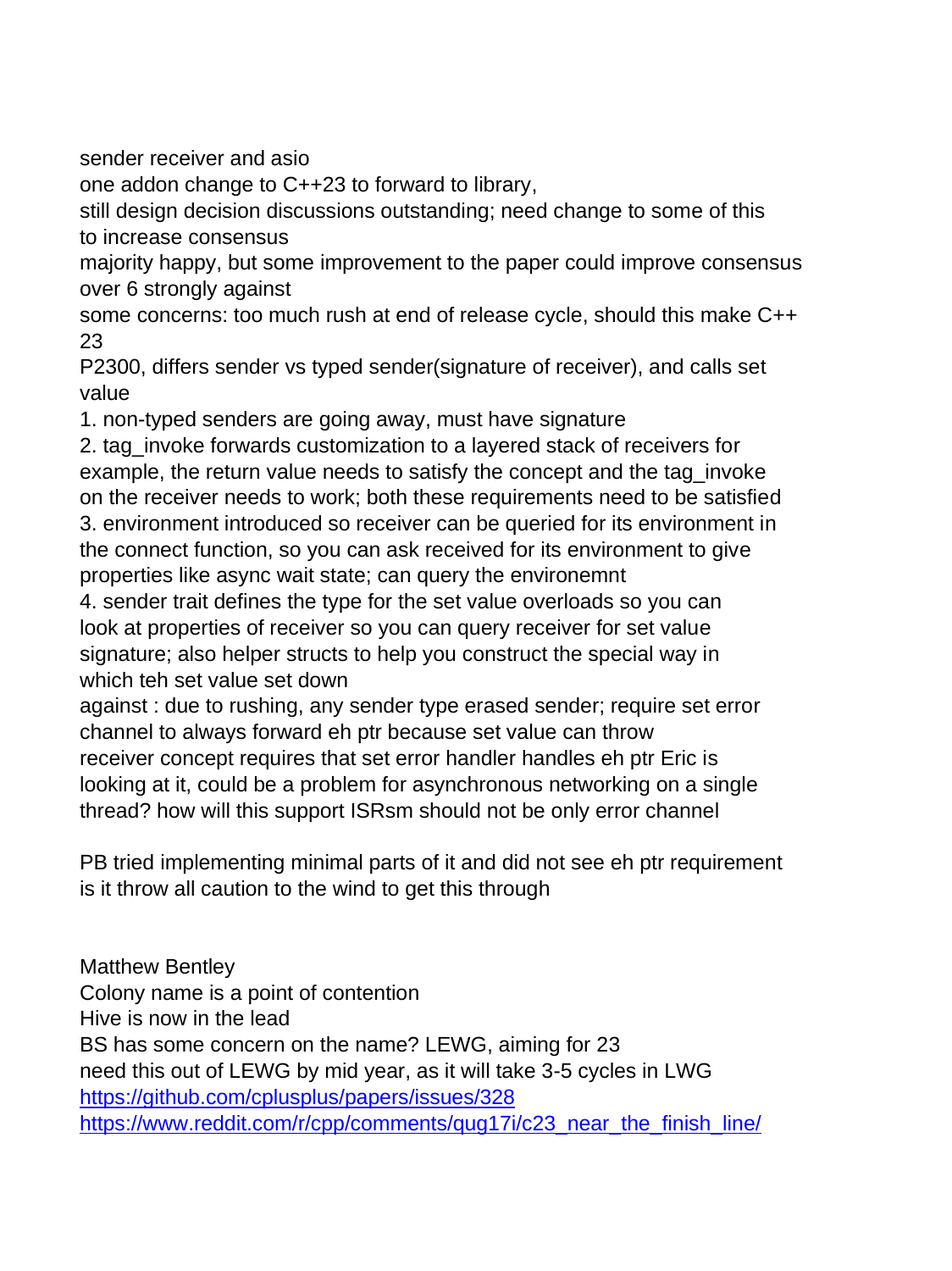> Swift

>>

> SP summarized Swift model using annotation model for concurrent safety, though it seems Swift is not specifically about that and this is more narrow [[lock-free]], [[real-time]] [[no-alloc]]

MW mentioned interest in RUST and C++ safety JM ask if there are general purposed annotation models to

indentify functions with labels as being correct to the label

ST mentioned wrong defaults and the annotation burden

Another language to research.. <https://www.ponylang.io/>

> >>

>>

>> Discussion about Games topics:

>>

>> P2388R1 - Minimum Contract Support: either Ignore or Check\_and\_abort >> [<http://www.open-std.org/jtc1/sc22/wg21/docs/papers/2021/p2388r1.html>](http://www.open-std.org/jtc1/sc22/wg21/docs/papers/2021/p2388r1.html) >>

>> Patrice's WIP on Games issues.

>>

>> Finance topics from July 14, 2021.

>>

>> <https://lists.isocpp.org/sg14/2021/06/0636.php>

>>

>> <https://lists.isocpp.org/sg14/2021/07/0642.php>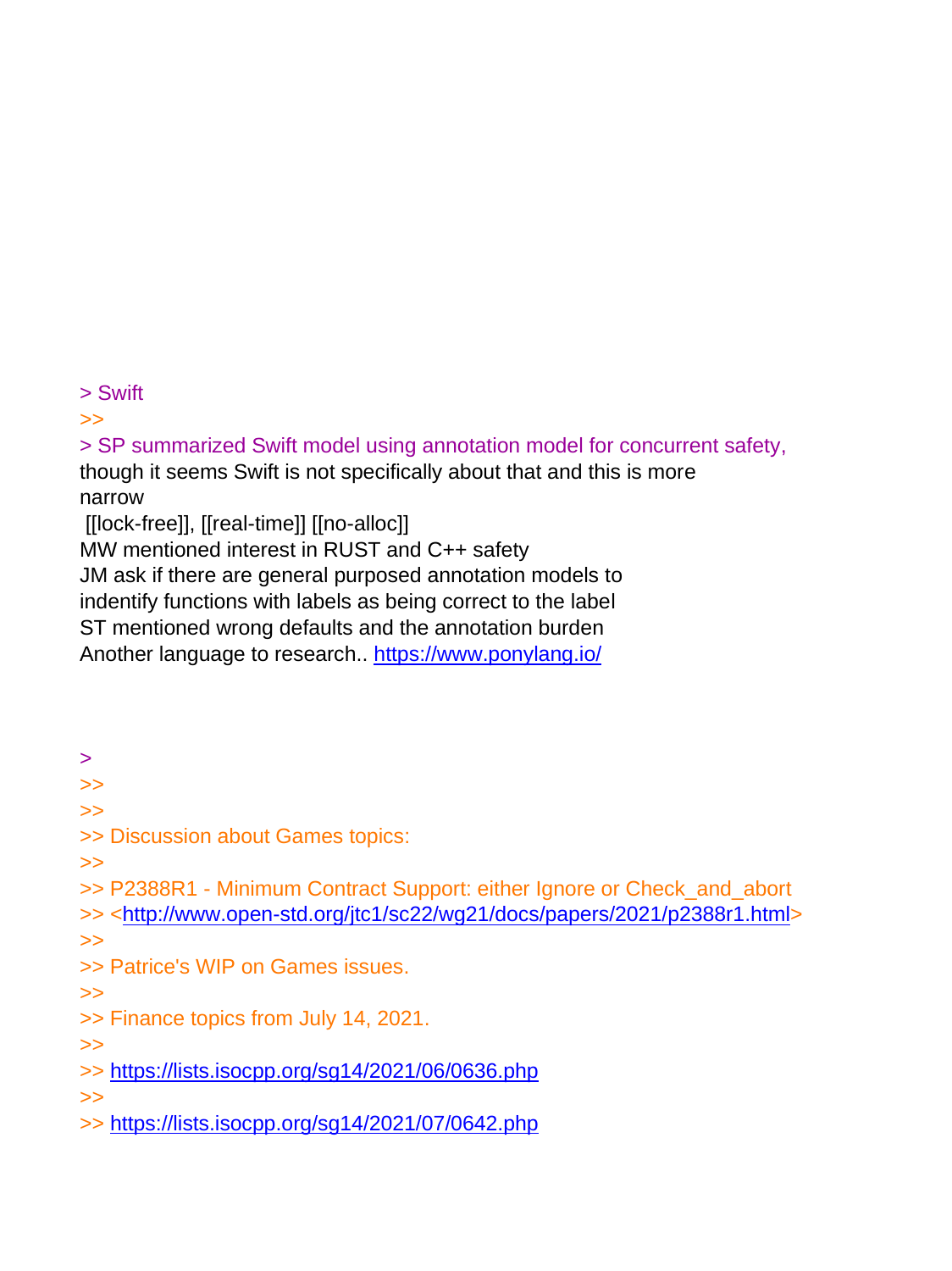>>

>> 2.2.1 any other proposal for reviews?

>>

>> Deterministic Exception for Embedded by James Renwick

>>

- >> https://www.pure.ed.ac.uk/ws/portalfiles/portal/78829292/low\_cost\_deterministic [C\\_exceptions\\_for\\_embedded\\_systems.pdf](https://www.pure.ed.ac.uk/ws/portalfiles/portal/78829292/low_cost_deterministic_C_exceptions_for_embedded_systems.pdf)
- >>
- >> Freestanding?
- >>
- >> SG14/SG19 features/issues/defects:

>>

>>

>> [https://docs.google.com/spreadsheets/d/1JnUJBO72QVURttkKr7gn0\\_WjP--](https://docs.google.com/spreadsheets/d/1JnUJBO72QVURttkKr7gn0_WjP--P0vAne8JBfzbRiy0/edit#gid=0) [P0vAne8JBfzbRiy0/edit#gid=0](https://docs.google.com/spreadsheets/d/1JnUJBO72QVURttkKr7gn0_WjP--P0vAne8JBfzbRiy0/edit#gid=0)

- >>
- >> 2.3 Domain-specific discussions
- $\gt$
- >> 2.3.1 SIG chairs

>>

- >> Embedded Programming chairs: Ben Craig, Wouter van Ooijen and Odin
- >> Holmes, John McFarlane
- >>
- >> Financial/Trading chairs: Staffan TjernstrÃm
- >> Carl Cooke, Neal Horlock,
- >> Games chairs: Rene Riviera, Guy Davidson and Paul Hampson, Patrice

>> Roy

>>

>> - Linear Algebra chairs: Bob Steagall, Mark Hoemmen, Guy Davidson

>>

>> 2.4 Other Papers and proposals

>>

>> 2.5 Future F2F meetings:

>>

- >> 2.6 future C++ Standard meetings:
- >> <https://isocpp.org/std/meetings-and-participation/upcoming-meetings>

>>

 $>> -$